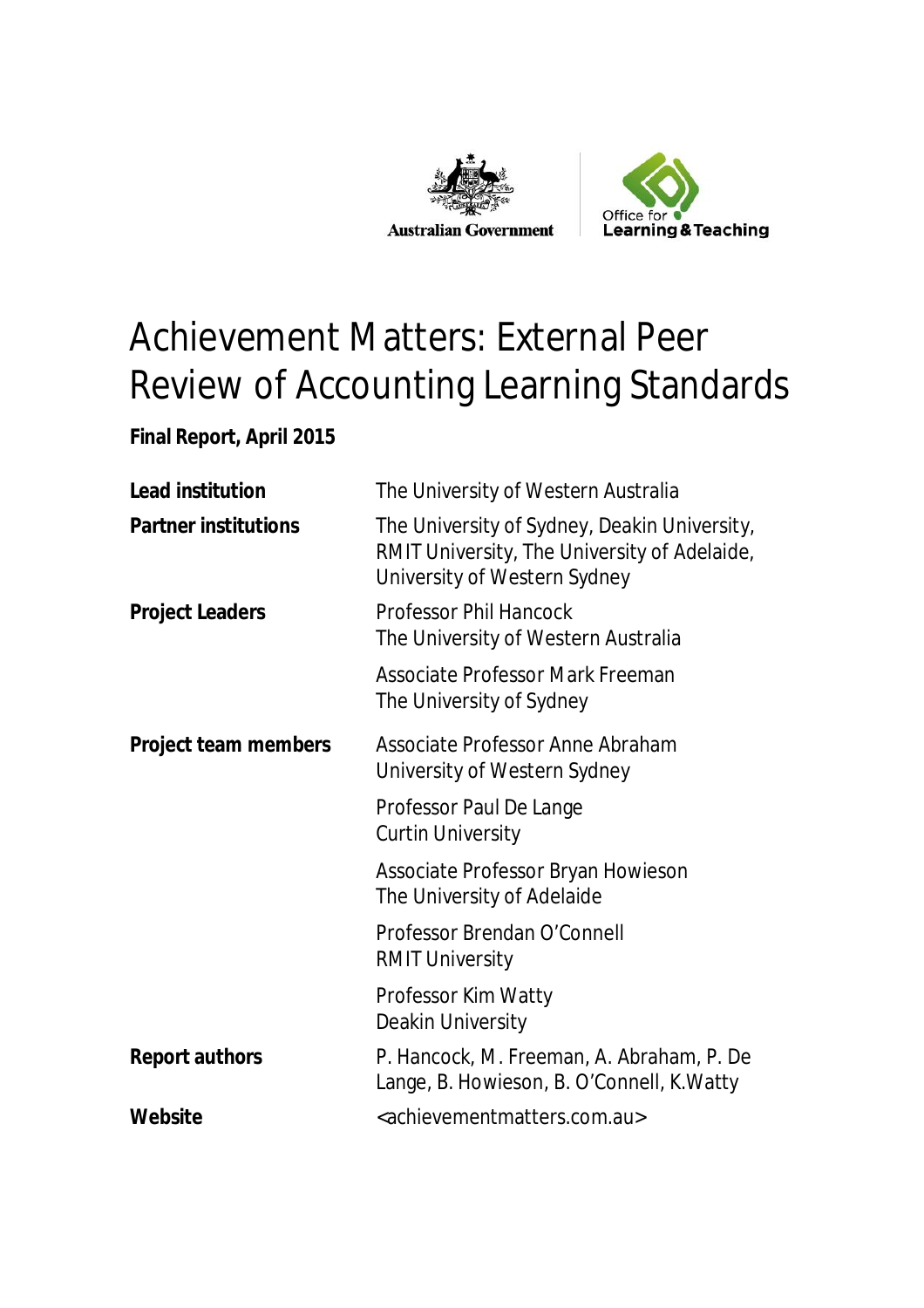Support for the production of this report has been provided by the Australian Government Office for Learning and Teaching. The views expressed in this report do not necessarily reflect the views of the Australian Government Office for Learning and Teaching.



With the exception of the Commonwealth Coat of Arms, and where otherwise noted, all material presented in this document is provided under Creative Commons Attribution- ShareAlike 4.0 International License <creativecommons.org/licenses/by-sa/4.0/.

The details of the relevant licence conditions are available on the Creative Commons website (accessible using the links provided) as is the full legal code for the Creative Commons Attribution-ShareAlike 4.0 International License <creativecommons.org/licenses/by-sa/4.0/legalcode.

Requests and inquiries concerning these rights should be addressed to:

Office for Learning and Teaching Department of Education and Training

GPO Box 9880, Location code N255EL10 Sydney NSW 2001

<learningandteaching@education.gov.au>

2015

ISBN paperback: 978-1-76028-171-7 ISBN online PDF: 978-1-76028-172-4 ISBN online DOCX: 978-1-76028-173-1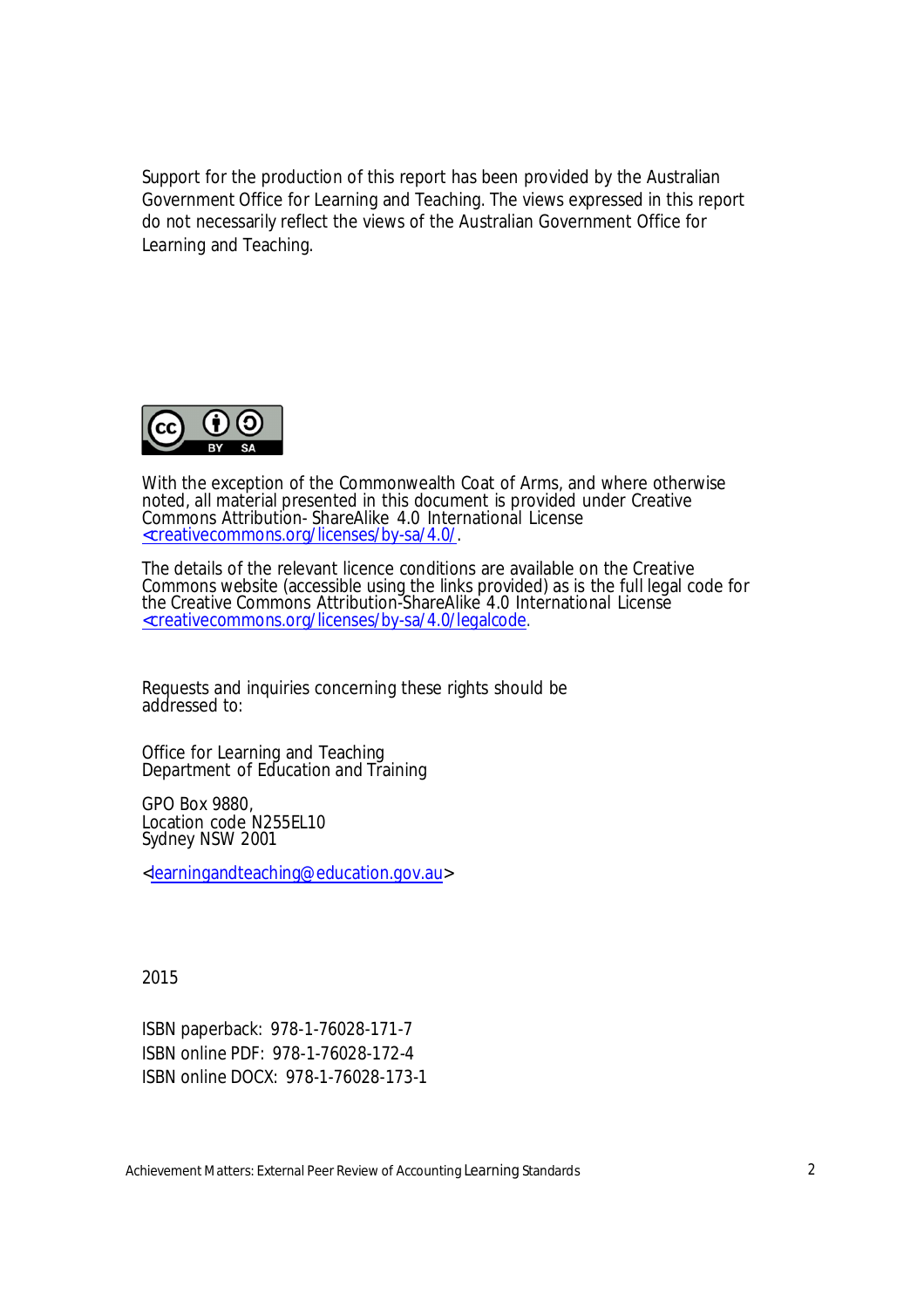## Acknowledgements

The project team would foremost like to acknowledge the funding and support of the Office for Learning and Teaching in the Australian Government Department of Education and Training, Australian Business Deans Council, CPA Australia and Chartered Accountants Australia and New Zealand.

We would also like to express our sincere gratitude to Patrick Boyle, the external evaluator and critical friend. His advice, insights and support have been invaluable to ensuring this project's timely progression and success.

The active guidance, support and engagement provided by the project reference group played a significant role in our direction and success. We gratefully acknowledge and hence our thanks to Professor Chris Rust (Oxford-Brookes University), Dr Keith Willey (University of Technology Sydney), Professor James Guthrie (Chartered Accountants Australia and New Zealand), Mr Robert Thomason and Ms Mary Clarke (CPA Australia), Professor Ray Da Silva Rosa and Associate Professor Sue Wright (Accounting and Finance Association of Australia and New Zealand).

Our special thanks to the workshop academics who regularly participated and made the workshops so much fun – the full list of participants from the academy, profession and employers are listed in Appendix A.

We would like to thank the following universities and other higher education providers for supporting their staff to participate as reviewers and on the project team: Curtin University, Deakin University, Griffith University, Holmesglen TAFE, James Cook University, Kaplan Australia, Macquarie University, Monash University, Queensland University of Technology, RMIT University, Southern Cross University, The University of Adelaide, The University of Sydney, The University of Western Australia, University of South Australia, University of Southern Queensland, University of Technology Sydney, University of Western Sydney.

The project team is particularly grateful to the project manager Catherine Vogel, and her predecessor Coralie Bishop, who so tirelessly and artfully kept us all on track. We want also to acknowledge the wonderful contribution of Yvonne Button in our online endeavours with SPARK<sup>PLUS</sup>. Finally, we would like to express our gratitude to the numerous professional staff involved in running events and workshops.

Without all of you, this project would not have been a success.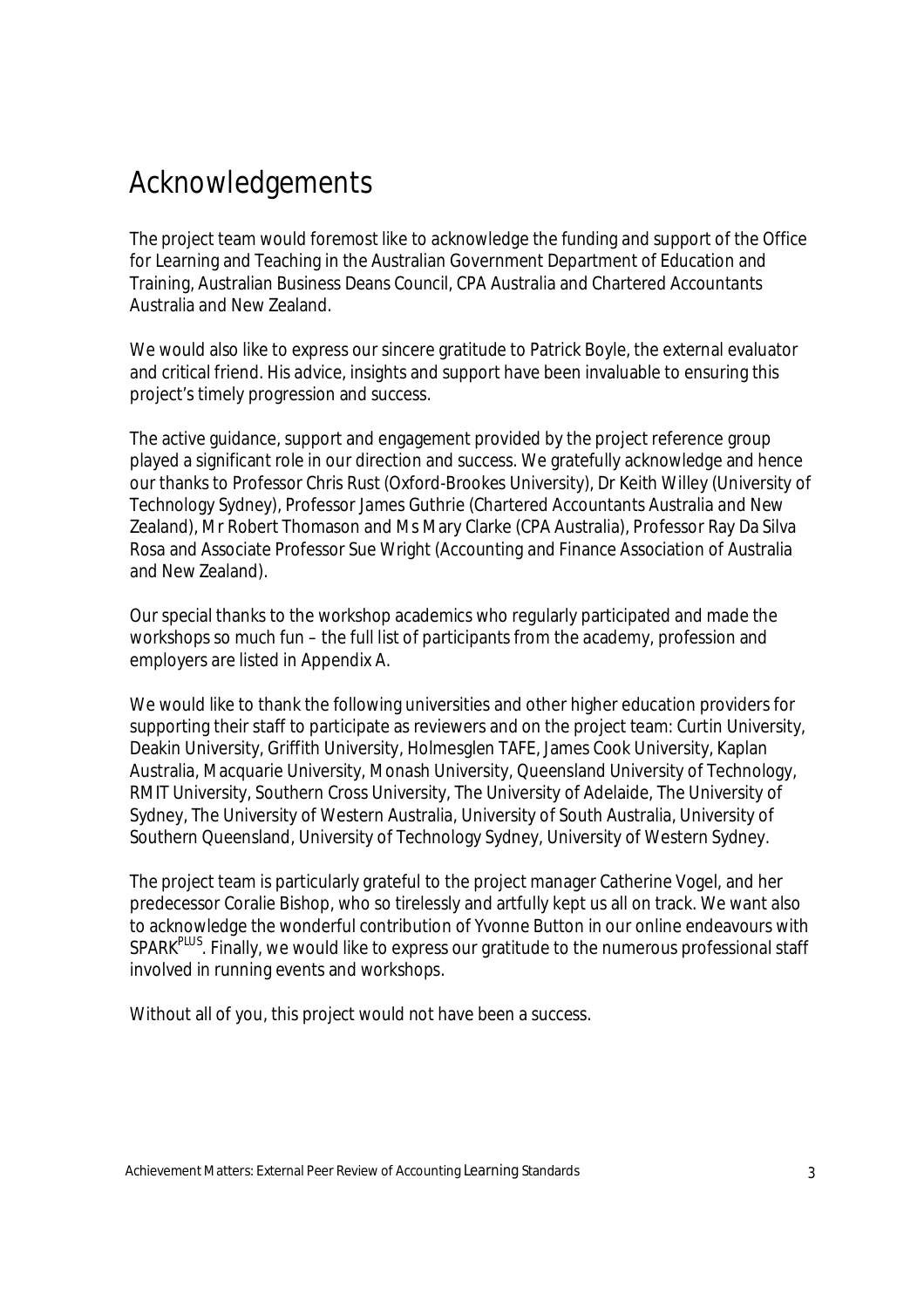# List of acronyms used

| <b>AACSB</b>  | Association to Advance Collegiate Schools of Business                  |  |  |  |  |
|---------------|------------------------------------------------------------------------|--|--|--|--|
| <b>ABDC</b>   | <b>Australian Business Deans Council</b>                               |  |  |  |  |
| <b>ACER</b>   | <b>Australian Council for Educational Research</b>                     |  |  |  |  |
| <b>AFAANZ</b> | Accounting and Finance Association of Australia and New Zealand        |  |  |  |  |
| <b>AHELO</b>  | Assessment of Higher Education Learning Outcomes                       |  |  |  |  |
| <b>AIESEC</b> | Association internationale des étudiants en sciences économiques et    |  |  |  |  |
|               | commerciales (International Association of Students in Economic and    |  |  |  |  |
|               | <b>Commercial Sciences)</b>                                            |  |  |  |  |
| <b>ALTC</b>   | Australian Learning and Teaching Council                               |  |  |  |  |
| <b>AQF</b>    | <b>Australian Qualification Framework</b>                              |  |  |  |  |
| <b>AUQA</b>   | <b>Australian Universities Quality Agency</b>                          |  |  |  |  |
| <b>CLA</b>    | <b>Collegiate Learning Assessment</b>                                  |  |  |  |  |
| <b>CPAA</b>   | <b>Certified Practising Accountants Australia</b>                      |  |  |  |  |
| <b>CAANZ</b>  | Chartered Accountants Australia and New Zealand (formerly ICAA and New |  |  |  |  |
|               | Zealand Institute of Chartered Accountants)                            |  |  |  |  |
| <b>DEEWR</b>  | Department of Education, Employment and Workplace Relations            |  |  |  |  |
| <b>GSA</b>    | <b>Graduate Skills Assessment</b>                                      |  |  |  |  |
| <b>HE</b>     | <b>Higher Education</b>                                                |  |  |  |  |
| <b>HEA</b>    | <b>Higher Education Australia</b>                                      |  |  |  |  |
| <b>HEFCE</b>  | <b>Higher Education Funding Council for England</b>                    |  |  |  |  |
| <b>HEP</b>    | <b>Higher Education Provider</b>                                       |  |  |  |  |
| <b>ICAA</b>   | Institute of Chartered Accountants Australia (now CAANZ)               |  |  |  |  |
| <b>IADC</b>   | Independent Assessment Data Coordinator                                |  |  |  |  |
| <b>LTAS</b>   | Learning and Teaching Academic Standards project                       |  |  |  |  |
| <b>OECD</b>   | Organization for Economic Cooperation and Development                  |  |  |  |  |
| <b>OLT</b>    | Office for Learning and Teaching                                       |  |  |  |  |
| <b>QAA</b>    | <b>Quality Assurance Agency (for Higher Education)</b>                 |  |  |  |  |
| <b>TAFE</b>   | <b>Technical and Further Education</b>                                 |  |  |  |  |
| <b>TEQSA</b>  | <b>Tertiary Education Quality Standards Agency</b>                     |  |  |  |  |
| <b>TLO</b>    | <b>Threshold Learning Outcome</b>                                      |  |  |  |  |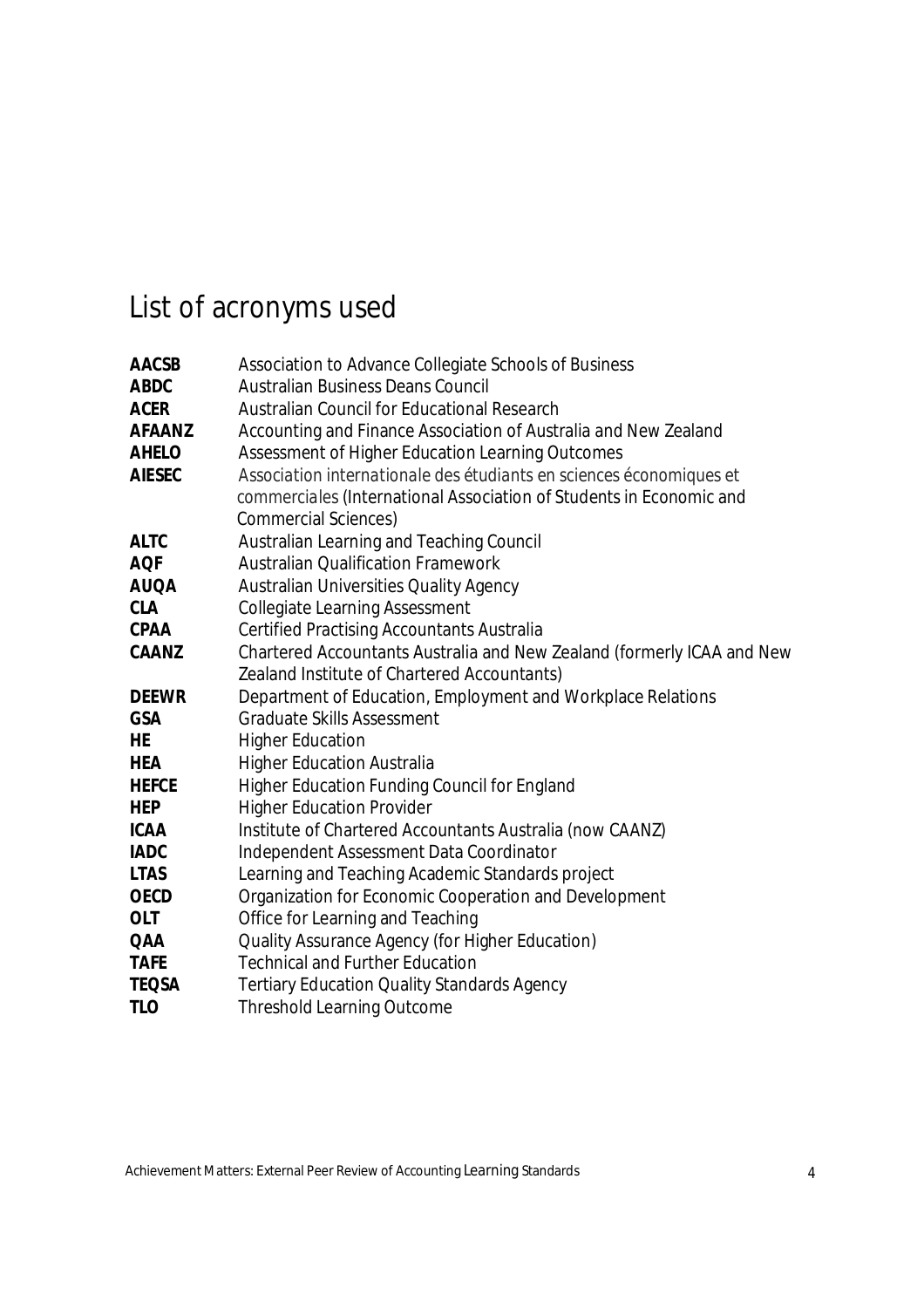## Executive summary

This report documents the findings and outcomes of a national study focused on external peer review of accounting learning standards that enhances and assures quality course learning outcomes and develops a model that is transferable to other disciplines.

## Need and rationale

In the new standards-based regulatory environment, all Australian higher education courses are required to demonstrate student achievement of course learning outcomes and provide benchmarked evidence that intended standards have been met. This project is a tangible example of an inclusive, reliable, valid and efficient approach suitable for adoption by the accounting discipline – and potentially other disciplines – in the longer term to meet this requirement. It demonstrates to key stakeholders, such as employers and professional bodies, who have a stake in the quality of graduates, that Australian accounting higher education providers wish to self-regulate by going beyond current learning and teaching performance indicators and standardised tests to provide disciplinary-specific evidence of learning outcomes.

The rationale for initiating this project in 2011 included the following.

- 1. To maintain momentum in the accounting standards agenda (Freeman and Hancock, 2011) following concerns raised by Birrell (2007), Matchett (2009) and Hancock et al. (2009).
- 2. To provide additional evidence and support for business schools' international accreditation aspirations.
- 3. To address other broad change drivers that existed nationally and internationally including reduction in government funding, increased competition, stronger accountability demands, greater employment mobility, and shifts to outcomes-based regulation (Freeman and Hancock, 2011)

### Approach

The approach adopted in this project was based on the theory of social constructivism. It elevates the process of consensus moderation and calibration events in developing understandings and making judgements about learning outcomes. We see consensus moderation and calibration events as critical in the move towards academic standards being shared and embedded across the sector. To this end, the project compared and evaluated the validity of a range of final year assessment inputs (unit outlines, assessment requirements, marking guides, etc.) and the reliability of marking the outputs (student work) benchmarked against the respective bachelor or coursework master standards developed in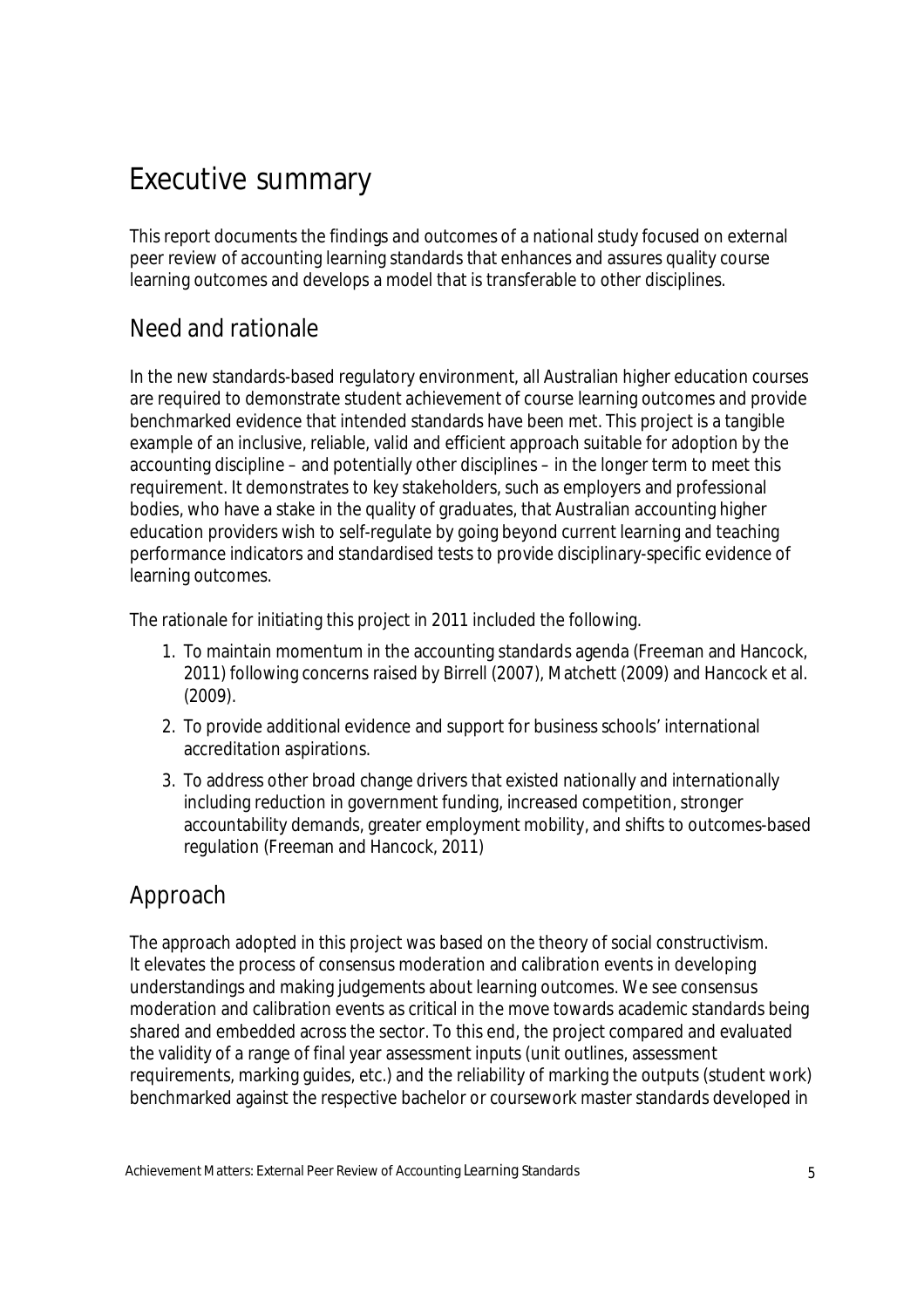2010. Underpinning the proposed methodology is the concept of a 'cultivated community of practice' model, a proven approach for managing change in higher education (Lave and Wenger, 1991; O'Donovan et al., 2008). The project incorporates external calibration prior to external assurance, by calibrating and benchmarking against explicit discipline statements of learning standards previously developed, and by focusing on academic standards of coursework master as well as bachelor degrees.

#### **Outcomes**

This project has achieved the following outcomes.

- 1. Obtained reliable external peer-reviewed evidence of accounting academic outcomes in all types of higher education providers, benchmarked against the accounting learning standards.
- 2. Developed an inclusive, reliable, valid and efficient model process for assessing learning outcomes, satisfying external quality assurance needs and motivating continuous improvement. Importantly, academics from all types of higher education providers participated, external reviews took place only after participating in external calibration to discipline standards resulting in a measurable decrease in variability; academics received no financial incentive (honorarium) to participate and major improvements were made to assessment tasks.
- 3. Provided professional development around assessment for participating academics.
- 4. Enhanced the understandings in the external environment of the developed model.

#### Deliverables and dissemination

The project provides recommendations for policy, practice and professional development and has produced the following resources:

- a project website providing the findings and resources relating to the outcomes (achievementmatters.com.au);
- a final report containing the outcomes, overall findings and recommendations for implementation of the model process and its sustainability;
- disseminated findings in academic and professional journals and in the media

The project has strenuously pursued more active approaches to dissemination including:

- $\bullet$  over 195 presentations/forums involving more than 6,000 participants;
- $\bullet$  over 20 collaborative activities with peak bodies;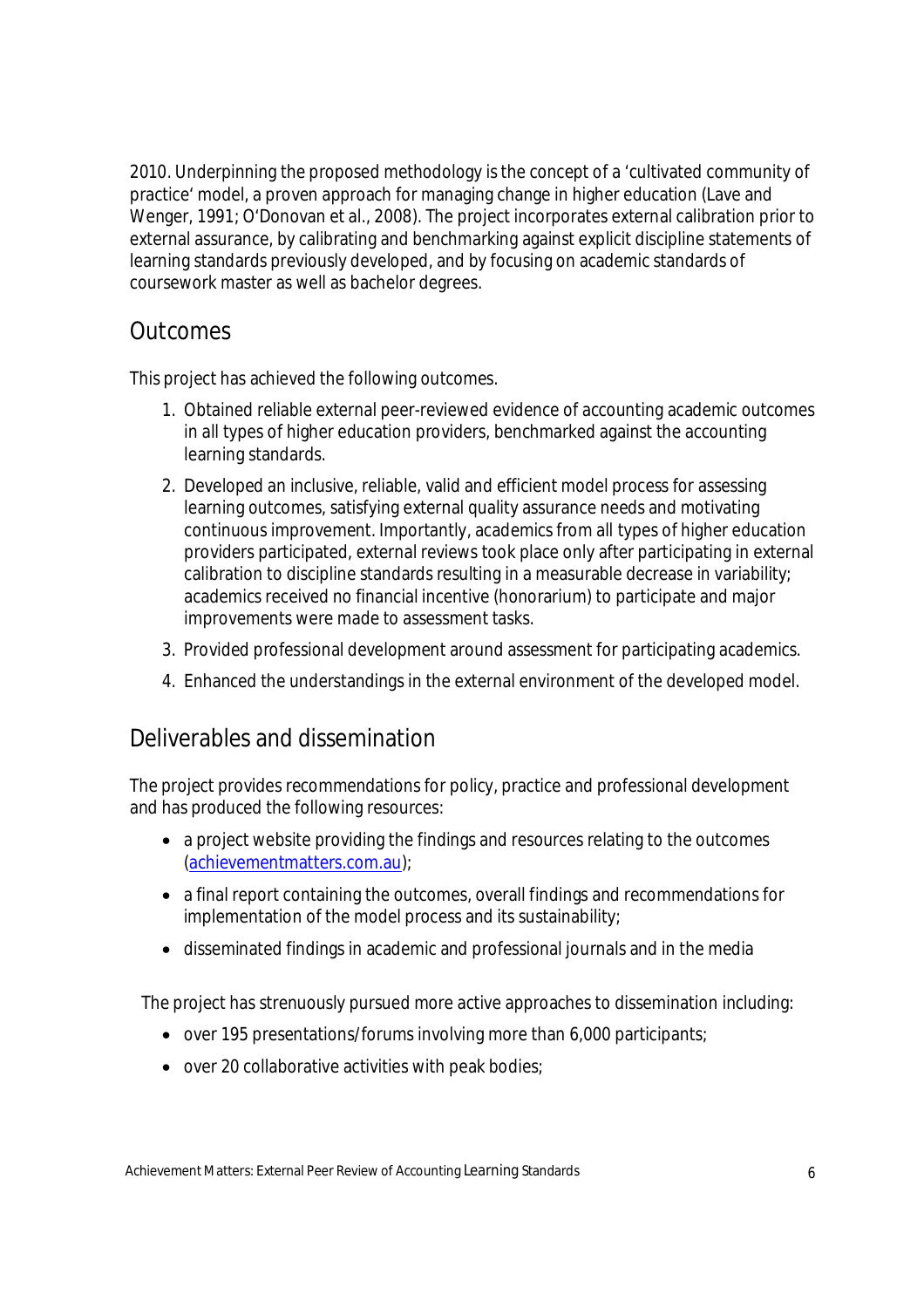• almost 20 engagements as a reference group or project team member on related projects

#### Recommendations

1. That **deans council, or disciplinary peak body**, provide leadership in the academic standards agenda in relation to achieving shared understandings of standards, taking responsibility for leading external calibration efforts as well as the initial setting of learning standards. If the peak body is also a deans council then it includes extending any lessons learned to other disciplines within their remit. Also, that the deans council, or disciplinary peak body, commit to periodic review of agreed statements of learning standards.

For the Australian Business Deans Council this relates to supporting the accounting discipline in 2015 with further calibration workshops and sharing lessons learnt with other business disciplines to avoid 'reinventing the wheel'. Also, as the accounting learning standards were developed in 2010 and have been scrutinised since then over eight calibration workshops, it would seem appropriate that the Australian Business Deans Council establish a process in 2015 to review them.

For the Accounting and Finance Association of Australia and New Zealand this relates to supporting the accounting discipline in 2015 by engaging in the review of the accounting learning standards, disseminating opportunities for external calibration to disciplinary leaders and providing valuable feedback to progress collaborative efforts support both external calibration and peer review.

Recommendations relating to operational aspects can be found in section 7.

- 2. That **universities and other higher education providers** commit to external calibration as well as external peer review. To ensure discipline learning standards are applied consistently across higher education providers, effective implementation requires buy-in from multiple levels within universities and other higher education providers, which must commit to: support and fund participation in national calibration workshops; arrange external reviews; continuously improve assessment design and practice via feedback.
- 3. That **academic leaders in a discipline** commit to supporting the academic standards agenda, including supporting academic staff to participate regularly in external calibration workshops, and, where necessary to ensure learning standards are achieved, refining course curriculum and assessment to achieve them.
- 4. That **employers and professional bodies, where they exist**, commit to collaborate on the academic standards agenda. Professional bodies can collaborate by participating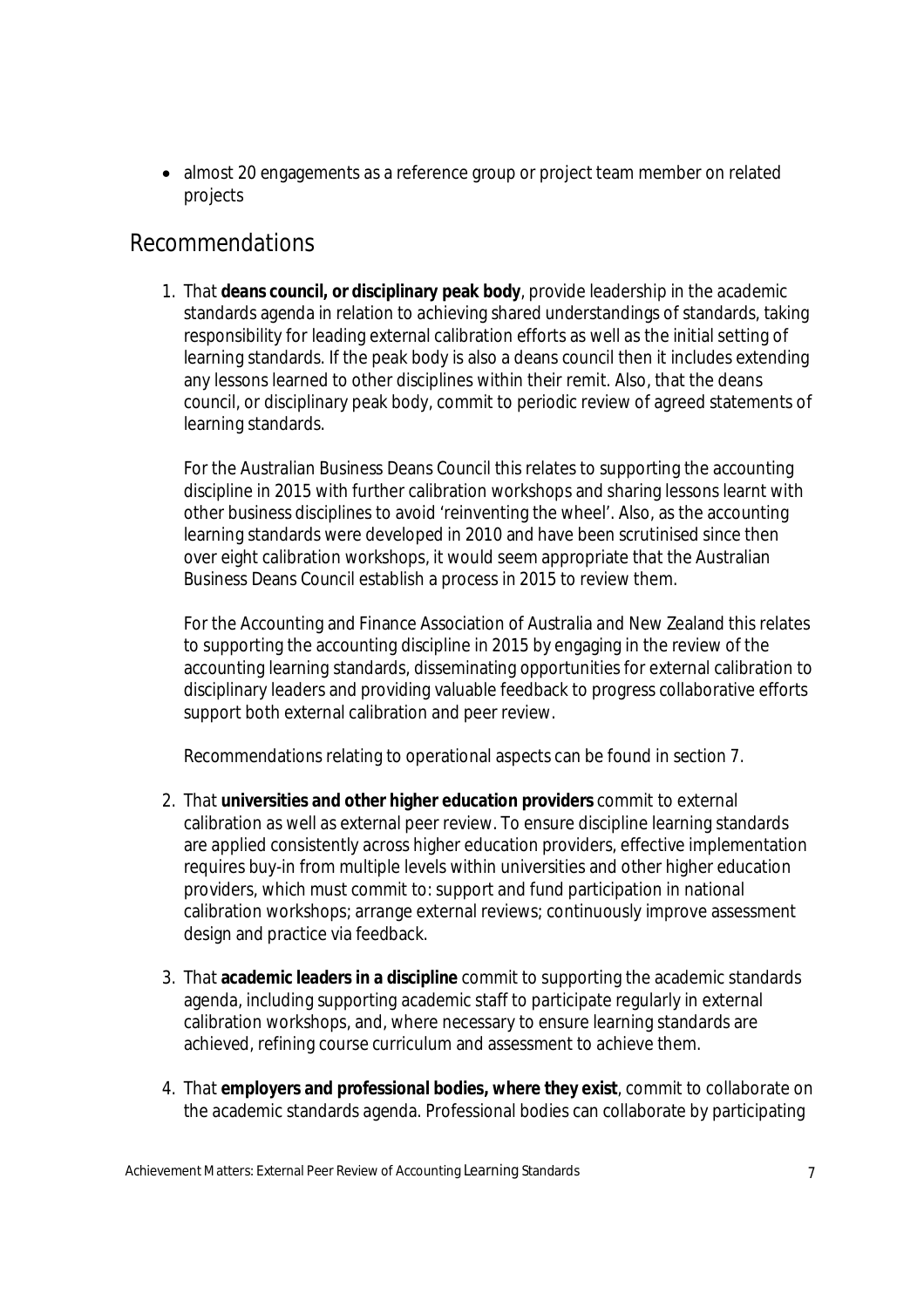in external calibration workshops, hosting national forums, encouraging employer representatives to participate in calibration workshops, and emphasise evidence of achievement of learning outcomes in any accreditation.

5. That **students** be engaged in the academic standards process. Academics with program-wide responsibilities have a key role to play with students as do coordinators of units of study where assessments will be sampled to demonstrate program learning outcomes and standards. Student achievement of the learning standards is more likely if students understand what the standards are and why they are valuable to their development and employment.

#### External evaluation

The project's highly experienced external evaluator describes the project as "an extremely courageous initiative" and yet an "extraordinary success" and "an exemplar for its kind". "Overall the project achieved way beyond its objectives" and "has delivered excellent value for funds and time invested". He concludes "if the use of processes similar to those developed by the Achievement Matters Project became the norm across the higher education sector, Australia would have a much stronger basis for its claims about taking standards seriously and having the means in place to demonstrate this...My commendation of the AM Project could not be higher and I advocate strongly that interested parties provide as much material support as possible for well-conceived initiatives or entities that will sustain its momentum."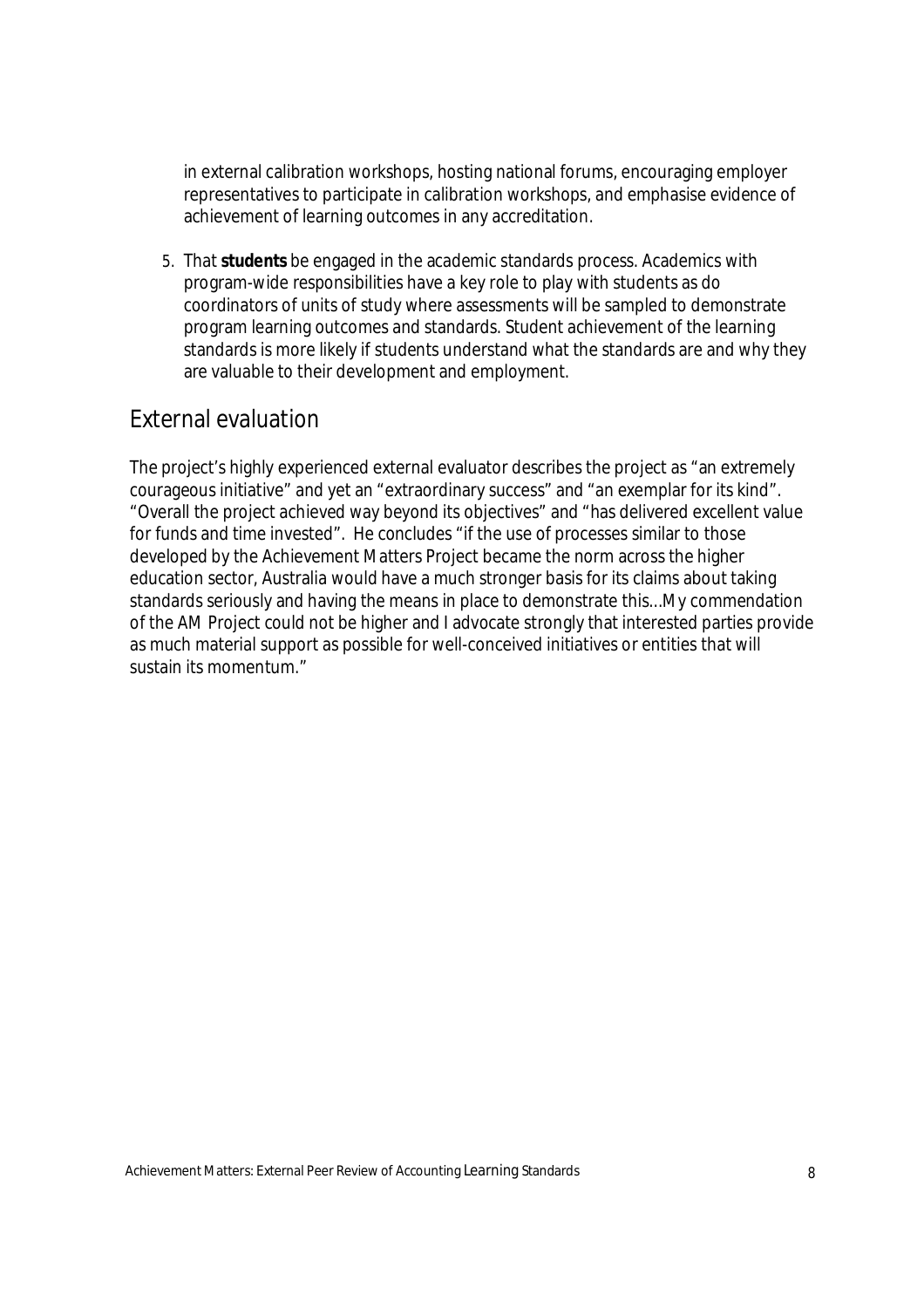# **Table of Contents**

| 4.1                                                                                                                                                                        |  |  |  |  |
|----------------------------------------------------------------------------------------------------------------------------------------------------------------------------|--|--|--|--|
| Obtain reliable external peer-reviewed evidence of accounting academic outcomes in all<br>types of higher education providers, benchmarked against the accounting learning |  |  |  |  |
| 4.2                                                                                                                                                                        |  |  |  |  |
|                                                                                                                                                                            |  |  |  |  |
| Develop a model process for assessing learning outcomes satisfying external quality                                                                                        |  |  |  |  |
| 4.3                                                                                                                                                                        |  |  |  |  |
| Provide professional development around assessment for participating academics.  41                                                                                        |  |  |  |  |
| 4.4                                                                                                                                                                        |  |  |  |  |
|                                                                                                                                                                            |  |  |  |  |
| 5.1 Impact on accounting higher education and professional bodies and other disciplines  45                                                                                |  |  |  |  |
|                                                                                                                                                                            |  |  |  |  |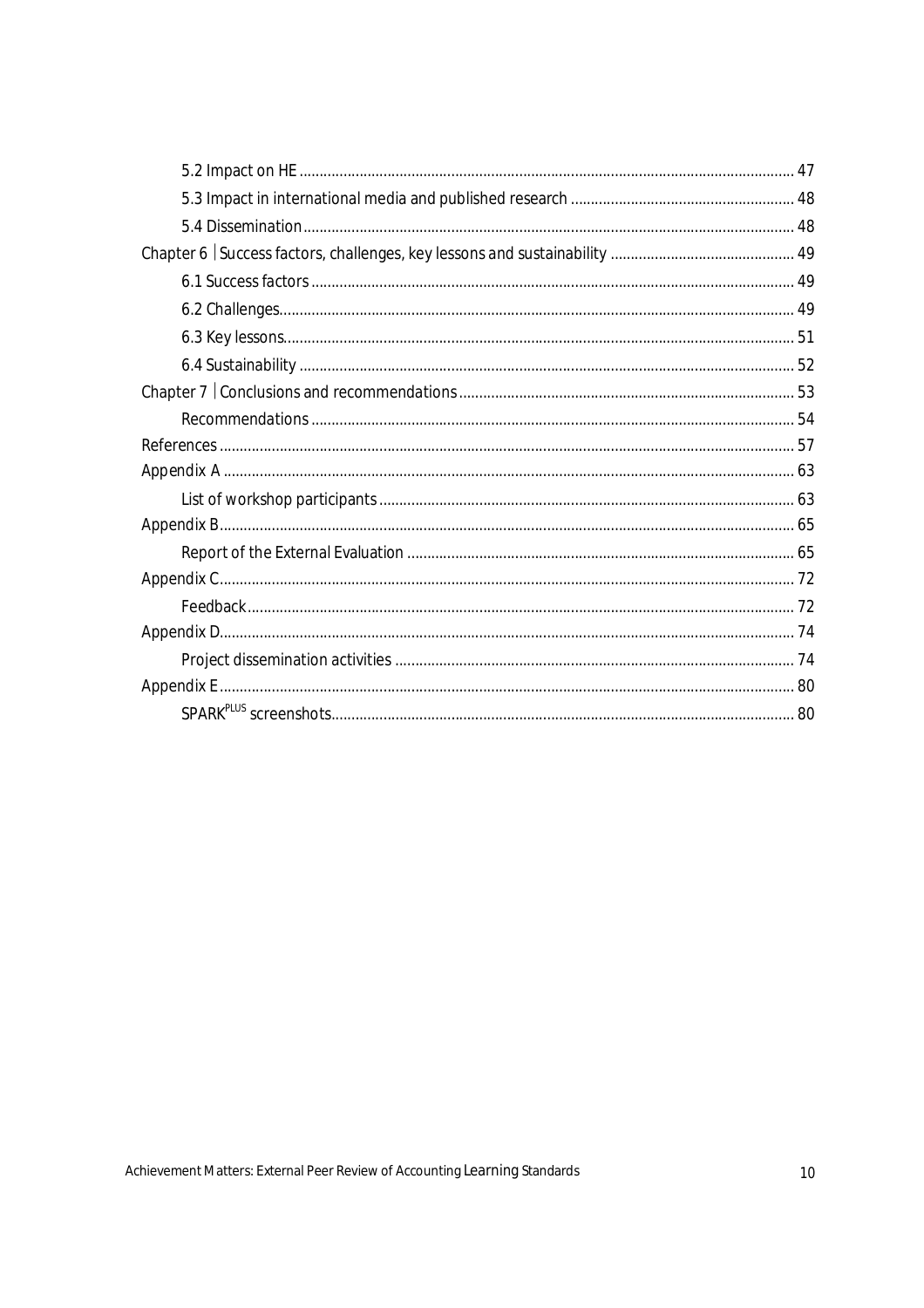# Tables and Figures

## Tables

| Figures                                                                         |    |
|---------------------------------------------------------------------------------|----|
|                                                                                 |    |
| Figure 2: Post-workshop participant feedback for each of the learning standards | 42 |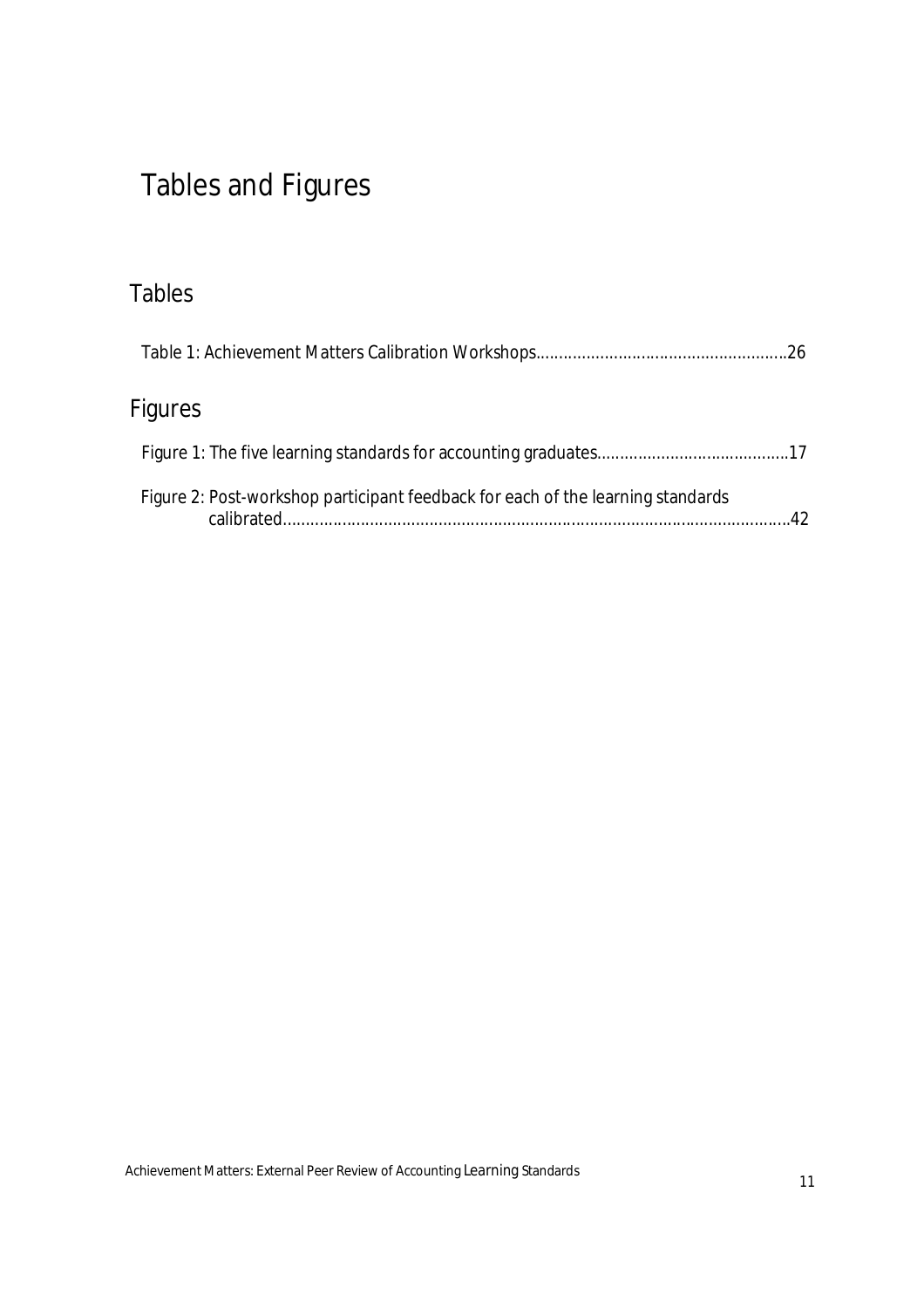# Chapter 1 | Introduction

## 1.1 Background

Concerns about academic standards are not new. In the late 1980s, the Australian Vice Chancellors Committee established disciplinary panels to monitor academic standards but abandoned them in the early 1990s when the increased number of universities made them impracticable (Woodhouse, 2010). By the time the Australian Universities Quality Agency (AUQA) was established, there was no Australian university with any systematic means for knowing about its standards (Anderson, 2001). After a decade of asking universities how they determined, monitored and benchmarked academic standards, AUQA found few satisfactory answers (Woodhouse, 2010).

Allied to the lack of systemic means for monitoring academic standards, employer concerns about graduate outcomes had become more frequent as enrolments expanded and public funding reduced. By the time this project was initiated more than one in five employers surveyed reported they would have recruited more graduates had there been a higher number of appropriate graduates available – and the proportion was higher (32.4%) for accounting and finance employers (Graduate Careers Australia, 2011; Blackmore et al., 2014). In a national study, Hancock et al. (2009) identified that employers were dissatisfied most with accounting graduates' skills in communication and critical application. No substantial evidence was available to counter those concerns. In one public disagreement involving a peak professional body, CPA Australia said it was an argument over what was important: an individual's demonstrable competence or his or her record of course completions (Matchett, 2009) following concerns expressed by Birrell (2006).

These concerns coincided with major structural changes to higher education to improve national productivity announced by the Commonwealth Government in May 2009 following the Bradley *Review of Australian Higher Education* (Bradley et al., 2008). An expanded, more inclusive and demand-driven higher education system was flagged, complemented by a stronger centralised outcomes-based regulator, the Tertiary Education Quality and Standards Agency (TEQSA) (DEEWR, 2009). Providers would need to demonstrate achievement of academic standards represented in course learning outcomes appropriate to the award level of the degree. In preparation for TEQSA's role of monitoring providers, the government commissioned the Australian Learning and Teaching Council (ALTC) in 2010 to undertake the Learning and Teaching Academic Standards (LTAS) project to establish threshold learning outcomes in demonstration disciplines for eight disciplinary groups. In accounting, the demonstration discipline for business, management and economics, LTAS developed a set of five learning outcomes considered thresholds for Australian higher education graduates of accounting bachelor and coursework master degrees. Following endorsement by the Australian Business Deans Council (ABDC), Learning and Teaching Academic Standards for Accounting was published by the ALTC in February 2011 (Hancock, Freeman & Associates, 2011).

Following national consensus on accounting learning standards, the remaining challenge was for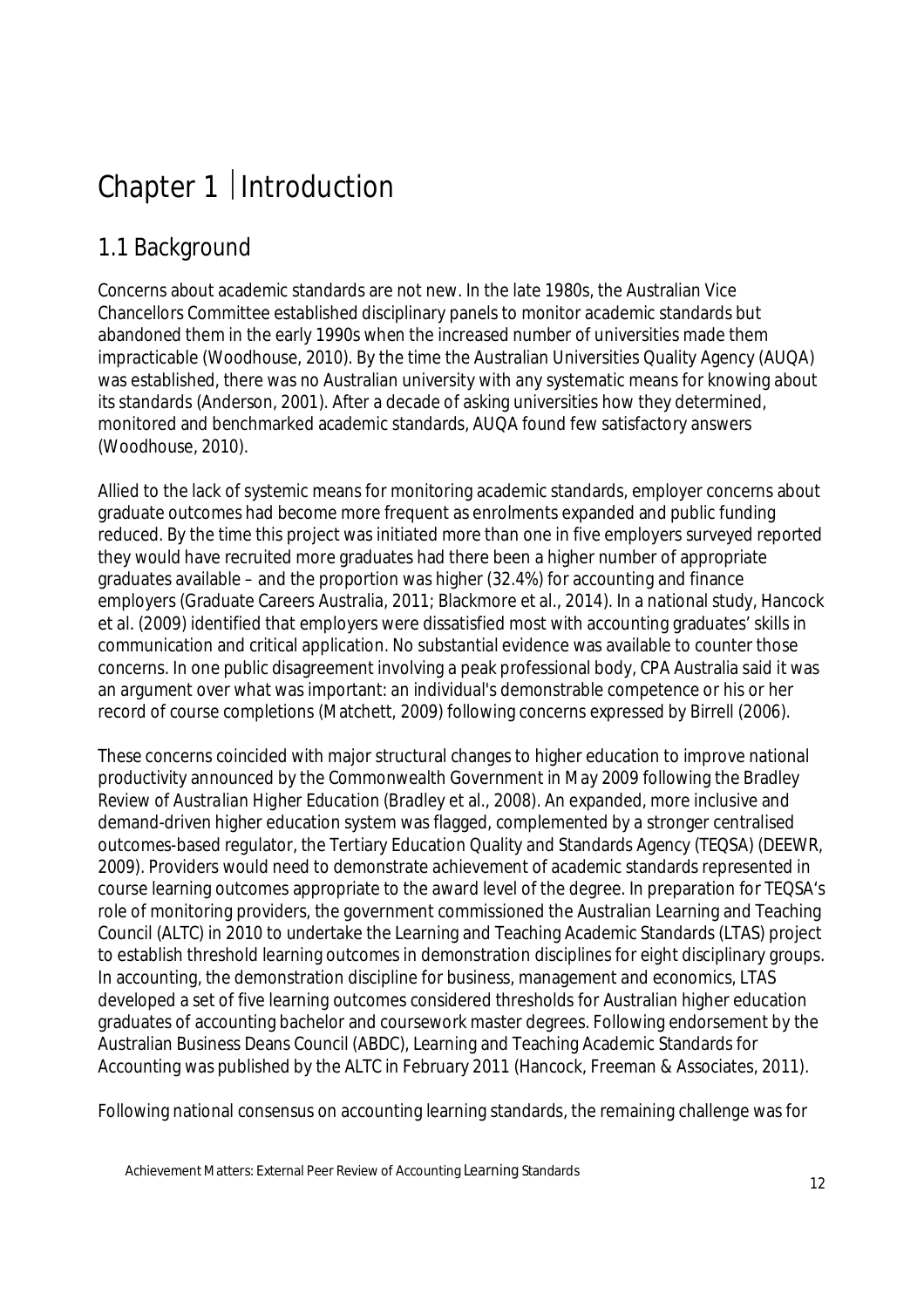higher education providers to assure their achievement. As no national system for rigorously assuring degree standards against national benchmarks existed when the project started, two options were seriously debated across Australia in 2010–11, namely standardised tests and external peer review.

The first attempt at a national system involving standardised tests in Australian higher education was the Graduate Skills Assessment instrument (GSA), developed for Australian universities by the Australian Council for Educational Research (ACER) in 2002. It incorporated a set of generic skills. As well as a set of multiple choice questions it contained two short free-response questions based around a set of generic skills rather than outcomes related to any disciplinary learning standards. It failed to gain wide traction and faced some severe criticism (Moodie, 2004).

The second attempt arose as part of the Commonwealth Government's package of reforms in 2009. Following the implementation of standardised tests across Australia in primary and secondary education (years 3, 5 , 7 and 9) in 2008, the Commonwealth Government announced that the Collegiate Learning Assessment (CLA) would be similarly applied to Australian university students as one performance indicator in all university compacts from 2013 (DEEWR, 2009). The CLA purported to measure several key generic graduate outcomes, had been gaining traction in the US Voluntary System of Accountability and was also used in the OECD Assessment of Higher Education Learning Outcomes (AHELO) international 2011 benchmarking project involving 17 countries (OECD, 2011). Its mandatory use in Australian higher education was subsequently abandoned following feedback and a review. Interestingly, two new standardised disciplinespecific tests were also developed for AHELO disciplinary pilots in engineering and economics, with the Australian Council of Engineering Deans taking a lead role in the former (ACER, 2011).

Assessing higher complex learning outcomes, like the ability to communicate with non-experts and the ability to collaborate in diverse teams, is difficult to achieve with standardised tests. Furthermore, standardised tests face perverse potential consequences, such as 'teaching to the test' and gaming strategies (Barrie et al., 2011), both of which surfaced in the Australian primary and secondary school systems (McDougall and Dillon, 2011).

It was in this context that the second option for assuring standards – external peer review – was under close consideration. Under this option, external academics make summative judgements about both the quality of the assessment task and the related learning outcome demonstrated by students. This contrasts to standardised tests where a local academic has no say in the wording of the generic questions assessed (like the GSA). While the UK external examiner systems have been in place for some decades, it was certainly clear, from both a parliamentary inquiry (and the academic research), that consistent standards could not be assumed either across degrees between universities or even between degrees within a university (QAA, 2007).

Calibrating examiners prior to external review was formalised as the key ingredient to improving the reliability of external assessment in Tenet 6 of the "Assessment Standards: A Manifesto for Change" by a group of 30 assessment experts (Price et al., 2008).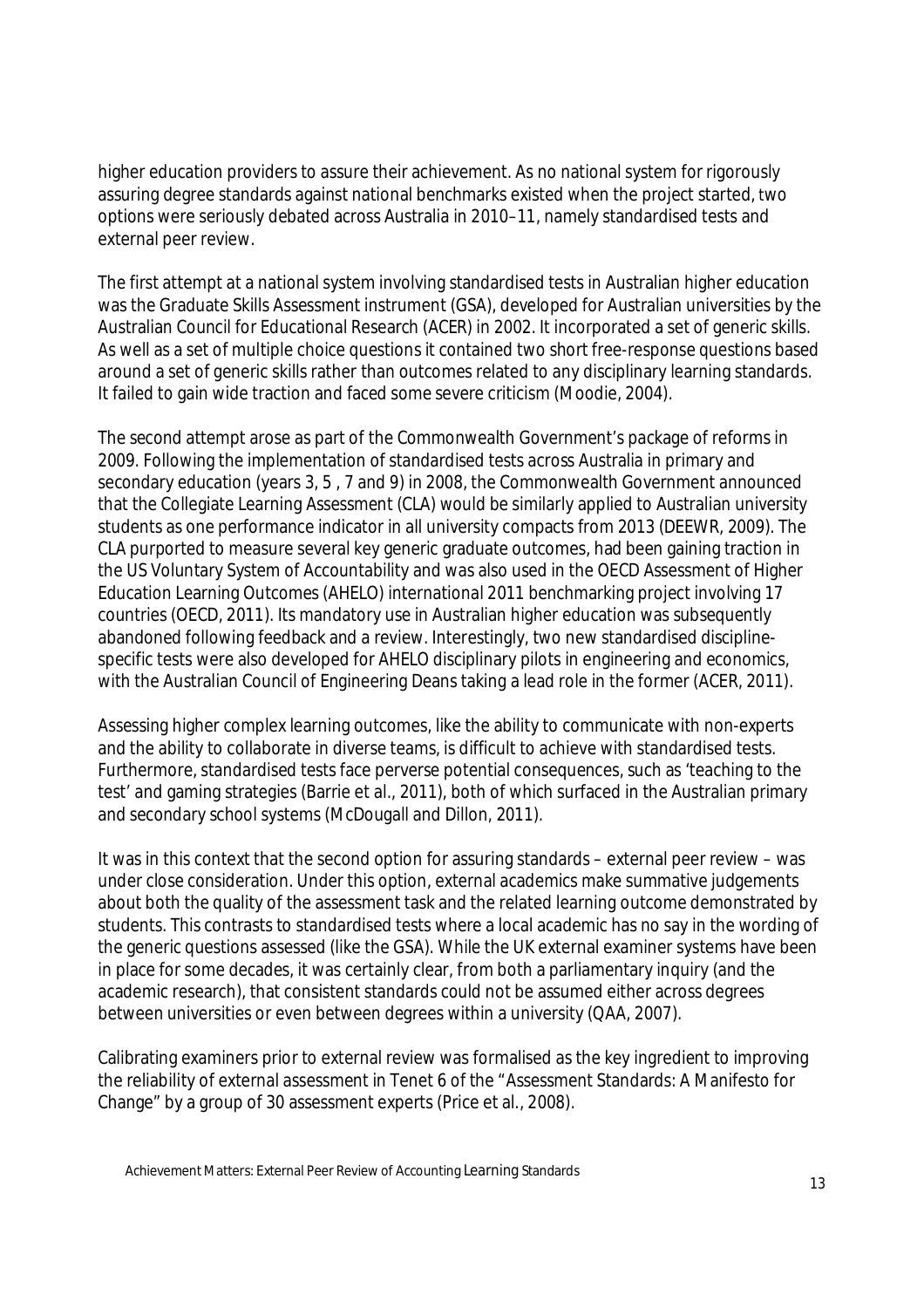Assessment is largely dependent upon professional judgement and confidence in such judgement requires the establishment of appropriate forums for the development and sharing of standards within and between disciplinary and professional communities.

However, it was Rust (2009a) who proposed a specific trial to calibrate academics in a specific discipline around their judgements of achievement standards, noting that the discipline, not regulators, should take the lead.

When it comes to establishing standards across the higher education sector, all the arguments above about the need for socialisation processes still apply, but the logistics become much more difficult. And it is blatantly clear that our current processes, such as they are, are woefully inadequate. Numerous studies, some dating back more than 15 years (e.g., Newstead and Dennis, 1994) have shown the weaknesses of the external examiner system and in 2007, as already stated above, the QAA finally made the damning admission that despite all their efforts we have no mechanisms in place that can assure consistent standards between degree programmes. So, logistically challenging or not, something needs to be done .

To start, I suggest no more than that – a modest experiment, as a pilot, to test the water. Just a collection of markers from the same discipline, drawn from a range of institutions in one region, sharing and discussing their marks and the standards that underpinned their decisions, facilitated by the Subject Network … Adoption and ownership would be unlikely if such a proposal to create an open approach to assessment standards was to stem from the QAA or HEFCE dictates.

Rust (2009b) subsequently led and reported the outcome of moderation and benchmarking borderline first-class theses in one discipline community. In 2010, 70 Australian assessment experts collaborated to produce *Assessment 2020* reform propositions reiterated the same imperative for calibration (Boud and Associates , 2010). 1

Assessment of student achievements is judged against consistent national and international standards that are subject to continuing dialogue, review and justification within disciplinary and professional communities.

Building on this, in early 2011, the ABDC championed a pilot project to obtain external blind peer review evidence around learning outcomes, benchmarked against the five accounting learning standards established in 2010 where calibration workshops would play a critical role in reaching consensus around standards. The ABDC-initiated pilot was also funded and supported by the two professional accounting bodies – Chartered Accountants Australia and New Zealand (CAANZ) $^2$  and CPA Australia (CPAA). In addition, the peak academic association, the Accounting and Finance Association of Australia and New Zealand (AFAANZ), was invited to play a key support role in the external peer review process. The pilot was limited to accounting departments in only 10 universities. The intention to expand and include more accounting departments from both university and non-university providers was fulfilled after the project received ALTC funding. In

 $\overline{\phantom{a}}$ 

<sup>1</sup> Proposition 6 iii, *Assessment 2020*

 $2$  Now Chartered Accountants Australia and New Zealand

Achievement Matters: External Peer Review of Accounting Learning Standards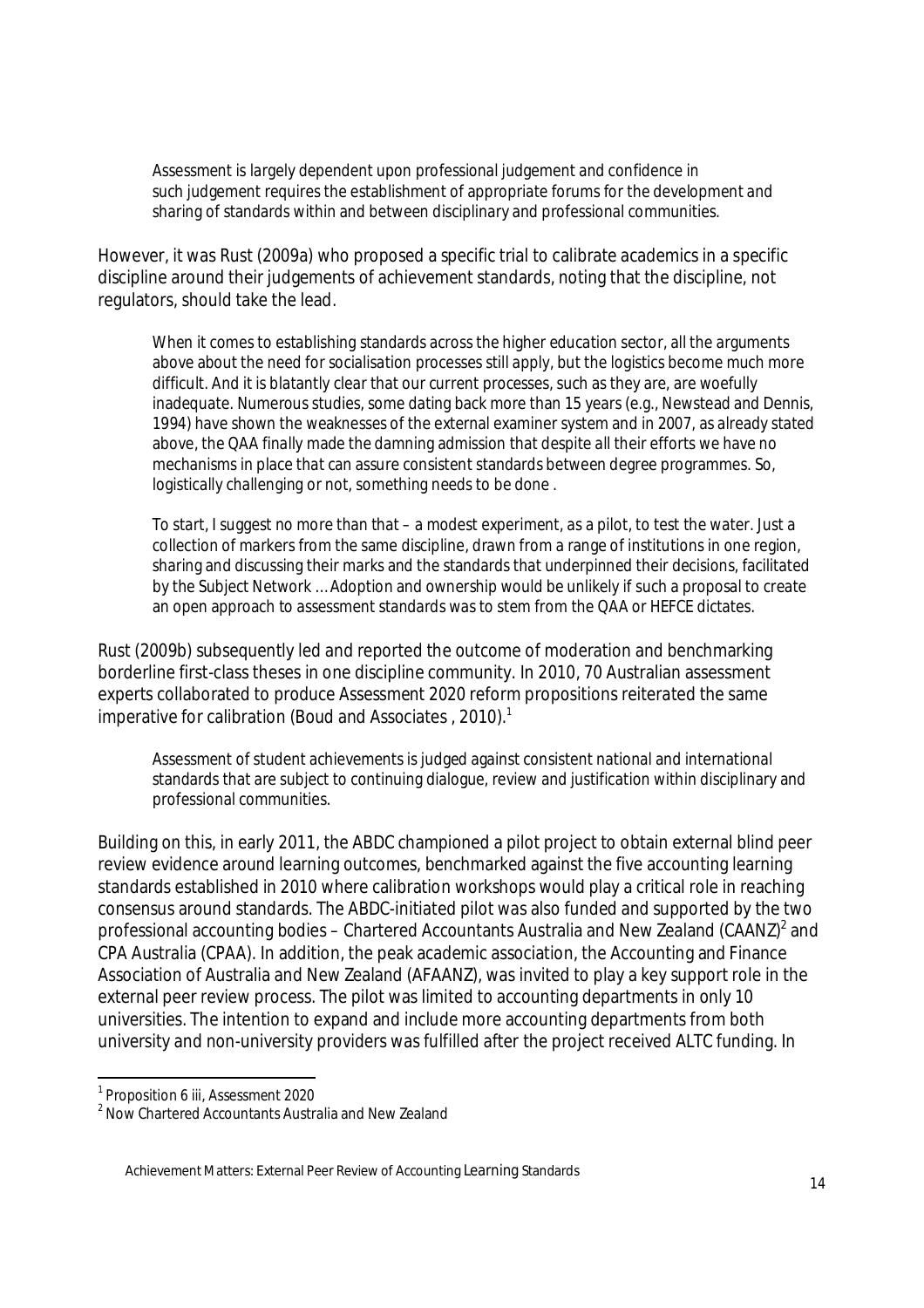total it involved 15 universities, a TAFE and a private provider.

Accounting was the first discipline to collaboratively develop and implement a national model of calibration and external assessment benchmarked against agreed standards. This project sought to build quality enhancement as well as quality assurance into a model that is transferable to other disciplines. Given the uncertainty surrounding TEQSA's approach for determining compliance with academic standards (as part of the Higher Education Standards Framework) when the project was initiated, the project was extremely timely.

This report outlines the development of the project, including its drivers and motivation, basis in the literature, method and outcomes. It highlights the challenges faced and key lessons for the future.

## 1.2 Project drivers

Although more than three years have passed since the project was initiated, there remains strong interest in assessment and quality assurance of higher education learning outcomes. The following change drivers exist nationally and internationally.

- National productivity ambitions, which have resulted in significant changes to the Australian higher education system (e.g., higher and broader targets for undergraduate qualifications, uncapped demand-driven funding for public higher education providers (HEPs), and an expanded set of private and public HEPs), place pressure on academic standards.
- Establishment of a single national regulator, TEQSA, in 2012, with legislative authority to monitor the performance of all HEPs against a framework, replacing state-based accreditation agencies and AUQA. The legislation requires substantive evidence of academic standards, previously not required, to demonstrate that:
	- o HEPs' awards meet the corresponding specifications (including the levels criteria and qualification type descriptors) described in the Australian Qualifications Framework  $(AOF);$ <sup>3</sup>
	- o HEPs' internal processes for design and approval of each award takes account of external standards and requirements; $^4$  and
	- o the outcomes achieved by HEPs' students are benchmarked against external standards

 3 Paragraph 1.1, Chapter 4: Qualification Standards, *Higher Education Standards Framework (Threshold Standards) Act 2011*. See <www.comlaw.gov.au/Details/F2013C00169/Html/Text#\_Toc330548954>

<sup>4</sup> Paragraph 1.2, Chapter 3: Provider (Course Accreditation) Standards, *Higher Education Standards Framework (Threshold Standards) Act (2011)*. See <www.comlaw.gov.au/Details/F2013C00169/Html/Text#\_Toc330548951>. The latter point to the Australian Qualifications Framework. See <www.aqf.edu.au.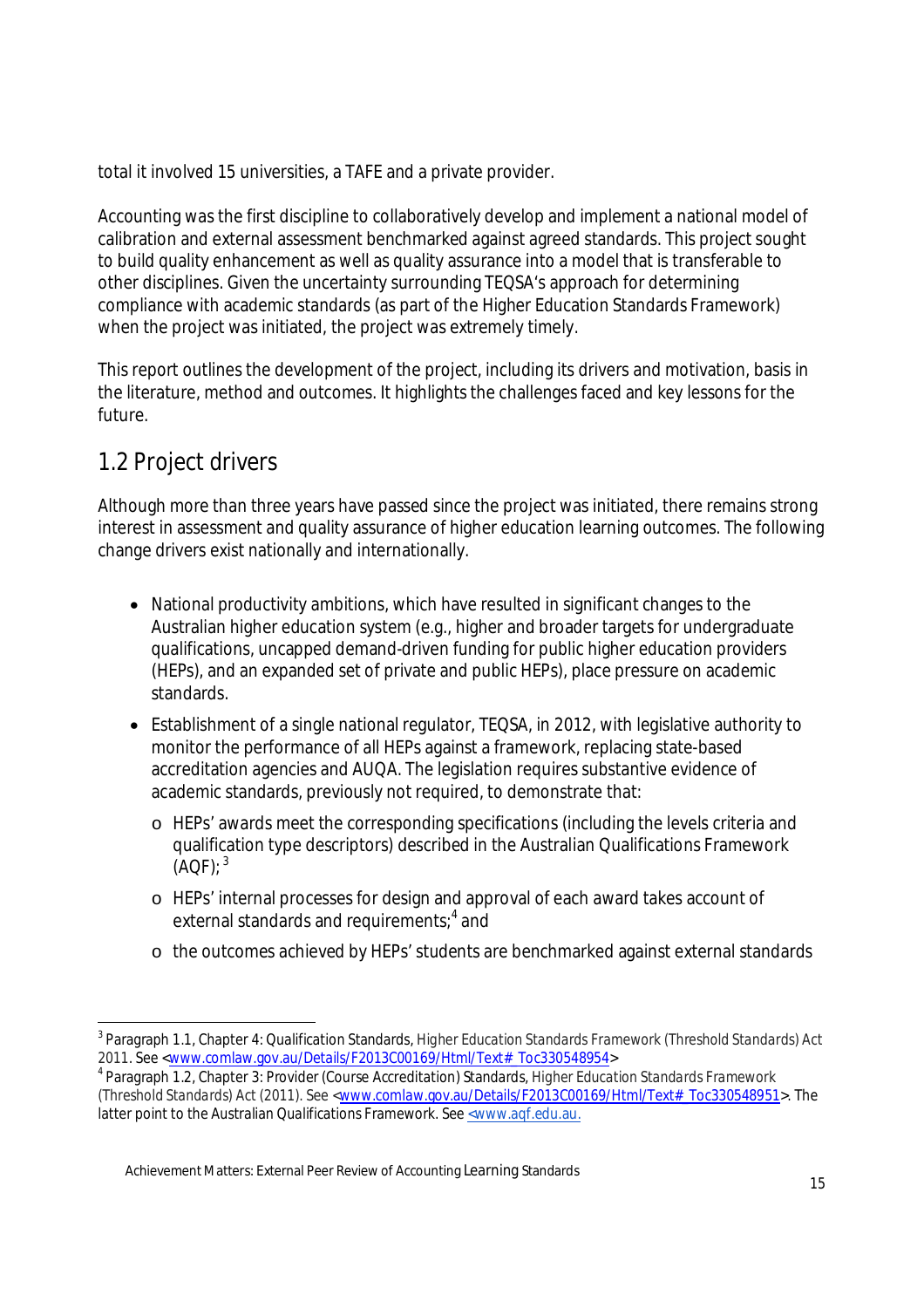(including similar accredited courses).<sup>5</sup>

- 'Brand Accounting' is at risk in the face of a rapid expansion of enrolments in accounting programs over the last decade, exacerbated by attractive migration points for the national shortage in accountants, employer dissatisfaction with the quality of some accounting graduates (Hancock et al., 2009), higher than average inability to recruit suitable graduates and exclusion of international graduates from recruitment (Graduate Careers Australia, 2014; Blackmore et al., 2014), along with professional aspersions that universities put an unhelpful academic emphasis on course completions and credentials rather than demonstrable competence.
- Global competition for students and efforts to demonstrate quality beyond ranking systems through international accreditation. Accreditation standards for some agencies require internal assurance of learning (e.g., Association to Advance Collegiate Schools of Business (AACSB)), while others require external assurance of learning (e.g., European Foundation for Management (EFMD) Programme Assurance System).
- Professional accreditation initiatives. Both CAANZ and CPAA implemented a new accreditation process in 2011 that includes the agreed accounting learning standards and greater pressure is being placed by the International Federation of Accountants to incorporate assurance of learning outcomes.
- Enhanced graduate mobility between countries for employment or further study (e.g., Tuning Europe and OECD's Assessment of Higher Education Learning Outcomes (AHELO) project).
- Various other recent Australian initiatives seeking to provide evidence of external assurance of learning. Several mission groupings of universities have initiated verification systems, notably the Group of Eight and subsequently the Innovative Research Universities. Other initiatives funded by OLT are reported in the *Good Practice Report: Assuring Learning Outcomes and Standards* (Freeman and Ewan, forthcoming), most notably that led by Professors Krause and Scott.<sup>7</sup>

## 1.3 Project purpose

 $\overline{a}$ 

Five threshold learning outcomes or learning standards for accounting bachelor and coursework master graduates were developed under the LTAS project in 2010. Learning standards related to accounting knowledge, application skills, judgement, communication and teamwork, and selfmanagement – see Figure 1.

<sup>5</sup> Paragraph 5.5, Chapter 3: Provider (Course Accreditation) Standards, *Higher Education Standards Framework*  (Threshold Standards) Act (2011). <<u>www.comlaw.gov.au/Details/F2013C00169/Html/Text#\_Toc330548951</u>>.<br><sup>6</sup> See <u><www.aacsb.edu/accreditation/standards/2013-business/learning-and-teaching/standard8.aspx></u> and <www.efmd.org/images/stories/efmd/EPAS/EPAS\_Standards\_and\_Criteria.pdf> (page 17).

<sup>7</sup> *Assuring Learning and Teaching Standards through Inter-Institutional Peer Review and Moderation. A sector Wide Model for Assuring Final Year Subject and Program Achievement Standards Through Inter-University Moderation 2014*. OLT. <www.uws.edu.au/latstandards>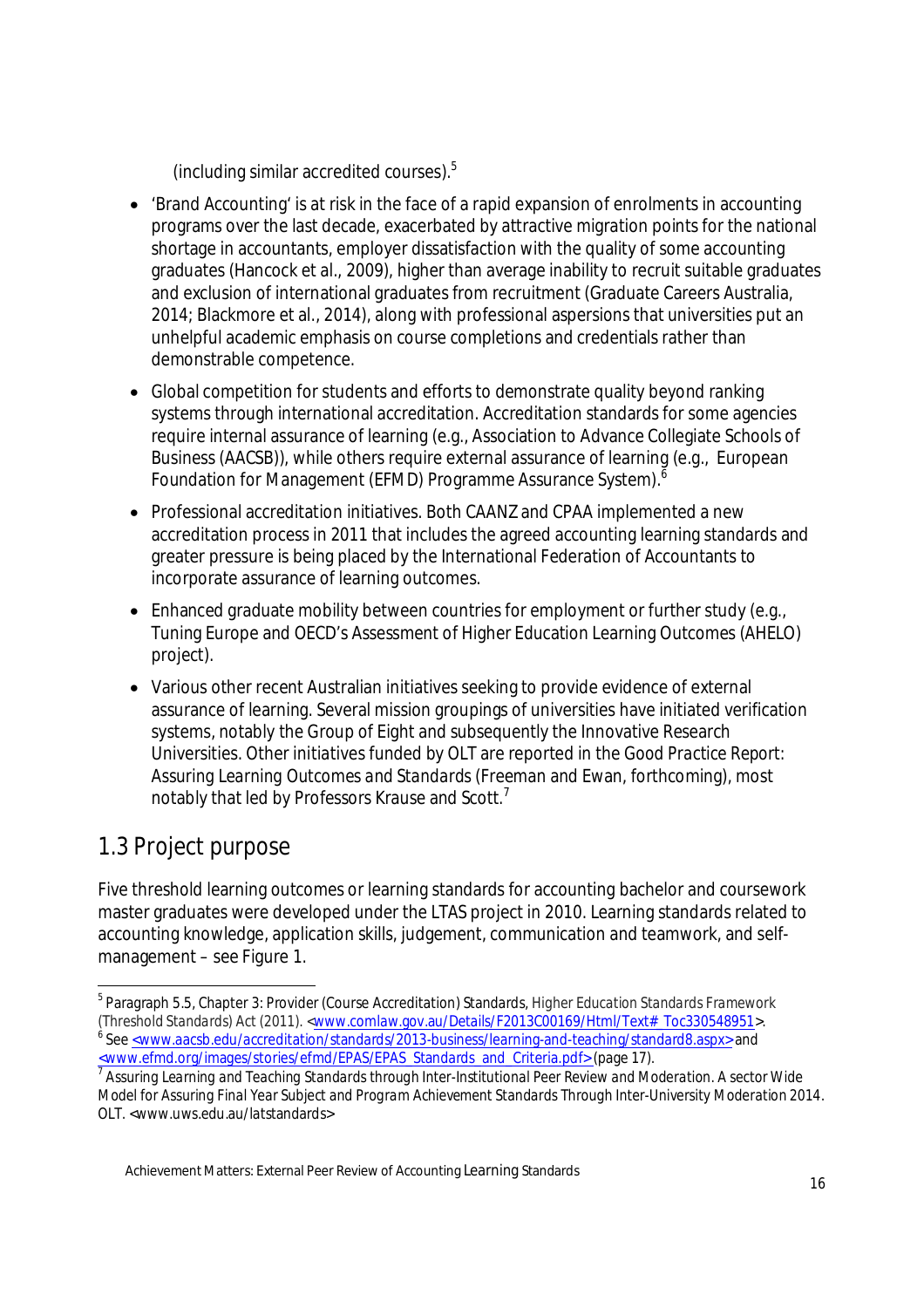

**Figure 1 The five learning standards for accounting graduates**

Following the development of the learning standards a pilot project involving 10 university accounting departments, appropriately titled *Achievement Matters: External Peer Review of Accounting Learning Standards,* was initiated by the ABDC. With ALTC subsequent funding it was expanded to 17 higher education institutions including several non-university providers.

While the overall project aims were to serve national and international quality assurance requirements and support local quality enhancement, the project had four specific intended outcomes:

- 1. obtain reliable external peer-reviewed evidence of accounting academic outcomes in all types of HEPs, benchmarked against the accounting learning standards;
- 2. develop a model process for assessing learning outcomes (that is inclusive, sustainable, reliable and efficient), satisfying external quality assurance needs and motivating continuous improvement;
- 3. provide professional development around assessment for participating academics;
- 4. enhance understandings in the external environment of the developed model.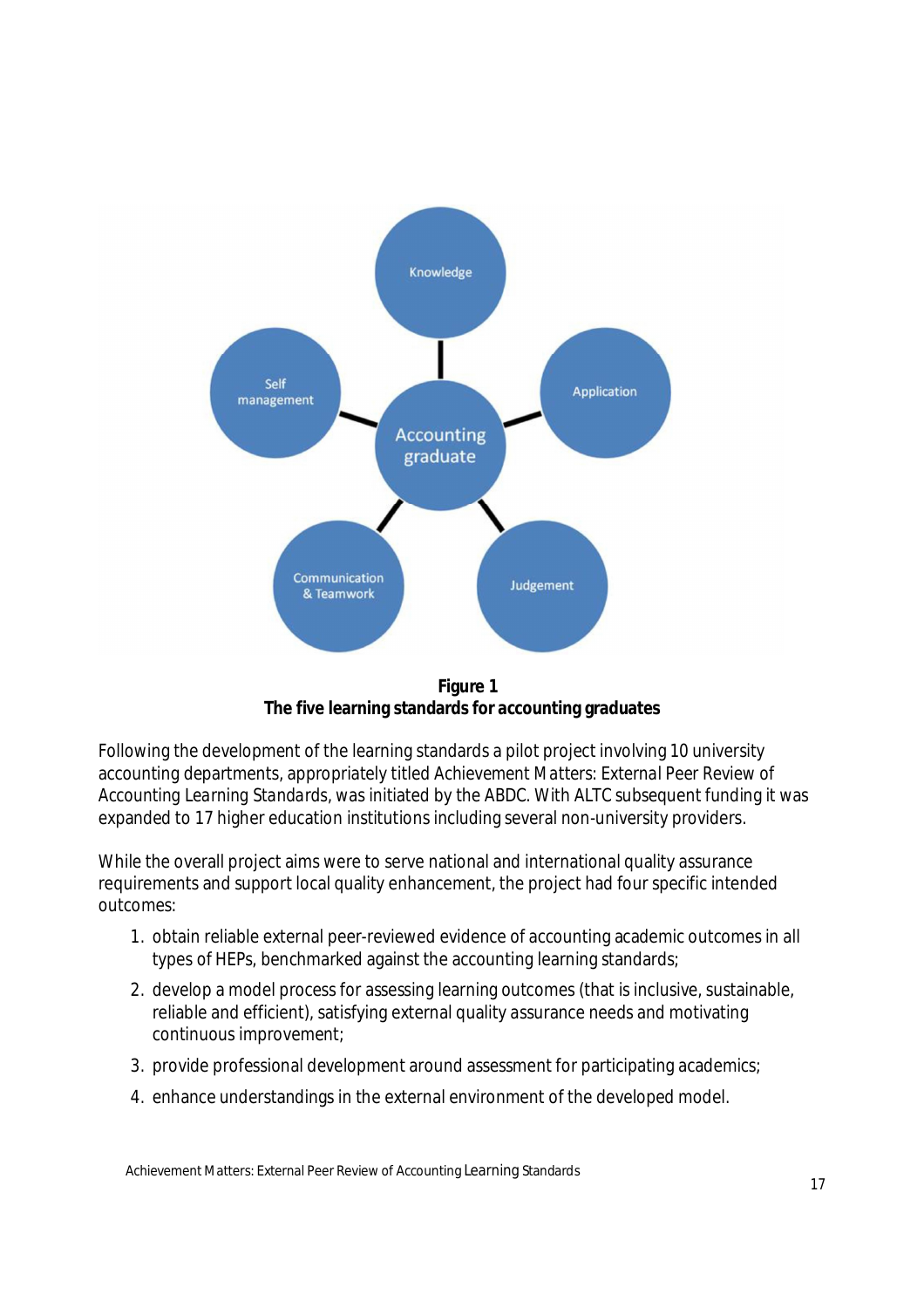## 1.4 Significance of the project outcomes

The project outcomes detailed below are significant because they:

- provide a viable alternative to standardised tests for evidencing learning outcomes, thus reducing perverse consequences such as teaching to the test;
- demonstrate to key stakeholders, such as employers and professional bodies, that Australian accounting HEPs wish to self-regulate by going beyond current learning and teaching performance indicators and proposed tests of generic outcomes to disciplinaryspecific evidence of learning outcomes;
- further strengthen supportive relationships developed with professional bodies during the LTAS consultation;
- complement program-level planning, management, assessment and assurance initiatives in business that are currently underway, including work on capstones, tools for curriculum planning, assessment and professional accounting and international accreditation, and, in the UK, benchmarking outcomes in hospitality, sport, leisure and tourism.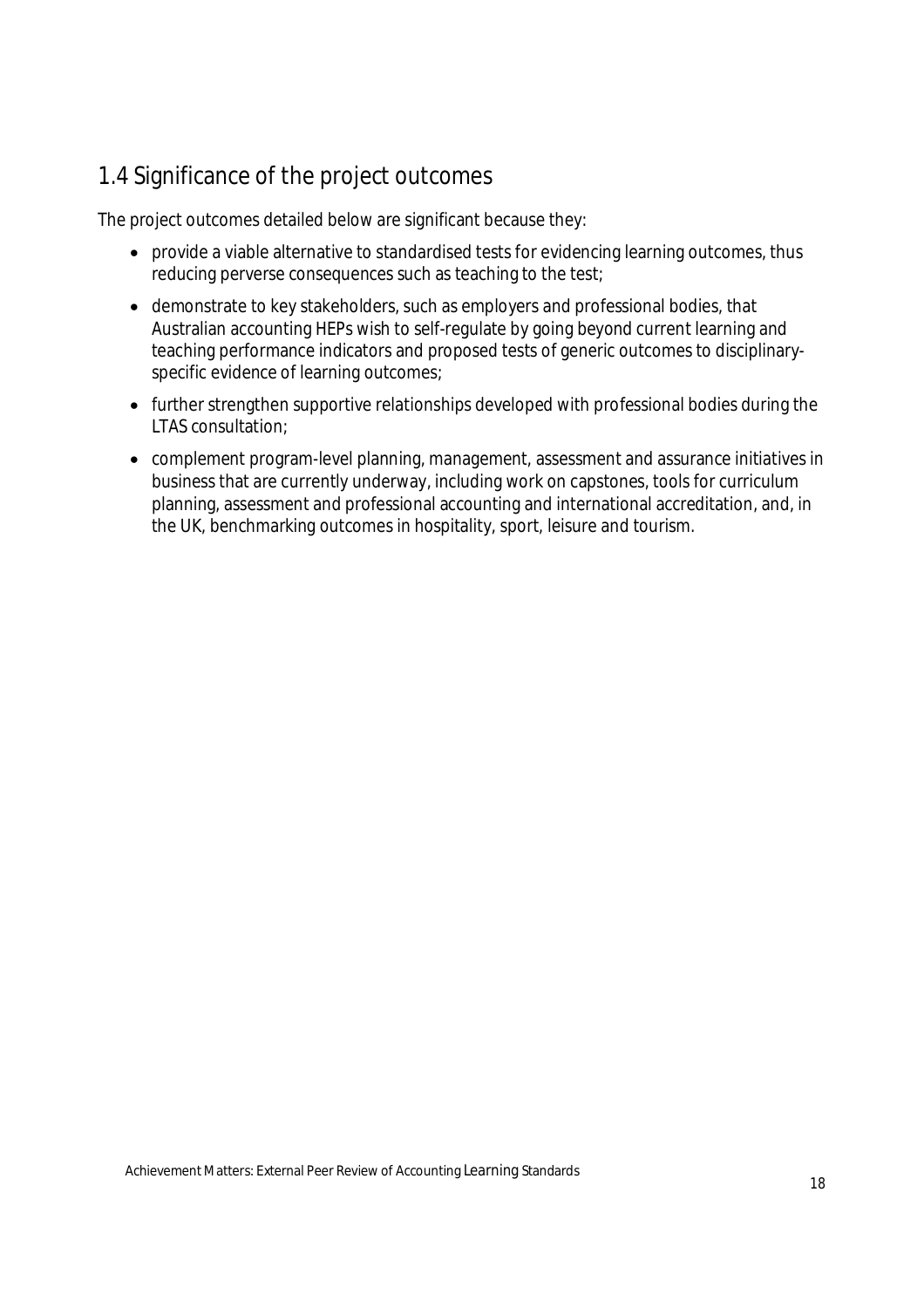# Chapter 2 | Literature Review

Internationally, there is an increasing focus applied to regulating and assuring comparable standards in assessment (Bloxham and Price, 2013; Bloxham and Price, forthcoming; Watty et al., 2013; Collini, 2012). Drawing on Watty et al. (2013, p. 3), standards refer to "predetermined levels of knowledge, skills and attributes that are explicit and framed with reference to the academic discipline". One approach to assuring standards is the external peer review of assessment. While this approach has been adopted at various HEPs around the world, Australian higher education is only just starting to consider this approach, in response to the demands of a tighter regulatory environment and the external drivers discussed in Chapter 1. The growing body of literature surrounding standards, and specifically the verification of standards, is indicative of its importance to higher education (Sadler, 2007; Krause et al., 2013; Barrie et al., 2014; Coates, 2010). Previous research has investigated current practices relating to how academic standards are devised, constructed and applied by external examiners, and points to the need for HEPs to be more accountable (Bloxham and Price, forthcoming; Dill and Beerkens, 2012), and the need for comparability across universities and countries (Barrie et al., 2014; Krause et al., 2013).

In the Australian context, the development of regulating quality systems such as the AQF, scrutiny of assessment methods and the use of program learning outcomes, criteria and rubrics point to the importance being placed on the assurance of standards (Bloxham and Price, forthcoming). Since the landmark Bradley *Review of Australian Higher Education* (Bradley et al., 2008) was published, there has been a renewed focus on enhancement and accountability concerning graduate outcomes (Bloxham and Price, forthcoming), reflecting concerns about the assurance and comparability of standards using external reference points (Barrie et al., 2014). The Review called for indicators to be developed that explicitly assess and compare learning outcomes (Bradley et al., 2008). As a consequence, "threshold learning outcomes for many subject disciplines have been developed" (Bloxham and Price, forthcoming, p. 4). The Australian Government (2013) also released a consultation document stressing the need for a process for assuring standards integrated with periodical external peer review of assessment. While not yet formalised into policy, the effects of this consultation document in the higher education sector are evident. Notable examples where models of inter-institutional peer review of assessment are being trialled (Deane and Krause, 2012) include the Group of Eight Quality Verification system, the Achievement Matters external peer review of accounting learning standards (Watty et al., 2013), and the Krause et al. (2013) 'proof of concept' project employing an inter-institutional blind peer review of assessment at each grade band methodology.

Within some, though not all, of the methods proposed by these three national projects, lies an assumption "that variation between reviewers can be tempered by the provision of common external reference points such as disciplinary threshold learning outcomes" (Bloxham and Price, forthcoming, p. 4). Barrie et al. (2014, p., 24) claim that these methods can "boost … the objectivity or trustworthiness of external reviewer judgements". Consistent with Tenet 6 in the "Assessment Standards: A Manifesto for Change" (Price et al., 2008), Bloxham and Price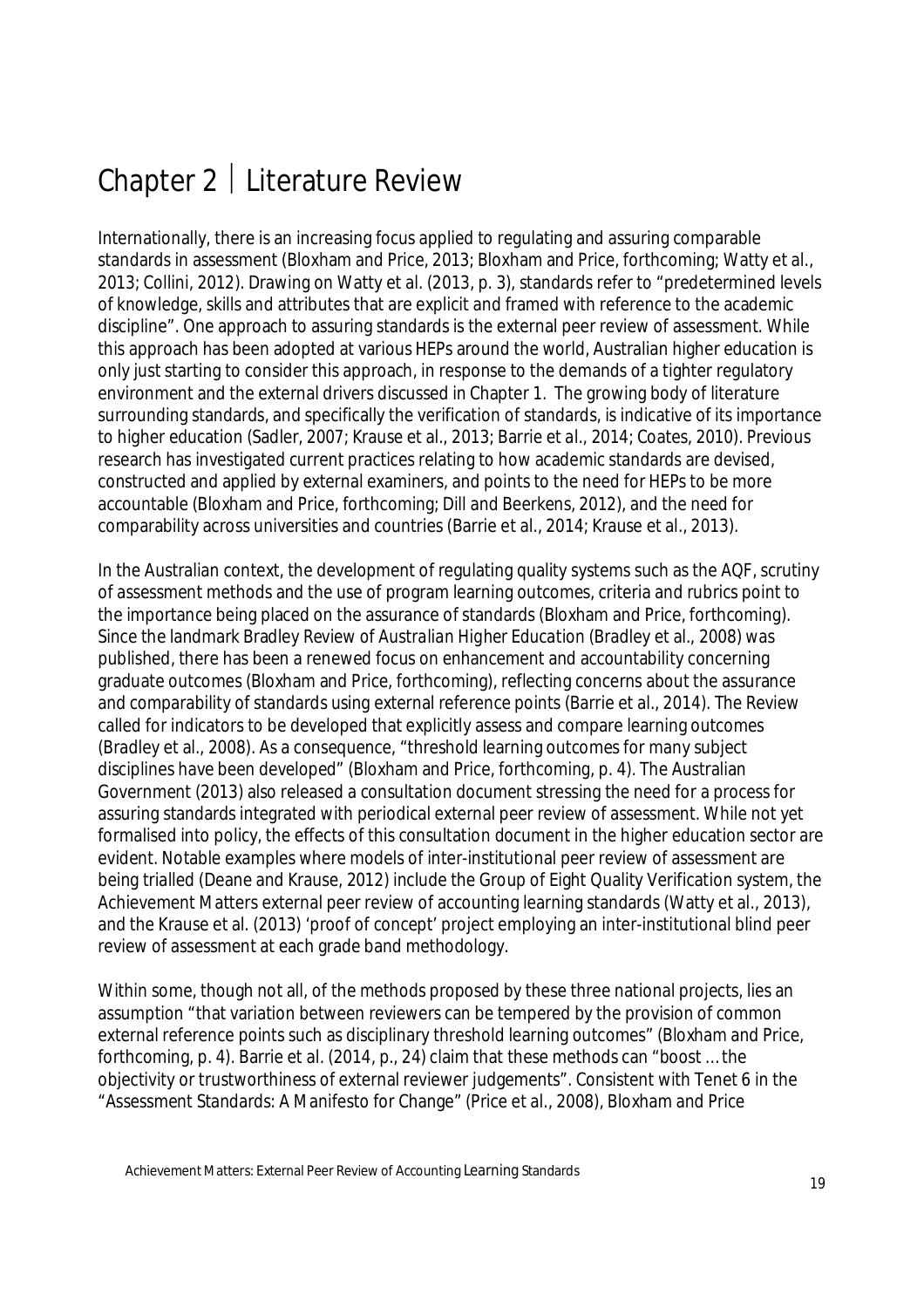(forthcoming), however, warn that "external reference points alone have limited power to ensure comparable judgement without other community processes to calibrate individual's judgement" (p. 4). Such issues are increasingly debated in Australian universities relating to the balance between a "light touch"' and "more extensive professional learning approaches" (Bloxham and Price, forthcoming) (see also, Barrie et al., 2014).

External examiners, while used internationally for the assessment of doctoral theses, are less commonly used in undergraduate education (Bloxham and Price, 2014) – the United Kingdom, Ireland and Hong Kong being the main exceptions. The benefits of external examination and the effectiveness of inter-institutional peer review are well documented in the literature (Trowler, 2009; Barrie et al., 2014), although others have raised a number of operational criticisms (Bloxham and Price, forthcoming). These relate to a lack of focus on "the capacity of examiners to hold and consistently apply shared knowledge of academic standards" or test "the existence of effective processes to support the development of consensus in standards" (Bloxham and Price, 2014, p. 5) (also see Bloxham and Price, 2013). This is a view echoed in prior studies, which reveal negative findings in relation to the consistency of academic standards in assessment (O'Hagan and Wigglesworth, 2014; Bloxham and Price, 2013). Bloxham and Price (forthcoming), among others (Bloxham, 2009; Brooks, 2012; Elander and Hardman, 2002; Sadler, 1987, 2014; UK Higher Education Academy, 2013), explain that calibration and efforts to ensure consistency of standards are problematised by the very "individualised, tacit, interpretative nature of standards". They further suggest:

Assessors' judgements are influenced by their experience, values, habits of mind, norms of student work and knowledge of students. They focus on different aspects of students' work and they make limited use of codified standards which, in themselves, pose problems of shared interpretation. Overall, assessors' inconsistency and unreliability is well documented. (Bloxham and Price, forthcoming, p. 6)

The question of consistency was foregrounded recently in a study commissioned in the UK by the Higher Education Academy and Quality Assurance Agency (2013), which found that when six experienced external examiners from four disciplines marked five pieces of student work (i.e., 20 student pieces of work), there was a notable lack of inter-examiner consistency. Nine of the 20 assignments were ranked both best and worst by different examiners (UK Higher Education Academy and Quality Assurance Agency, 2013). These findings echoed those of Price et al. (2008) and resulted in the commissioned study (2013, p. 9) recommending the promotion and facilitation of "disciplinary community processes beyond local practices to include inter-institutional disciplinary processes for sharing, developing and assuring standards". They further recommended that HEPs "actively support external examiners in participating in these processes" (Higher Education Academy and Quality Assurance Agency, 2013, p. 9).

Other studies similarly point to the inherently difficult task of assuring consistency in relation to marking and assessing student work (Brooks, 2012; Hawe, 2002; Krause et al., 2013; Moss and Schultz, 2001; Sadler, 1987, 2014; Yorke, 2007). They attribute the inconsistency to: lack of adequate training of assessors; the varied and subjective frames of reference that inform each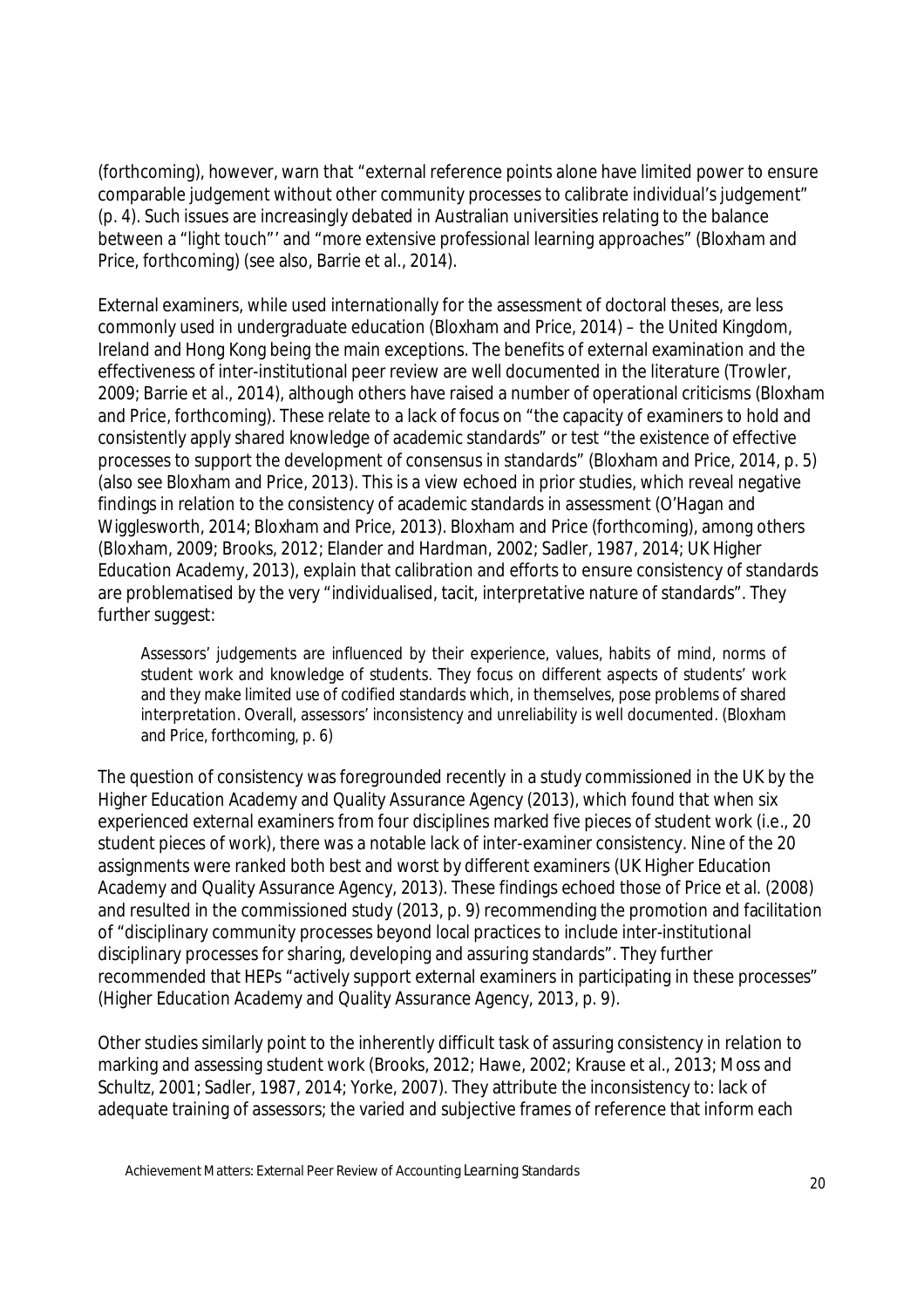assessor's interpretation of standards (Krause et al., 2013); markers having fixed habits (Wolf, 1995); markers not valuing the outcomes they are meant to be judging (Baume et al., 2004); markers ignoring written criteria in rubrics (Sadler, 2009; Ecclestone, 2001; Price and Rust, 1999; Smith and Coombe, 2006); assessors acting alone (Bloxham, 2009); and a lack of uniformity of assessment standards across HEPs (Bloxham and Boyd, 2011; Colley and Silver, 2005; Hawe, 2002).

Elton and Johnston (2002) reveal that marker reliability is greater where knowledge or technical facts are being tested, as opposed to essay style or problem-based assessment tasks where greater subjectivity can be expected in the student responses. Similarly, Knight (2006) contends that reliability is greater for a calculation type response (in the natural sciences) compared to an essay (in existential philosophy). Discussing the issue in the UK context, Bloxham and Price (2013) explain:

Reports and inquiries fail to investigate the more fundamental question of whether [external] examiners understand and can consistently apply academic standards in the way required by their, albeit possibly confused, role as defenders of academic standards. This is even though … most concerns about standards can be traced back to the judgement processes of markers and the [external] examiners. (pp. 3–4)

This comes as no surprise to those involved in assessing student tasks over many decades. However, it highlights the need for processes that deal with the challenge of ensuring greater reliability between and among markers across all disciplines. Despite the challenges surrounding the development of a shared understanding of discipline standards, there is agreement regarding the need and value of safeguarding and verifying standards through external peer review (Bloxham and Price, forthcoming; Sadler, 2012; Bloxham and Price, 2013). To this end, there are a variety of moderation models being used to improve inter-marker reliability and reduce inconsistencies between markers (Watty et al., 2013; Bloxham, 2009; Sadler, 2011). Consensus moderation – also known as social moderation, auditing and verification (Sadler, 2012; Wilson, 1992) – is one such model. Consensus moderation entails "multiple assessors judging performances on a specific task, and marking them using a common framework in terms of a common standard" (Watty et al., 2013, p. 8; see also, Linn, 1993).

Sadler (2012), and Bloxham and Price (2013) respectively, propose consensus moderation as an effective way to calibrate academics. The essential aspects of consensus moderation relate to: the development of a consensus of standards; adequate staff development; and the review of discrepancies in marks between multiple assessors (Linn, 1993). Sadler (2011, p. 5) views this approach as a way to clarify, refine and transform specific standards so that ideas about standards move from being "private knowledge" to "collegially held knowledge". Through social interaction and staff development, consensus moderation has the potential to foster a shared understanding of standards and ultimately improve consensus and overall fairness (Linn, 1993).

Writing extensively on the issue, Bloxham (2009) stresses the importance of there being confidence in the reliability of marking amongst all key stakeholders including academics, students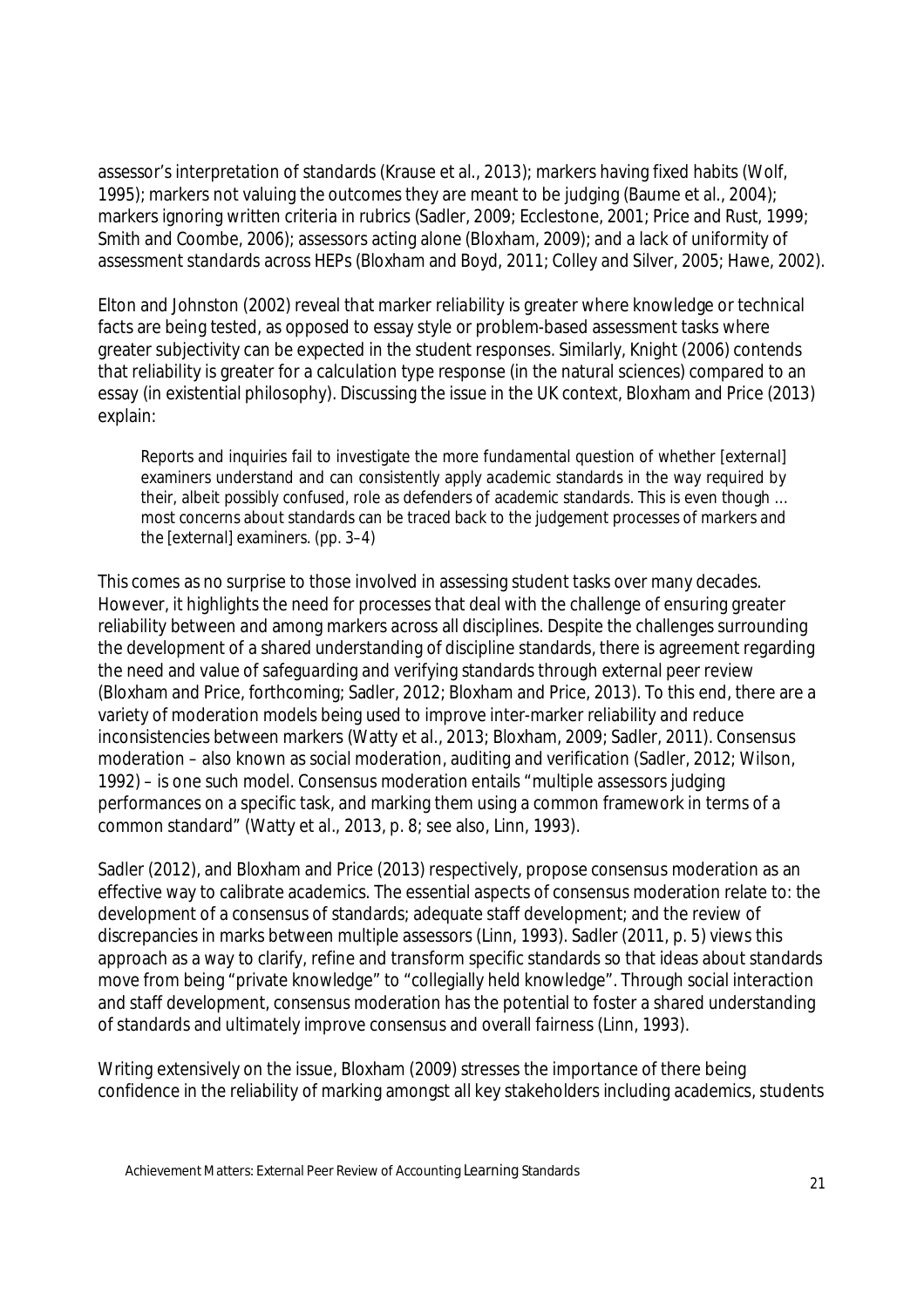and employers. Consensus moderation and calibration efforts are thus critical to achieving this confidence and tempering variability in the assessment of learning outcomes and assurance of standards. Despite its potential, there is a notable lack of research about the consensus moderation process and its presumed effectiveness (Orr, 2007; Yorke, 2008; Bloxham, 2009).

While there is a large body of research on the so-called deficiencies of the grading processes used in higher education (Smith and Coombe, 2006; Sadler, 2011), with few exceptions (Bloxham and Price, 2013; Watty et al., 2013), empirical and rigorous examination of this area is lacking. Preliminary analysis by the project team<sup>8</sup> reports on an experiment testing a novel calibration approach amongst accounting academics, and proposes a process that may be applicable to assessment in a range of educational situations. They view calibration as an attempt to help academics develop a shared understanding of nationally-agreed learning standards explicitly documented via the LTAS project. In their exploration of calibration relating to accounting learning outcomes, they explain that business schools submit to accreditation systems in order to attain "external assurance of their ability to deliver capable graduates". The increasing importance of gaining 'assurance of learning' and 'outcomes assessment' is evidenced by the fact that 700 business schools in 45 countries around the globe have sought and achieved accreditation with the AACSB (AACSB, 2014; see also, Baker et al., 1994; Apostolou, 1999; Shaftel and Shaftel, 2007).

From a theoretical perspective, Bloxham and Boyd (2011) propose that there are two paradigms relating to assessment of learning outcomes; they are, techno-rationalist and socio-cultural. Techno-rationalism aligns with a positivist view that standards can be interpreted objectively (see also, Bloxham, 2009; Orr, 2007). In contrast, the socio-cultural paradigm is premised on the idea of assessment as a socially constructed activity. While there is little research exploring how academics arrive at their epistemology (O'Connell et.al $^9$ ), Reimann et al. (2010) suggest that learning about standards is connected to research practices and exchanges amongst academics via discussion, debate and moderation. Bloxham and Price (2013) maintain that the socio-cultural perspective supports the idea of assessors learning "not through reference to documentation and explicit standards, but through being part of an assessment community" (p. 10). Bloxham (2009) insists that knowledge of assessment standards should be "created through a social process involving dialogue and experience" (p. 218). In contrast to the regular opportunities academics have to develop shared understandings of research outcomes – for example, by defending draft research papers in seminars and conferences – there are few similar types of opportunities to discuss acceptable learning standards (Freeman and Ewan, forthcoming).

Sadler (2012) similarly speaks of consensus moderation and the need to regularise the assessment of standards, while Rust (2009a) supports the notion of established discipline communities organising and undertaking calibration events. These propositions are premised on the constructivist view that "peer learning enhances the capacity for shared understandings" (Watty et al., 2013, p. 5). According to Cooper (1999, p. 216), "peer learning arises from the conviction

 $\overline{\phantom{a}}$ <sup>8</sup> Paper currently under review

<sup>&</sup>lt;sup>9</sup> Paper currently under review

Achievement Matters: External Peer Review of Accounting Learning Standards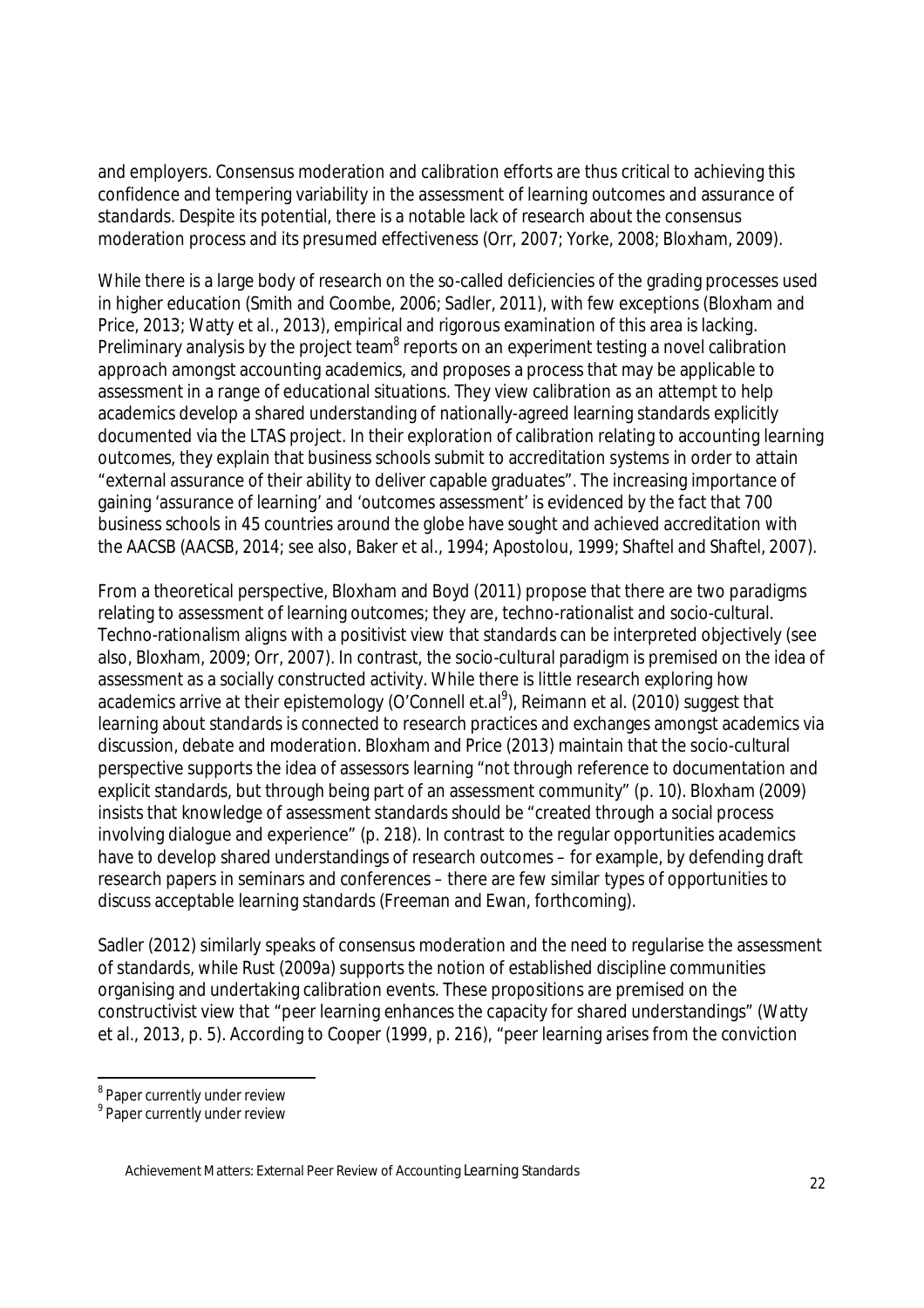that … [academic staff] can assist one another to build their own understanding, integrate new learning into existing cognitive structures". Peer learning thus has considerable potential in relation to the proposed calibration and consensus moderation discussed above. Drawing on Price et al. (2008), Watty et al. (2013) note that "cultivating a community where dialogue, trust and participatory relationships can occur should result in more consistent judgements and a restoration of confidence" (p. 13). AUQA (2009) also voiced a call for assessors within a discipline to work together in grading processes and outcomes against standards (see also, Dahlgren et al., 2009; Rust, 2009a, 2009b; Boud et al., 2010).

The socio-constructivist paradigm delineated above suggests a useful approach to assessment and grading of non-quantitative outcomes. However, there are challenges to its implementation.

- 1. This approach relies on some academics changing the way they conceive of the assessment tasks (Biggs, 2001); for example, assessment is often developed by academics in isolation, whereas the constructivist perspective sees assessment and learning as necessarily reciprocal and interdependent.
- 2. Politics (i.e., power) plays a part in moderation decision making; therefore, a degree of egalitarianism is needed if junior academics are to be partners with senior academics (Bloxham and Boyd, 2011).
- 3. Use of external assessors may aid the process of consensus moderation considerably, but there is the risk that insistence on the involvement of external people may have a dampening effect on innovation in assessment practices at the home institution (Biggs, 2001).

Assessing and judging student work is clearly a complex and difficult task and consistency amongst and between academics is notoriously difficult to achieve. Despite this, we see calibration and consensus moderation as a way to enact Bloxham's (2009, p. 212) call for a "process for assuring that an assessment outcome is valid, fair and reliable and that marking criteria have been applied consistently".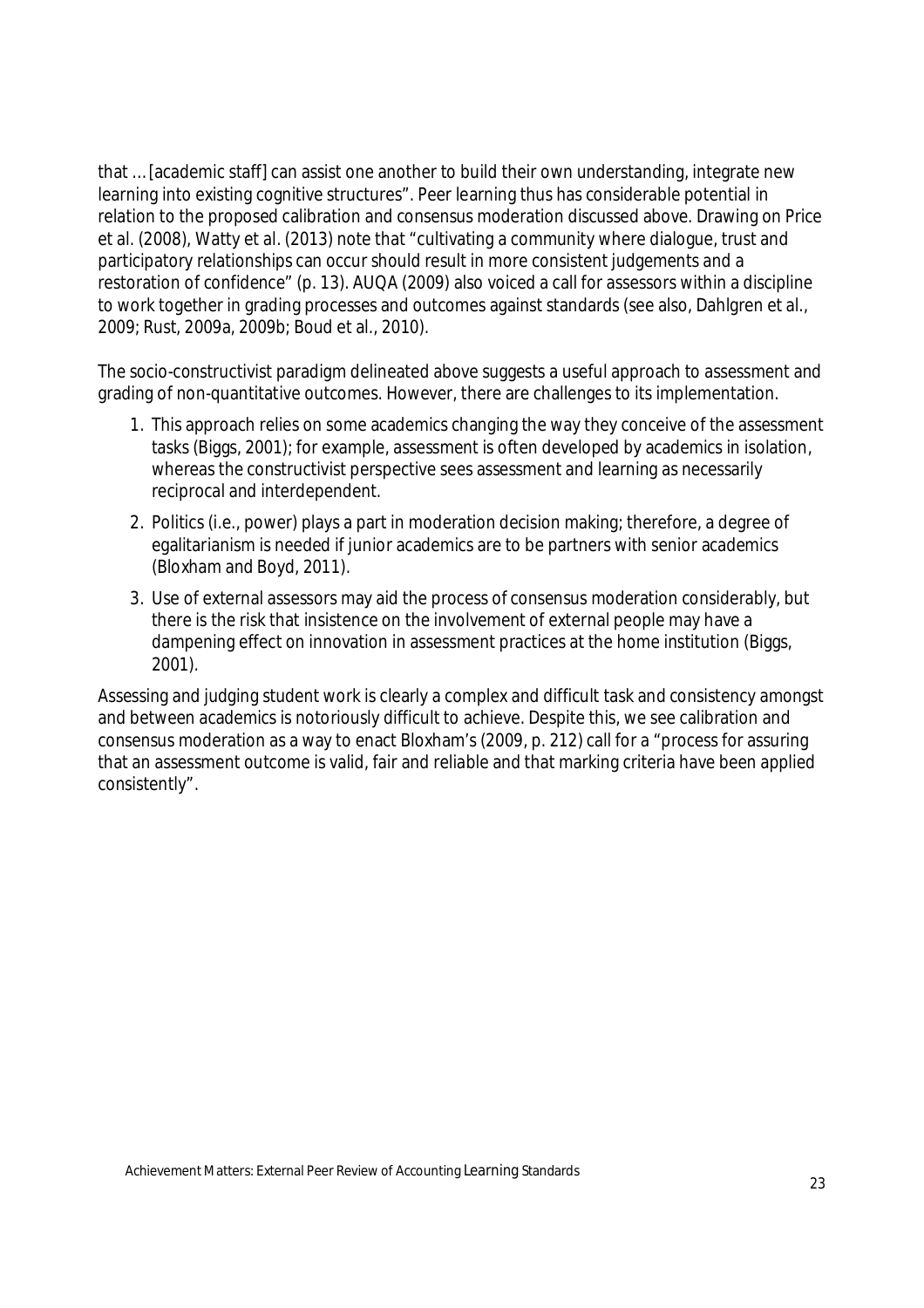# Chapter 3 | Project Approach

This chapter describes the theoretical and practical approach and processes adopted in the project. It begins by briefly describing the theoretical and conceptual framework that informed the development of the calibration process, then provides an overview of the project design, followed by a detailed description of how that design was implemented. Finally, key stakeholders and their respective involvement in the project are described.

## 3.1 Theoretical and conceptual framework

The approach adopted in this project was based on the theory of social constructivism and elevates the process of consensus moderation and calibration events. While constructivism recognises learners play an active role in generating their own understandings as they strive to make sense of the world influenced by their context and personal filters, social constructivism goes further, maintaining that the knowledge construction process is facilitated by interacting and dialoguing with other people. In their assessment change manifesto, Price et al. (2008) propose six tenets, including one relating to disciplinary communities collaborating to support the learning outcomes standards agenda:

Assessment is largely dependent upon professional judgement and confidence in such judgement requires the establishment of appropriate forums for the development and sharing of standards within and between disciplinary and professional communities. (Tenet 6)

Rust (2009a) provides an early example of such a forum based upon social constructivist processes. For standards to be shared and embedded across the sector, Sadler (2012) argues that such social constructivist processes need to move from a focus on repeated consensus moderation, that seek to resolve differences in grading, to the pursuit of calibrated academics applying shared understandings with only periodic checks for calibration.

## 3.2 Project design: Strategies and processes

#### 3.2.1 Overview

The project developed a process for the calibration of the peer reviewers involved in the project, which is described below. In the pilot phase of the project there were 10 HEPs and 21 peer reviewers. This was later expanded to 17 HEPs and 35 peer reviewers. There were three calibration workshops before a live review of student work from the participating HEPs. In the live review reviewers compared and evaluated the validity of a range of assessment inputs (unit/subject outlines, assessment requirements, marking guides, etc.), along with the reliability of marking the outputs at the final year level. By virtue of overlapping member participation, the project complements the Group of Eight (2010) Quality Verification System and the Krause and Scott (2010) initiative, both of which are limited to academic standards of undergraduate degrees.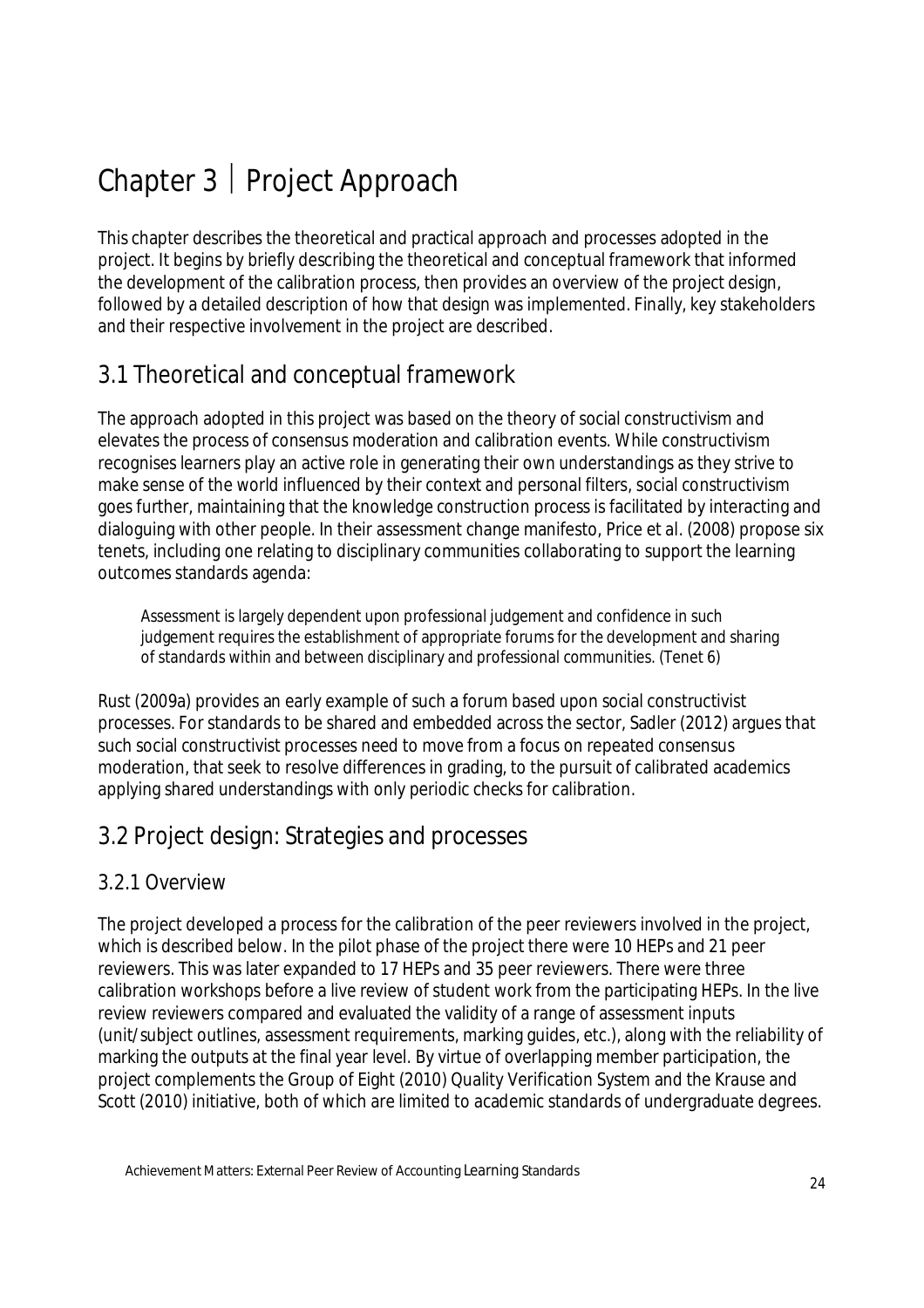Also, the former focuses solely on quality assurance, with the Group of Eight universities using an external peer reviewer to openly verify the mark on one assessment for five per cent of final year students in a discipline. Neither of these existing initiatives aims to benchmark to collaboratively agreed explicit standards such as the national standards developed in the LTAS project, nor include non-university HEPs and professional bodies. Underpinning the proposed methodology is the 'concept of a cultivated community of practice' model, a proven approach for managing change in higher education (Lave and Wenger, 1991; O'Donovan et al., 2008).

## 3.3 External calibration

Working with accounting academics, employers and professional bodies, this project has taken a staged approach to developing a shared understanding of the standards that students completing an accounting degree must attain prior to graduating. For example, following three successful calibration interventions for the written communication learning standard, the first round of actual pilot university data went through a trial double-blind peer review process in June 2012. This allowed the project team to evaluate the model process and several adjustments were considered to ensure greater rigour and transparency. The processes are detailed below.

**Stage 1** Each expert reviewer judged the validity of the task and assessed three samples of student work submitted as evidence of a specific learning standard/s and submitted independent reviews online via SPARK<sup>PLUS</sup> – screenshots are available in Appendix E.<sup>10</sup> Reviews included an opinion and justification on whether the standard had been met. To ensure confidence, the review process was anonymous. Reviewers had the opportunity to view reviews of their peers within their group on SPARK<sup>PLUS</sup> prior to the workshop.

**Stage 2** Reviewers participated in a workshop and considered the reviews from other participants. In groups of four or five, discussion focused on judgement and justifications until a consensus was reached within the group on the first sample. This also provided an opportunity for each reviewer to reflect on previously submitted individual reviews.

**Stage 3** Reviewers discussed key differences until a consensus was reached across all groups. This three-step calibration process was important in developing a shared understanding of the standards that must be achieved by accounting graduates.

**Stage 4** Reviewers repeated the above steps with the second and third sample.

**Stage 5** Reviewers repeated the entire process with new samples at the workshop until there was confirmation that the calibration process had been effective, and there was agreement on the standard for an accounting graduate.

Substantial efforts were undertaken at each calibration workshop to assist and ensure peer

 $\overline{a}$ <sup>10</sup> SPARK (2011) Self and Peer Assessment Resource Kit, Available at <www.spark.uts.edu.au>

Achievement Matters: External Peer Review of Accounting Learning Standards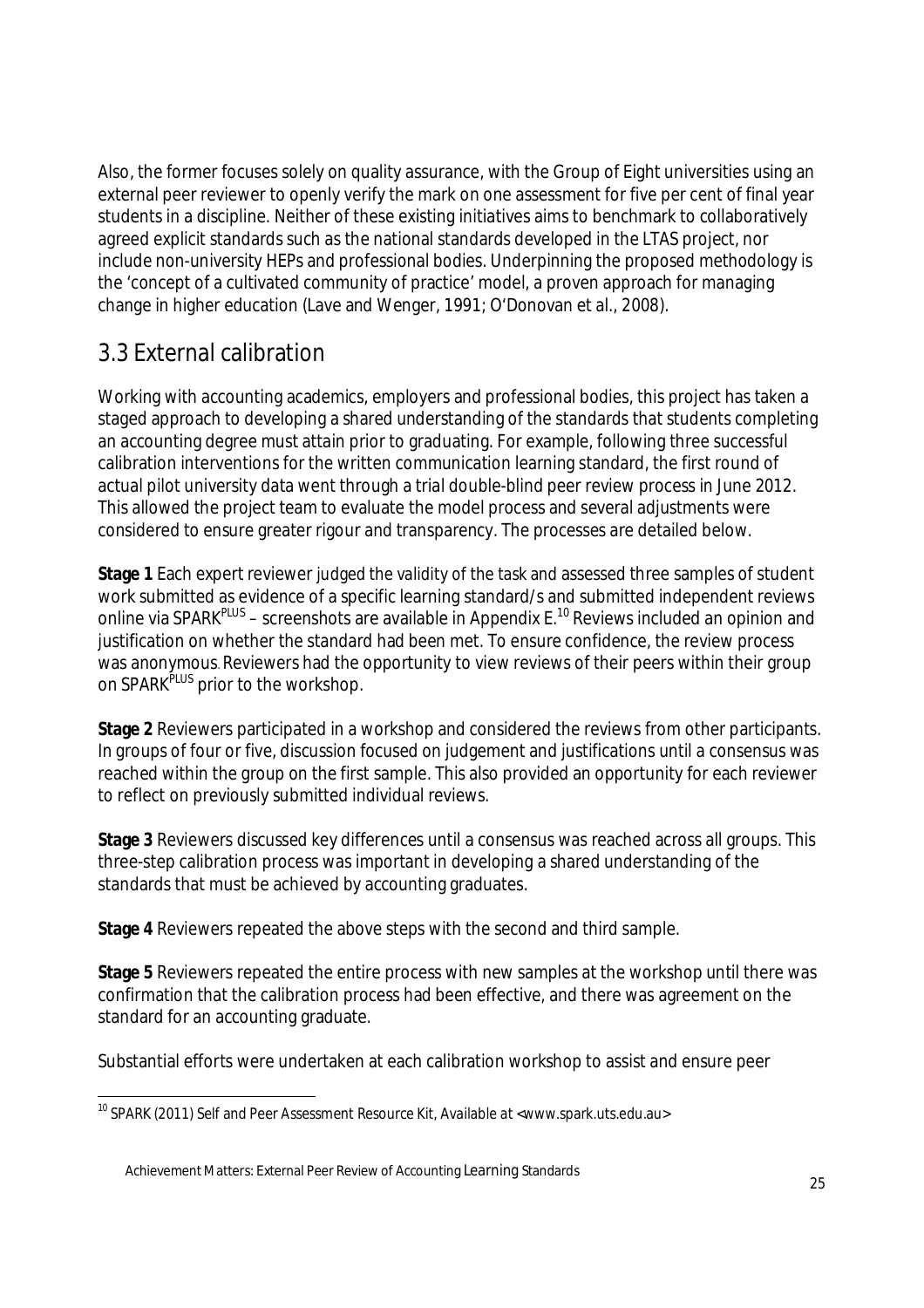reviewers provided adequate written feedback in their reviews to accompany their ratings and judgements of whether the:

- assessment tasks were valid and could allow students to demonstrate achieved learning outcomes met or exceeded agreed learning standards;
- learning outcomes achieved in the samples of five pieces of student work met or exceeded agreed learning standards.

There were eight calibration workshops in total with the final one held in Sydney in July 2014. These workshops, summarised in Table 1, are an integral part of the Achievement Matters project as reaching consensus on the meaning of a standard is a necessary condition for making judgements in applying it. Professional body and employer representatives also participated in the calibration workshops and provided access to practising professional accountants who participated in the review process.

| <b>Date</b>      | Location  | Learning standards assessed                                  | Level    |
|------------------|-----------|--------------------------------------------------------------|----------|
| <b>July 2011</b> | Darwin    | Written<br>Communication                                     | Bachelor |
| September 2011   | Melbourne | Written<br>$\bullet$<br>Communication                        | Master   |
| February 2012    | Adelaide  | Written<br>Communication                                     | Bachelor |
| September 2012   | Sydney    | Knowledge<br>Written<br>Communication                        | Master   |
| February 2013    | Adelaide  | Knowledge<br>$\bullet$<br><b>Oral Communication</b>          | Master   |
| <b>July 2013</b> | Perth     | <b>Application Skills</b><br>Judgement<br>Oral Communication | Bachelor |
| February 2014    | Adelaide  | <b>Application Skills</b><br>Judgement<br>Teamwork           | Master   |
| <b>July 2014</b> | Sydney    | Self-management<br>Teamwork<br><b>Written Communication</b>  | Bachelor |

#### **Table 1 – Achievement Matters Calibration Workshops**

In addition to the workshops noted in Table 1, workshops that simulated the calibration interventions took place at individual universities, including Deakin University, Griffith University, La Trobe University, Monash University, RMIT University, Swinburne University of Technology, University of Southern Queensland, University of Western Sydney, the Universities of South Australia, Tasmania and Western Australia.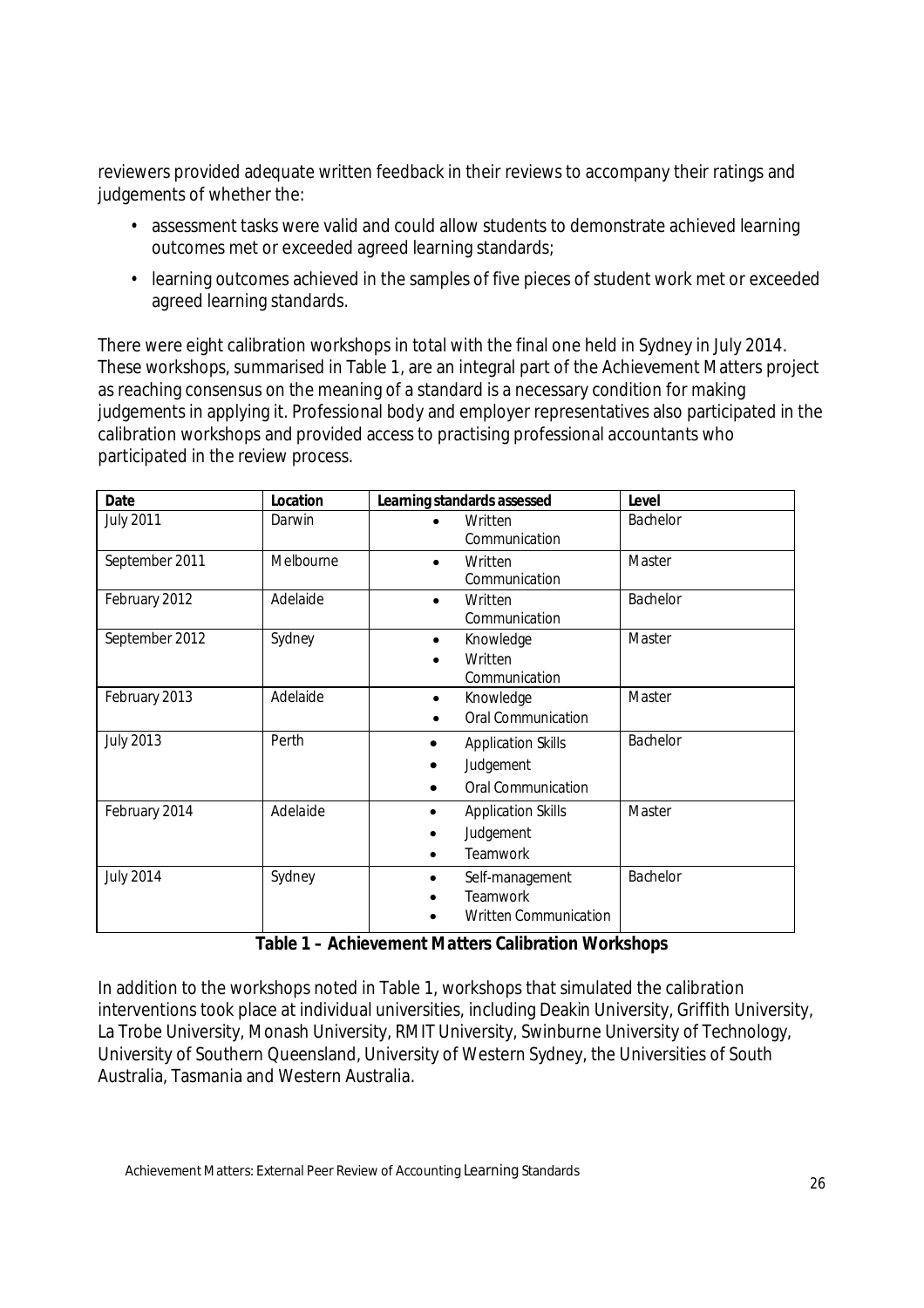## 3.4 External assurance

The external assurance or live review process used in the initial peer review stage of the ABDC pilot project, and used in the larger project, was carefully developed to ensure reliability and validity. An Independent Assessment Data Coordinator (IADC) position was established, whose responsibility it was to oversee the process to ensure data integrity, confidentiality and an enhancement focus for activities.

The collection of data for the live review required careful attention to confidentiality (similar to the double blind review of research). In addition to two external peer reviewers, the home university reviewed the work against the nationally agreed learning standard. Given participating reviewers had been calibrated, the latter step was undertaken to allow for any difference that may arise between the original grading of the work (and local academic standards) and the national learning standard. Use of the data required attention too, namely that no ex-post changes in student results at any participating HEP should arise from peer reviews. Finally, participating reviewers needed to have dialogue both pre-review (e.g., for training and moderation) and post-review (e.g., for clarifying assessment variances and identifying improvements). Efficiency in assessment needed to be balanced with reliability and validity. Efficiency required a limited number of assessments per HEP, appropriate use of technology for remote peer reviews (e.g., SPARK<sup>PLUS</sup>), appropriate timing of face-to-face training (e.g., July AFAANZ Conference which many of the reviewers would already attend) and follow-up debriefing at formative sessions.

As stated above, the first round of live review was only held after the third calibration workshop. There have since been five rounds of live external peer review of learning outcome data (May 2012, October 2012, July 2013, February 2014, and July 2014).

#### 3.4.1 Data collection and submission

Participating providers nominated two peer reviewers and implemented processes to identify and collect the relevant inputs and outputs. Five pieces of student sample work for each learning standard under review from each HEP were randomly selected, de‐identified and uploaded to the website. There were many examples where one assessment task was able to provide evidence of multiple learning standards such as written communication and knowledge. Related assessment requirements and supporting documentation were also submitted.

Institutions needed to provide the following documentation for the live review data collection process:

- 1. unit outline that included information on learning standards and degree program;
- 2. assessment task, including additional learning guide or handouts about the assessment task specifications/requirements to evidence learning outcomes, i.e., assessment criteria or other guidelines assisting students to complete the task and a sample answer to the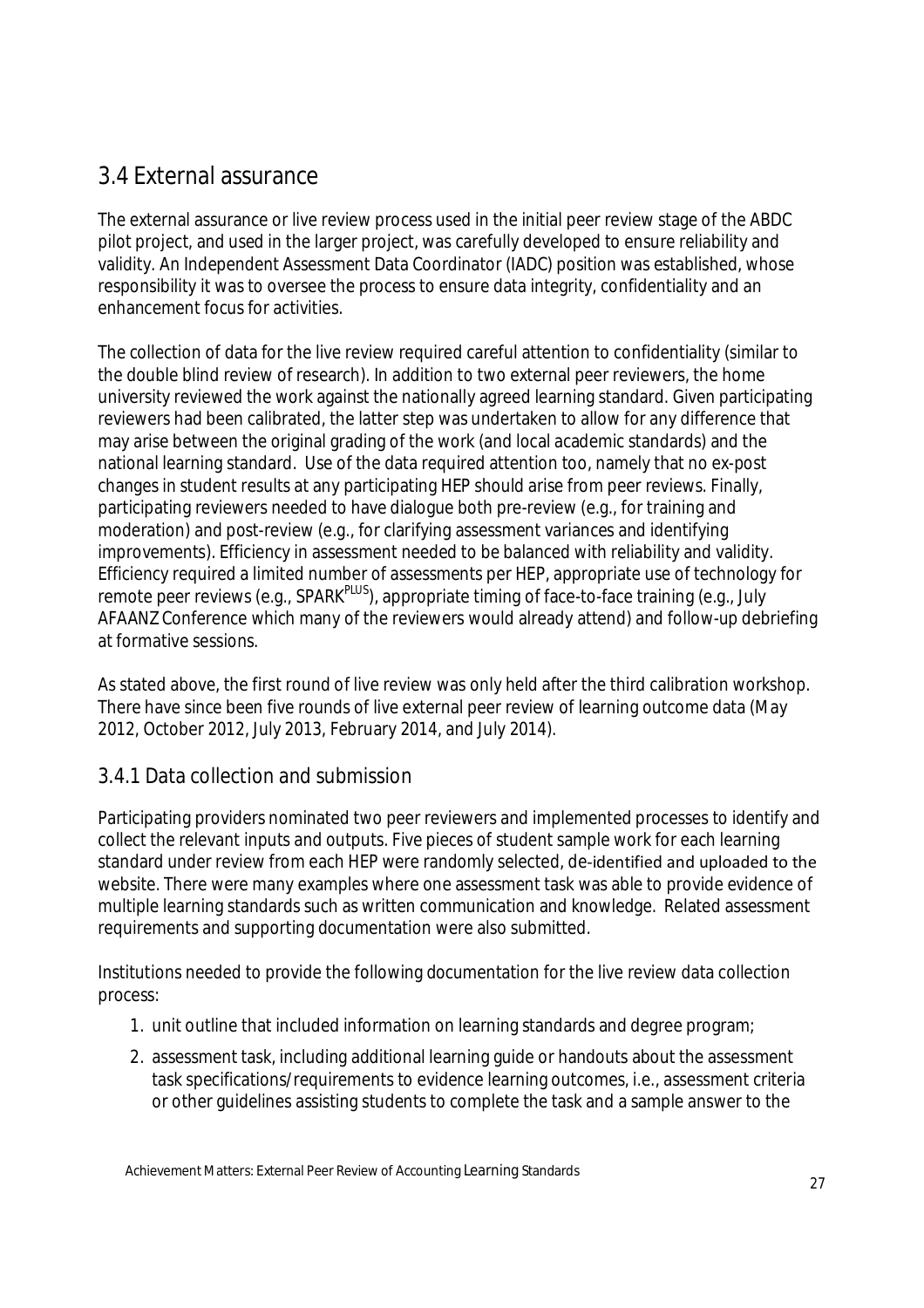assessment task;

- 3. relevant assessment support resources;
- 4. five pieces of student sample work randomly selected for each learning standard under review; from the first 100, select 6th, 28th, 38th, 77th, 95th; if less than 100, the same distribution was used;
- 5. additional grading information, provided to markers but not to students.

#### 3.4.2 Data de-identification process

Data provided for the live review process must have no institutional, unit, department or personal identifiers or markings. This applied irrespective of whether the information was an input or an output, authored by a student, academic or administrator. All data needed to have the following information removed:

- $\bullet$  institution logos, websites, venues, location etc.;
- unit names and codes:
- comments, grades or marks made by markers;
- contact names and details of staff and students.

#### 3.6 Key stakeholders and their involvement in the project

#### 3.6.1 Participating HEPs and peer reviewers

The support of the 17 HEPs and their heads of schools/departments and the 35 peer reviewers has been critical to the success of the project. The financial support for the peer reviewers to attend the workshops was important. The active engagement in the project by all peer reviewers, who devoted significant time and energy and openly shared their views about the assessment tasks, student's work and about the calibration process, was a major contributing factor to the project's success.

#### 3.6.2 Reference group

The project was steered and supported by a reference group of experts consisting of Associate Professor Sue Wright initially, then Winthrop Professor Ray Da Silva Rosa from AFAANZ, Professor Chris Rust, Oxford-Brookes University, Dr Keith Willey, University of Technology Sydney, Professor James Guthrie, CAANZ and Robert Thomason, CPAA . The reference group members were drawn from universities and professional accounting bodies with a significant interest to ensure a wider dissemination of the project's work.

Prior to, and since, the establishment of the reference group, the project leaders have interacted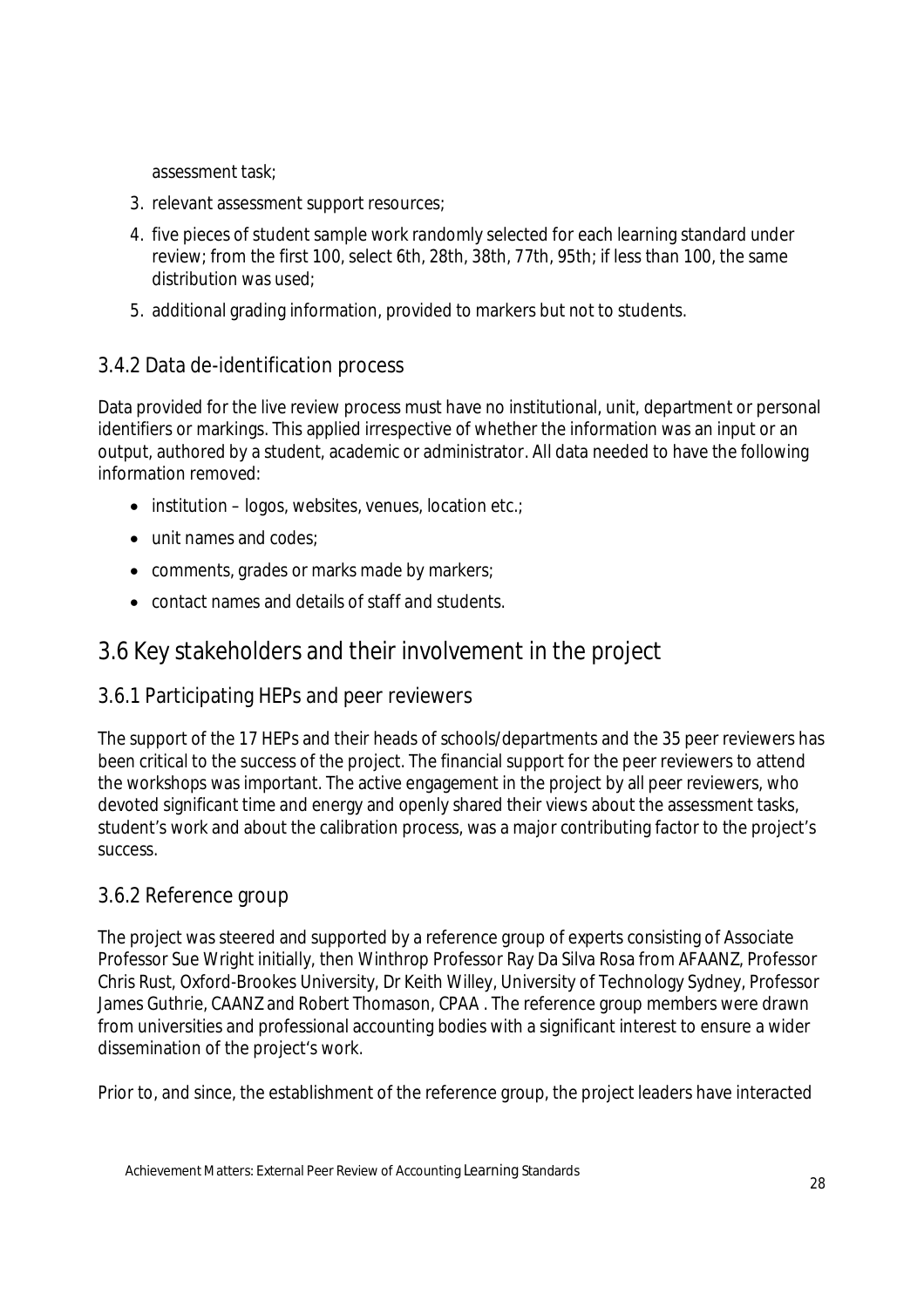on an individual basis with project reference group members. There have also been six meetings held (November 2011, March 2012, June 2012, April 2013, August 2013 and April 2014) and these have provided valuable feedback for the project.

#### 3.6.3 External evaluator

The support and steering of the external evaluator has been critical to this project. Facilitated sessions were consistently held with an external evaluator to reflect on and articulate the intended project logic as overarching formative evaluation as well as a reference and prompt for reflection on strategy, methods, issues and progress. These sessions have:

- identified goals, critical success factors, intended outcomes;
- identified and assessed risk and obstacles:
- started formulation of summative evaluation questions and measurements for success.

The project evaluator attended several calibration workshops as well as project team meetings to gauge the progress of the project and provide ongoing feedback. See Appendix B for the Evaluator Opinion.

#### 3.6.4 Professional bodies and employer representatives

Collaboration with the two major accounting professional bodies and employer representatives has been extensive and significantly more than the routine collaboration expected between an accrediting body and the institutions they are accrediting. Evidence of this extensive collaboration includes:

- provision by the major professional bodies of seed funding totalling \$80,000;
- encouraging their own staff to participate in the calibration workshops;
- sourcing other practising accountants to participate;
- providing venues for some of the calibration workshops;
- inviting team members with opportunities to share project outcomes through professional body national workshops (5), internal briefings and through articles in blogs, magazines and books.

The involvement of the professional accounting bodies in the development of the accounting learning standards was critical as the Government has been at pains to articulate that neither a provider nor their accounting academics are the sole custodians of such standards – rather, that this responsibility is distributed and shared more widely, including with disciplinary communities and professional associations as well as TEQSA. Following the release of the learning standards, both CPAA and CAANZ were quick to offer both financial, venue and personnel support for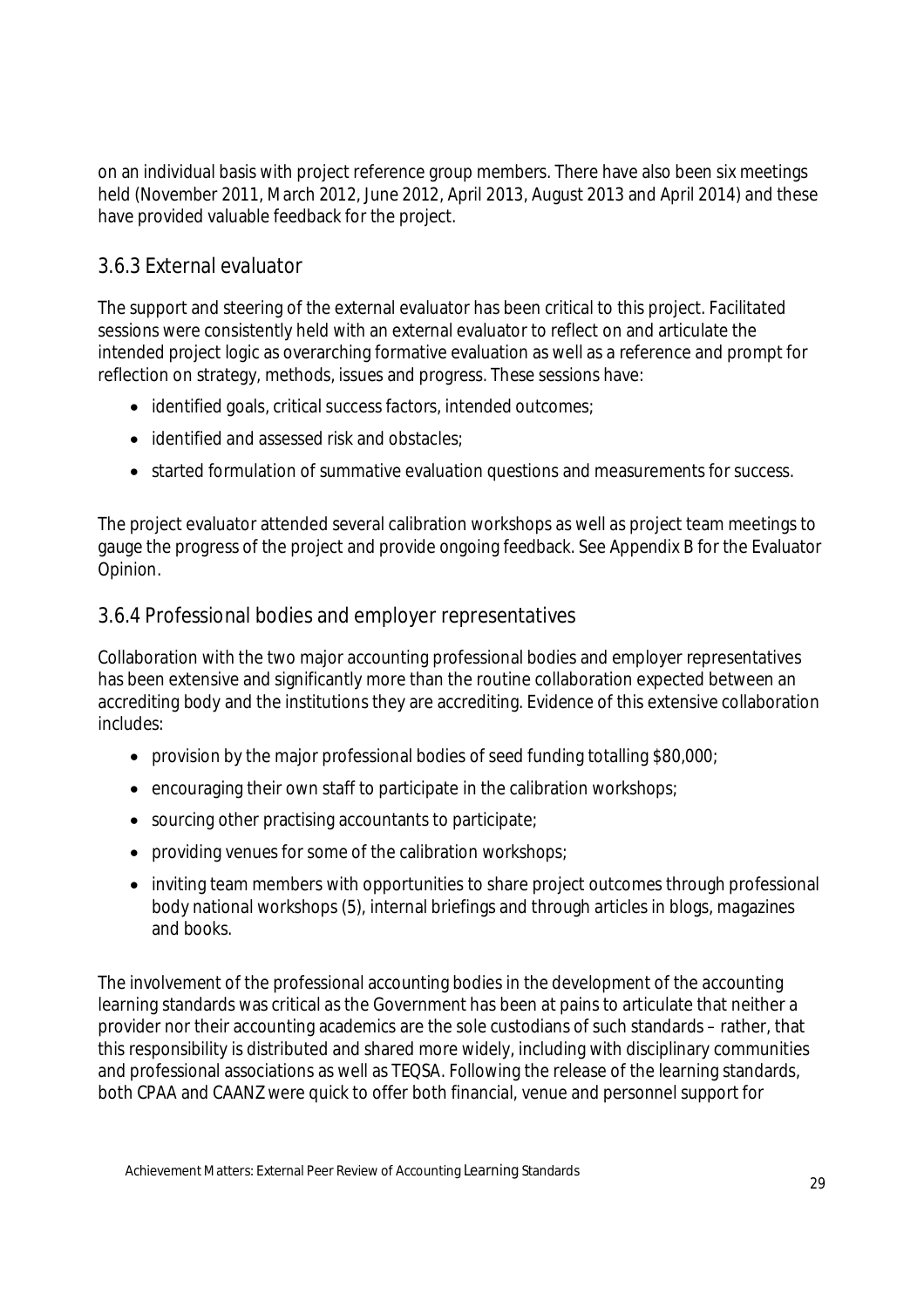assessing how well graduates meet the learning standards.

In turn, the project team members and their institutions have reciprocated by devoting considerable time and effort to developing and undertaking the assessment of learning standards and to disseminating their findings widely at individual universities, conferences, peak bodies and through various publications.

AFAANZ has also been an important party in the project. The current Australian president of the AFAANZ Executive was on the project team and the immediate past Australian President was on the project reference group. It is through AFAANZ that universities were invited to participate in the project. AFAANZ has supported the project by allocating a panel session during the annual conference where the project leader was invited to be one of three speakers. AFAANZ has also expressed agreement in principle to the idea of responsibility for maintaining a register of calibrated reviewers.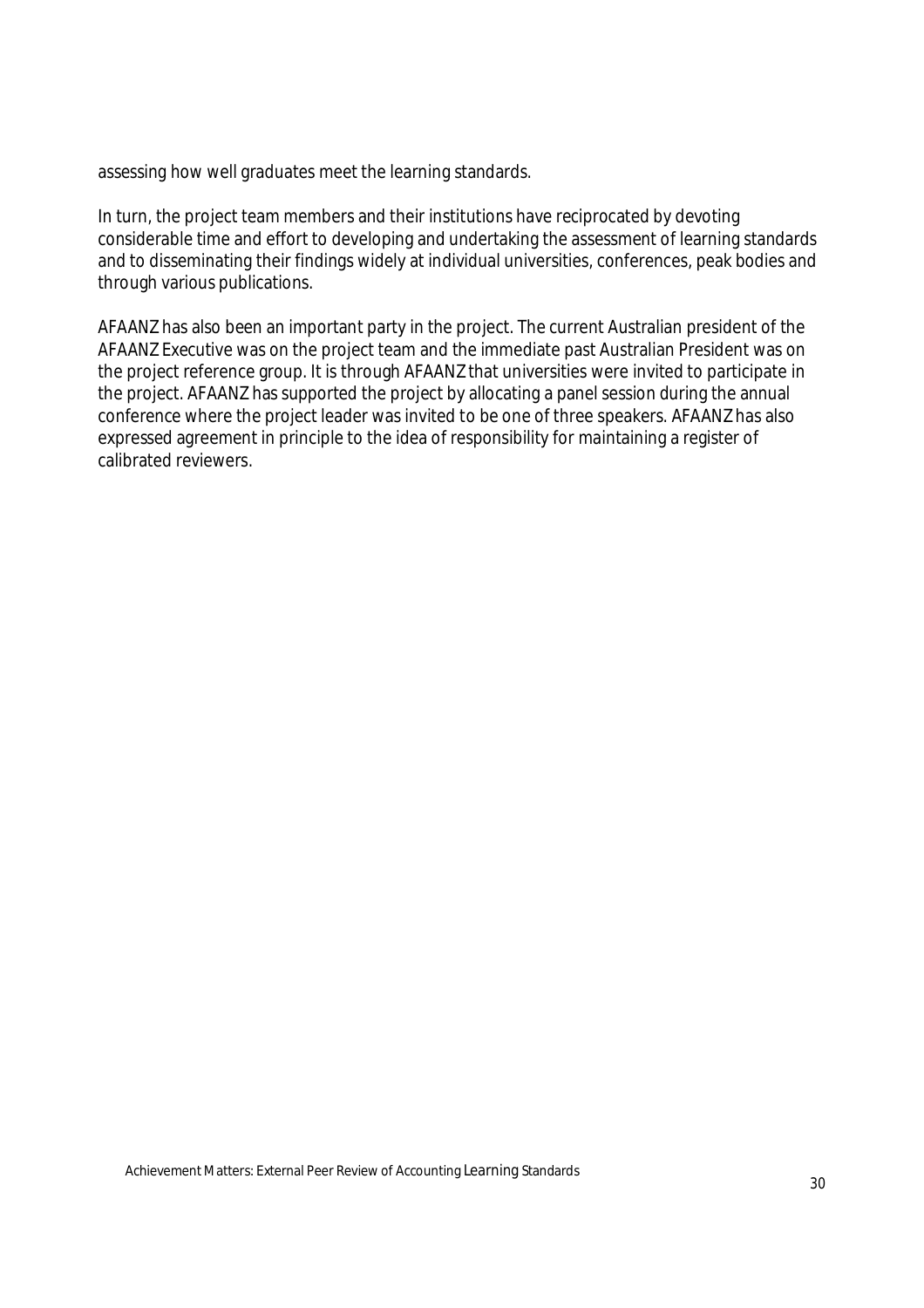# Chapter  $4 \mid$  Findings

There have been four key outcomes from the Achievement Matters project and these are discussed each in turn.

### 4.1 Outcome 1

### **Obtain reliable external peer-reviewed evidence of accounting academic outcomes in all types of higher education providers, benchmarked against the accounting learning standards.**

The project has progressed and achieved many milestones, notwithstanding the challenges faced in implementing such significant reform to assessment practice and oversight. The most significant milestone has been the development and testing of a shared understanding amongst the peer reviewers of the five learning standards developed collaboratively across the sector.

Of particular note has been the testing and development of a shared understanding amongst the peer reviewers of the most contentious learning standard, namely, written communication. This was the first standard addressed by the project due to the generally negative comments from key stakeholders about the ability of some graduates to communicate. In fact, due to the diverse views of the standard for written communication that became apparent when the project first started, calibrating understandings (beginning with the standard for bachelor graduates and then moving to master graduates) took much longer than anticipated to achieve. Professional participation in calibration workshops greatly assisted in ensuring that standards also reflected employer expectations.

The development of shared understanding among the reviewers has followed a number of iterative steps, the learnings from which are described chronologically below.

The pilot cycle of Achievement Matters started with the first workshop in Darwin in July 2011, involving participation by 21 experienced accounting academics from 10 Australian universities: The University of Adelaide, Curtin University, Deakin University, Griffith University, Monash University, RMIT University, Southern Cross University, University of Southern Queensland, The University of Western Australia and University of Western Sydney. A number of practitioners, as well as several representatives of the two major accounting professional bodies, also participated.

While it was intended that participants reach consensus on two learning standards (i.e., judgement and communication for bachelor graduates), it became apparent very early on that there were major differences in the interpretation of the standards. Due to repeated employer concerns about communication as noted above, it was decided that written communication would be the first threshold learning standard of focus for reaching consensus. A major learning at the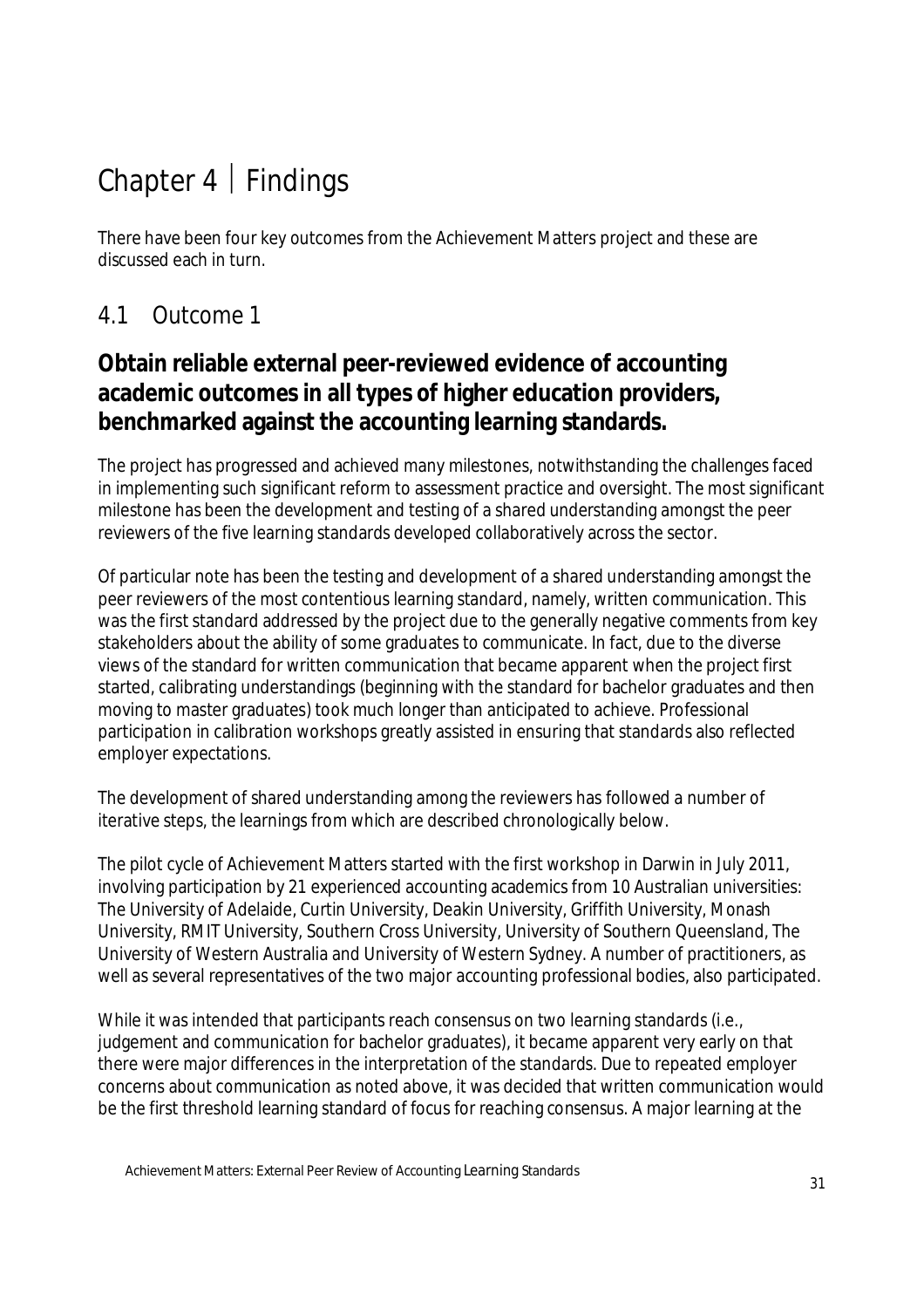first workshop was around the design of assessment tasks, specifically how to better design assessment task requirements, both for clarity to students so they could understand what was required and also for validity in demonstrating achievement of the communication learning standard. Examples around validity included the importance of *each* student being able to demonstrate achievement if group assessment tasks were used, and that assessment task requirements addressed both audiences (i.e., accountants and non-accountants), noted in the wording of the communication learning standard. A further learning was that the tool for collecting reviewers' pre-workshop rating and reasons (SPARK<sup>PLUS</sup>) was both efficient (i.e., data collection, aggregation, publication and interrogation) and effective (e.g., it ensured anonymity of judgements).

The second workshop was held in Melbourne in September 2011, where the focus was on written communication for master graduates. Validity of the task continued to be a major focus; it was noted, for example, that task length was not necessarily an indicator of quality and that judgements about the achievement of learning standards could be made even with short welldesigned assessments that were quicker to mark. A change from the first workshop was the inclusion in SPARK<sup>PLUS</sup> of prompting criteria like grammar and spelling before reviewers made an overall assessment of the student work. There was general agreement that the prompting criteria were useful in forming a view as to whether the student work met the learning standard for written communication. In addition to discussing validity issues, participants began to share good practices and resources (e.g., an online tool where students could get automated feedback on their writing with suggestions for improvement). Through an exercise where sample feedback comments were shared and participants queried the rating that matched it, the project began to make inroads on improving academics' skills in giving feedback to their peers about their assessment tasks. Another major learning was that there was no need to assess any student work if the assessment task did not lend itself to having the capacity for students individually to demonstrate the standard.

The third workshop was held in Adelaide in February 2012, where the focus was again on written communication for bachelor graduates with access to better designed assessment tasks; that is, assessment tasks designed to provide the opportunity for students to demonstrate their achievement of the learning standards. Not only were reviewers more confident in assessing the student work against the learning standard, but it became apparent that a shared language was emerging in the discourse. Fortunately, considerable efforts to retain anonymity in pre-workshop judgements, facilitated through SPARK<sup>PLUS</sup>, not only highlighted that there were differences in opinions (and therefore judgements) around assessment artefacts, but the process of small group discussion, and subsequently defending arguments to other groups, increased the understanding among the community of participants. Two other important outcomes, namely the absence of 'groupthink' and collegial bantering around shared learning, became strong foundations for ongoing commitment to the cause. This was important because we had not yet been able to have any live reviews, first because participants were not fully calibrated and secondly because they had not been able to implement a revised assessment task and have available evidence. Other learnings emerged to make the submission and calibration process more efficient: that podcast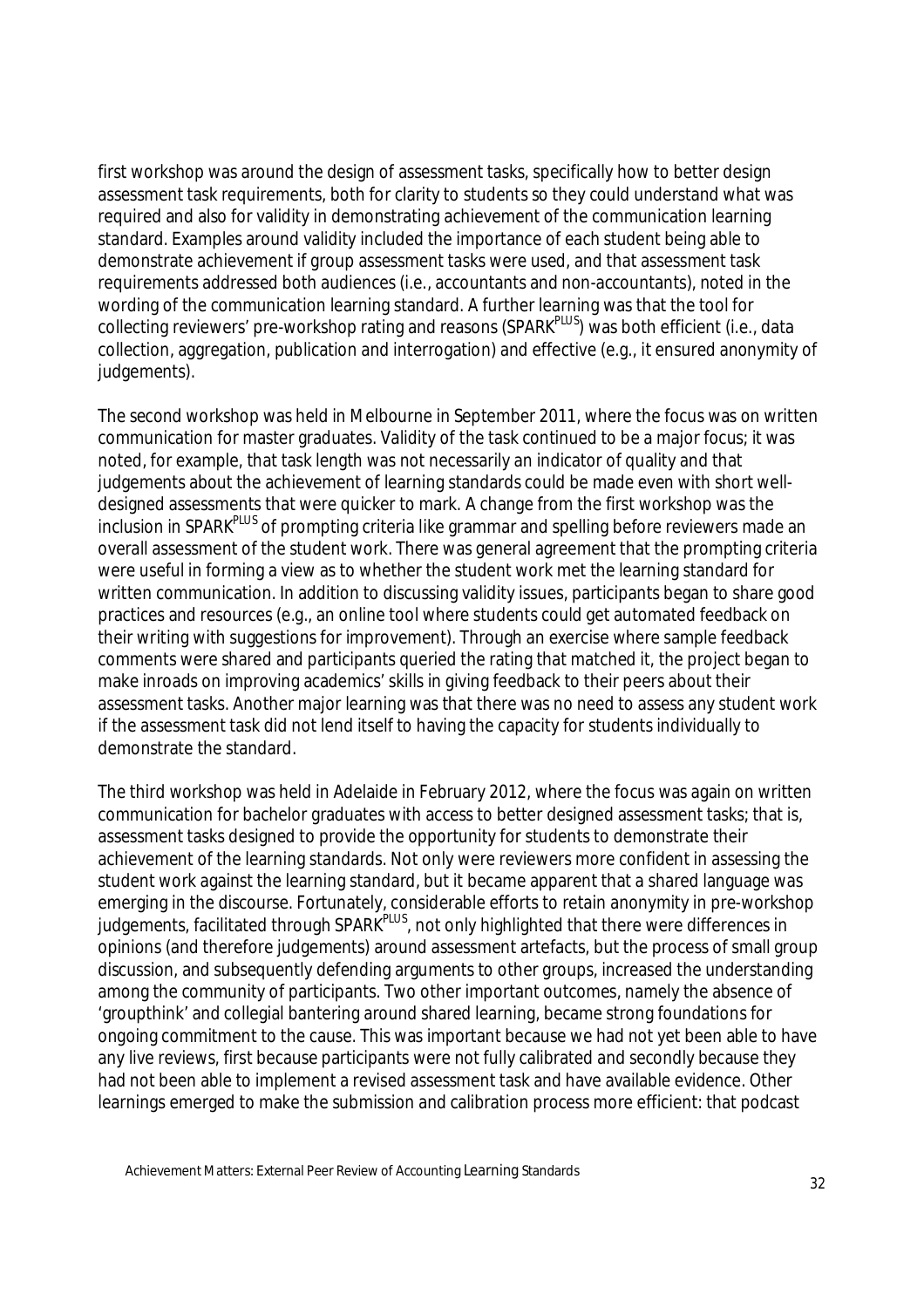instructions worked more effectively than written instructions; that it was valuable to reveal preworkshop responses to participants, still anonymous, so they could gauge their relative position and scrutinise others' reasonings prior to the workshop.

In May 2012, one institution had been able to implement a revised assessment task and submit it for live peer review by two external reviewers. The project team learned from this process: that it was important to have a local reviewer who was also calibrated to undertake the review and feed that information back into the local institution; and that an additional third external reviewer might be required in the event that two external reviewers disagree on a particular task or student work. This is culturally compatible since it involves a similar process used in peer reviewing research manuscripts for publication in journals.

The fourth workshop was held in Sydney in September 2012, where the focus was on knowledge and written communication for master graduates. Broader engagement with the sector saw another five universities, one TAFE and one private provider added, resulting in 35 reviewers now participating in the project. The new participants were distributed among the existing groups to assist with peer learning in the small group work. An important outcome from this calibration workshop was that reaching a consensus of understandings around the knowledge learning standard was much easier and quicker. A large part is likely to be due to reviewers traditionally being more familiar with assessing such learning standards compared to the written communication learning standard in which reviewers had less technical expertise.

In October 2012, the second round of reviewing of live data occurred. By this time three institutions had been able to implement changes and provide data for external assessment for knowledge and/or written communication, two at bachelor and one at master level. One concern emerged as worth addressing, namely that there might be some slippage following calibration events if reviewers assess live submitted data some weeks after calibration whilst back in their own institution. A research paper was produced later that illustrated evidence of this slippage.<sup>11</sup>

The fifth workshop was held in Adelaide in February 2013, where the focus was on knowledge and oral communication for master graduates. Again, there was considerable learning around task design for facilitating students to demonstrate rigorously and independently learning outcomes in relation to oral communication. One task validity issue concerned the requirement for recorded presentations to include subtitles even though they did help reviewers gauge what was being said. Again professional practitioners participating in the calibration workshop assisted in developing understandings of what was required. A key focus to emerge was the importance of students being able to go beyond presenting to being able to demonstrate the ability to respond to client queries. Considerable challenges needed to be addressed for oral communication including: technology (file size, format, quality of the audio) length, and confidentiality.

The sixth workshop was held in Perth in July 2013, where the focus was on application (critical

 $\overline{a}$ <sup>11</sup> Paper currently under review

Achievement Matters: External Peer Review of Accounting Learning Standards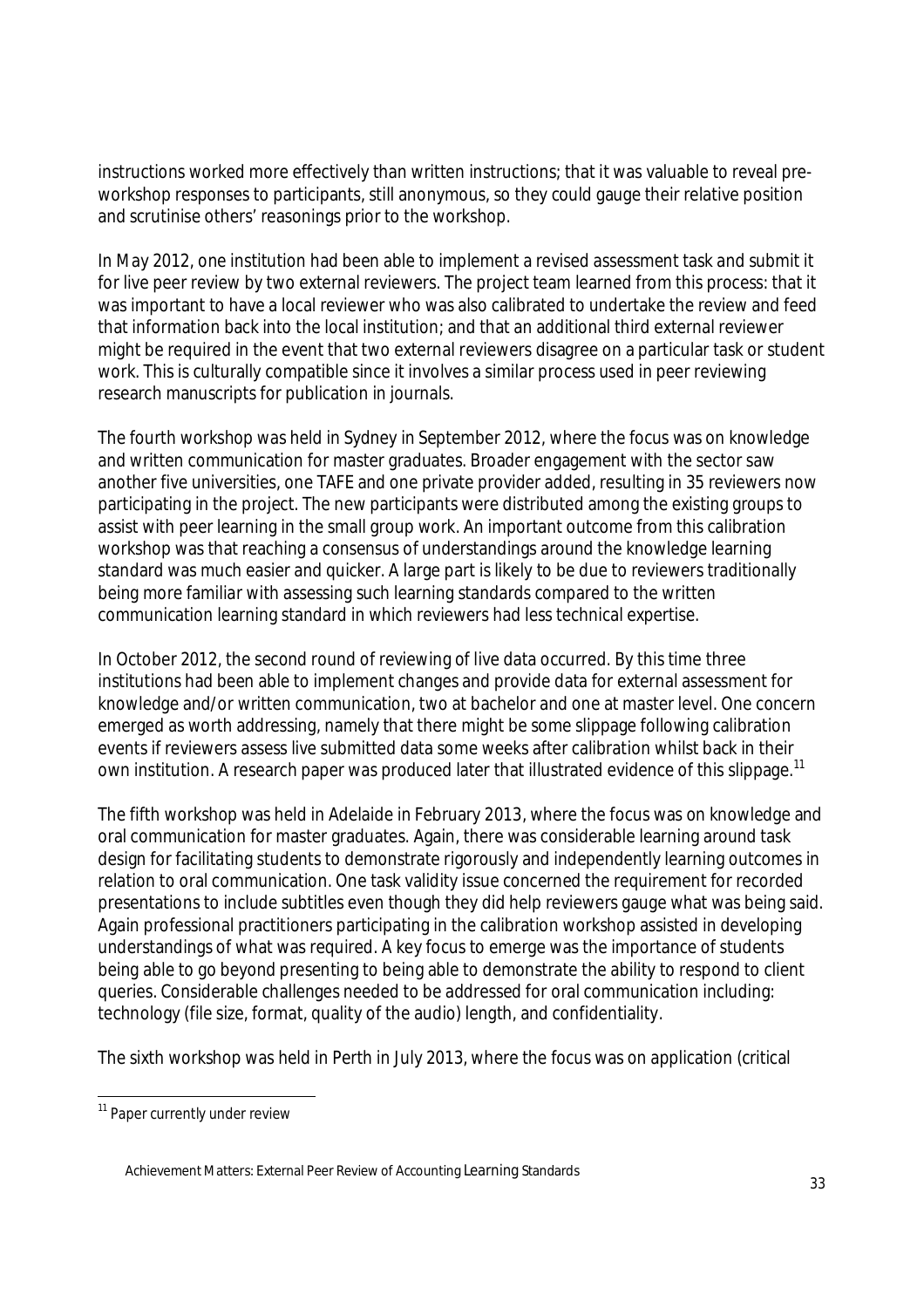analysis) skills, judgement and oral communication for bachelor graduates. As with written communication, the sample assessment task used to demonstrate oral communication for calibration was considerably better arising from feedback from the previous workshop. Solutions were largely found for technological issues faced by the participant who had provided the sample artefact (i.e., detailed student guidance) and by the project team (e.g., use of Dropbox). Similarly, issues around confidentiality and length had been addressed in the sample task. Outstanding issues to be addressed adequately include ways for incorporating impromptu questions, scaling and easily identifying and recalling key aspects affecting quality assessments (e.g., major errors in fact or deficiencies in spoken or body language).

As the sixth workshop was the first time participants had considered application skills and judgement learning standards, there were opportunities to leverage previous lessons around reaching a consensus. The two major learnings were that the judgement learning standard required additional scope of information in the assessment specification and that, like knowledge, assessors could more quickly reach consensus.

The third round of live reviews took place on the day immediately following the calibration event. This was scheduled to address the concern about slippage of reviewers' understandings that might arise due to time and immersion back in an uncalibrated context. Eleven institutions submitted evidence this time. This evidence related to both bachelor and/or master degrees and covered learning standards for knowledge, application skills, judgement and/or written and oral communication. Results were reviewed and third reviewers were arranged where the two external reviewers disagreed, before providing the results to the 11 institutions. For those institutions that did not provide data as part of the live review process, a sample letter of results was provided to them so they were aware of the type and scope of information provided through the reviews. This sample provided a form of encouragement for institutions that had not previously provided data as evidence to do so for future workshops.

The seventh workshop was held in Adelaide in February 2014, where the focus was on application skills, judgement and teamwork for master graduates. This was the first time that teamwork was examined and again there was considerable discussion around the assessment task and how to get evidence about how students work in teams. The learning from the workshop was that there was a need to have evidence of how a student contributes to a team and it was not sufficient to use a mark for a group project. For the next workshop it was agreed that SPARK<sup>PLUS</sup>, which provides students with a score based on peer feedback, would be tested.

The final workshop took place in Sydney in July 2014 at the University of Technology, Sydney. In addition to engaging the Business Dean and Deputy Dean, there were visits by two senior deputy vice chancellors and observers from the Australian Government Office for Learning and Teaching and the UK Assessment Standards Knowledge exchange. There was strong practitioner engagement both in number (six) and discussion. We also had six practitioners participating in the workshop. The focus was on teamwork, self-management and written communication for bachelor graduates. As agreed at the last workshop SPARK<sup>PLUS</sup> was used to provide evidence of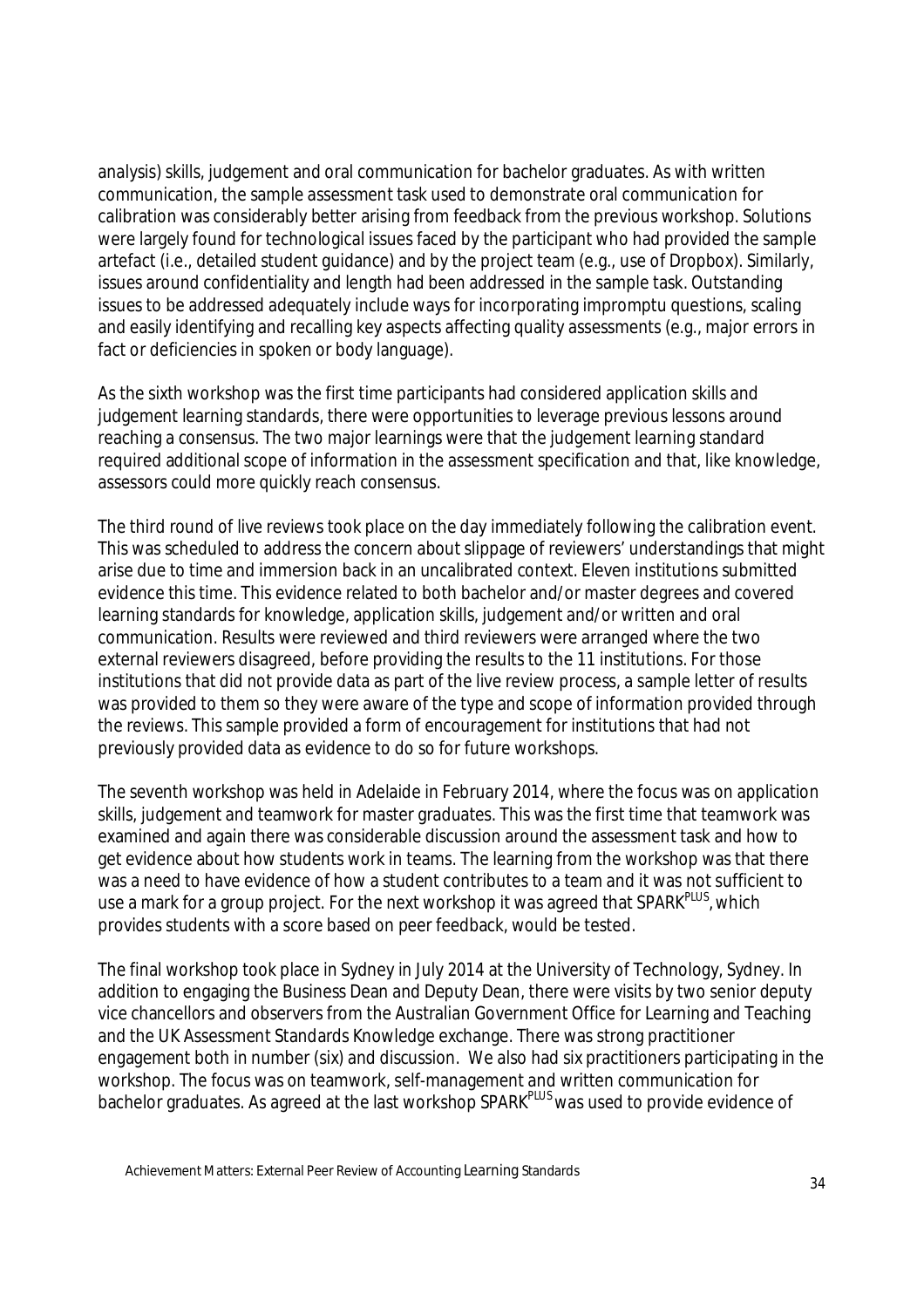teamwork skills. It was agreed that using peer assessment was appropriate as long as there were other safeguards against potential bias or inadequacies of student peers. This was also the first time we looked at self-management. The participant from an accounting firm was very helpful in relation to the importance of graduates being able to reflect and demonstrate self-management in a concise manner.

As discussed above, the calibration events have resulted in some excellent learning amongst reviewers, especially around task design to demonstrate evidence of learning outcomes. A number of participants have changed their assessment tasks based on feedback and learning from the workshop process, including the redesign of assessment tasks to reflect better the learning standards. A key benefit of this project process is that in addition to 35 academics, the project involves practising accountants and staff from the professional accounting bodies giving industry feedback – both as workshop participants and through pre-workshop assessment on SPARK<sup>PLUS</sup>. These professional reviewers provide an independent industry perspective on the sort of tasks graduates should be able to do and the standards that should be exhibited.

## 4.2 Outcome 2

## **Develop a model process for assessing learning outcomes satisfying external quality assurance needs and motivating continuous improvement.**

A major contribution of the project has been the development and testing of a model process for assessing learning outcomes against standards. As described in Outcome 1, the model process has evolved over the duration of the project. Initially live review of assessment tasks and student work was staged a month or more after the calibration. Recognising a potential loss of impact the live review took place the day after the calibration workshop.

The model process recommended comprises both external calibration and external assurance, in that order. While responsibility for both were carried out by the project team we recommend that a sustainable process should rely on external calibration occurring on a national basis, for example, under the auspices of a peak body, arrangements for external assurance occur at the discretion of each provider. The model process would need some adjustment if nationally agreed discipline standards do not exist.

#### 4.2.1 External calibration

**Stage 1.** A peak body appoints a recognised discipline scholar or small project team to lead a national external calibration event. The project team, plan the calibration activity milestones (i.e., which standards to calibrate when; calibration workshop details; pre-workshop submission deadlines), select a discipline expert to take oversight of reviews and to facilitate workshops, and invite HEP participation. If identifiable, relevant representatives of employers and professional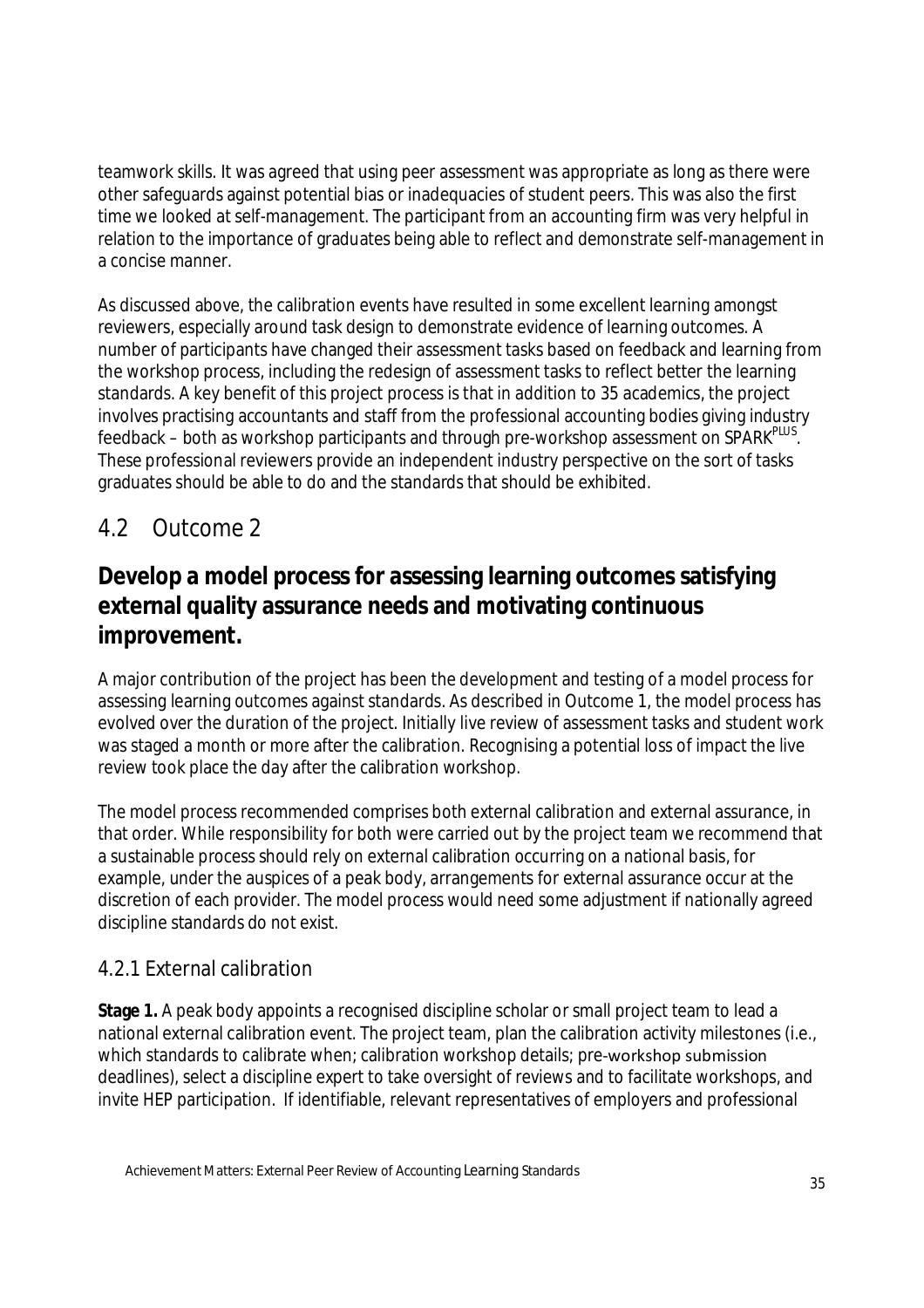bodies are also invited to participate in the calibration process. National participation is optimised and financial and time costs are minimised when calibration activities are timed to follow immediately an existing disciplinary meeting such as an annual academic conference. As part of the expression of interest each provider nominates at least one experienced academic (Level C or equivalent minimum) to participate in the external calibration process. Two academic participants are preferable to build organisational capability (e.g., the second academic may be a less experienced academic) and to undertake equivalent calibration activities in their home HEP.

**Stage 2.** The discipline scholar or project team selects an assessment task that is deemed a suitable exemplar for the learning standard(s) in focus. They also select five relevant samples of students' submissions related to that task, ensuring that there is at least one sample that appears to easily meet the standard, one that does not and one that appears borderline. The project team de-identify assessment data, set up an efficient system for anonymously capturing assessors' reviews (e.g., the online tool SPARK<sup>PLUS</sup>) and develop related instructions and support resources – vodcasts are particularly helpful). These resources and a sub set of assessment data (i.e., task requirements and three samples of student work) are sent to all participants. Anonymity of assessment data, participants' reviews and their respective organisations support engagement: participants are free to share their judgements (and justifications) in their pre-workshop reviews (stage 3); participants can be confident that the aggregated results reflect the possible set of judgements without individual attribution, which facilitates trust during the lively and informed discussions at the subsequent workshop where consensus is reached (stage 4).

**Stage 3.** Each participant assesses the validity of the assessment and the three samples of student work provided. Participants then submit their independent reviews online. Participants first judge the validity of the assessment task and justify its ability to allow students to individually demonstrate the learning standard. Participants then judge if each piece of student work is good enough (meets the national standard) and justifies why. To optimise understanding and learning, participants should be encouraged to provide feedback on appropriate improvements to assessment task design and student work. To ensure adequate justification is provided, a minimum number of words (e.g., 30 words) must be used before any online submission is accepted by SPARK<sup>PLUS</sup>. Except for the facilitator (and any support staff) involved in managing reviewers, the entire review process is anonymous.

**Stage 4.** After the deadline for submission (and prior to the workshop), the facilitator publishes the anonymous individual results by allocated small group as well as the aggregate results of all peers. This enables participants to evaluate their relative judgements. SPARK<sup>PLUS</sup> enables participants to interrogate easily the justifications given by peers whose judgements agree and disagree. Circulating a vodcast demonstrating this interrogation assists this reflective process.

Stage 5. Reviewers participate in a face-to-face workshop. In groups of four or five, participants discuss and defend judgements and justifications around the validity of the assessment task until a consensus is reached within the group. This also provides a further opportunity for each reviewer to reflect on previously submitted individual reviews. Following this, the facilitator leads a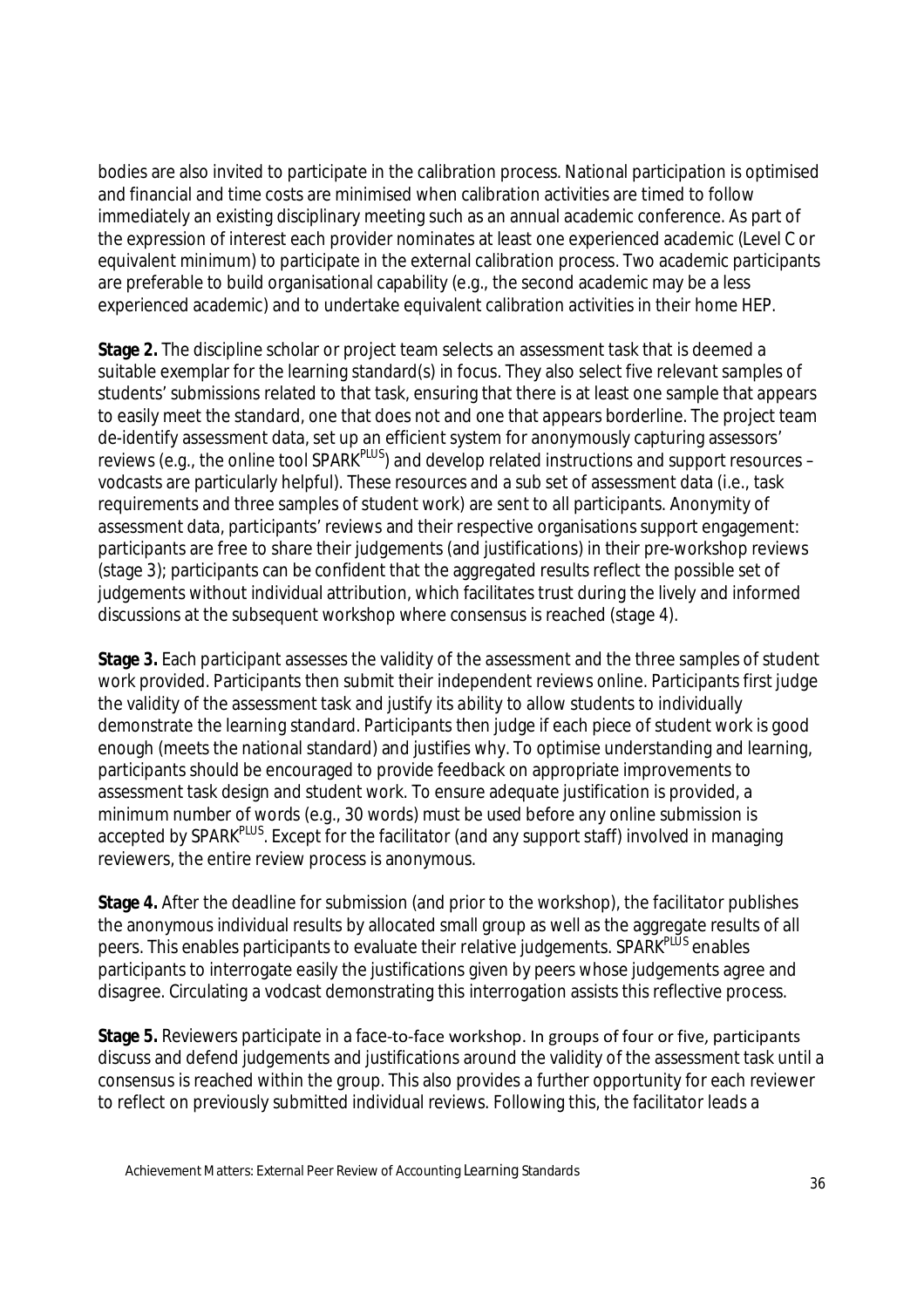discussion between groups where participants defend key differences until a consensus is reached across all groups. The existence of discipline standards assists these calibration/tuning conversations. Assuming the assessment task is valid for demonstrating achievement of the standard(s) in focus, reviewers then repeat this consensus-reaching process, benchmarking each piece of student work against the relevant standard. Reviewers repeat the consensus-reaching process with new samples of student work until there is confirmation that the calibration process has been effective, and there is agreement on the standard for a graduate.

**Stage 6 (optional).** Post-workshop confirmation may also take place. In some calibration activities, a post treatment confirmation check can be undertaken by both a control group of reviewers as well as the treatment group of reviewers who participated in the workshop. In the case of the Achievement Matters project, one study showed that participation in the calibration workshops reduced the standard deviation of the pre- and post-workshop marks of the same students work by 50% and this was highly significant. There was no significant difference in marks for the control group who did not participate in the calibration workshop.

**Stage 7.** The peak body publishes a list of those who participated in the calibration exercise and their affiliated organisation where permission to do so has been granted. HEPs may view this list to identify a potential external reviewer. It is expected that the same process will be applied to other business disciplines.

This multi‐step national external calibration process is important in developing a shared understanding of the standards that must be achieved by graduates of a particular course of study. In the case of Achievement Matters a proposal was submitted to the peak body (ABDC) to give the national external calibration process a life beyond the project.

### 4.2.2 External assurance

**Stage 1.** The senior academic responsible for external assurance at a HEP appoints an administrative coordinator to liaise with home and external reviewers to ensure reviews are timely and results subsequently considered, negotiates the timing of external assurance milestones for the HEP's various degrees and determines policies and procedures around external assurance. The main procedures to clarify relate to the systems for collecting and distributing assessment data (e.g., email, Dropbox, homegrown online tools) as well those for capturing, aggregating and publishing reviews (e.g., online tool SPARK<sup>PLUS</sup>). Examples of the policies to clarify include the number of reviewers (e.g., internal as well as external), degree of anonymity (e.g., limited to students and academics or extended to HEP), sample size and the random numbers for students whose work will be collected for external assurance. Extending anonymity to HEPs is preferable when complete arms-length assurance is required. HEP anonymity may also be preferable when multiple HEPs are partnering in the external assurance process. Random selection of student work removes the potential bias that may arise from stratified sampling (since reviewers may be tempted to rank student work into grade bands). In consultation with the relevant academic discipline leader, milestones (e.g., which standards to be externally assured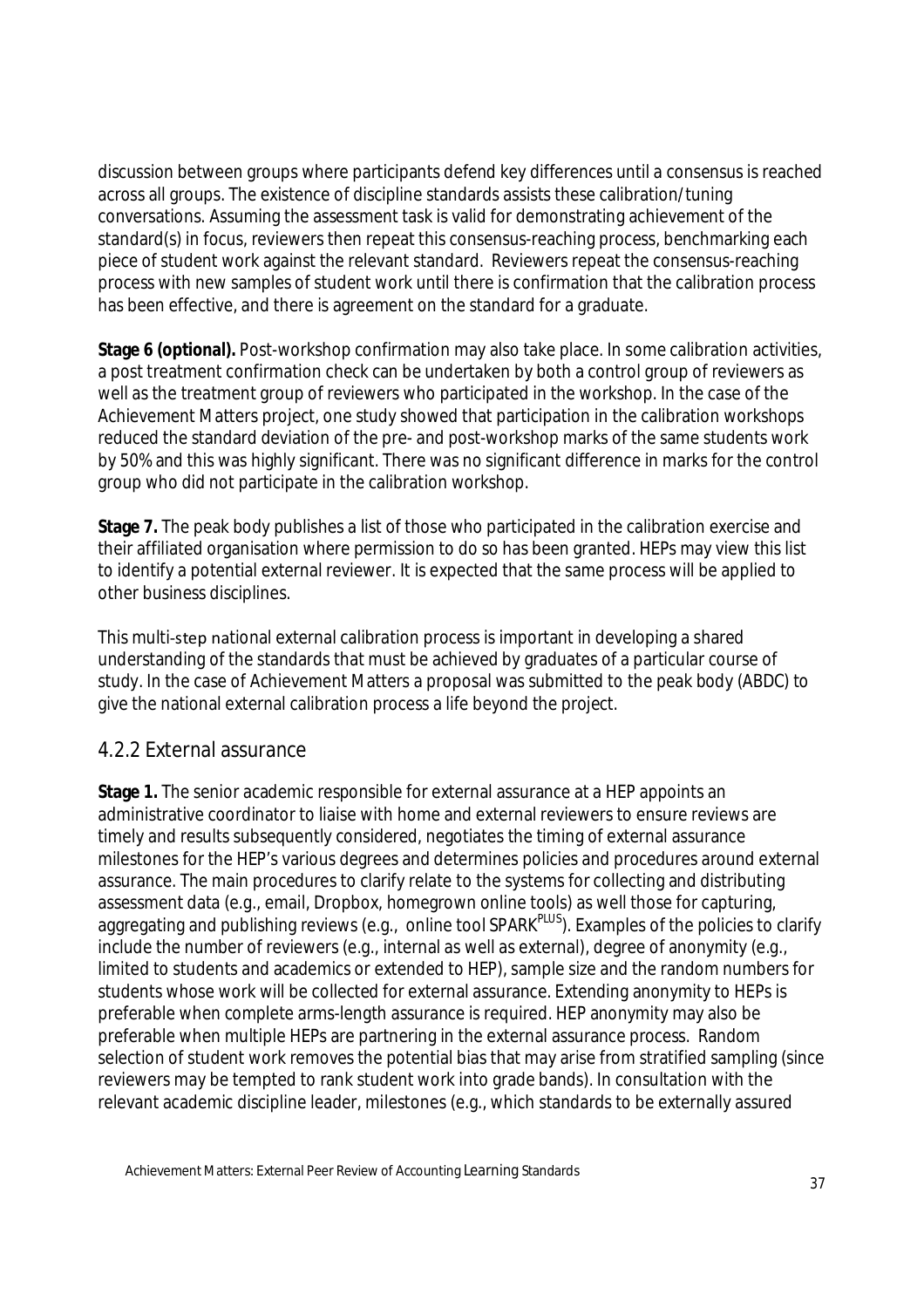when) are communicated to relevant course or program directors.

**Stage 2.** In consultation with the senior academic responsible for external assurance at the HEP and the relevant academic discipline leader, the coordinator recruits one or more external reviewers and an internal reviewer, if required. Reviewers may come from the published list of previous calibrations or emerge subsequent to benchmarking agreements between HEPs containing previous calibration participants. Using two external reviewers increases the confidence in the feedback. As well as a focal point for localised engagement with external assurance, appointing an internal or home reviewer (who has also participated in calibrations) provides further substance to the engagement with, and implementation of, subsequent external feedback.

**Stage 3.** In consultation with the relevant academic discipline leader, the internal reviewer selects the assessment tasks to be used to evidence the standard(s) to be externally assured. and the related student work. Integrative, capstone assessments are well suited to external assurance because they typically demonstrate multiple learning standards. It is advisable to record separately the relevant standard the student work previously achieved internally prior to it being de-identified and cleaned of all markings for distribution to reviewers. Electronic assessment submission via a learning management system (e.g., Blackboard) greatly assists this cleaning, deidentification and distribution process. Online tools for coordinating assessment data submission, distribution and review can further assist this logistical process. The coordinator distributes assessment data to reviewers with any relevant instructions and resources (e.g., national learning standards and vodcasts demonstrating how to use SPARK<sup>PLUS</sup> to submit or interrogate reviews online). The former comprises the relevant unit of study outline, the specific requirements for the selected assessment task, the required sample of student work (that matches the randomly selected student numbers) and grading information supplied to students and to markers in relation to each standard they want assessed.

**Stage 4.** All reviewers submit (e.g., via SPARK<sup>PLUS</sup>) their reviews (of task validity and achievement against the relevant standard) by the deadline. Judgements about task validity would consider all information provided. Judgements about student work meeting the explicit national standard should occur only if the task is deemed valid. Judgements about student achievement meeting the standard should not be limited to any marking criteria used by the home provider. Where there is disagreement between the reviewers (if more than one is used), an additional calibrated external reviewer may be recruited to determine the majority. The latter process emulates the research review process and any concerns may be discussed with the coordinator.

**Stage 5.** The coordinator distributes the anonymous results (e.g., publishes via SPARK<sup>PLUS</sup>) for reviewers to consider. Together with the program director, the disciplinary academic leader uses the results to determine any improvement strategy and actions that need to take place. It is the prerogative of the home provider as to how the results are used for quality enhancement or even in quality assurance activities such as TEQSA or international accreditations like AACSB. It is helpful for the HEP coordinator to follow up local reflections and improvements actioned arising from the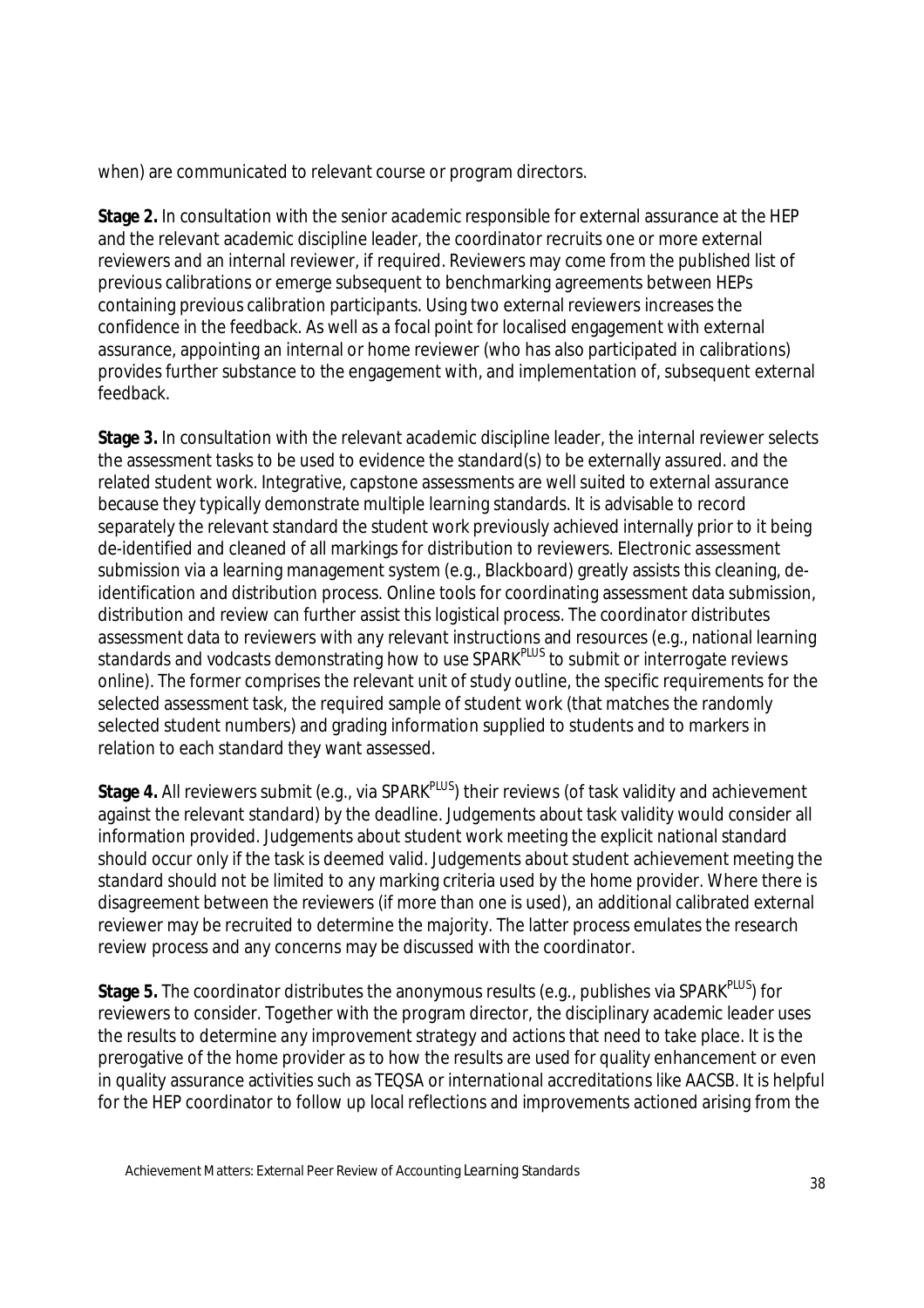external assurance. Regular reports summarising and analysis emerging themes can assist the senior academic responsible for external assurance as the HEPs lead organisational improvements.

The Achievement Matters project team advised participants to use the following informal steps in their approach.

- 1. The home reviewer compares the results of all three reviews (their own with the two external reviewers) with the original grades for the student work as well as the feedback on the validity of the assessment task.
- 2. The home reviewer discusses the results first with the second home reviewer who has participated in calibration events and then other staff in the discipline involved in teaching into the Accounting major/degree. These conversations act to close the loop and if necessary, come to a consensus about proposed improvement strategy/actions. Using the research metaphor, they are the 'corresponding author' and as such should take a copy of the feedback from the external reviewers and discuss amongst themselves.
- 3. Both home reviewers (with the relevant program director if not one of them) would then share the overall results with the head of department and the proposed action/strategy – it is entirely their prerogative if they do anything.
- 4. It would be the responsibility of the department head to report any results further up the line and this would be likely if an improvement strategy required significant funding or structural change.

Repeated live rounds of this process have shown it to be robust and useful. Although the description above is set within the context of tasks undertaken by the Achievement Matters project team, these tasks are transferable to others. It is expected that the same process will be applied to other business disciplines.

While the previous section summarised the timing of the external calibration and the external assurance processes respectively, the following section articulates the recommended stakeholder roles.

### 4.2.3 External calibration roles

Stakeholders are anticipated to engage in various roles and activities. These are outlined below.

**School or department.** Provide at least one experienced academic per discipline to participate in calibration events to assist reviewers develop shared understandings of academic standards and pay any additional travel and accommodation costs. Achievement Matters engaged two academics at two events each year. To limit travel and accommodation costs and logistical constraints, workshops will normally be held adjacent to regular disciplinary events (e.g., for Accounting, immediately after the July annual AFAANZ conference and in November after the RMIT Accounting Educators Conference).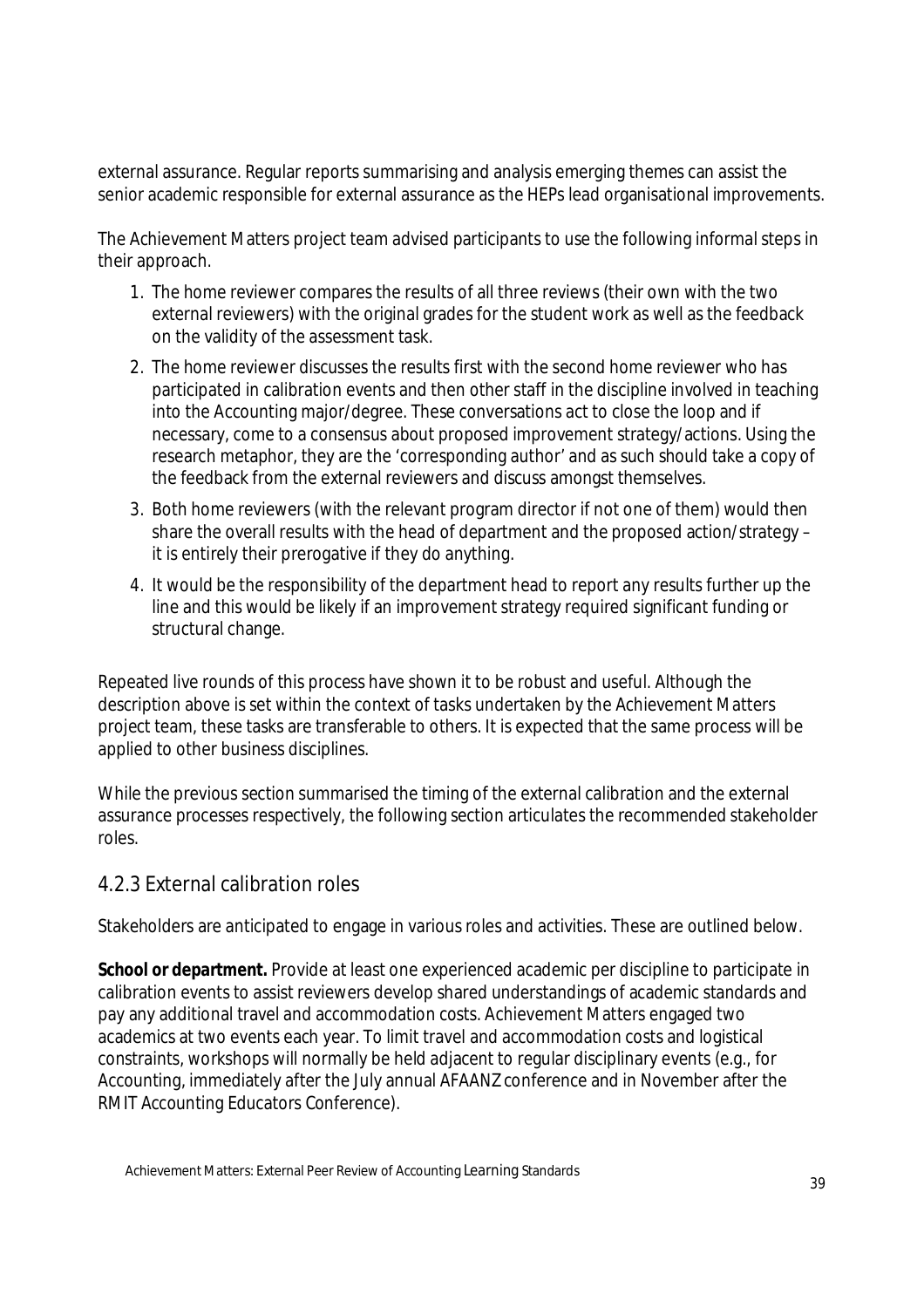**Academics.** Prepare and complete pre-workshop tasks (i.e., peer review sample evidence and submit reviews online). Non-completion of these tasks voids the ability to participate in the calibration workshop.

- 1. Attend and actively participate in the calibration workshop.
- 2. Encourage the school to locally adopt good practices learned from calibration processes and to adopt a similar calibration process using the same exemplars.
- 3. Identify potential reviewers from their institution to be involved in future calibration workshops to ensure sustainability.

#### **Academic associations (e.g., AFAANZ for Accounting)**

- 1. Select, if necessary in consultation with deans council (e.g., ABDC) or other peak body, and appoint a lead facilitator for the calibration workshop.
- 2. (Optional) Provide administrative support to the lead facilitator for calibration workshops.
- 3. (Optional) Publish, with permission, a list of past participants.

#### **Professional bodies (e.g., CPAA, CAANZ for Accounting)**

- 1. Provide practitioners to attend and participate in the calibration workshops. This provides context and assists application, shared understandings and judgements around learning standards.
- 2. (Optional) Provide financial and/or other in-kind support (e.g., workshop venue).

#### **Deans Council (e.g., ABDC)**

- 1. Select, if necessary in consultation with academic association (e.g., AFAANZ) or other peak body, and appoint a lead facilitator for the calibration workshop.
- 2. Provide administrative support for calibration workshop
- 3. (Optional) Publish, with permission, a list of past participants.

### 4.2.4 External assurance roles

Stakeholders are anticipated to engage in various roles and activities. These are outlined below.

#### **School or department**

1. Consider and determine external assurance policy options, for example, frequency of external assurance per discipline, number of reviewers (e.g., internal as well as external), degree of anonymity (e.g., limited to students and academics or extended to HEP), sample size, the random numbers for students whose work will be collected for external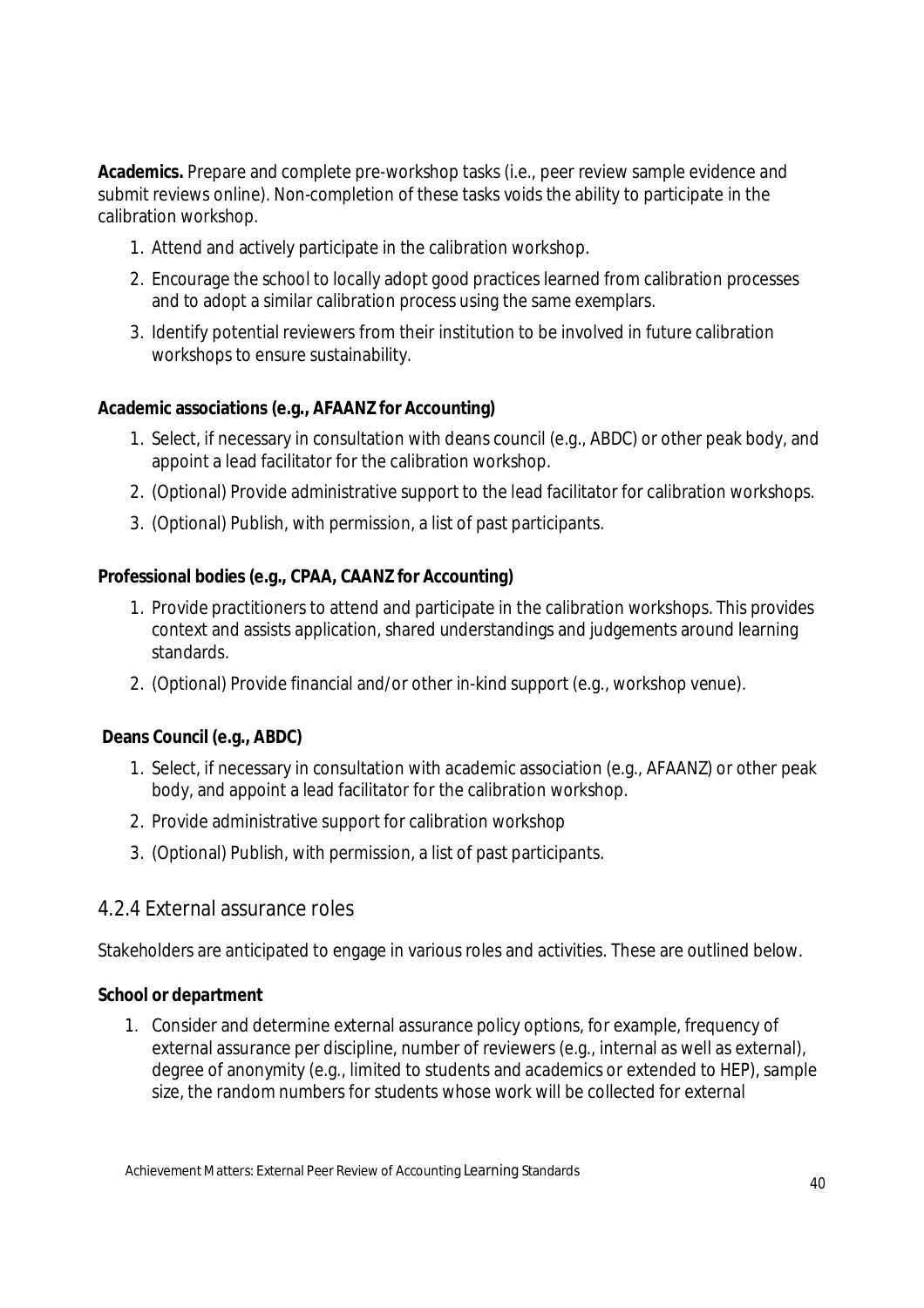assurance, and type of arrangement (e.g., informal, direct appointment of external reviewer, formal benchmarking and, if reciprocal, strategic).

- 2. Select and appoint calibrated external reviewer from published list or by contact with peak body.
- 3. Provide evidence of the work for a random sample of students in relation to one or more learning standards at the bachelor and/or master level, and the related assessment task for external assurance.
- 4. Consider external reviewer evidence and action appropriate improvements

**Academics.** (Optional) Review de-identified evidence from a peer provider and/or evidence from home provider if requested.

**Deans council (e.g. ABDC) or academic associations (e.g., AFAANZ for Accounting).** Maintain a list of participants who have completed a calibration workshop and details of the learning standards that they have assessed in a calibration workshop.

### 4.3 Outcome 3

### **Provide professional development around assessment for participating academics.**

Participants have been surveyed during each of the eight calibration workshops. It is clear from the surveys that assessor confidence in judging improves from pre- to post-workshop. The following tables report the reviewer responses to a series of questions concerning each of the learning standards covered in one of the eight calibration workshops.

The results generally show a high level of confidence amongst the peer reviewers in applying the learning standards examined in the calibration workshop. The results also show a high level of confidence in providing feedback on both the assessment task design and student work as a result of the calibration workshop. Participants reported the lowest level of confidence for the learning standard on self-management. This is not surprising given that it is not one that academics have traditionally tried to assess in a formal way.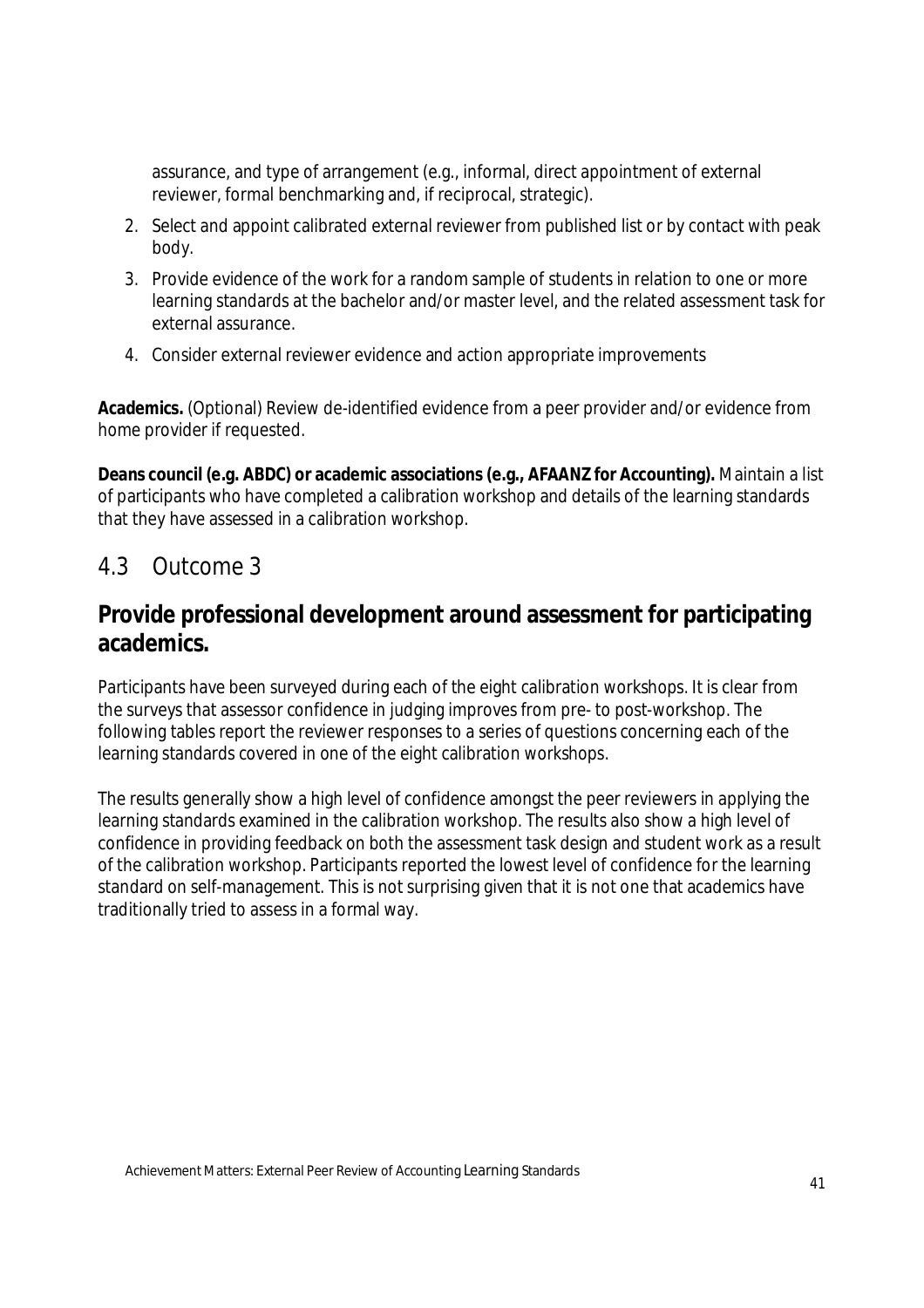

*Scale: 1 = Strongly Disagree, 5 = Strongly Agree*

**Figure 2: Post-workshop participant feedback for each of the learning standards calibrated**

Achievement Matters: External Peer Review of Accounting Learning Standards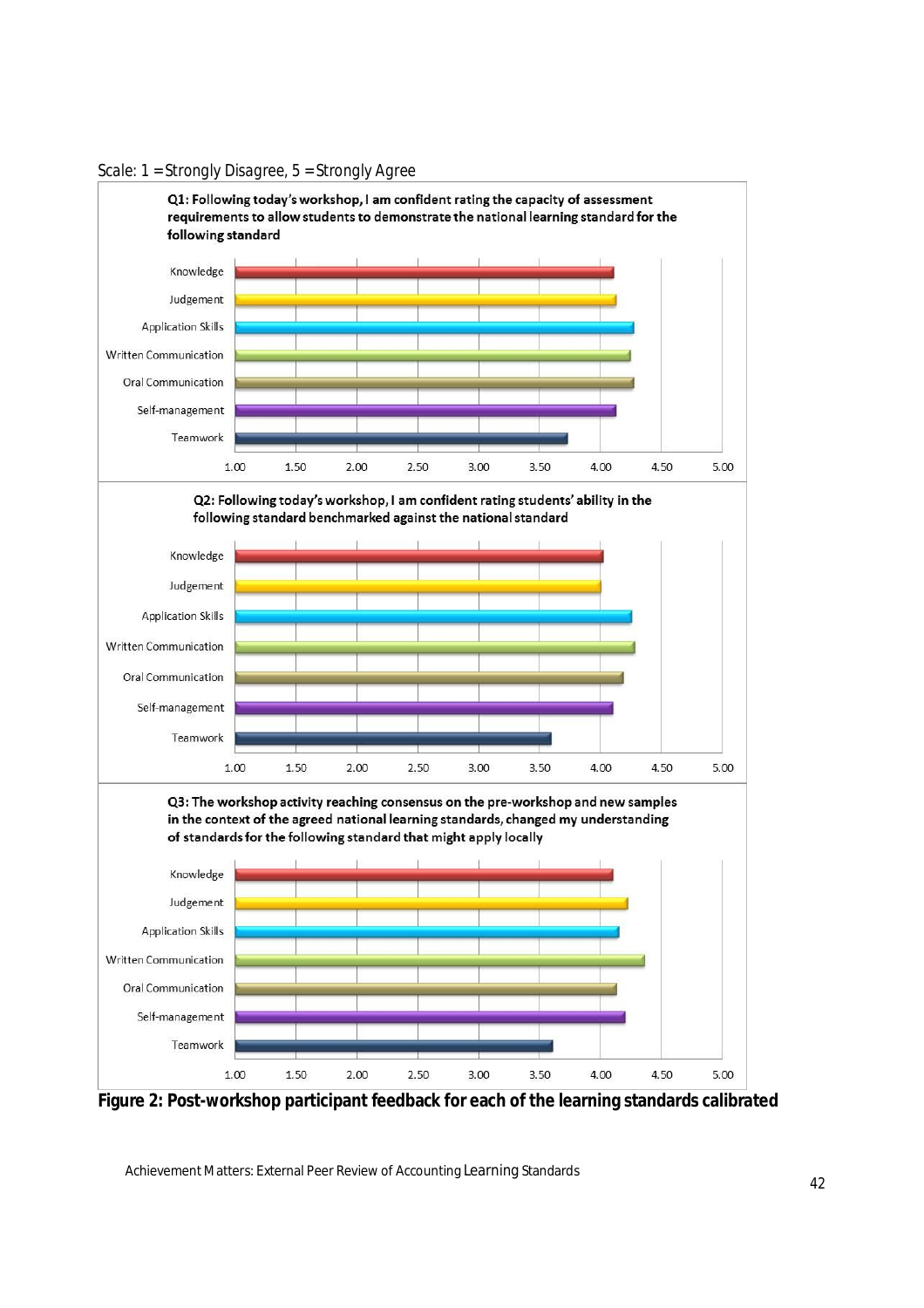The following comments represent views expressed by almost all participants:

*Fantastic process – lots of opportunities to provide feedback and draw clarification to increase understanding.* 

*The way the whole workshop and live review process is run is very good and I cannot think of how to improve this.* 

Appendix C to this report provides additional feedback received from participants in the workshops.

### 4.4 Outcome 4

### **Enhance understandings in the external environment of the developed model.**

The project team members have been very active in disseminating the model as it has evolved and the project findings. The project leaders, as chair of the ABDC Associate Deans' Learning and Teaching Network and ABDC Discipline Scholar, were extremely well placed to disseminate details of the model and the findings to business faculties across Australia. Through the communication strategies developed by the LTAS project, Professor Freeman built up a strong 'community of practice' with 649 key stakeholders requesting engagement in the standards agenda which has grown to 789. Professor Freeman also disseminated to other disciplines through contacts developed during the LTAS project and the ongoing Discipline Scholars' network. In addition, all team members were regularly invited to speak at research and T&L seminars around the country and remain committed to using every available opportunity to engage others about the project. The result – it is fair to say – is that the vast majority of Australian accounting academics is well aware of the Achievement Matters project and the model used.

One objective of this active dissemination process has been to encourage support for continuing the external calibration and assurance process beyond the life of the Achievement Matters project. There has been some success in reaching this objective. In February 2014 all 35 reviewers voted to continue with the project in 2015 and there was unanimous support for continuing with two workshops. This endorsement was communicated to the ABDC Executive in July and had some influence on their agreement to continue the project into 2015 under its own auspices.

Since its inception, project team members presented or engaged in meeting at more than 195 events with over 6,000 participants where the project approach and outcomes were discussed. Appendix D lists these events along with other dissemination activities around four main areas:

- 1. international meetings and workshops;
- 2. national meetings and workshops;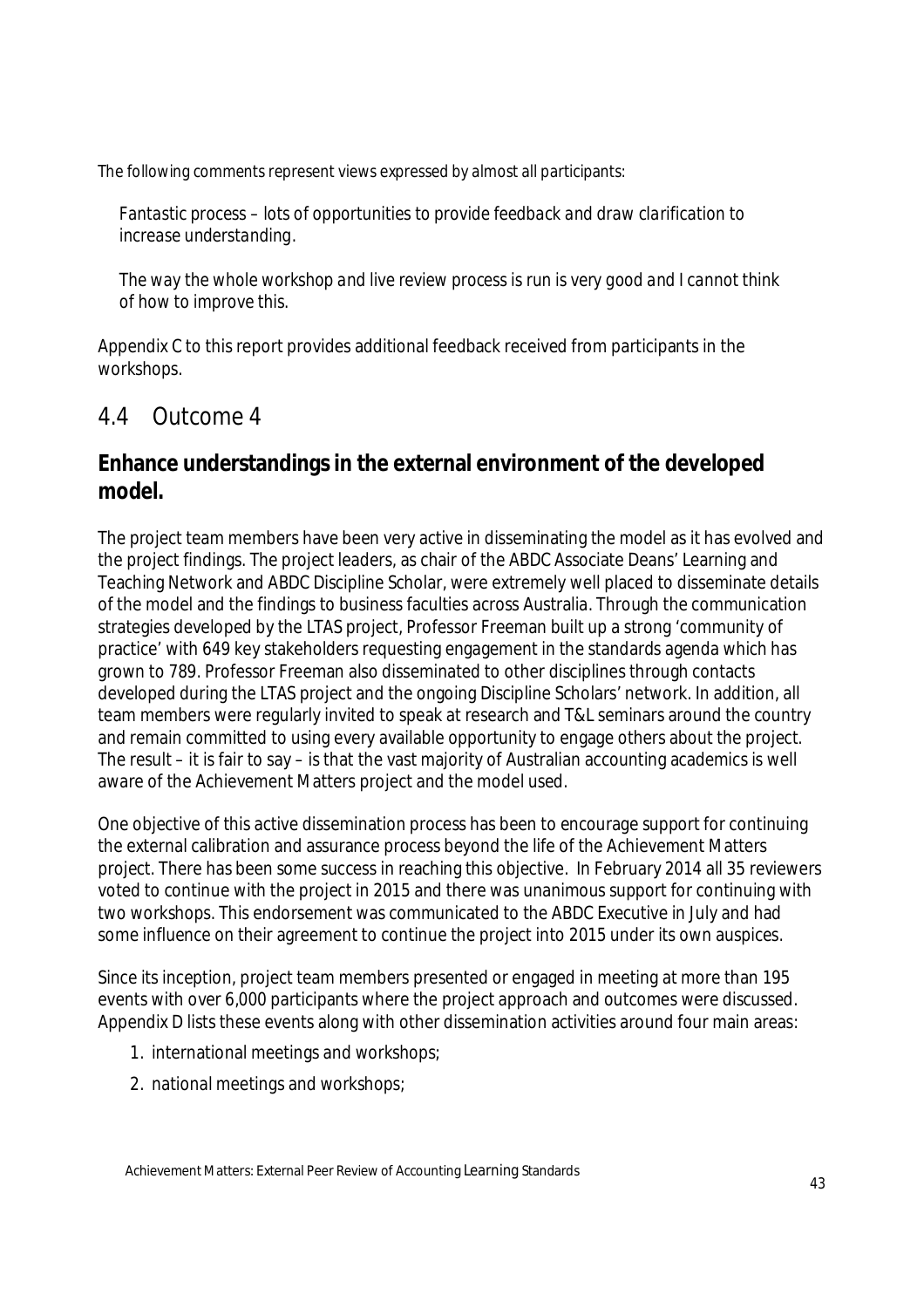- 3. academic and professional publications;
- 4. stories and mention in the media.

The reference group members were also drawn from universities and professional accounting bodies with an interest to ensure a wider dissemination of the project's work. The project provides recommendations for policy, practice and professional development and learnings were disseminated through a formal report, presentations at conferences, university and professional forums and journal publications.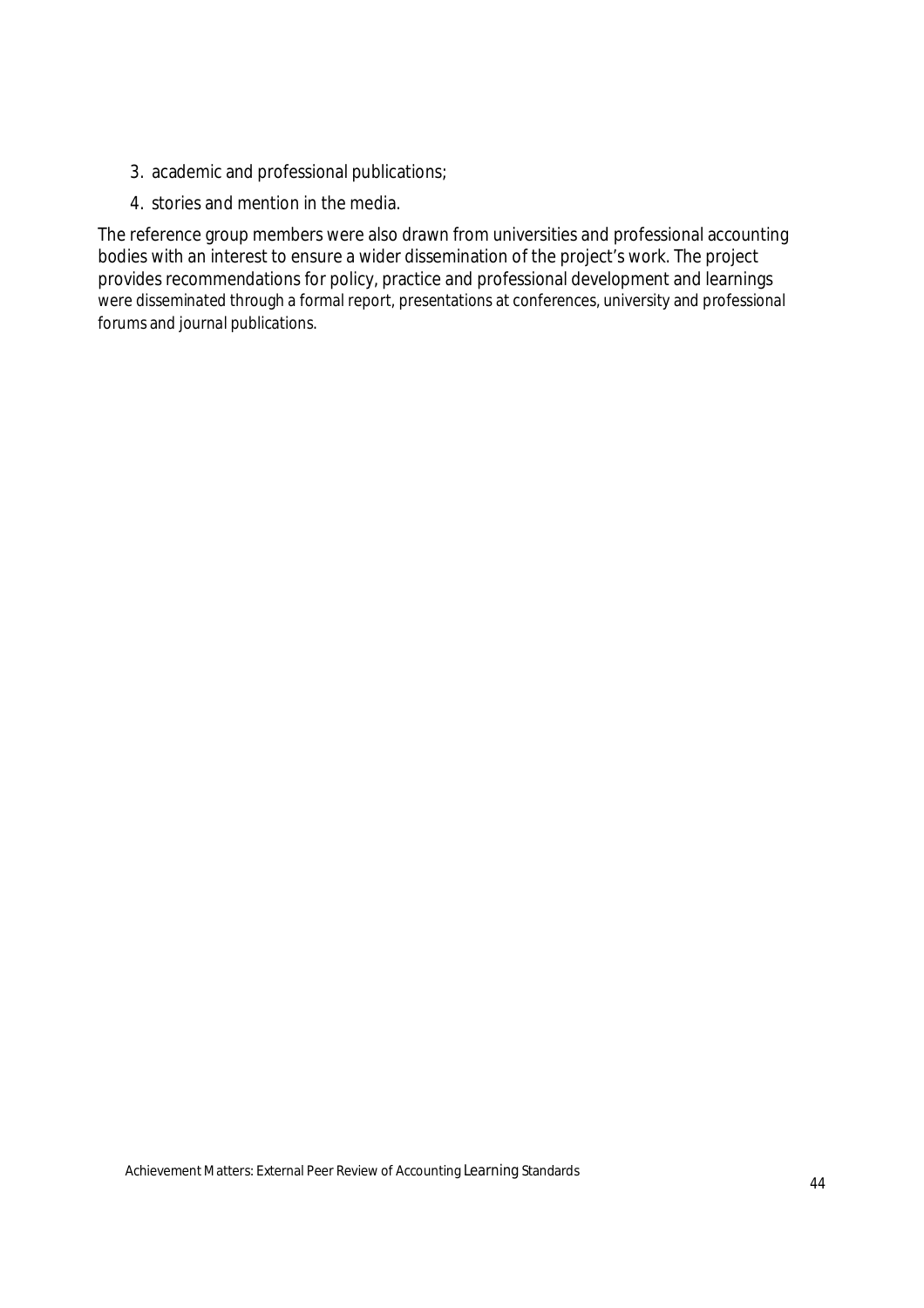# Chapter 5 | Project Impact

The four project outcomes detailed in Chapter 4 are important and timely. The impact of the project is foremost evident in the feedback to emerge from workshop participants. There has also been evidence of impact within accounting higher education and professional bodies, other disciplines and the national and international HE communities, and within national and international articles and conferences. This section will provide confirmatory evidence of the project's impact.

### 5.1 Impact on accounting higher education and professional bodies and other disciplines

### 5.1.1 Accounting higher education

The 35 participants involved in the project report that they, and their colleagues in their home institution, have made changes to the design of assessment tasks that to ensure they are valid in that they allow students to demonstrate achievement of each learning standard. Academics who have been part of the accounting learning standards project have sought to engage students by explicitly embedding the standards within some assessment tasks and providing evidence of employers' demand for the skills and attributes associated with the learning standards. The project website provides exemplars so that the wider accounting higher education community can benefit.

Universities and other HEPs have also benefited from the project since it has involved active collaboration with the accounting professional bodies (and employers), which has strengthened over the project. This strengthened collaboration has been further aided by a narrowing in the expectations gap – there is a greater sense that accounting educators are willing to work together to ensure graduates meet acceptable minimum standards for entry to the accounting profession.

### 5.1.2 Accounting professional bodies

The accounting learning standards are now embedded within the accreditation process for university accounting programs by CAANZ and CPAA. Support for complementary professional body activities has expanded as a result of the collaboration with professional bodies in the Achievement Matters project. Other relevant activities include:

- engagement in CAANZ thought leadership forums and related research and publications both nationally and internationally<sup>12</sup>;
- supporting professional bodies making submissions to panels or agencies;

 $\overline{a}$ <sup>12</sup> http://www.charteredaccountants.com.au/academic

Achievement Matters: External Peer Review of Accounting Learning Standards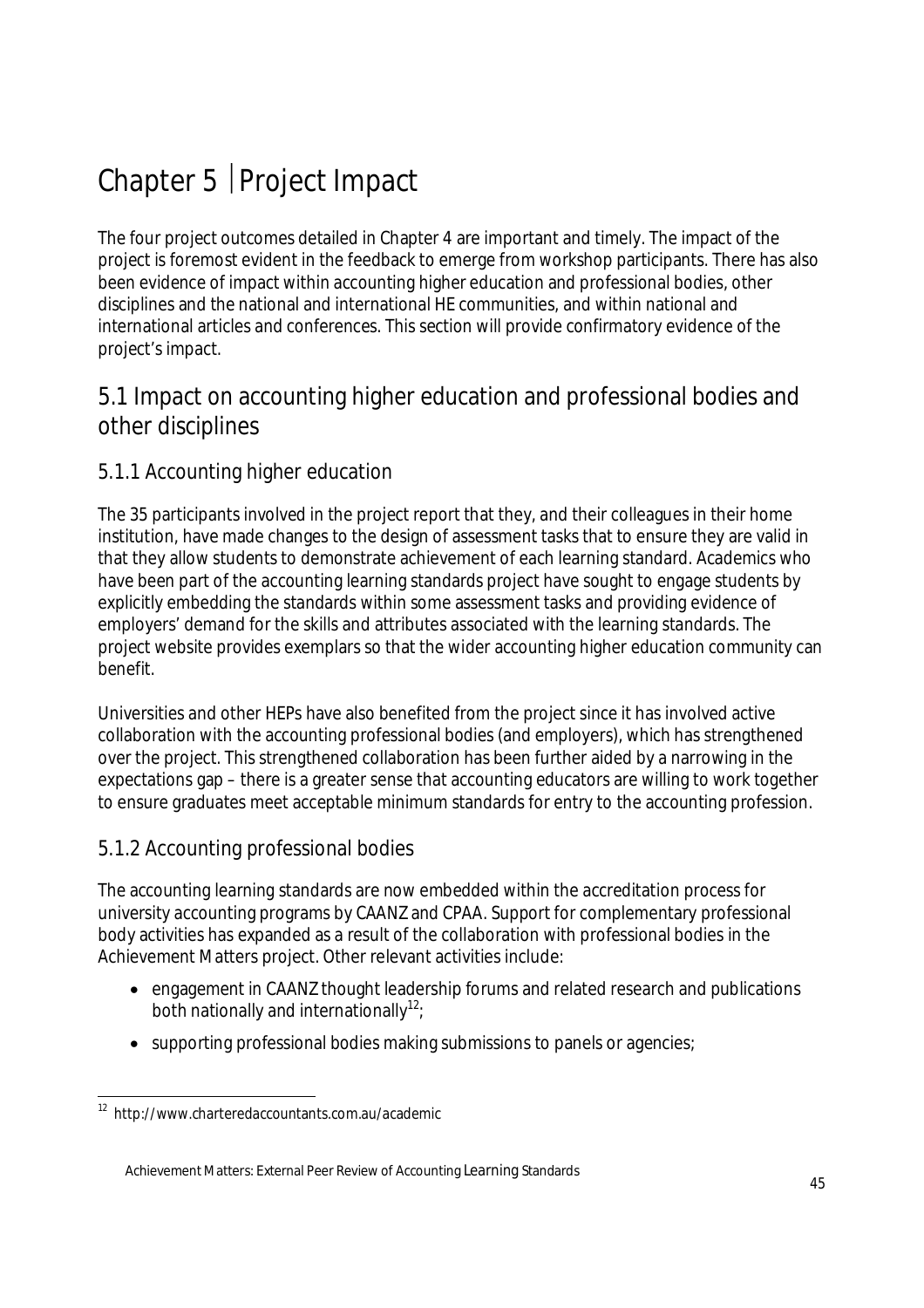- encouraging professional bodies to use external assurance of learning evidence for recognising accounting programs as an accredited pathway;
- reinstatement of a joint CPAA/CAANZ approach to accrediting accounting degrees;
- mention in professional body (ICAA) blog: "The specifics of accountability are not outlined in Pyne's speech. However, in this respect, the accounting profession is thinking ahead. An ongoing research project, Achievement Matters, partly funded by the Institute of Chartered Accountants Australia, explores accountability in the teaching of accounting in Australia. It aims to develop and implement a national model of expert independent peer review for benchmarking achieved learning outcomes by students against nationallyagreed learning standards. It is the Institute's view that external assurance of learning is essential to drive both accountability and continuous improvement in quality in the Australian higher education system." From James Guthrie, ICAA blog (3 April 2014).

### 5.1.3 Impact on employers

The impact on employers arises initially from the engagement in the project by members of the professional accounting bodies and various employers. In recognition of this strong collaboration with industry, the Achievement Matters project team received the 2012 Business and Higher Education Roundtable Award for Excellence in Accounting Teaching Collaboration at an award ceremony in Melbourne on 8 November 2012.<sup>13</sup>

The Achievement Matters project has set a trajectory of actively engaging employers who are collaboratively involved with accounting educators. This collaboration includes not only input into the standards they might expect of graduates, most notably through the calibration workshops, but to also assist academics in conveying the importance of the standards to students. This is particularly important in relation to communication, teamwork and self-management where students appear much less aware of the importance of such skills.

### 5.1.4 Other business disciplines

- Requests to subscribe to quarterly email updates (n~800) including to those in other disciplines beyond accounting and in central academic leadership roles; plus sharing of email updates to others' networks. After one update, one associate dean wrote "I distribute this to HoS and AHoS. It is very useful and I appreciate the time and effort in getting it together."
- Several project team members have been involved in other standards-related projects. For example, Professor De Lange was part of the Australian Business Deans Council (ABDC) Finance Expert Advisory Group (FEAG) – Finance Learning Standards and Professor Freeman was advisor to five other business disciplines standards projects (finance,

 13 <www.bhert.com/award-winners/2012-Award-Winners.pdf>.

Achievement Matters: External Peer Review of Accounting Learning Standards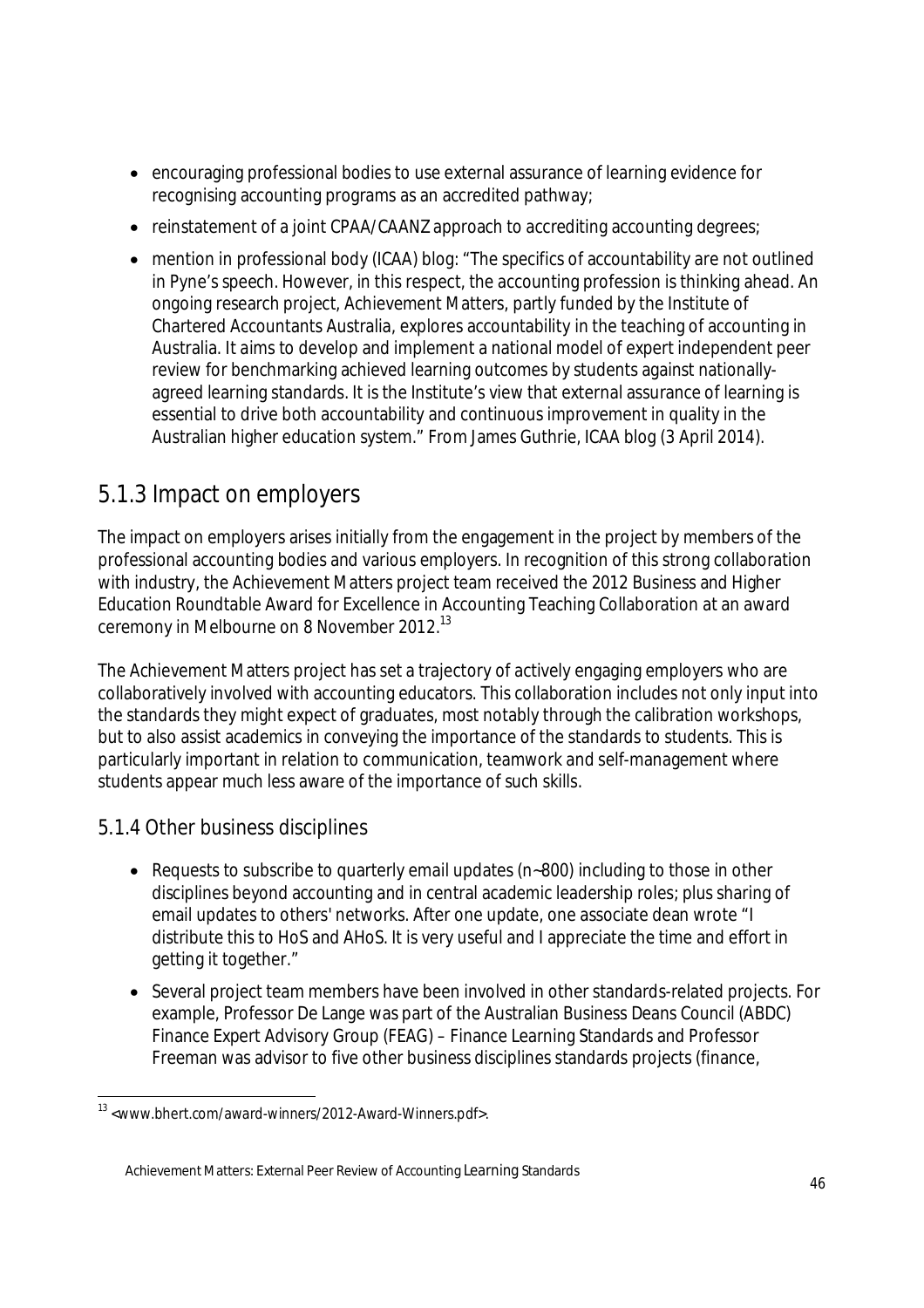marketing, tourism, hospitality management and events and economics) and engagement with other peak bodies in business disciplines (e.g., business information systems, MBA, project management).

### 5.2 Impact on HE

### 5.2.1 National HE community

There have been many invitations for presentations in Australia beyond project stakeholders and business to peak bodies like Deans Councils (including science, ICT, nursing and midwifery, as well as business), Universities Australia and OLT as well as independent conference organisers. Many have provided positive feedback such as "Your methodology could easily become a national model".

Professor Freeman was a member of the reference group for the OLT-funded Inter-Institutional Review and Moderation project (led by Professor Krause) and has been able to disseminate some of the learnings from Achievement Matters through this membership. One concrete example of this was assisting in leading a pilot calibration experience with law academics in that project. Professor Krause also authored several related discussion papers, widely distributed across the sector, that mention Achievement Matters. The first covered the issues and options for a learning standards framework and the second contrasted the three national initiatives for evidencing learning standards (i.e., Teaching and Learning Standards: Peer Review and Moderation (Krause et al., 2013), Quality Verification System (Go8) and Achievement Matters). Professor Freeman was also commissioned to lead the development of the OLT *Good Practice Report: Assuring Learning Outcomes and Standards* (Freeman and Ewan, forthcoming). Professor Freeman has also played a key role in the Discipline Scholar Network (2011–2013) and the Peer Review of Assessment Network (2014).

A number of reviewers participating in our project were also interviewed as part of the OLT funded project Assuring Graduate Learning Outcomes (led by Professor Simon Barrie).

Finally, the use of SPARK<sup>PLUS</sup> has been of interest to a number of quarters. This includes OLT Fellows who are considering using it for application in their context. Indeed, the OLT itself is using the software and related calibration and consensus-reaching approach for grant assessment data collation, analysis and decision making.

### 5.2.2 International HE community

Project team members have had more than 20 interactions with various international meetings and conferences in seven countries. The full list is in Appendix D.

The quarterly email updates include a number of international subscribers with one leading HEA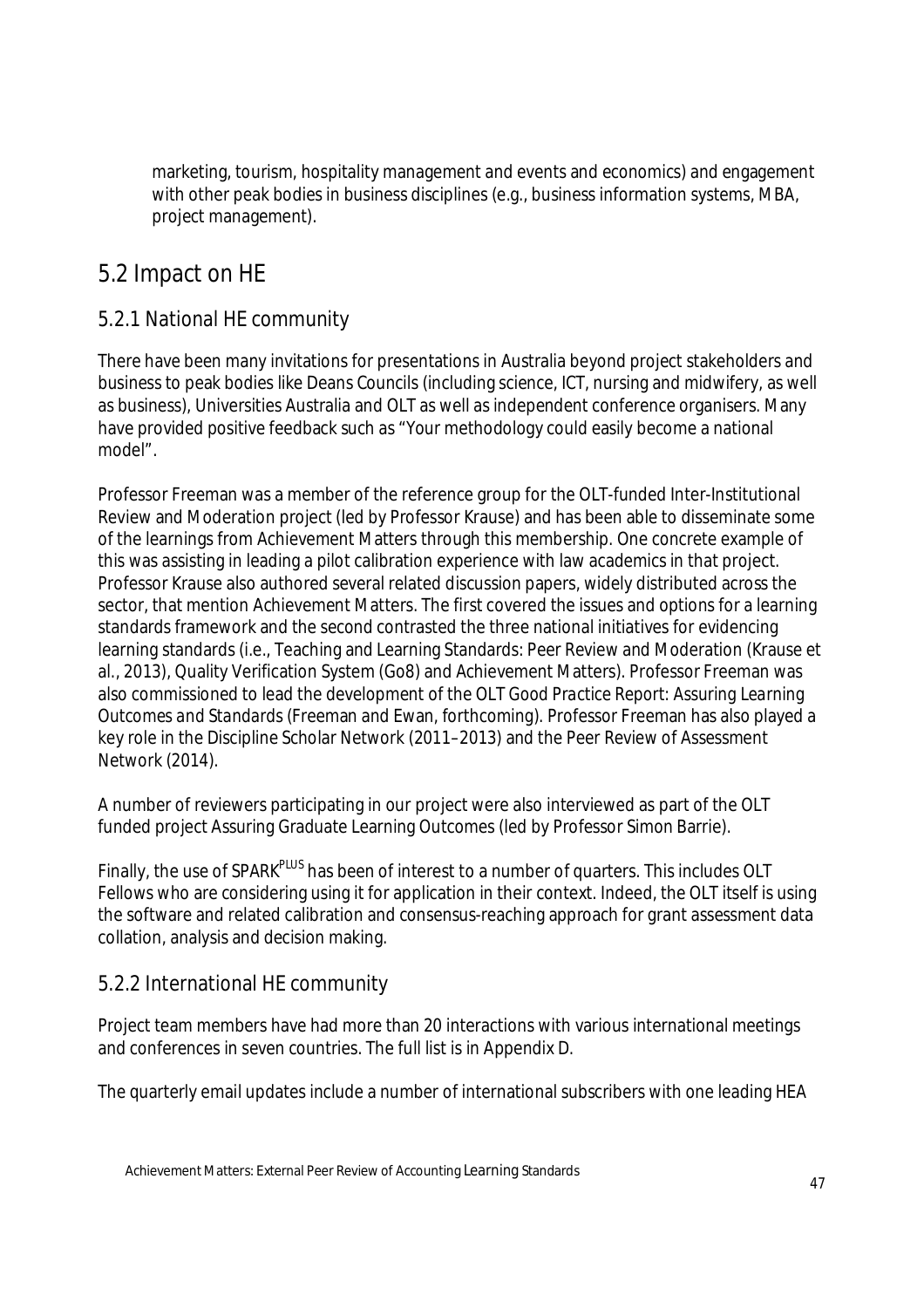stakeholder requesting distribution to his 200+ contacts.

### 5.3 Impact in international media and published research

The project's impact has also been evidenced in national and international articles, conferences, media reports and blogs as detailed below.

In a recent opinion piece in the *Times Higher Education*, Chris Rust (2014, p. 2) wrote

It doesn't have to be like this. Australia, for example, seems to be taking the issue of comparability of standards very seriously. Commissioned by the Australian government in 2009-10, the Australian Learning and Teaching Council's Learning and Teaching Academic Standards project sought to establish national standards, starting with six broad discipline groups.

The discipline of accounting, further funded by a partnership between the professional accounting bodies and the Australian Business Deans Council, decided to continue to use a "cultivated community approach" in establishing shared meanings of their standards. A follow-on project in 2011, Achievement Matters: External Peer Review of Accounting Learning Standards, brought together subject reviewers from 10 universities, along with a number of professional accountants. Independently, they sampled student work and submitted their judgement regarding which students met a benchmark standard. Consensus was then achieved through small and whole group discussion of the samples and checked by participants individually reviewing two new samples. In addition, reviewers considered the ability of the assessment task itself to allow students to demonstrate their attainment of the standards.

The project was mentioned in Price et al. (2014), "Another initiative also in Australia, inspired by, and founded on Tenet 6 of the Manifesto is a nationwide project seeking to calibrate and establish common assessment standards used by examiners. The project, 'Achievement Matters', (see <achievementmatters.com.au) started in 2010 and uses a 'cultivated community' approach."

### 5.4 Dissemination

To achieve the widespread impact detailed above, the project team members have been incredibly active in the dissemination of project findings, as outlined in Outcome 4, in Chapter 4. As a result of the large number of dissemination activities the project is well known throughout Australian business higher education, in other disciplines and internationally.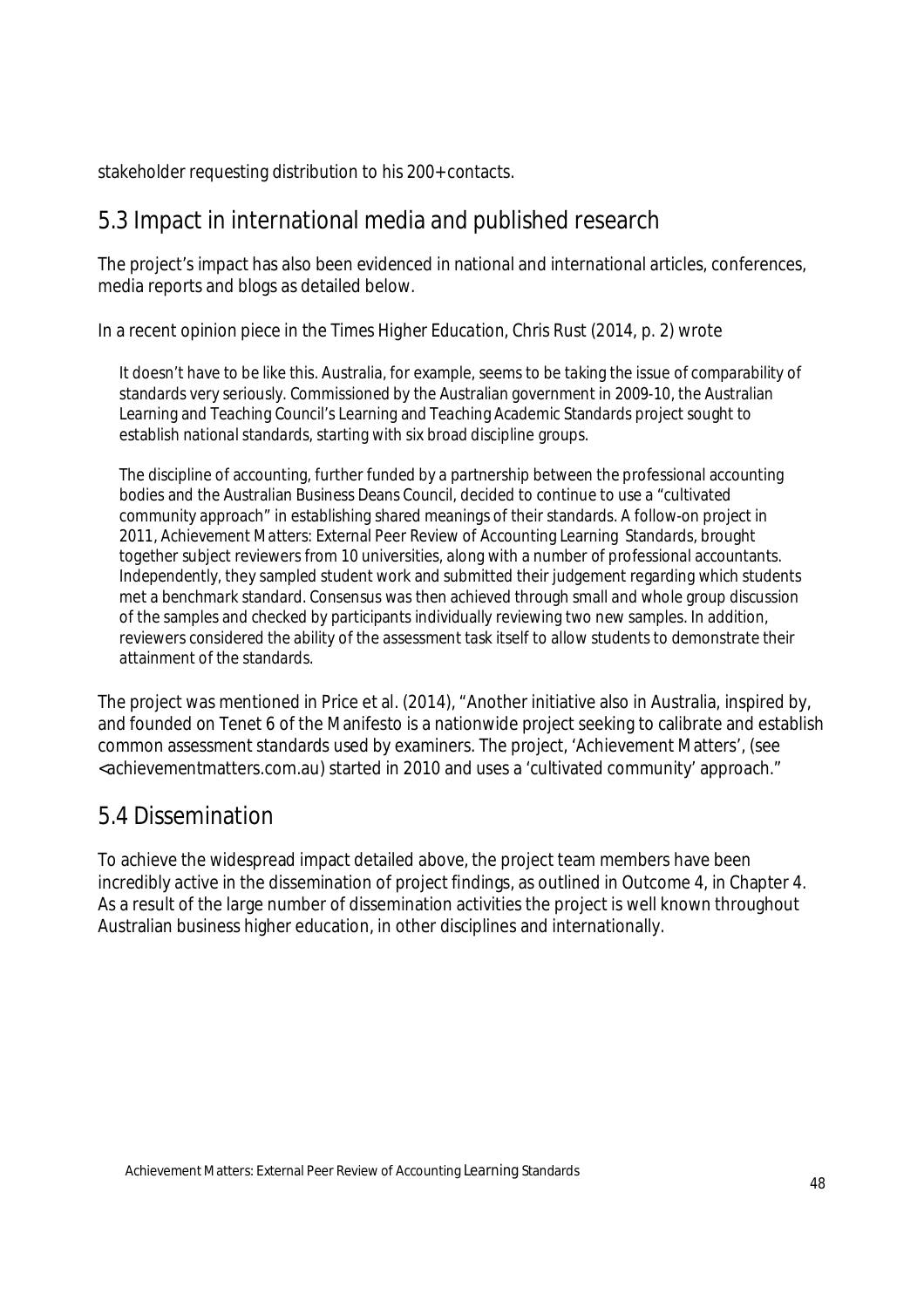# Chapter 6 Success factors, challenges, key lessons and sustainability

## 6.1 Success factors

A number of factors have contributed to the success of the project.

- The commitment and engagement throughout the three years by the participants has been, without doubt, critical to the success of the calibration workshops. While it is not possible to say that all reviewers have a shared understanding across all standards, it is fair to say that all reviewers are now more confident about designing appropriate assessment tasks and assessing student work against the learning standards.
- The financial support and commitment from all 17 HEPs involved in the calibration workshops was another critical factor to the success of the project.
- The involvement of the accounting professional bodies and employer representatives in the calibration workshops was critical. Their perspectives about the types of tasks and performance expected of new graduates were invaluable in helping academics understand the context of the course learning standards under discussion.
- $\bullet$  The online tool SPARK<sup>PLUS</sup> was an important factor in facilitating the submission, aggregation, publication and interrogation of anonymous peer reviews. Its efficiency and features optimised the time and richness of reviewer discussion when benchmarking assessment task and student work during calibration workshops.
- Strong leadership and project management over the duration of the project.
- Highly active engagement and networking with key stakeholders and other peak bodies.
- The project is widely recognised because of the high level of dissemination across broad stakeholder groups on a sustained basis. This recognition has enhanced the awareness and understanding of the work undertaken in this project.

### 6.2 Challenges

The challenges experienced throughout the project were multiple and varied.

- **Establishing consensus** as to what constitutes a valid assessment task that enables students to demonstrate the learning standard. In some cases, the validity of a given assessment task in assessing a given standard was questioned by some of the participants. This underscored the need to carefully map assessment tasks and requirement against standards.
- **Developing a shared understanding**, across academics from different institutions and with practitioners, of an appropriate standard of student work in relation to a specific learning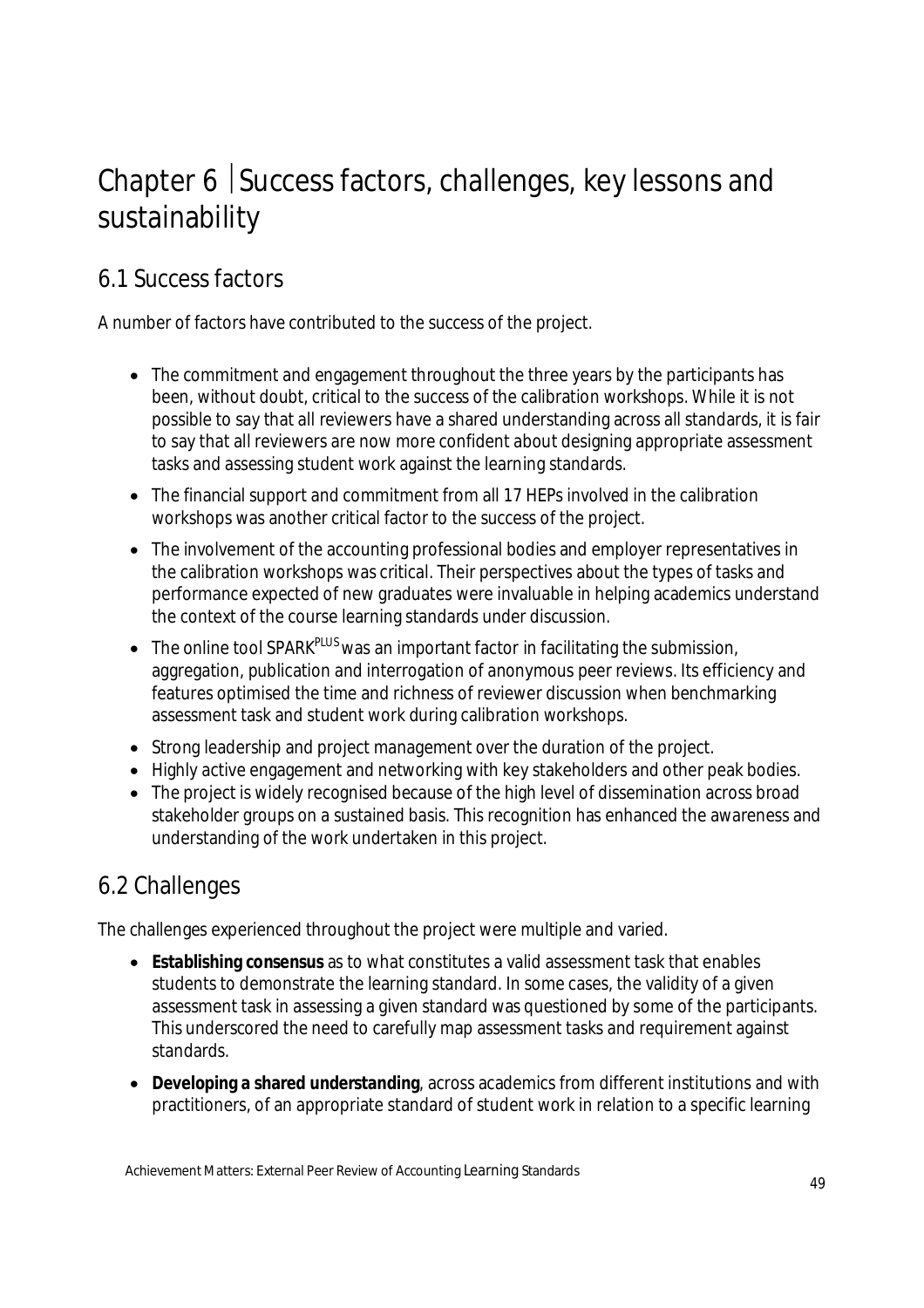standard. We started with the most contentious learning standard, namely written communication. Making progress on this was important also for professional body representatives to have continued confidence that action was occurring. Achieving consensus was often a challenge as participants had differing views as to what might meet a given standard such as written communication. Often, the standard needed to be dissected into sub-components to facilitate this shared understanding. For example, written communication was broken down into sub-components such as grammar and spelling and logic and flow.

- **Finding appropriate exemplars** to use in the calibration workshops. Our aim was to Identify appropriate assessment tasks that not only could allow students to demonstrate the national standard but that are concise and therefore minimise the time busy reviewers needed to accurately assess. Contrary to expectations, there was not a large selection of exit-level assessment tasks to choose from that could be valid, integrative and assured multiple learning standards. Initially they were unnecessarily long. Several learning standards, namely oral communication, teamwork and self-management were particularly difficult.
- **Identifying subject specialists** for the reviewing. When it came to external assurance, few calibrated academics were sufficiently expert in several accounting specialties (i.e., auditing and tax).
- **Finding the right online tool** to support participants' submissions, aggregation, publication and interrogation reviews. SPARK<sup>PLUS</sup> has been most effective in our project context and it was important to develop appropriate training and support materials including vodcasts. We understand SPARK<sup>PLUS</sup> has been further improved to facilitate remote collaborative decision making. Utilising this feature could reduce costs by removing the need for reviewers to meet and dialogue in calibration. However, we are reluctant to trial this innovation for the calibration workshops. Face-to-face dialogue was extremely reliably for promoting fast interchange and defence of views when reaching consensus on standards.
- **Ensuring ongoing engagement** by participating universities in the face of tight budgets and project extension.
- **Obtaining adequate live data for review**. Not all providers submitted assessment data for live review at the biannual opportunities to do so. De-identification and removal of all markings was difficult at the beginning of the project. Several strategies to increase that were taken including: using assessment tasks that had been submitted electronically; providing for online submission; encouraging submission of data that assesses multiple learning standards; focusing on learning standards more familiar to academic assessment (i.e., Knowledge); and providing more options forsubmission, which became more possible as more standards were covered in calibration workshops.
- **De-identification of live data.** Ensuring that the data submitted for the live review had been correctly de-identified of student, academics and provider and clear of any markings was time consuming. As mandatory electronic submission of student work has become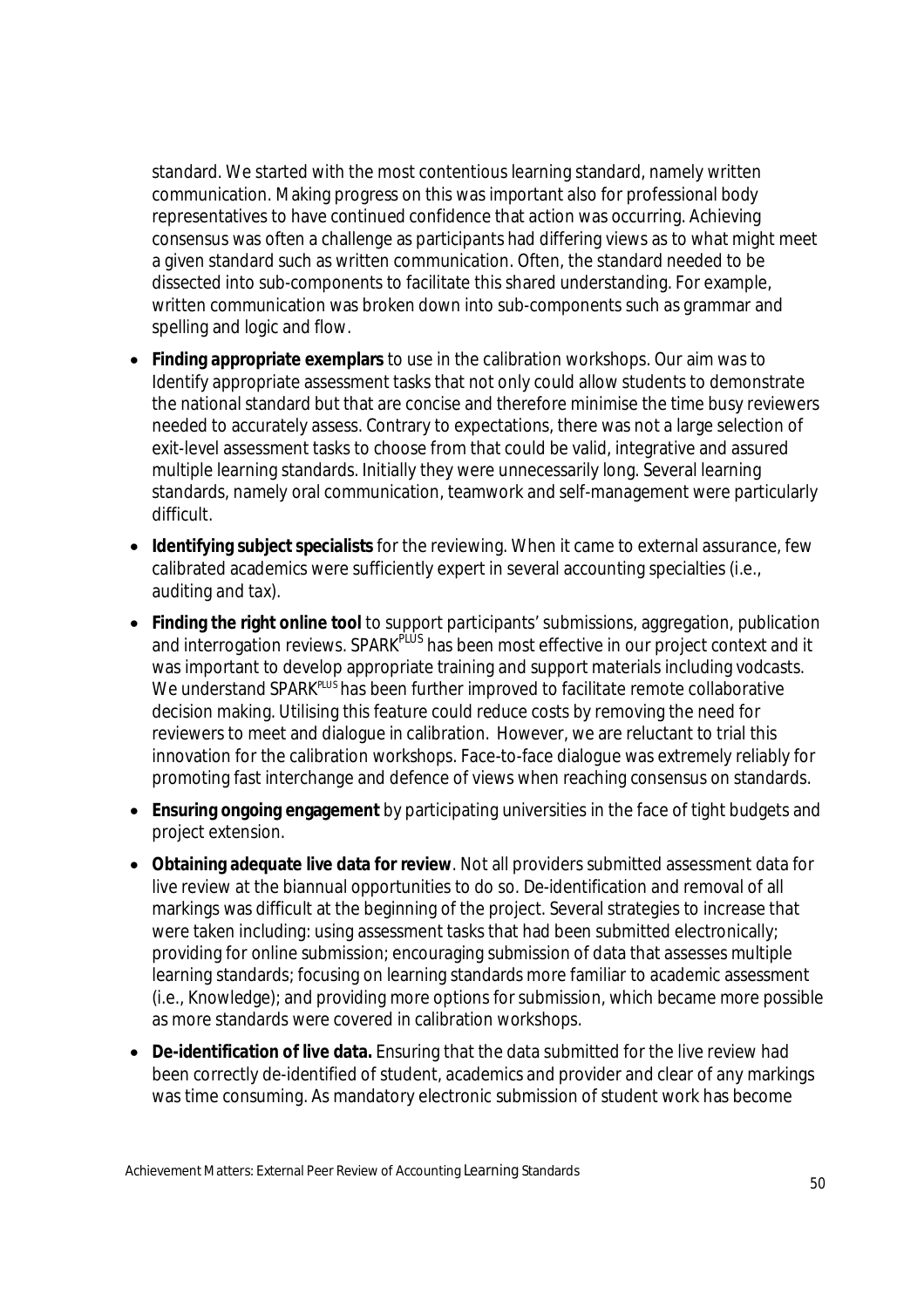more commonplace in recent years (for text-matching and plagiarism detection purposes), this has become easier to achieve and we believe valuable for removing potential bias and ensuring trust in the process.

- **Interacting with, and learning from, prior research.** Namely, the two other national projects for evidencing learning outcomes (i.e., Group of Eight Quality Verification Project and OLT‐funded Inter-institutional Review and Moderation project (led by Professor Krause)) and the UK external examiner system.
- **Providing anonymity** to those who agreed to place their student work under the scrutiny of the team of reviewers during calibration workshops. While the project team ensured exemplars used at calibration workshops were de-identified and clear of markings, there were times where the contributor revealed that it was their own work. It was important to allow participant contributors this choice.
- **Reliably assessing assessment task validity and student achievement** against national benchmarks requires reviewers making judgements about learning standards that exist beyond their own institution. For this benchmarking to be reliable, reviewers need to develop calibrated understandings of the accounting learning standards, both with multiple peer academics and also with practitioners. Reviewers need time and opportunities not only to participate, but also to reflect, digest and implement changes arising from changed understandings in assessment practice and norms. While our research showed that disparity could be significantly reduced by just one calibration workshop (i.e., standard deviation halved), some variation remains and this is particularly important around borderline data. The project team found it useful to have only two real categories (i.e., assessment tasks that are 'acceptable' or 'not acceptable', and, student work that 'meets' or 'does not meet').

### 6.3 Key lessons

- **Task validity** is critical. Many project participants have redesigned assessment tasks so that valid data is available to assess. A firm conclusion reviewers agreed was that student work could only be assessed against the learning standards if the assessment task was valid for students to demonstrate the standards in the first place.
- **Deep engagement with the wording of the learning standards** agreed nationally in 2010 is essential to designing valid assessment tasks. This is an iterative process of deconstruction and reconstruction of mental models relating to the standard for a learning outcome.
- **Shared learning through collaborative conversations** is a critical part of the calibration process. Without face-to-face workshops this would be a serious challenge. Our participants highly valued this aspect of the project.
- **Reviewers' confidence** in their ability to assess to the standard initially declined but by the third workshop had increased. Reviewer confidence is higher for standards like knowledge but lower for some standards like teamwork where traditionally many academics have not had to assign marks for this skill.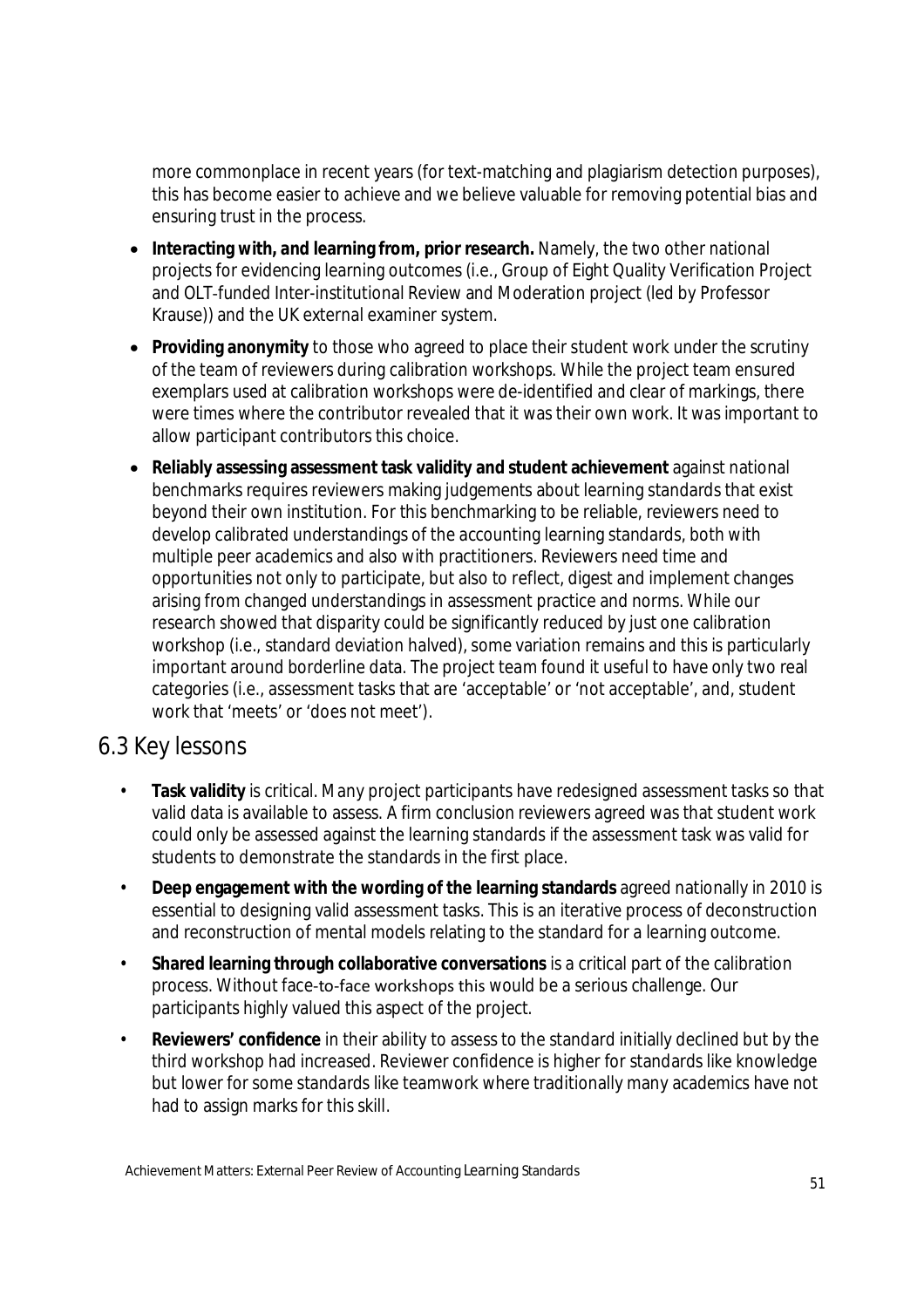- **Anonymity.** Important to ensure objectivity in the review process and anonymity also excludes the possibility of institutional risk.
- **Crucial to collaborate and learn from prior studies**. Specifically, the efforts of the other national approaches for evidencing learning standards (i.e., Quality Verification System; Inter-Institutional Peer Review and Moderation and UK external examiner system ).
- **Unanticipated complexity of calibration** around several learning standards traditionally less in focus (e.g., oral and written communication). This had an adverse effect on timeframes but it was a most worthwhile avenue to pursue as there was such wide variation in understanding in the words contained in the agreed national standard. However, as we gained more experience the process improved.

The workshops provide the forum for the consensus moderation of the inputs (assessment tasks) and outputs (student work) and calibration to the national benchmarks. This has been enormously helpful in:

- **quality enhancement** (e.g., assessment task design as mentioned on the first point);
- **capacity building and professional development** one of the major benefits of the calibration workshops has been professional development with participants strongly reporting huge personal benefits, which they then disseminate to colleagues at their respective institutions;
- **quality assurance**, which was provided by having calibrated reviewers available to TEQSA to assess anonymous student work from any Australian university or HEP.

### 6.4 Sustainability

The involvement of 17 institutions, practitioner accountants, professional accounting bodies and over 35 academics has been an integral aspect of this project, and an important ingredient to sustainability. With an eye to the future the project team has developed a sustainable model that has been shared with the ABDC. The ABDC has agreed that the existing process continue under its auspices in 2015 with calibration workshops planned for July and November. The latter includes non-ABDC members.

The model process as outlined in Chapter 4 comprises both external calibration and external assurance in that order. While responsibility for both were carried out by the project team we recommend a sustainable process rely on external calibration occurring on a national basis, for example, under the auspices of a peak body, with arrangements for external assurance to occur at the discretion of each provider. The model process would need some adjustment if nationally agreed discipline standards do not exist.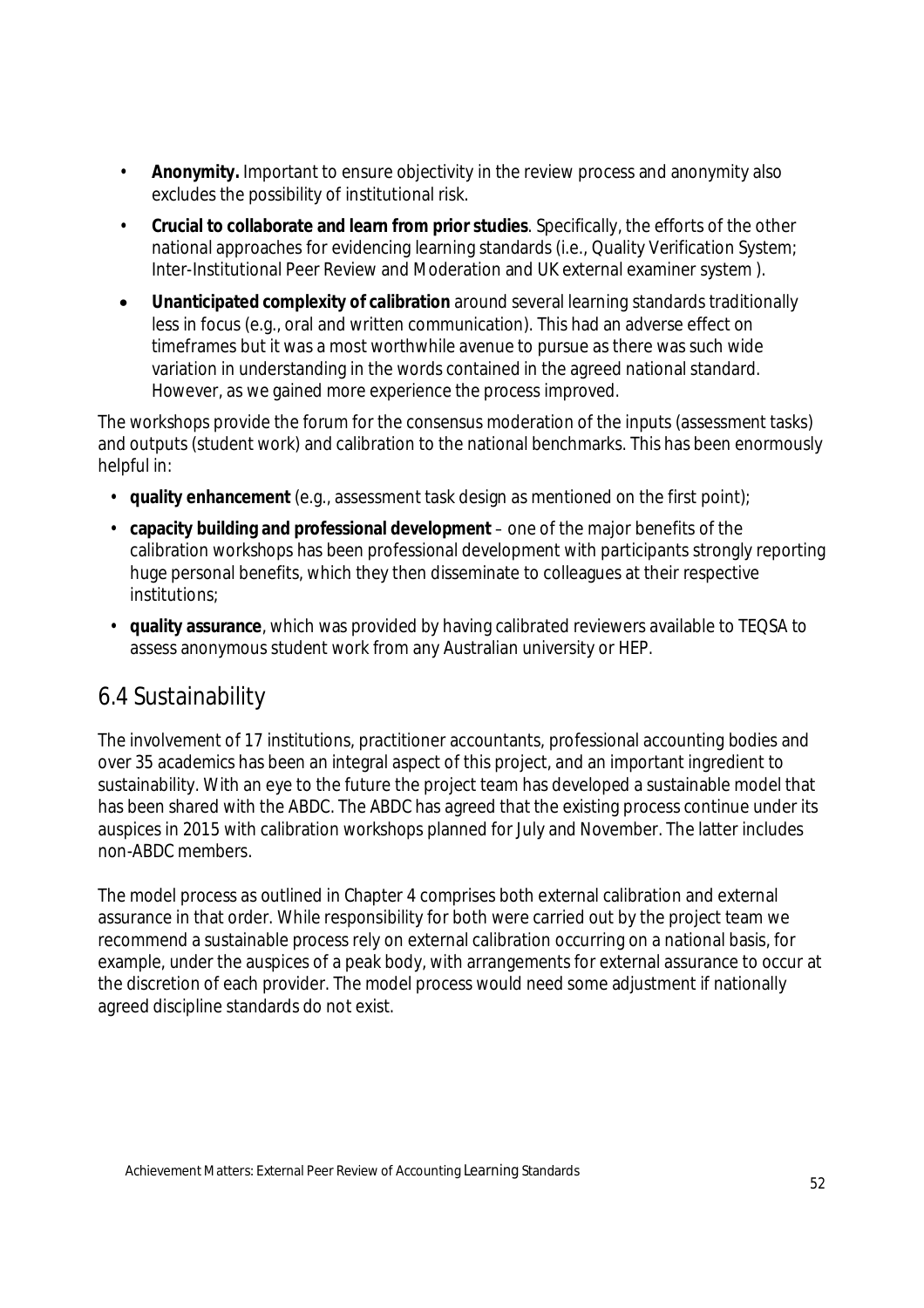# Chapter 7 | Conclusions and recommendations

Building on a fertile context provided by the development of a set of accounting learning standards as part of the Learning and Teaching Academic Standards project in 2010, Achievement Matters has successfully achieved its intended outcomes of:

- obtaining reliable external peer-reviewed evidence of accounting academic outcomes in all types of HEPs, benchmarked against the accounting learning standards;
- developing a model process for assessing learning outcomes (that is inclusive, sustainable, reliable and efficient), satisfying external quality assurance needs and motivating continuous improvement;
- providing professional development around assessment for participating academics, and;
- enhancing understandings in the external environment of the developed model.

A number of factors were critical to the successful implementation of the project. The three main success factors were:

- 1. sustained participant engagement, ongoing financial commitment and support from their respective university or HEP;
- 2. strong engagement and commitment from both professional accounting bodies; and
- 3. the availability of an online tool to facilitate calibration conversations.

In addition there were a number of unexpected positive outcomes that emerged from this project.

- **Academic staff capacity building.** While professional development was an outcome originally expected of the project, the degree of learning about designing appropriate assessment tasks has far exceed expectations. Examples of assessment artefacts that have evolved from participating in the project can be seen at achievementmatters.com.au
- **Ongoing commitment.** Participants and associated stakeholders have indicated a real desire for the conversation to continue. Given the amount of time and effort to prepare and participate in the calibration workshops it was surprising that after three years all 35 participants want to continue to meet and calibrate.
- **Inclusivity.** Although there was a diverse range of universities and other HEPs, the biannual calibration workshops were fun and enjoyable. Furthermore, for many, if not most, of the university participants it was the first time that they had been actively engaged with colleagues from non-university HEPs. The integration of the TAFE and private providers into the process went very smoothly and the four reviewers were valued contributors at the workshops.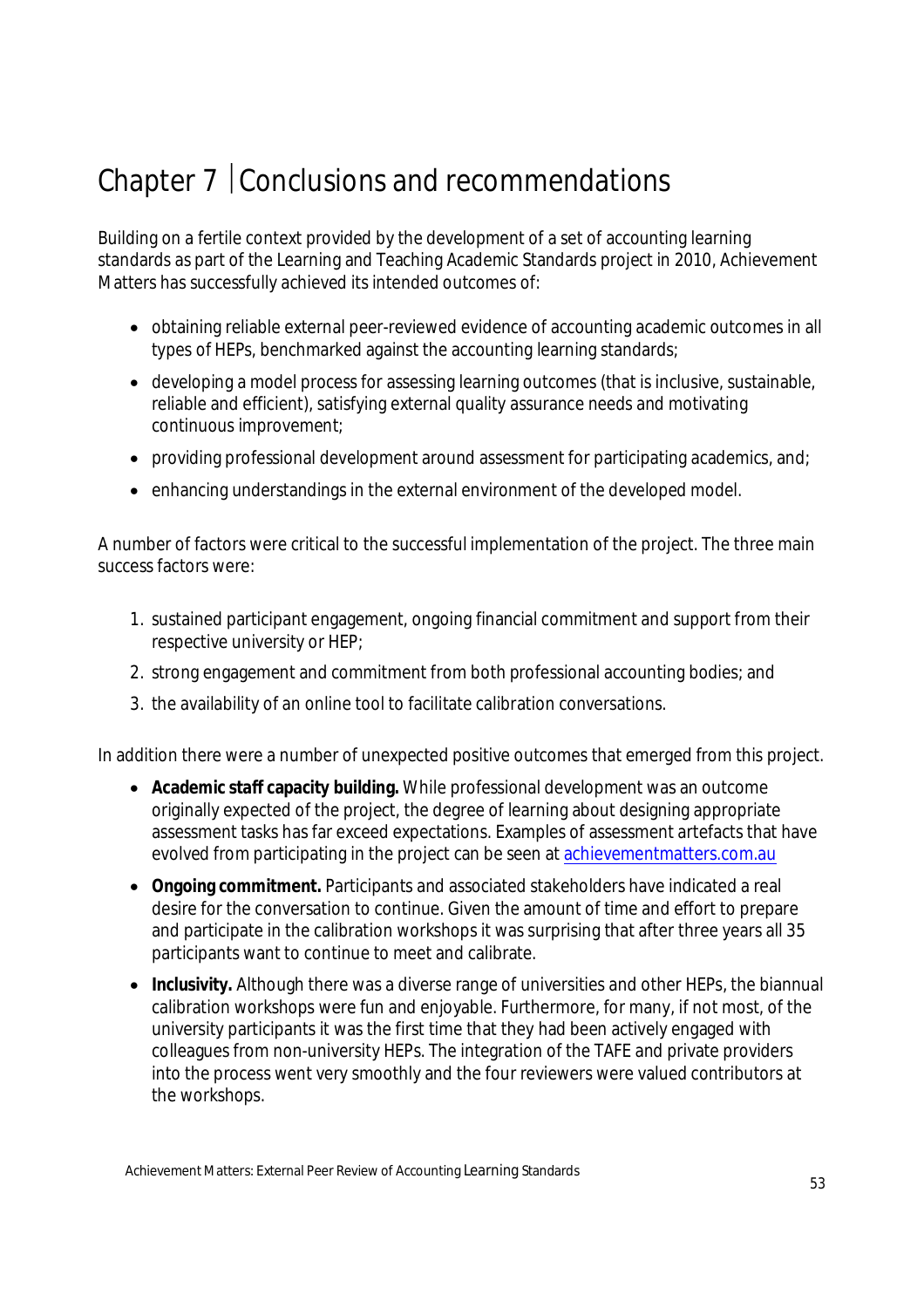### Recommendations

1. That **deans council, or disciplinary peak body**, provide leadership in the academic standards agenda in relation to achieving shared understandings of standards. In addition to thought leadership around achieving national consensus of standards this primarily relates to taking responsibility for leading external calibration efforts, as well as the initial setting of learning standards. If the peak body is also a deans council then it includes extending any lessons learned to other disciplines within their remit. Finally, we recommend that the deans council, or disciplinary peak body, commit to periodic review of agreed statements of learning standards. Although the project has been able to show that the accounting learning standards are robust and that shared understandings of these standards are achievable, it is clear that a periodic review of the learning standards is necessary for both improving the standards and ensuring they remain relevant.

For the Australian Business Deans Council this relates to supporting the accounting discipline in 2015 with further calibration workshops and sharing lessons learnt with other business disciplines like finance that have recently developed learning standards to avoid 'reinventing the wheel'. Also, as the accounting learning standards were developed in 2010 and have been scrutinised since then over eight calibration workshops, it would seem appropriate that the Australian Business Deans Council establish a process in 2015 to review them.

For the Accounting and Finance Association of Australia and New Zealand this relates to supporting the accounting discipline in 2015 by engaging in the review of the accounting learning standards, disseminating opportunities for external calibration to disciplinary leaders and providing valuable feedback to progress collaborative efforts support both external calibration and peer review.

Operational aspects that can facilitate inclusive, reliable, valid and efficient external calibration.

- a. Extending invitations to participate to all types of HEPs in Australia. Representatives of professional bodies and employers should be included.
- b. Timing the calibration events to immediately follow existing disciplinary events to reduce the potential cost substantially and increase the propensity to participate.
- c. Appointing an experienced facilitator to lead calibration events.
- d. Designing calibration events to optimise opportunities for making and defending judgements. This includes: pre-workshop peer review of both input assessment data (e.g., task requirements) as well as output assessment data (e.g., sample student work; distributing de-identified judgements and reasoning for review and interrogation prior to face-to-face workshops; using small group consensus prior to seeking consensus of the entire group at workshops; confirming understandings with new samples of student work that allow individual judgement, small group consensus and large group consensus). To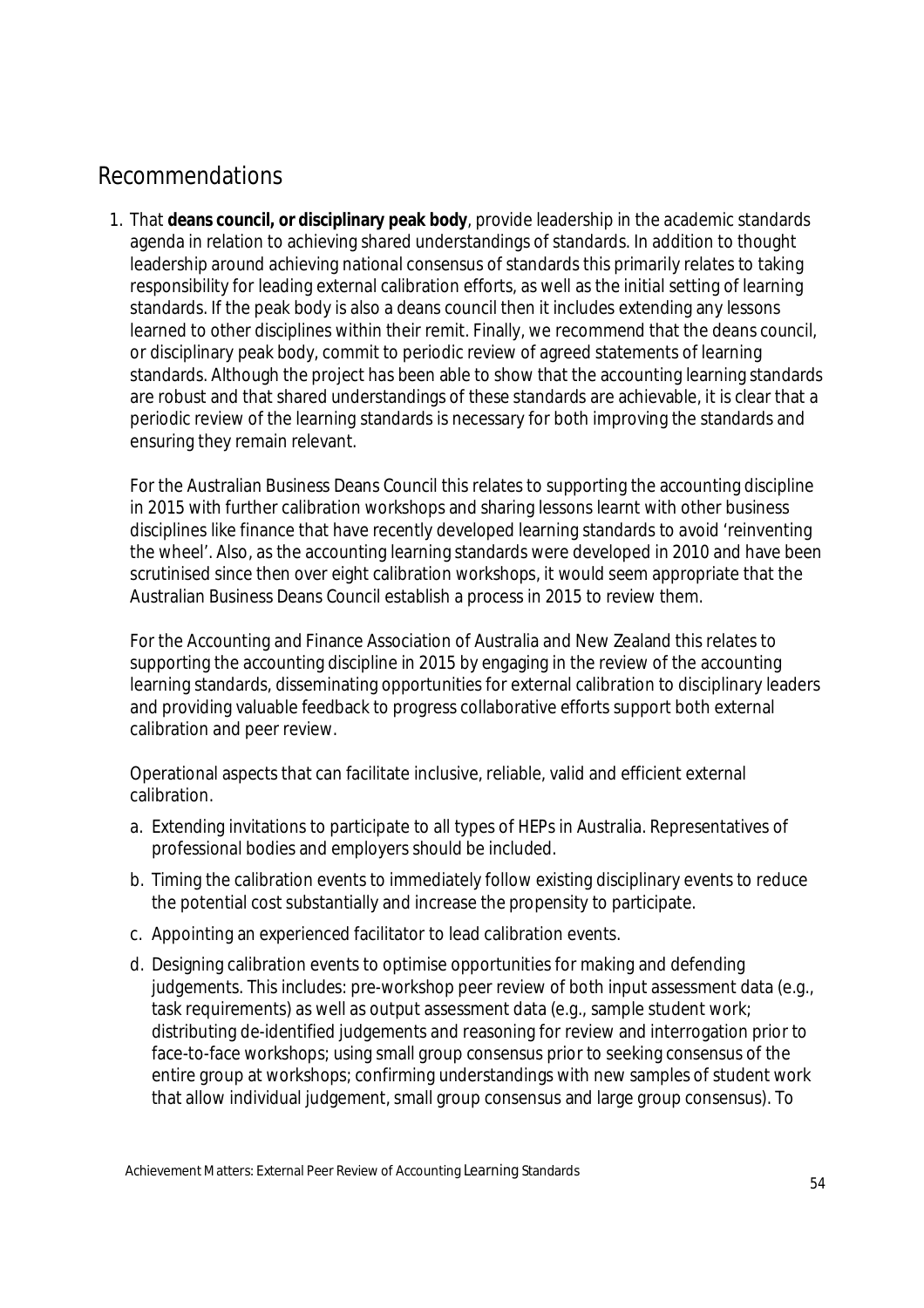avoid possible bias all markings and identifiers should be removed from inputs, outputs and reviewers.

- e. Sampling assessment tasks used as exemplars should be indicative of graduate level work (i.e., integrative, capstone and relate to multiple learning standards). Diverse exemplars at successive calibration workshops are beneficial.
- f. Sampling student work should be selected to illustrate a range of learning achievement since this will optimise dialogue.
- g. Hosting a website with exemplars, as they become available from completed calibration workshops. Making these widely available beyond those who participated not only increases the propensity for local calibration workshops' imitating and sharing but increases transparency and accountability. A diverse range of exemplars will also reduce the likelihood that standardisation will occur.
- h. Using an online tool (like SPARK<sup>PLUS</sup>) to operationalise efficient collection, aggregation, publication and interrogation of assessment data can facilitate the calibration process and the development of shared understandings of the learning standards.

The main operational aspect to facilitate external assurance is to maintain a list of participants who have completed a calibration workshop with details of the learning standards assessed. Minimising the time lapse between the calibration workshop and the subsequent external assurance phase is also a worthwhile objective to optimise the chances that shared views of standards will be applied.

- 2. That **universities and other higher education providers** commit to external calibration as well as external peer review. External assurance of course learning outcomes is an additional assessment step required by law. However, to ensure discipline learning standards, such as those developed for accounting in 2010, are applied consistently across HEPs, effective implementation requires buy-in from multiple levels within universities and other HEPs. Leaders must commit : to support and fund participation in national calibration workshops; to arrange external reviews; and continuously improving assessment design and practice by responding to feedback from both calibration and external assurance.
- 3. That **academic leaders in a discipline** commit to supporting the academic standards agenda. This includes supporting academic staff to participate regularly in external calibration workshops, and, where necessary to ensure learning standards are achieved, refining course curriculum and assessment to achieve them. The evidence gained from this project demonstrates that gains from participation in calibration workshops is significant but such shared understandings may erode over time. It is therefore important that disciplinary leaders promote participation in external calibration workshops beyond initial engagement by a select few. Understandings can be reinforced across a department by participants in national forums subsequently leading calibration workshops locally and by using the exemplars. Encouraging other academics, particularly early career academics, to participate alongside experienced academics regularly participating in national forums, can not only reinforce but refresh shared understandings of learning standards. Curriculum and assessment revisions may need to be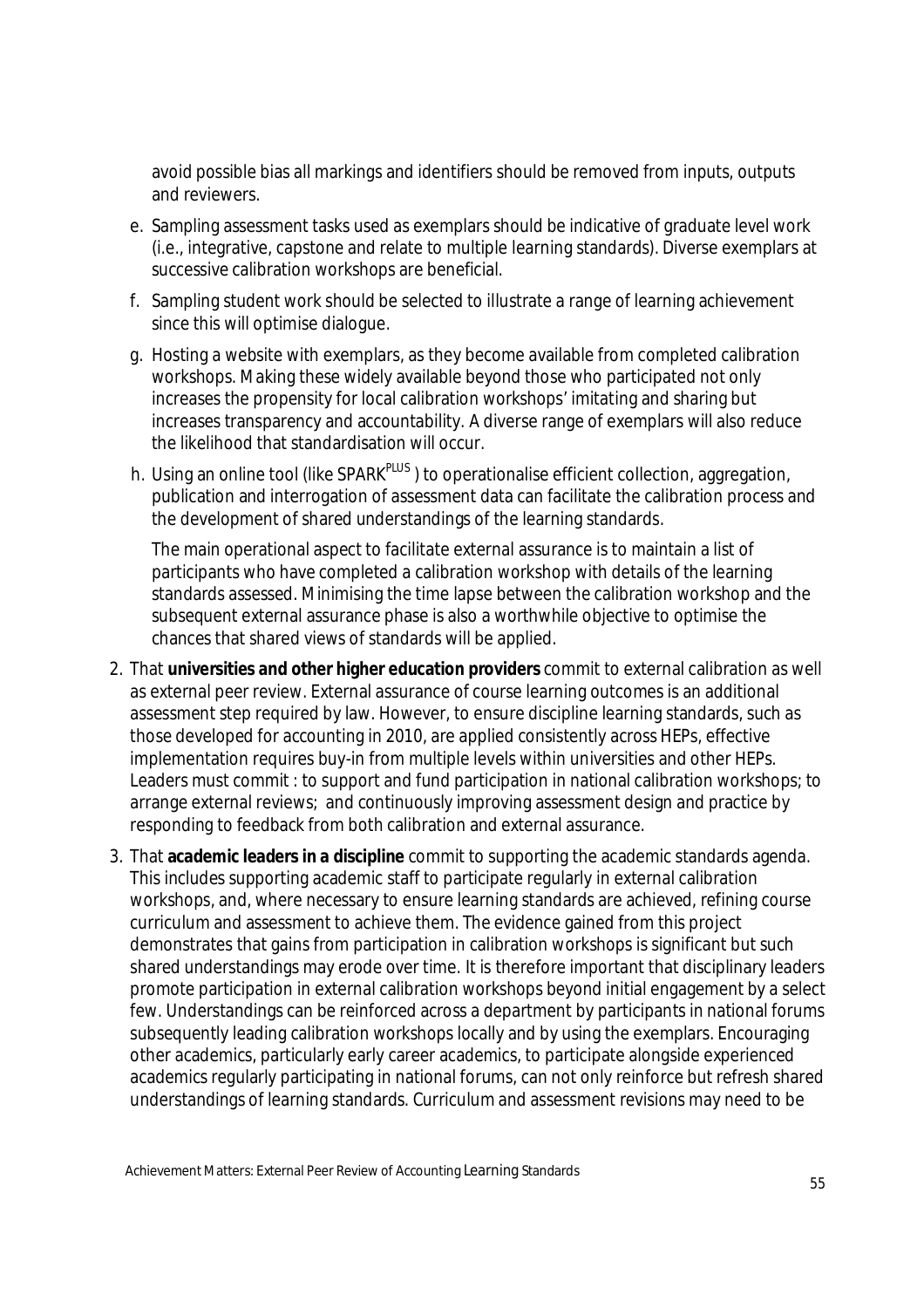undertaken to ensure learning standards are developed across a range of units of study in a course. As part of this curriculum revision, disciplinary leaders may wish to consider integrative, capstone assessment tasks that validly allow students to demonstrate achievement of multiple learning standards – the latter is also an efficient strategy to gather appropriate evidence of multiple learning outcomes in a single assessment.

- 4. That **employers and professional bodies, where they exist**, commit to collaborate on the academic standards agenda. Professional bodies can collaborate by: participating in external calibration workshops since their participation can facilitate improved assessment practice as discussions around standards can be grounded on more authentic tasks expected of graduates; hosting national forums; encouraging employer representatives to participate in calibration workshops; and more strongly emphasising evidence of achievement of learning outcomes in any accreditation process and particularly around national discipline standards if they exist.
- 5. That **peak academic associations** commit to collaborate on the academic standards agenda. This project has benefitted from the collaborative engagement with the peak accounting academic association, Accounting and Finance Association of Australia and New Zealand. These benefits have included: engaging disciplinary leaders; being a focal point for collaborative effort in this space; informing the development of shared understandings; and guiding the project with valuable feedback and suggestions for improvement.
- 6. That **students** be engaged in the academic standards process. Academics with program-wide responsibilities have a key role to play with students as do coordinators of units of study where assessments will be sampled to demonstrate program learning outcomes and standards. Student achievement of the learning standards is more likely if students also share an understanding of what the standards are and why the standards are valuable to their own development as well as for employment. Some assessment tasks developed by academics who have been part of this project have sought to engage students by explicitly embedding the standards within their assessment task and providing evidence of employers' demand for the skills and attributes associated with the learning standards. Internal calibration activities with final year students could assist in developing shared understandings of standards with students.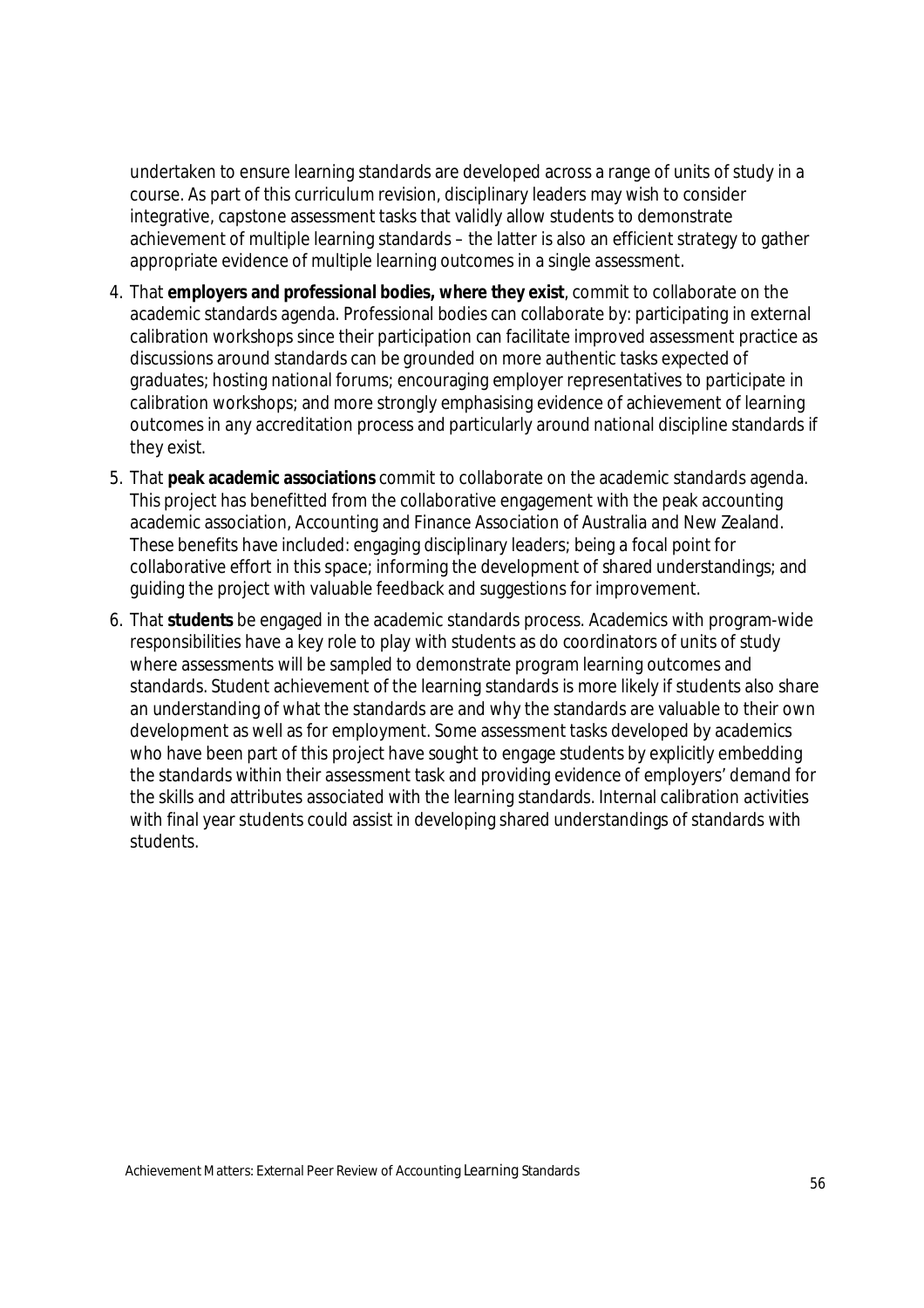# References

- ACER (2011), "higher education update", 7 February. Available at http://www.acer.edu.au/highereducation/
- ALTC (2010), "Learning and teaching academic standards project". Available at http://www.altc.edu.au/standards
- Anderson, D. (2001), "How can anyone know about the intellectual standards of university degrees and does it matter anyway?" Submission to Senate Inquiry into Higher Education. Available at www.aph.gov.au/Senate/committee/eet\_ctte/
- Apostolou, B. A. (1999), "Education research: Outcomes assessment", *Issues in Accounting Education* 14(1), 177–197.
- Association to Advance Collegiate Schools of Business (AACSB) (2014), "Accredited institutions". Available at http://www.aacsb.edu/accreditation/accreditedmembers.asp
- Australian Universities Quality Agency. (2009), "Setting and Monitoring Academic Standards for Australian Higher Education: A Discussion Paper". Available at http://www.pandora.nla.gov.au/pan/127066/20110826- 0004/www.auqa.edu.au/qualityenhancement/academicstandards/index.html
- Baker, R., Bayer, F.A., Gabbin, A., Izard, D., Jacobs, F. and Polejewski, S. (1994), "Summary of 'outcomes assessment'", *Journal of Accounting Education*, 12(2), 105.
- Barrie, S., Hughes, C., Crisp, G. and Bennison, A. (2011), "Standardised testing of graduate learning outcomes in higher education". Available at http://www.itl.usyd.edu.au/projects/aaglo/pdf/AAGLO%20Summary\_%204%20Standardised% 20Tests.pdf
- Barrie, S., Hughes, C., Crisp, G. and Bennison, A. (2014), "Assessing and assuring Australian graduate learning outcomes: Principles and practices within and across disciplines", Final Report, Office for Learning and Teaching, Sydney.
- Baume, D., Yorke, M. and Coffey, M. (2004), "What is happening when we assess, and how can we use our understanding of this to improve assessment?", *Assessment and Evaluation in Higher Education*, 29(4), 451–77.
- Biggs, J. (2001), "The reflective institution: Assuring and enhancing the quality of teaching and learning", *Higher Education*, 41(3), 221–238.
- Birrell, B., Healy, E. and Kinnaird, B. (2007), "Cooks galore and hairdressers aplenty", *People and Place*, 15(1), 30–44.
- Blackmore, J., Gribble, C., Farrell, L., Rhimi, M., Arber, R. and D Devlin, M. (2014) *Australian international graduates and the transition to employment*. Available at http://www.deakin.edu.au/research/src/crefi/documents/international-graduatesemployment.pdf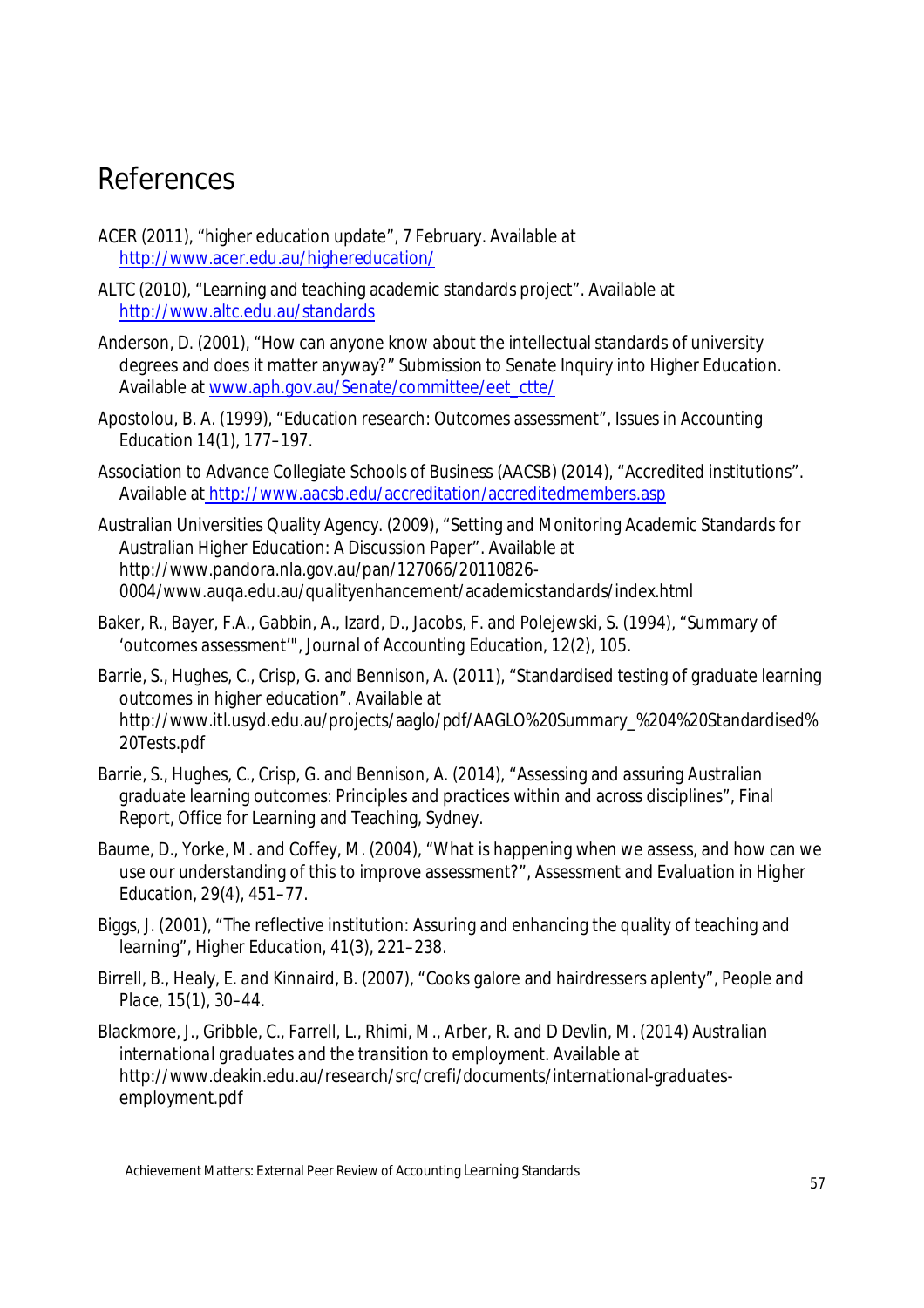- Bloxham, S. (2009), "Marking and moderation in the UK: False assumptions and wasted resources", *Assessment and Evaluation in Higher Education*, 34(2), 209–220.
- Bloxham, S. and Price, M. (2013), "External examining: Fit for purpose?", *Studies in Higher Education*, , 1-17. DOI: 10.1080/03075079.2013.823931
- Bloxham, S. and Price, M. (forthcoming), "External peer review of assessment: An effective approach to verifying standards?", *Higher Education Research & Development*.
- Bloxham, S. and Boyd, P. (2011), "Accountability in grading student work: Securing academic standards in a twenty-first century quality assurance context", *British Educational Research Journal*, 1–20.
- Boud, D. and Associates (2010), Assessment 2020: Seven Propositions for Assessment Reform in Higher Education.
- Bradley, D., Noona, P., Nugent, H. and Scales, B. (2008), "Review of Australian Higher Education", Department of Education, Employment and Workplace Relations, Available at http://www.deewr.gov.au/HigherEducation/Review/Pages/ReviewofAustralianHigherEducatio nReport.aspx
- Brooks, V. (2012), "Marking as judgement", *Research Papers in Education*, 27(1), 63–80.
- Coates, H. (2010), "Defining and monitoring academic standards in Australian higher education", *Higher Education Management and Policy*, 22(1), 41–58.
- Colley, H. and Silver, H. (2005), *External Examiners and the Benchmarking of Standards*, Higher Education Academy, York.
- Collini, S. (2012), *What are Universities For*? Penguin Books, London.
- Cooper, M. A. (1999), "Classroom choices from a cognitive perspective on peer learning", in A. M. O'Donnell and A. King (eds), *Cognitive Perspectives on Peer Learning*, Erlbaum, Mahwah, 215– 233.
- Dahlgren, L., Fejes, A., Abrandt-Dahlgren, M. and Trowald, N. (2009), "Grading systems, features of assessment and students' approaches to learning", *Teaching in Higher Education*, 14(2), 185– 194.
- Deane, L. and Krause, K. (2012), "Towards a learning standards framework", Available at www.uws.edu.au/ data/assets/pdf\_file/0010/398620/Learning\_Stds\_Framewk\_Final\_Dec\_20 12.pdf
- DEEWR (2009), "Transforming Australia's Higher Education System", Available at www.deewr.gov.au/HigherEducation.
- Dill, D. D. and Beerkens, M. (2012), "Designing the framework conditions for assuring academic standards: Lessons learned about professional, market, and government regulation of academic quality", *Higher Education*, 65(3), 341–357.
- Ecclestone, K. (2001), "I know a 2:1 when I see it: Understanding criteria for degree classifications in franchised university programmes", *Journal of Further and Higher Education*, 25(3), 301–313.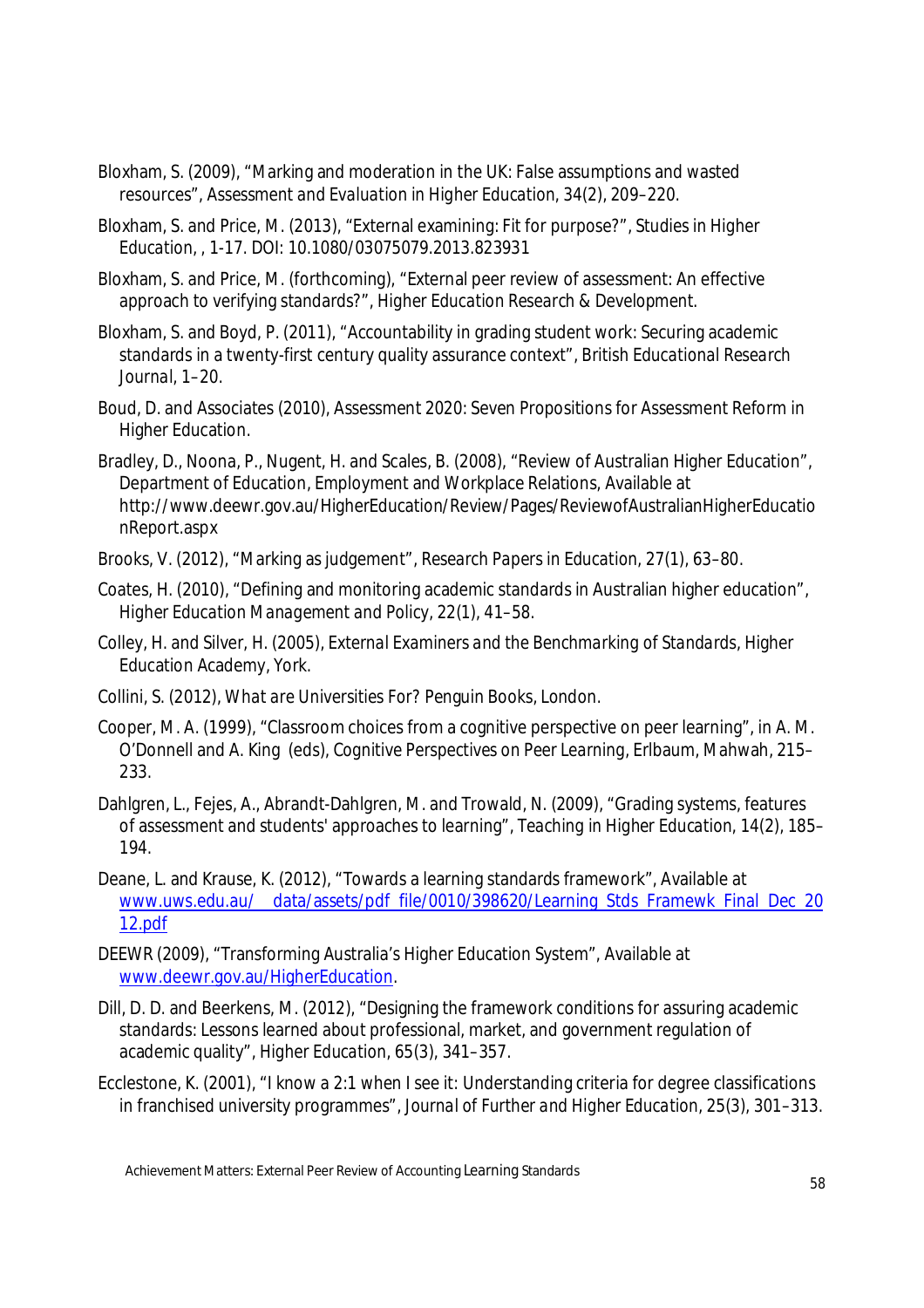- Elander, J. and Hardman, D. (2002), "An application of judgement analysis to examination marking in psychology", *British Journal of Psychology*, 93, 303–28
- Elton, L. and Johnston, B. (2002), *Assessment in Universities: A Critical Review of Research*, Higher Education Academy, York.
- Freeman, M. (2010), 'Setting Discipline Standards for Accounting Education, Learning and Teaching' in Accounting Education at a Crossroad in 2010, Institute of Chartered Accountants in Australia/Centre for Accounting, Governance and Sustainability, University of South Australia , Sydney, Adelaide, Australia, pp. 41-53
- Freeman, M. and Ewan, C. (2014) Good practice report: assuring learning outcomes and standards, *Australian Government Office for Learning and Teaching*. Available at http://www.olt.gov.au/project-good-practices-report-assuring-learning-outcomes-andstandards-2013
- Freeman, M. and Hancock, P. (2011), "A brave new world: Australian learning outcomes in accounting education", *Accounting Education: An International Journal,* 20(3), 265.
- Graduate Careers Australia (2011), *Graduate Outlook 2011. The Report of the Graduate Outlook Survey: Employers' Perspectives on Graduate Recruitment*. Graduate Careers Australia Ltd.
- Graduate Careers Australia (2013), *Graduate Outlook 2013*. *The Report of the Graduate Outlook Survey: Employers' Perspectives on Graduate Recruitment*. Graduate Careers Australia Ltd.
- Group of Eight (2010), "Quality verification system", Available at http://quality.cedam.anu.edu.au/projects-initiatives
- Hancock, P., Freeman, M. and Associates (2011), Learning and Teaching Academic Standards for Accounting, ALTC. Available at http://www.olt.gov.au/resource-accounting-ltas-statement-altc-2010
- Hancock, P., Howieson, B., Kavanagh, M., Kent, K., Tempone, I. and Segal, N. (2009), "Accounting for the future: More than numbers", ALTC. Available at http://www.olt.gov.au/resourceaccounting-future-more-uwa-2009
- Hawe, E. (2002), "Assessment in a pre-service teacher education programme: The rhetoric and the practice of standards-based assessment", *Asia Pacific Journal of Teacher Education*, 30, 93–106.
- Knight, P. (2006), "The local practices of assessment", *Assessment and Evaluation in Higher Education*, 31(4), 435–52.
- Krause, K. and Scott, G. (2010), *A Sector-wide Model for Assuring Final Year Subject and Program Achievement Standards Through Inter-university Moderation*, Australian Learning and Teaching Council.
- Krause, K., Scott, G., Aubin, K., Alexander, H., Angelo, T., Campbell, S., Carroll, M., Deane, E., Nulty, D., Pattison, P., Probert, B., Sachs, J., Solomonides, I. and Vaughan, S. (2013), "Assuring final year subject and program achievement standards through inter-university peer review and moderation", Available at www.uws.edu.au/latstandards.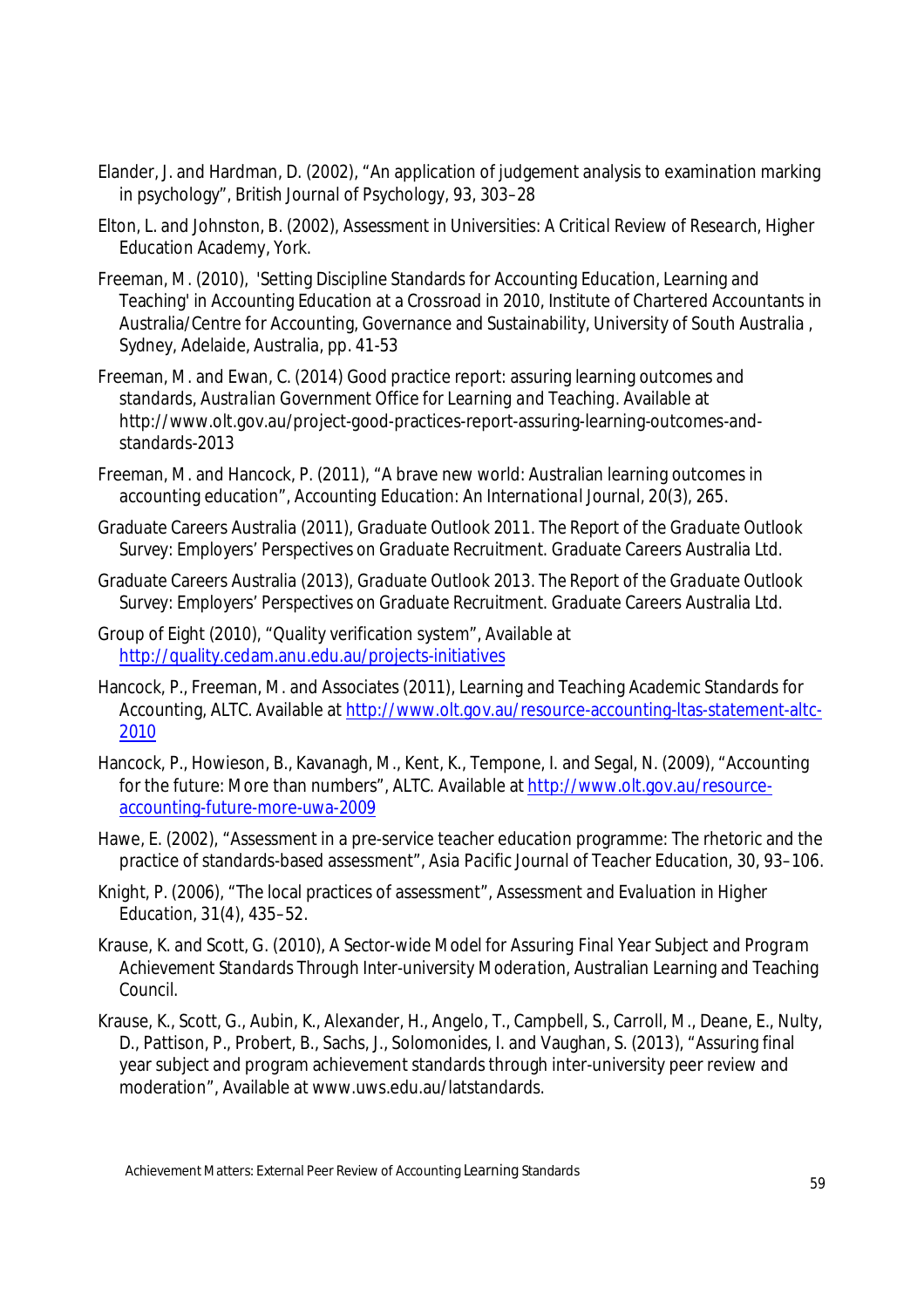- Lave, J. and Wenger, E. (1991), *Situated Learning: Legitimate Peripheral Participation*, Cambridge University Press, Cambridge.
- Linn, R. (1993), "Linking results of distinct assessments", *Applied Measurement in Education,* 6(1), 83–102.
- Matchett, S. (2009), "Accounting changes add up to turf war", *The Australian*, 26 August.
- McDougall, B. and Dillon, J. (2011), "NAPLAN cheats got teachers help", *The Daily Telegraph*, 18 March, Available at http://www.dailytelegraph.com.au
- Moodie, G. (2004), The neglected role of a neglected body: Academic Boards' role in assuring equivalent' standards", *Australian Universities Review*, 47(1), 35–41.
- Moss, P.A. and Schultz, A. (2001), "Educational standards, assessment and the search for consensus", *American Educational Research Journal*, 38(1), 37–70.
- O'Donovan, B., Price, M. and Rust, C. (2008), "Developing student understanding of assessment standards: A nested hierarchy of approache", *Teaching in Higher Education*, 13(2), 205–217.
- O'Hagan, S.R. and Wigglesworth, G (2014), "Who's marking my essay? The assessment of nonnative-speaker and native-speaker undergraduate essays in an Australian higher education context", *Studies in Higher Education*, Available at http://dx.doi.org/10.1080/03075079.2014.896890
- OECD (2011), "Assessment of higher education learning outcomes", Available at www.oecd.org/document/22/0,3746,en\_2649\_35961291\_40624662\_1\_1\_1\_1,00.html
- Orr, S. (2007), "Assessment moderation: Constructing the marks and constructing the students", *Assessment and Evaluation in Higher Education*, 32(6), 645–656.
- Poullaos, C. and Evans, E. (2008), "The ICAA pathways project: Identifying the issues", Paper presented at the University of Sydney Pacioli Society, University of Sydney, Australia.
- Price, M. and Rust, C. (1999), "The experience of introducing a common criteria assessment grid across an academic department", *Quality in Higher Education*, 5(2), 133–144.
- Price, M., O'Donovan, B., Rust, C. and Carroll, J. (2008),'Assessment standards: A manifesto for change", *Brookes eJournal of Learning &Teaching*, 2(3), Available at http://bejlt.brookes.ac.uk/article/assessment\_standards\_a\_manifesto\_for\_change/
- Price, M., O'Donovan, B., Rust, C. and Carroll, J. (2014),'ASKe Manifesto seven years on: wo what did change?", *Brookes eJournal of Learning &Teaching*, 6(1), Available at http://bejlt.brookes.ac.uk/paper/aske-manifesto-seven-years-on-so-what-did-change/
- QAA (2007) *The classification of degree awards, QAA Briefing Paper: Quality Matters.* Available at http://www.qaa.ac.uk/enhancement/qualityMatters/QMApril07.pdf
- QAA (2011), *UK Quality Code for Higher Education, Part B: Assuring and Enhancing Academic Quality* (Chapter B7: External Examining), Quality Assurance Agency, Gloucester.
- Reimann, N., Harman, K., Wilson, A. and McDowell, L. (2010), "Learning to assess in higher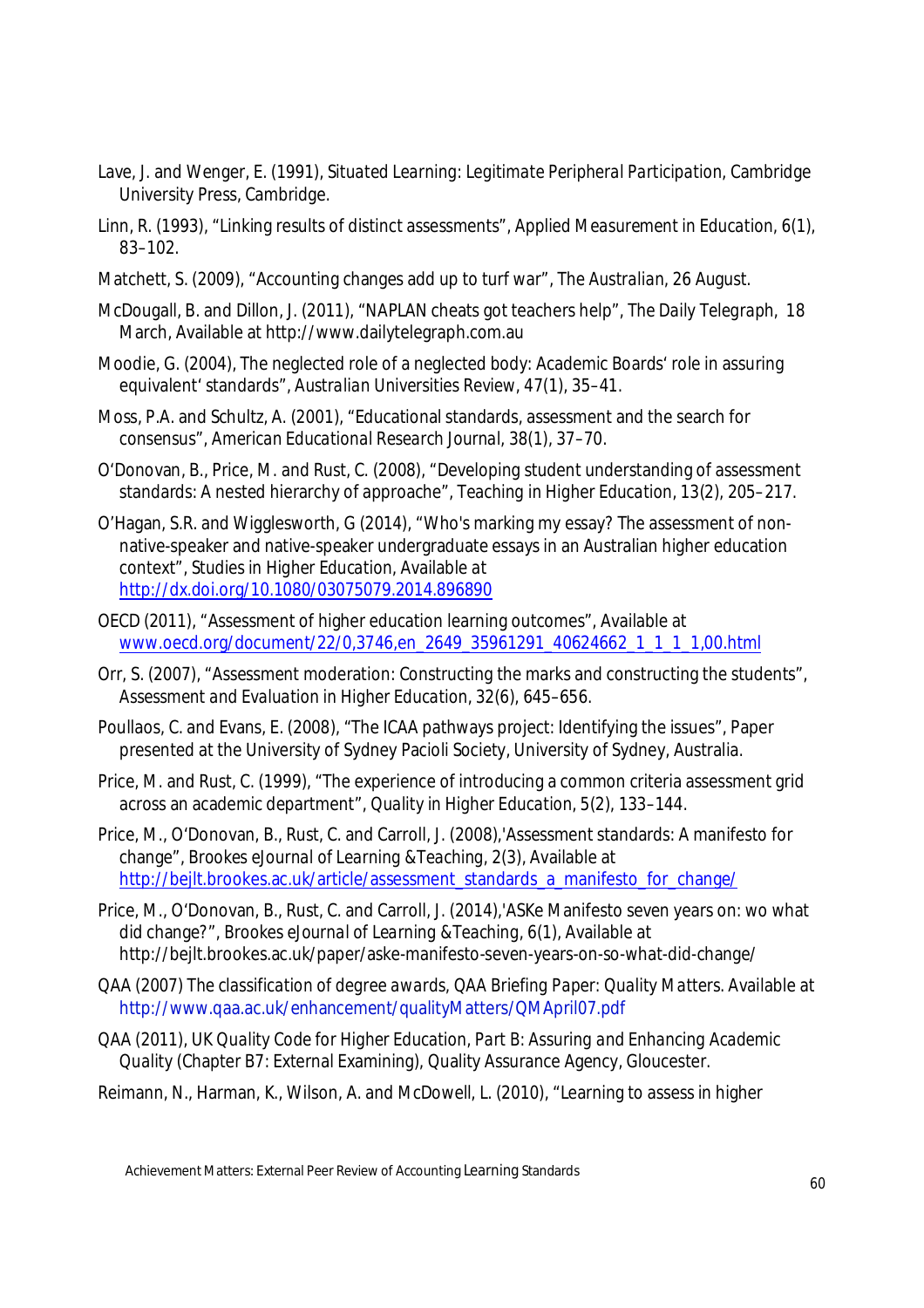education: A collaborative exploration of the interplay of formal and informal learning in the academic workplace", Paper presented at the Higher Education Close Up Conference, Lancaster, UK, 20–22 July.

- Rust, C. (2009a), Assessment standards: A potential role for Subject Networks', Journal of Hospitality, Leisure, Sport & Tourism Education, 8(1),124-28.
- Rust, C. (2009b), Higher Education Academy, Available at www.heacademy.ac.uk/hlst/events/detail/131109\_assessment\_standards\_workshop
- Rust, C. (2014), Are UK degree standards comparable? *Times Higher Education*. Available at http://www.timeshighereducation.co.uk/features/feature-are-uk-degree-standardscomparable/2016838.fullarticle
- Sadler, D.R. (1987), "Specifying and promulgating achievement standards", Oxford Review of Education, 13(2), 191–209.
- Sadler, D.R. (2005), "Interpretations of criteria-based assessment and grading in higher education", Assessment and Evaluation in Higher Education, 30(2), 175–94.
- Sadler, R. (2007), "Perils in the meticulous specification of goals and assessment criteria", Assessment in Education, 14(3), 387–392
- Sadler, D.R. (2009), "Indeterminacy in the use of preset criteria for assessment and grading in higher education", Assessment and Evaluation in Higher Education, 34, 159–179.
- Sadler, D. R. (2011), "Academic freedom, achievement standards and professional identity." Quality in Higher Education, 17(1), 85–100.
- Sadler D. R. (2012), "Assuring academic achievement standards: From moderation to calibration", *Assessment in Education: Principles, Policy & Practice*, 20(1), 5–19, DOI:10.1080/0969594X.2012.714742.
- Sadler, D. R. (2014), "The futility of attempting to codify academic achievement standards", *Higher Education*, 67(3), 273–88, DOI 10.1007/s10734-013-9649-1.
- Shaftel, J. and Shaftel, T.L. (2007), "Educational assessment and the AACSB", *Issues in Accounting Education*, 22(2), 215–232.
- Smith, E. and Coombe, K. (2006), "Quality and qualms in the marking of university assignments by sessional staff: An exploratory study", *Higher Education,* 51(1), 45–69.
- Tertiary Education Quality and Assurance Agency (TEQSA), (2012), "About TEQSA: The role and functions of TEQSA", Available at http://www.teqsa.gov.au/about
- Trowler, P. (2009), "Beyond epistemological essentialism: Academic tribes in the 21st century", in C Kreber (ed.), *The University and Its Disciplines*, Routledge, New York, 181–196.
- UK Higher Education Academy and Quality Assurance Agency (2013), "External examiners' understanding and use of academic standards", Available at http://www.qaa.ac.uk/publications/information-and-guidance/publication/?PubID=2686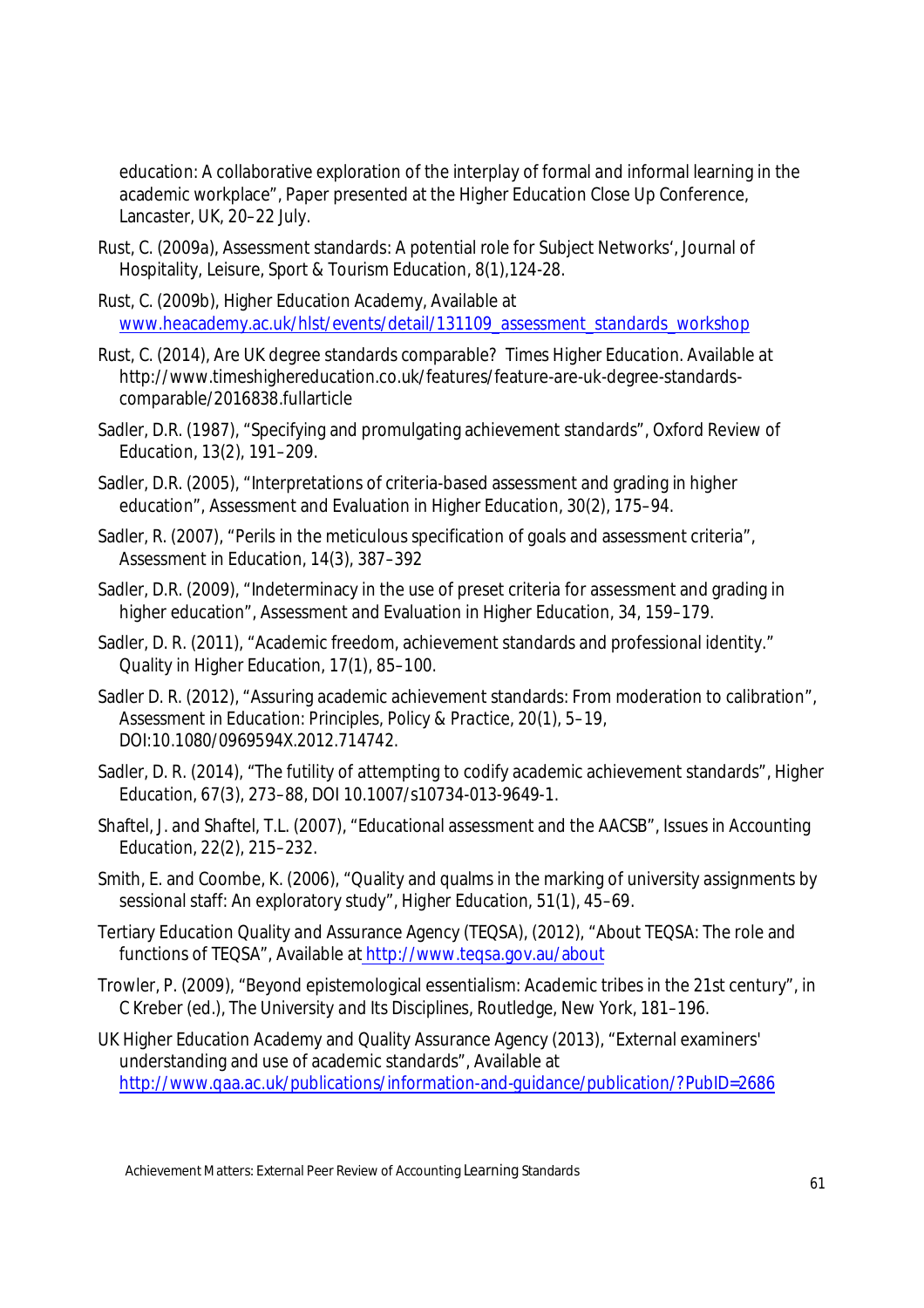- Watty, K., Freeman, M., Hancock, P., Howieson, B., O'Connell. B., De Lange, P. and Abraham, A. (2013), "Social moderation, assessment and assuring standards for accounting graduates", *Assessment and Evaluation in Higher Education*, 19(4), 461–478.
- Wilson, M. (1992), "Educational leverage from a political necessity: Implications of new perspectives on student assessment for Chapter 1 evaluation", *Educational Evaluation and Policy Analysis*, 14(2), 123-144.
- Wolf, A. (1995), *Competence based assessment*, Open University Press, Buckingham.
- Woodhouse, D. (2010), "The pursuit of international standards", paper presented to the International Leadership Colloquium, Madrid, June.
- Yorke, M. (2007), *Grading Student Achievement in Higher Education*, Routledge, Abingdon .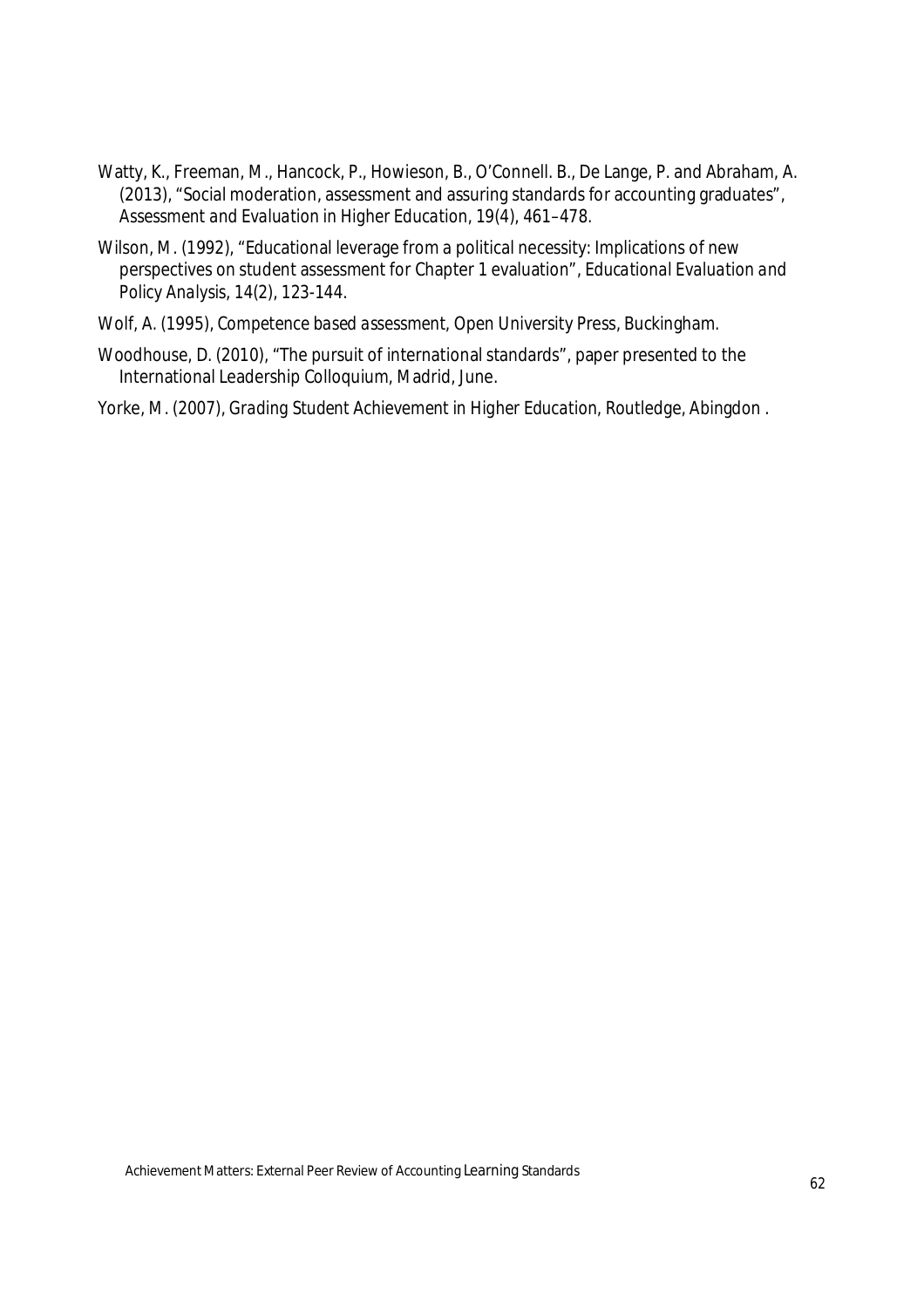# Appendix A

### List of workshop participants

#### Mark Freeman, University of Sydney, Facilitator

#### **Name Institution/Organisation**

- Con Abbott Consultant
- Anne Abraham University of Western Sydney
- Caroline Armstrong CPA Australia
- David Bond University of Technology Sydney
- Dorothea Bowyer University of Western Sydney
- Luisa Brown KPMG
- Mark Christensen Southern Cross University
- Mary Clarke CPA Australia
- Kevin Craddock CPA Australia
- Paul De Lange Curtin University
- Katarina Djukic Kaplan Business School
- Lyndal Drennan James Cook University
- Chris Durden James Cook University
- Ian Eddie Southern Cross University
- Elaine Evans Macquarie University
- Shani Ford Hill Rogers Spencer Steer
- Gail Fraser CPA Australia
- David Gilchrist Curtin University
- Debbie Gilchrist Curtin University
- James Guthrie The University of Sydney/ICAA
- Phil Hancock The University of Western Australia
- Dean Hanlon Monash University
- Christine Helliar University of South Australia
- Bryan Howieson The University of Adelaide
- Neil Jackson Institute of Chartered Accountants Australia
- Marie Kavanagh University of Southern Queensland
- Leo Langa The University of Western Australia
- Eric Lee Monash University
- Barry Li PricewaterhouseCoopers
- Tony McMurtrie The University of Adelaide
- John Medlin University of South Australia

Achievement Matters: External Peer Review of Accounting Learning Standards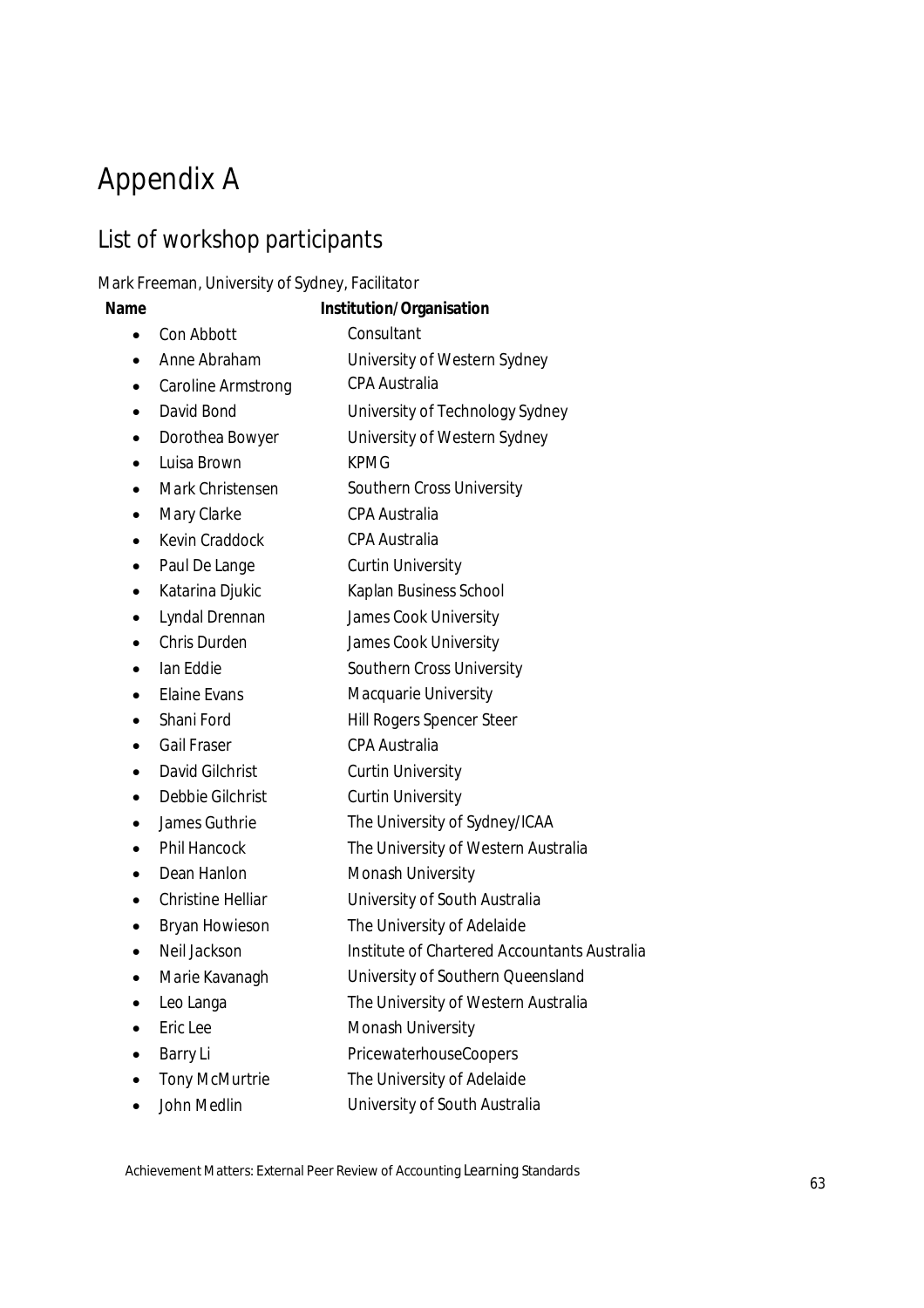- Clare Milligan Holmesglen TAFE
- Graeme Mitchell University of Western Sydney
- Lorena Mitrione Monash University
- Reza Monem Griffith University
- Anja Morton Southern Cross University
- Paul Myers RMIT University
- John Ngiam CPA Australia
- Brendan O'Connell RMIT University
- Berry O'Donovan Oxford Brookes University
- Brian Perrin Curtin University
- Michaela Rankin Monash University
- Maritana Richards Kaplan Business School
- John Sands University of Southern Queensland
- Samantha Sin Macquarie University
- Geoff Slaughter University of Southern Queensland
- Trevor Stanley **Queensland University of Technology**
- Duncan Stevenson Deloitte
- Morne Swiegers Deloitte
- Stuart Tooley Queensland University of Technology
- Johnathan Tyler University of Technology Sydney
- James Wakefield University of Technology Sydney
- Desley Ward CPA Australia
- Kim Watty **Deakin University**
- Peter Wells **University of Technology Sydney**
- Brett Wheldon University of Western Sydney
- Graeme Wines **Deakin University**
- Ron Woolley CPA Australia
- Phillip Wong Holmesglen TAFE
- Jonathan Yeo Pitcher Partners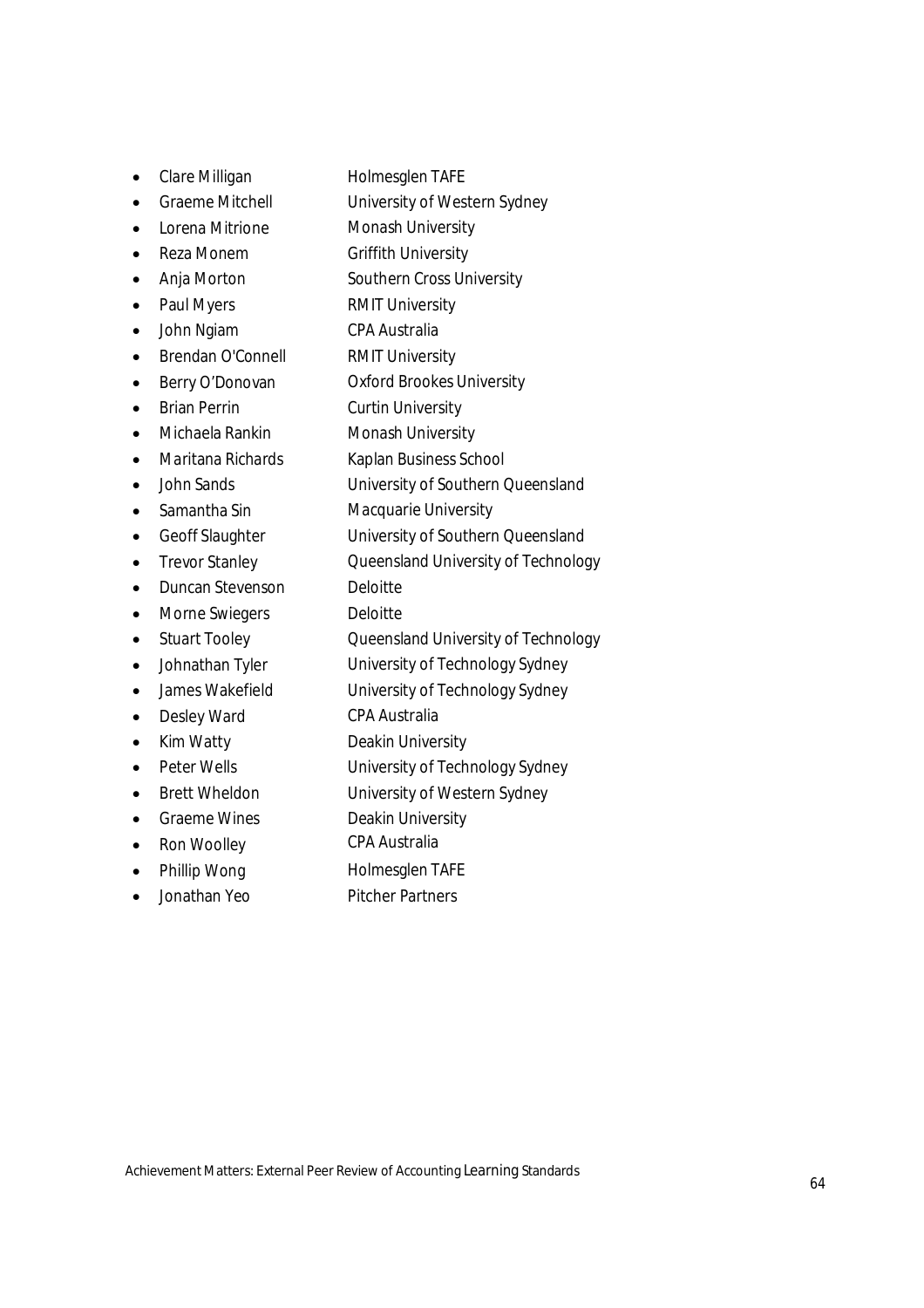# Appendix B

Report of the External Evaluation

Achievement Matters: External peer review of accounting learning standards - An innovation and development project sponsored by The Office for Learning and Teaching, Australian Government and the Australian Business Deans Council

# **Report of the External Evaluation**

# EXECUTIVE SUMMARY ONLY

### *Patrick Boyle MAES, Consultant and Director, Q Associates & Visiting Fellow, UNSW*

External Evaluator November 2014

Achievement Matters: External Peer Review of Accounting Learning Standards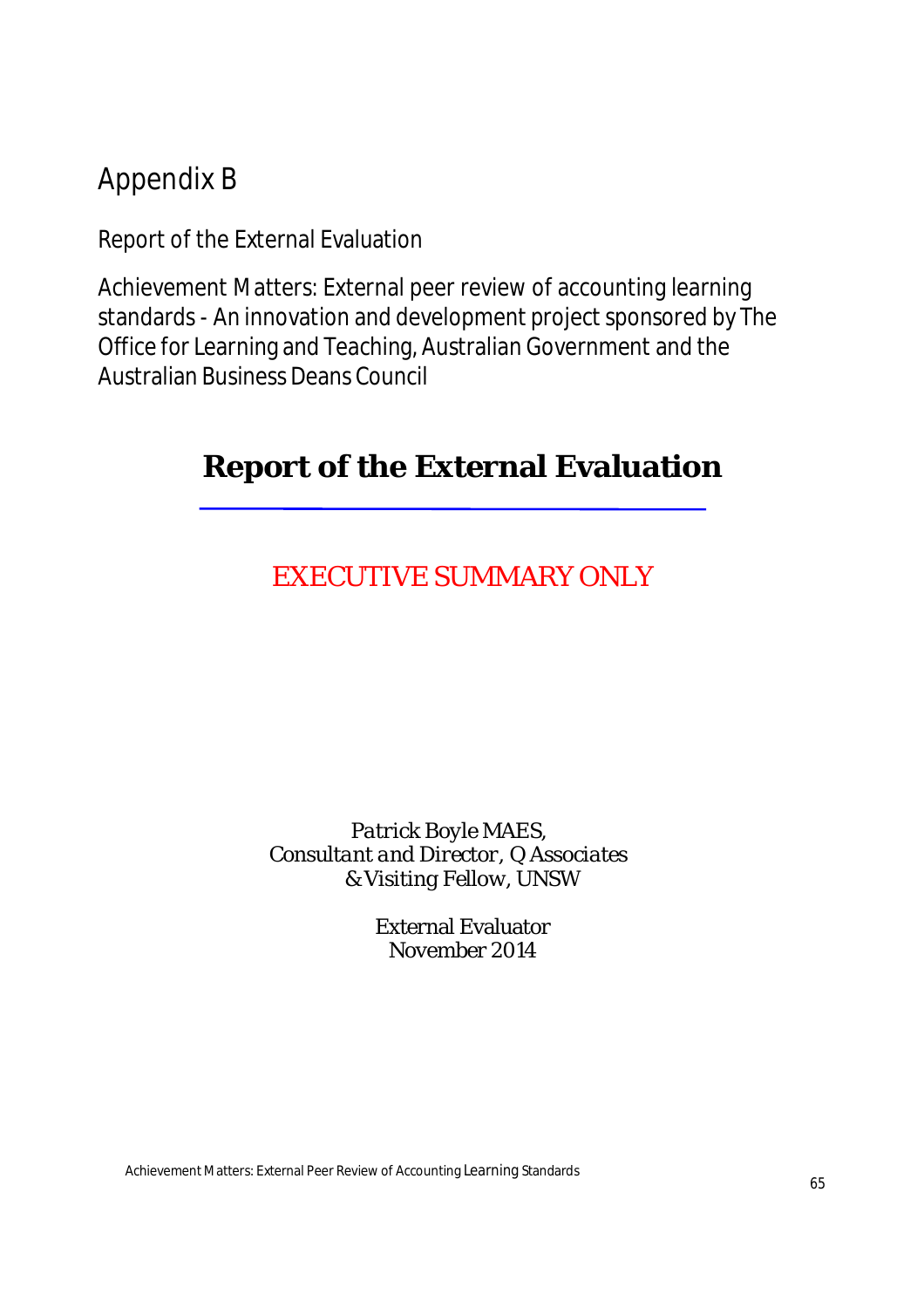### Executive Summary

This report concerns the commissioned external evaluation of the project *Achievement Matters: External peer review of accounting learning standards* (the AM Project).

#### **Overarchingcomments**

The AM Project has been an extraordinary success and there is no doubt that it is an exemplar for its kind. While its focus has been on Business Education (BE) in Australia, its effects beyond this field are increasing rapidly. I use the term "exemplar" very rarely so in the third paragraph below I provide a brief description of my rationale for this judgment. Before doing that I simply list what for me are the stand-out merits of the Project in general terms.

- 1. The AM Project sought to effect substantial change and faced a number of complexities, so it had a very high degree of difficulty. In light of this, it was a very courageous initiative.
- 2. The Project achieved sophisticated and highly valued results. These spanned thought leadership in relation to standards-referenced assessment, real change in practices at national level and commended contributions to discourse and scholarship.
- 3. Overall, the Project achieved results well beyond its objectives.
- 4. Three process characteristics warrant highlighting as critical success factors: outstanding leadership, a very effective overall project implementation strategy and a comprehensive and strategic approach to stakeholder engagement and change.

In relation to the "exemplary" call, it is worth explaining the broad basis for my judgment, in part because of the positive coincidence that the Project is about *standards*. My evaluation, elaborated on in this report, is grounded in clear evidence of the merits of the Project on several dimensions and the value it is continuing to add. This basis is analogous to criteriareferenced assessment of student learning. However, my judgment is also underpinned by an element of comparative or 'norm'-referenced evaluation. Over the last seven years I have been the external evaluator for several OLT-sponsored projects and I have a good knowledge of the merits of many more. As well, for more than twenty five years I have been involved internationally and in Australia with more than one hundred other educational development and change projects that are comparable in scope and context to the AM Project. This experience-based reference frame is helpful for my project evaluation work. In my view only about five of these projects warrant the judgment of exemplary.

Working as the external evaluator for the AM Project provided me with a surprising first experience. Part of my philosophy on evaluation in general is the belief that, in the interest of maximizing the utility value of findings for different people, it's important to be balanced in what is reported. While asymmetry in favor of the positive aspects of a project is always the best outcome, there is a need to provide fair and useful critique as part of an evaluative narrative. For the first time in my project evaluation work, with the AM Project I could only find strengths, mostly exceptional ones, and at the summative level there was simply nothing of significance that warranted critique.

#### **Evaluationoverview**

#### *Broad context and drivers*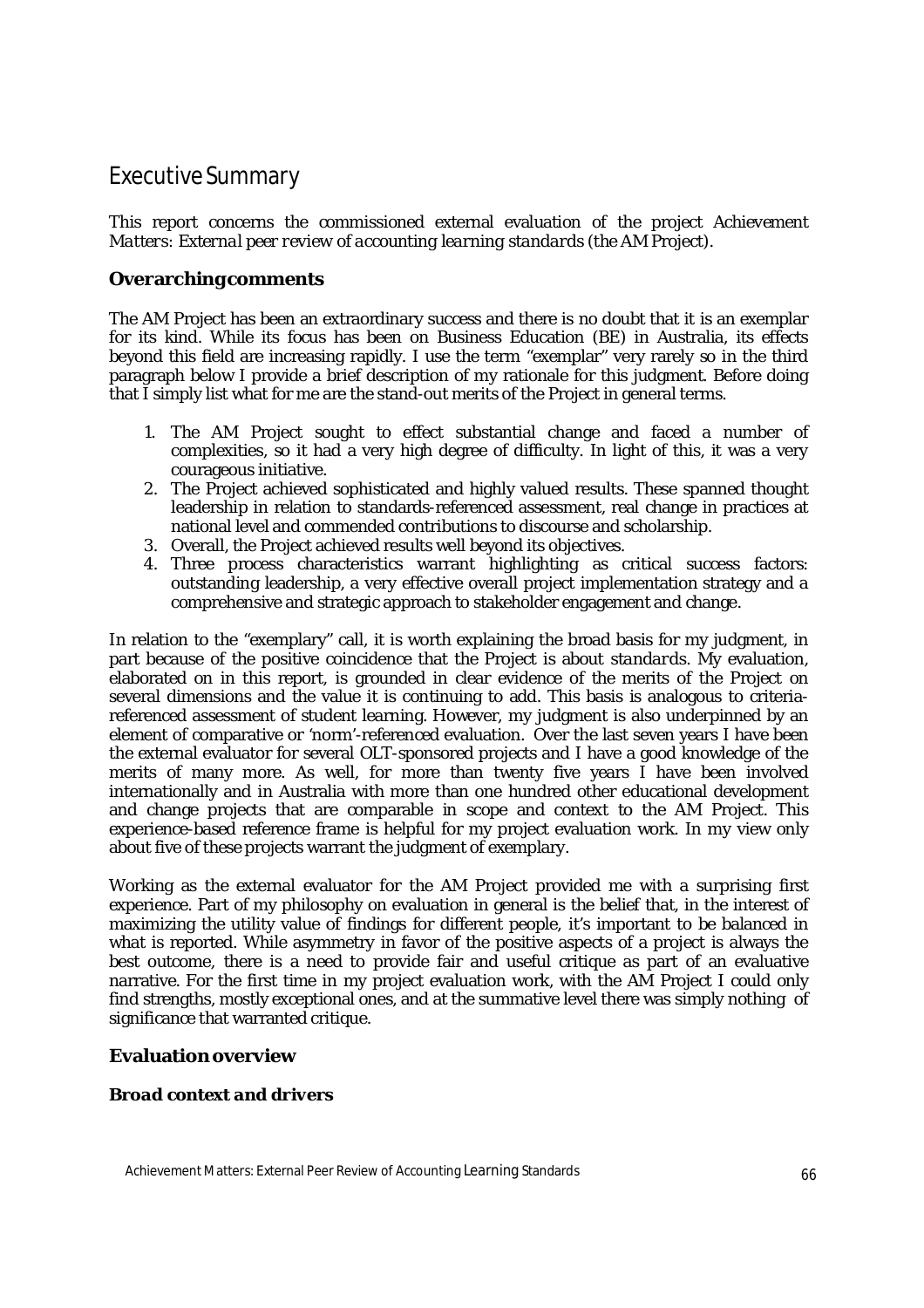My reading of the Project Leaders' motivation and rationale for the Project was that essentially there were two components, intrinsic and extrinsic. Together, these motivations point to the great importance and value of the Project's mission. The intrinsic motivation relates to the leaders' clear ethical concern for good practice in higher education, specifically, in this case, the need for improved enabling practices for and greater confidence in the validity of highstakes summative assessment of student achievement, particularly at the level of capabilities when graduating. The extrinsic motivation derives from the return to the foreground of a national debate and related activities concerning standards in higher education and the need identified to be actively engaged in this. This most recent round gathered steam around 2009 and has the usual political, philosophical and technical dimensions, as well as several important engaged stakeholders. Leaving aside conjecture about deeper ideological aspects, both Liberal and Labor federal governments continue to have concerns related to international reputation and the export value of higher education (currently > AUD 10 Billion). At the policy and operational levels the Higher Education Standards Panel and the Tertiary Education Quality and Standards Authority (TEQSA) continue to grapple with how to improve the means by which higher education providers will be accountable for learning standards, particularly at the graduating level. Clearly, universities and their schools and disciplines have a stake in the standards debate and the policy, accountability, guidelines and practice changes that will flow from this. Professional associations such as CAANZ and CPAA (for Accounting) are another key stakeholder group. Of course, academics and students in higher education are the people affected most by assessment practices and the aligned learning and teaching that should underpin them. They are very important stakeholders, although their level of engagement overall with the issues around standards has been limited.

Having accurate and informative student achievement results that make sense to relevant people, and which can be compared meaningfully across institutions by reference to clear and agreed standards, is self-evidently very important for students, employers and ultimately the wider community. However, historically there has been very little evidence at a comprehensive level to show that processes exist that satisfy this aspiration. One of the major reasons for this is the complexity of the field of assessment of learning. My own experience and that of several expert colleagues suggest that it can be a mine-field of challenges when seeking to effect change. In short, for assessment practices to be of high quality overall, many process and practice elements, which are often complex in themselves, need to line up and be right. This is the case, regardless of whether the particular difficulties associated with accurate *measurement* are present (as part of assessment methods). If even one of the key elements involved is low in quality (e.g. the definition of a capability being assessed; flaws in assessment instruments that reduce reliability of resulting judgments) then the validity of whole processes and results will suffer. This general requirement is well documented in the vast literature on assessment and evaluation (see for example Balla and Boyle, 1994; Baume et al, 2004; Price et al, 2008; Sadler, 2009).

#### *Purpose and challenges*

At the highest level, the AM Project was about effecting real change in embedded university practices, where the need for change as perceived by powerful stakeholders has historically been low and their resistance to it high. The literature on change makes it clear that in complex practice environments it is extremely difficult to know with confidence how to effect change in beliefs, attitudes and practices. This circumstance is the first key indicator of the high degree of difficulty of the Project and the courage behind its mission.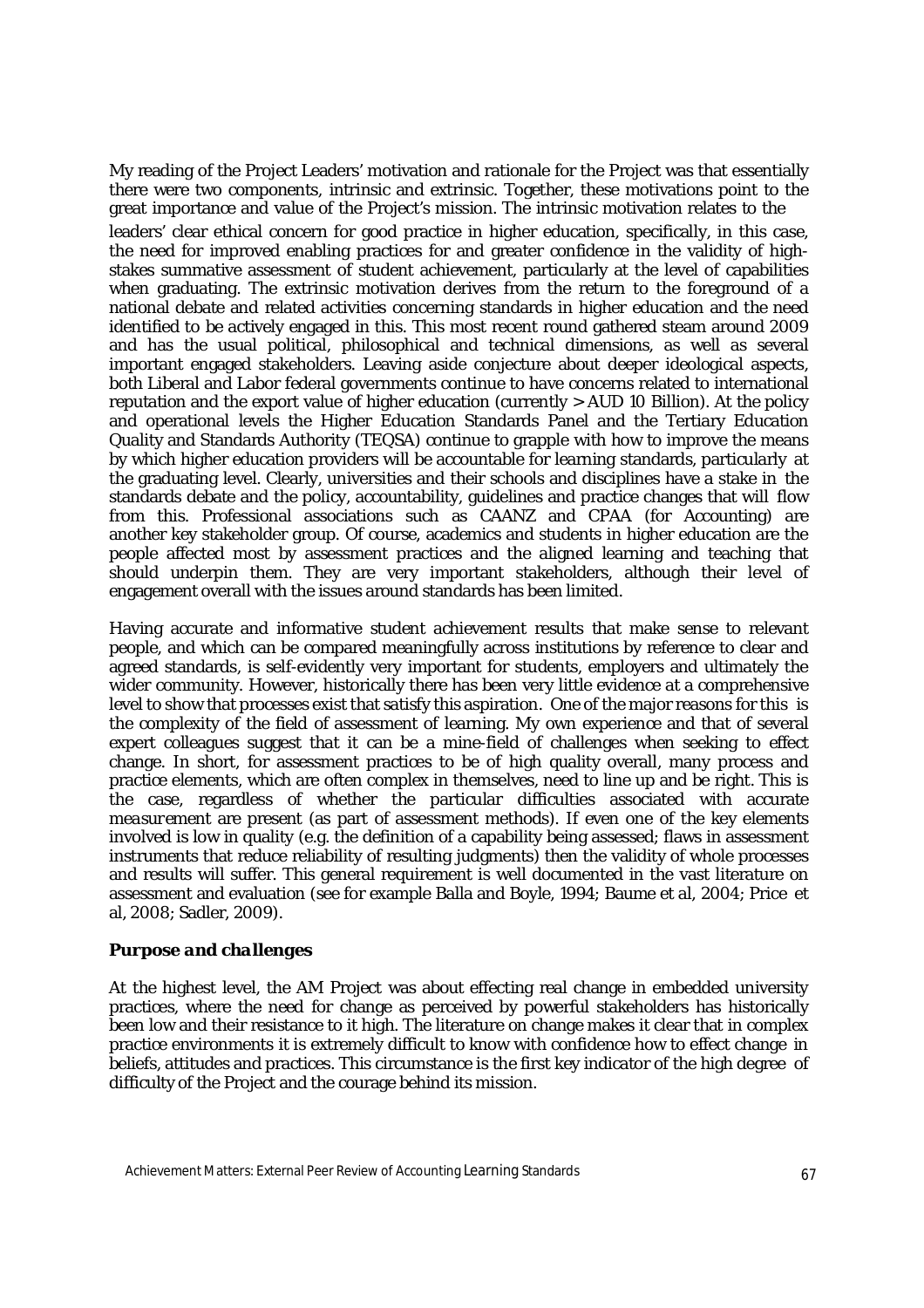At the next level, the domain of practice where change is being addressed is assessment of student achievement. Within this, the Project's focus was on critical review and improvement of key assessment processes so that achievement results can be accurately derived, referenced to and understood in terms of explicit capability standards (e.g. expected standards for communication skills at the end of an undergraduate degree program).

Along with these two major challenges, like many OLT funded projects the AM Project had a limited budget and was implemented by a part-time project team of very busy people.

#### *Success in the light of challenges and difficulty*

My understanding of the significance of these two major challenges led me to view the Project as an extremely courageous initiative. It is worth noting that some of the literature on change facilitation and innovation stresses the importance of courage as a critical success factor.

On the ground, the Project's direct work to date has been in BE, particularly accounting, and it has focused on the development of improved understandings and practices in standardsreferenced assessment across Australia, mainly in university business schools. It has achieved much on this front and in light of the complexity and challenges faced, this is certainly an extraordinary result.

Overall, the Project achieved way beyond its objectives and in some areas effects are accruing that could not have been reasonably expected (e.g. the levels of breadth and richness of professional learning and development for business school academics; the depth of penetration achieved into the national and international discourses on standards-based assessment in higher education).

The leadership of the Project has been outstanding. Mark Freeman (USyd) and Phil Hancock (UWA) demonstrated constant passion for its cause, strategic creativity, great ability to facilitate collaborative work with academics and other important stakeholders and exceptional work ethics. Underpinned by this leadership, the Project Team dealt extremely well with the challenges and complexities faced and as a result rich success continues to be achieved that otherwise would not have been possible. The team's collective intellectual capability was very high and members brought a diverse range of talents and areas of expertise. The Project Team, including the people who worked in the important project management-support roles was:

Associate Professor Mark Freeman, USyd, Project Leader Professor Phil Hancock, UWA, Project Leader Dr Anne Abraham, UWS Associate Professor Brian Howieson, University of Adelaide Professor Paul De Lange, Curtin Professor Brendan O'Connell, RMIT Professor Kim Watty, Deakin Ms Coralie Bishop, UWA Ms Catherine Vogel, UWA

In addition to the high quality of its outcomes, leadership, strategy and processes, I believe the AM Project has delivered excellent value for funds and time invested. Because of the deep stakeholder engagement and considerable buy-in it has established, there is high potential for more and wider positive effects to be added over the next few years.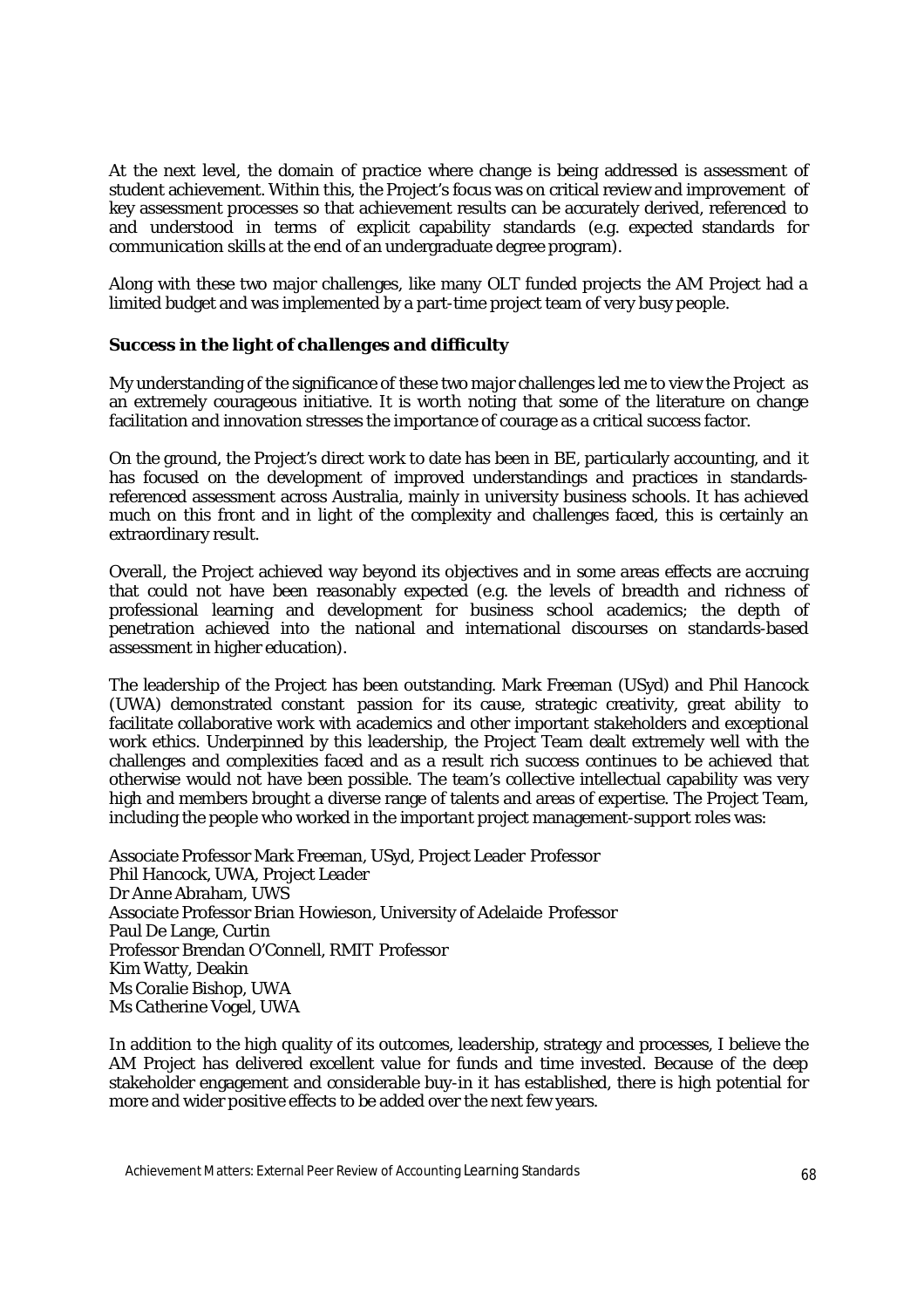#### *Results highlights in brief*

The Project has achieved several very valuable results, particularly when a finer grained view is taken. These will be described comprehensively in the reports submitted by the Project's leadership to the Office for Learning and Teaching (OLT). The Achievement Matters website also provides a good summary of the Project's work (http://achievementmatters.com.au/). For me, at the highest level there are three stand-out achievements. Here, I will simply list these and comment briefly on the first of them. Elaboration on all three is provided in the body of my report.

- 1. Development and implementation of a conceptually sound, culturally appropriate and workable "model" and a set of processes for standards-referenced assessment of student achievement based on calibrated external (academic) peer review.
- 2. Highly valued learning and development for academics, with positive compounding effects for assessment design and practices\* (and curriculum development more generally) in business schools within Australian higher education providers.
- 3. Substantial enhancement of the discourse and provision of thought and practice leadership and development in Australia\* and contributions to international scholarship pertaining to standards-referenced assessment in higher education.

*\* As a result of a sophisticated and comprehensive dissemination-engagement-change strategy, a wide range of key stakeholders in BE (and higher education more generally) remain actively engaged in learning from and applying outcomes of the AM Project. These include, the Higher Education Standards Panel, TEQSA, the OLT, business schools and their academic program teams, and several professional associations, including CPAA and CAANZ.*

The first of these major achievements underpins the others. From the early days of the AM Project I held the view that the "model" being developed, while suitably pragmatic, was genuinely leading-edge in nature. The most powerful and distinctive feature of the model is its emphasis on effective (real) calibration of external/independent assessors of student work or performance. This is one of the necessary conditions for being able to claim good validity for high stakes summative assessment results. While regarding the model very highly in conceptual-technical terms, I had concerns about the challenges that would be faced to get it widely accepted and working well in practice.

Evidence of the high quality of the AM model continues to grow. This includes expert opinion that it is clearly superior to current 'next best' approaches for validating summative assessment in higher education (e.g. Rust, 2014; Times Higher Education, UK). The approach often referred to is the traditional *external examiner process*, such as that used in the UK and sometimes in Australia. Historically it has been argued that this enables accurate validation of assessment results and provides a sound basis for comparing standards and awards across institutions. Details of the theoretical basis for and workings of the model were recently published in the peer-reviewed international journal *Assessment and Evaluation in Higher Education* (Watty et al, 2014). While necessarily pragmatic, the model is conceptually and technically sound. Importantly, it has been shown to work well in practice, mainly because it is well grounded in existing academic cultural norms (e.g. affinity and collaboration between discipline-based peers) and its operational processes have been well designed, tested,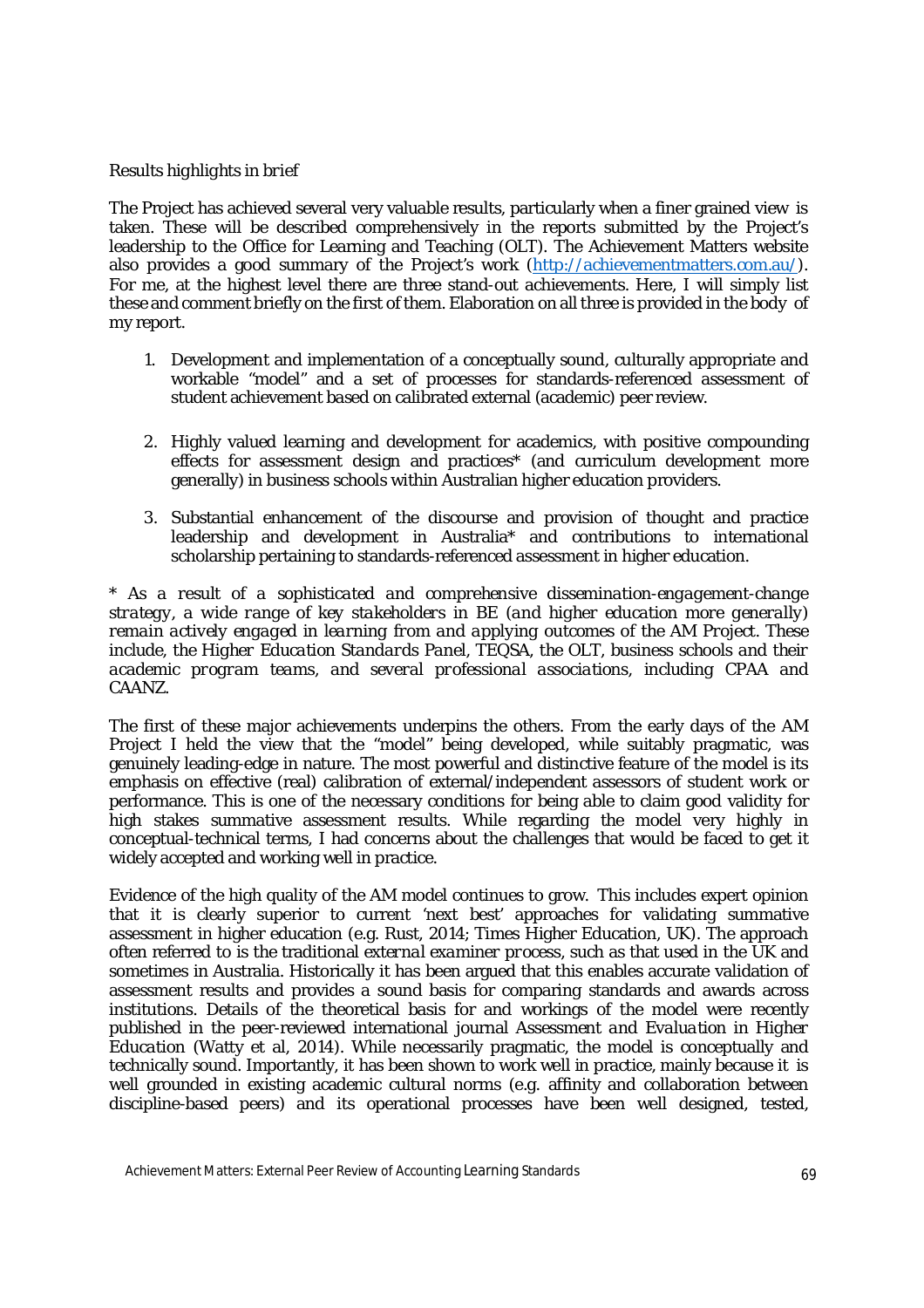implemented and improved based on academic and professional peer critique.

While modest financial cost is a factor in the proper implementation of the model, there is an extremely strong argument that the value added would be well worth the cost. The principal component of this value would be real and much increased confidence that students' university results could be understood by reference to meaningful capability standards and that results from different universities (at discipline level, such as *accounting* or *finance*) could be sensibly compared. The opportunity costs of prospective decrease in reputation and standing of Australian higher education, if this kind of model is not adopted, need also to be factored in.

#### **Concluding comments and the future**

Expanding stakeholder buy-in and embedding change on a wider scale, particularly in BE, are likely to be the highest priorities for the people who are enthusiastic about sustaining the effects and momentum of the AM Project.

For addressing these related priorities, the model and processes developed by the Project are great strengths. They are receiving national and international commendations, principally because they are technically sound and have high efficacy for enabling authentic standardsreferenced summative assessment and external validation of the standards being achieved. The model provides a credible linchpin, opportunity and clear guidance for facilitating important improvements in three critical components of high-stakes summative assessment.

1) How to accurately assess (judge) levels of student achievement or performance by reference to explicit discipline-level learning standards;

2) Provision of an effective means for the continuing calibration of external assessors, which is acceptable to academics, and which is a necessary condition for achieving suitable accuracy in high-stakes assessment.

3) As a result of 1) and 2), provision of a more sensible basis for comparison of achievement standards across institutions or programs along with consequential learning about how improvements in curriculum and teaching can be made.

In addition, if the use of processes similar to those developed by the AM Project became the norm across the higher education sector, Australia would have a much stronger basis for its claims about taking standards seriously and having the means in place to demonstrate this.

I suspect that 'politics', not the quality of the AM model, will be the biggest longer-term challenge to achieving wider buy-in and action. The politics I refer to relate to the formal government levels and the more circumscribed domains of universities and key stakeholders such as academics. In brief, arguments against significant change will ostensibly hinge on cost (for perceived return), aversion to increasing complexity, more important priorities, the belief that current practices are good enough, workload pressures, and philosophical-ideological strands such as the sanctity of the university's and the academic's roles and judgments.

In the shorter term BE in Australia has a great opportunity to be a trailblazer. Some disciplines in higher education already have quite rigorous means for assurance of graduate capability and performance standards (e.g. Medicine). However, from a technically sound evidence- based perspective, many disciplines have very weak approaches. There is clearly a chance to make a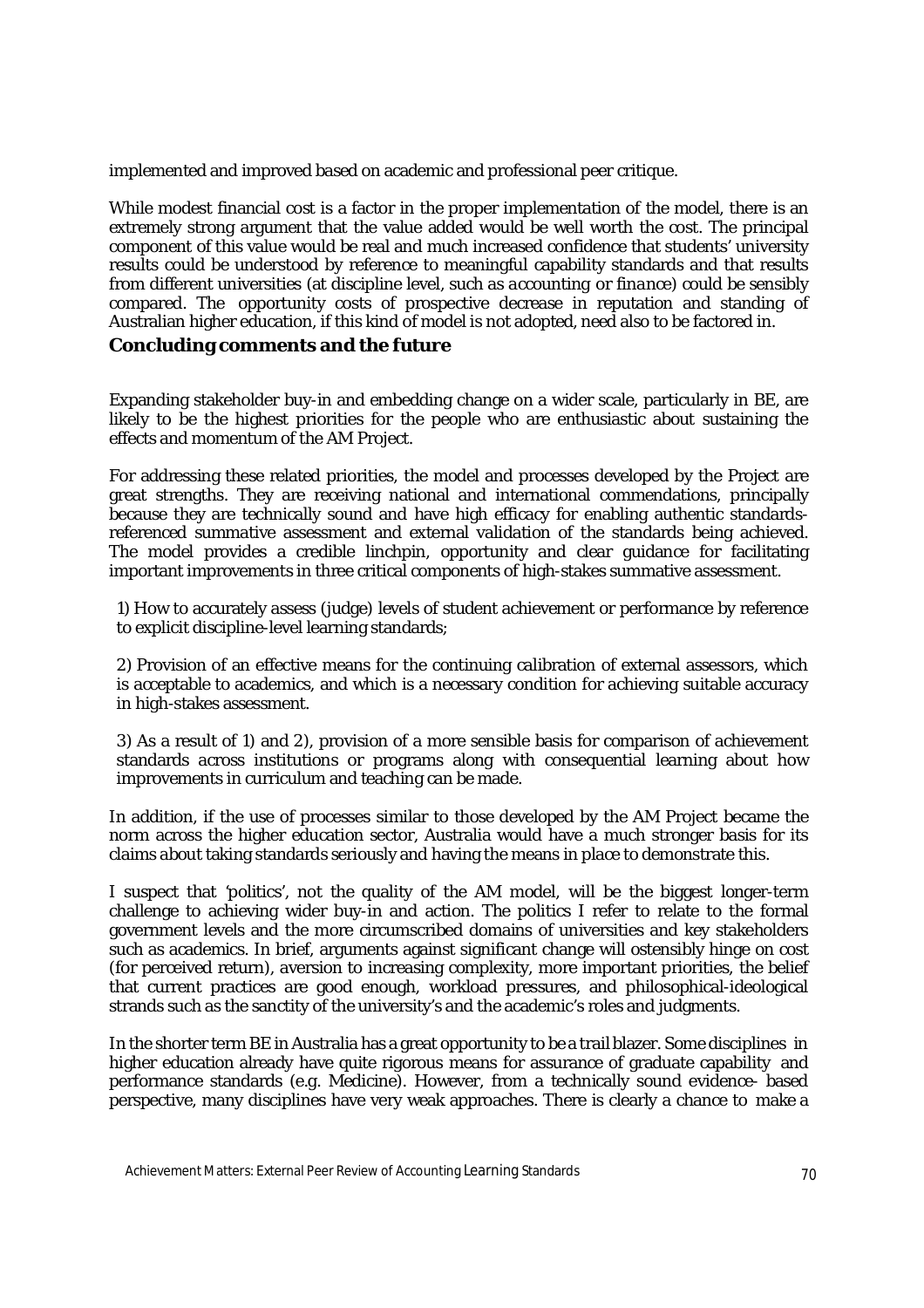mark nationally and internationally by adopting the highly credible and more rigorous approach to standards-referenced assessment developed by the AM Project.

The critical mass of people who are currently actively engaged in the Project or with its outcomes bring an enormous body of knowledge and 'how to do' capital. What is needed over the next two or three years to expand effects is high level championing and support by leading entities, particularly the ABDC, professional bodies like CAANZ and CPAA, and the OLT. Enabling financial resources will also be required, but in my opinion, the amounts needed would be modest particularly when the potential for return on investment is factored in.

My commendation of the AM Project could not be higher and I advocate strongly that interested parties provide as much material support as possible for well-conceived initiatives or entities that will sustain its momentum.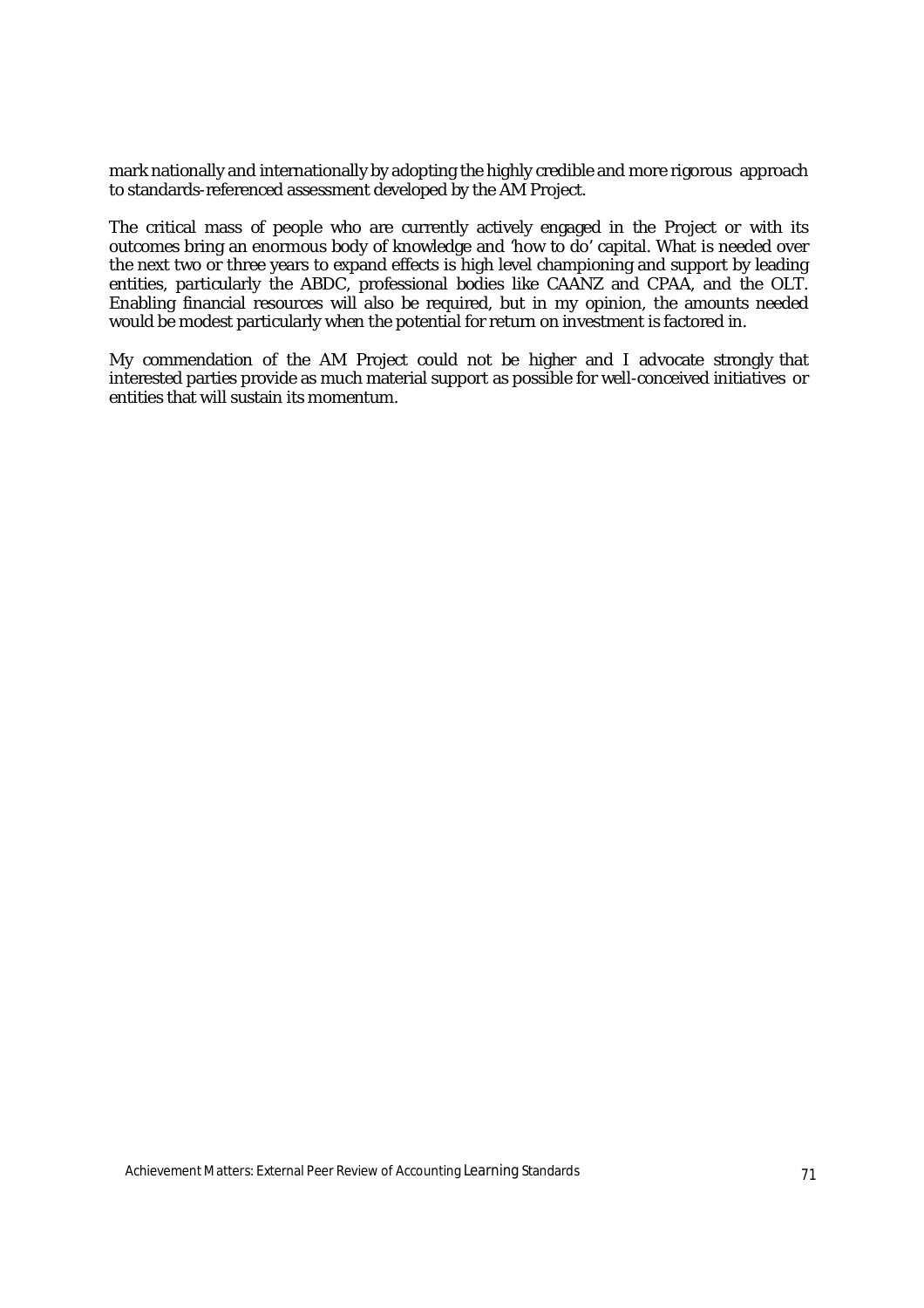# Appendix C

## Feedback

The following are examples of comments from participants in the calibration workshops

As a result of participation in the Achievement Matters project, what information have you shared in your school/department in relation to:

Assessment tasks:

- Alignment of assessment with key courses to ensure as best where we can that TLO's are met by incorporating appropriate assessment
- In designing tasks, task validity is very important. More collaborative approaches are possible in designing tasks
- I have passed on information to my colleagues as to how better structure their assessment tasks, and encouraged them to make adjustments to their curriculum subtly

### Curriculum:

- Use of material to design course mapping of topics and assessment up to program level
- Forum to inform academics how to map development of content and skills across programs
- Develop curriculum focused on learning activities to supplement knowledge

### Learning Outcomes:

- Changed learning outcomes in unit to reflect national standards
- Mapping across programs
- Emphasise learning outcomes in units and student discussion

### Program Design:

- I have been incorporating lessons learned into revisions at undergraduate and postgraduate levels
- Head of School has incorporated the strategy across the degree. Embedding the requirements from Year 1 to Year 3
- Mapped the learning standards across the Accounting degree so that we develop each at an introductory level, intermediate and meeting the standard by third year.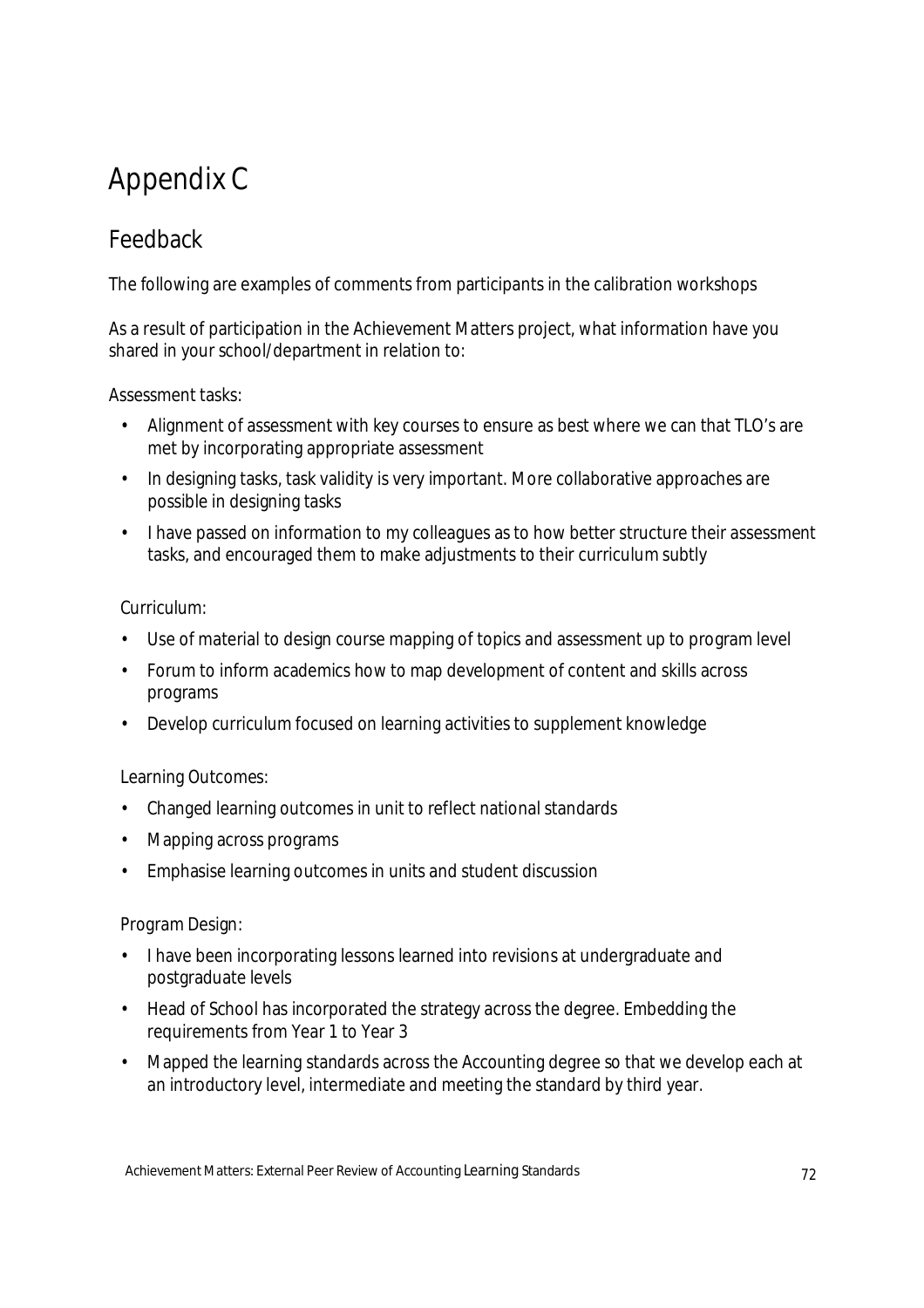As a result of participation in the AM project what changes, if any, have you made?

Assessment tasks:

- Remapping of assessment tasks across programs
- Redesign of my capstone unit outline/assessment task to incorporate the standards
- Have the learning standards next to me when writing assignments

#### Curriculum:

- Used the ABDC workshop experiences in improving curriculum design
- Share learning standards with students
- Include teaching and resources and learning opportunities in my course to help them meet the standards in the assignments

#### Learning Outcomes:

- Restated learning outcomes to align better with the national standards
- Focus on developing learning outcomes at introductory developing and graduating
- Draft amendments to undergrad learning outcomes to reflect TLOs to Faculty

#### Program Design:

- Major changes to our undergrad programs to reflect TLOs in associated curriculum and assessment
- Redesign some of our programs
- Working with the MPA program director to embed standards in the program

Please share any thoughts you have in relation to how we might improve the AM calibration or live review processes.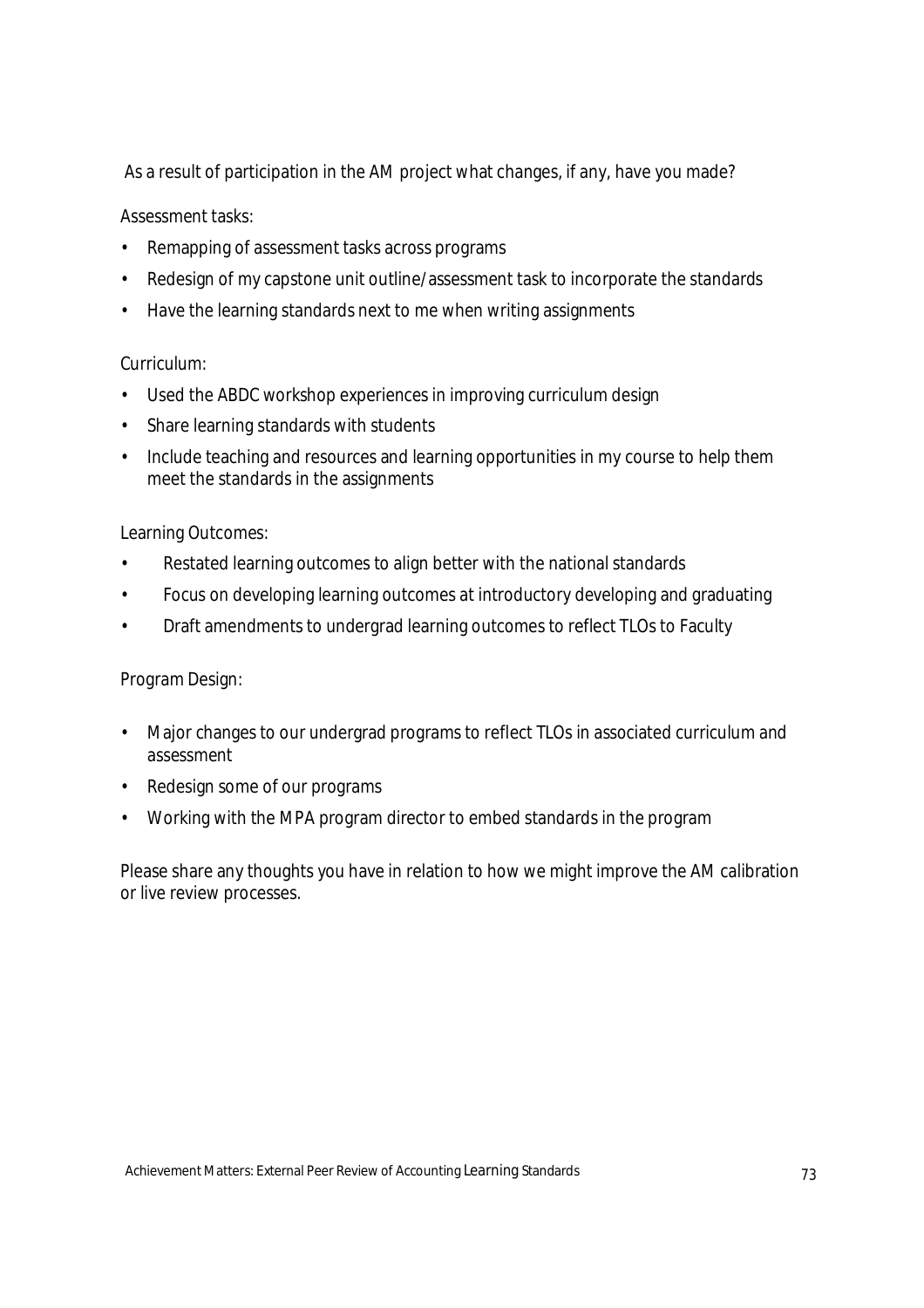# Appendix D

## Project dissemination activities

Information is provided about:

- 1. Major international presentations and seminars
- 2. Major national presentations and seminars
- 3. Publications from the project
- 4. Media stories where the project is mentioned

# **Major international presentations and seminars**

| <b>Date</b> | Location                  | <b>Event type</b>                    | <b>Conference title</b>                                             | <b>Presentation audience</b>                                                                      |
|-------------|---------------------------|--------------------------------------|---------------------------------------------------------------------|---------------------------------------------------------------------------------------------------|
| 28/8/14     | Spain                     | Conference Presentation              | European Association for<br><b>Assessment SIG</b>                   | European Association for<br>Research in Learning & Instruction Research in Learning & Instruction |
| 6/7/14      |                           | New Zealand Conference Presentation  |                                                                     | AFAANZ                                                                                            |
| 22/5/14     | Estonia                   | Conference Presentation              | <b>European Accounting Association</b>                              | <b>European Accounting Association</b>                                                            |
| 18/1/13     | UK (Skype)                | Forum/Summit/Seminar                 | Development Program for<br>Directors of Learning and<br>Teaching    | Association of Business Schools,<br>and Higher Education Academy                                  |
| 21/10/12    |                           | Maui, Hawaii Conference Presentation | 24th Asian Pacific Conference on<br>International Accounting Issues |                                                                                                   |
| 20/6/12     | Amsterdam,<br>Netherlands | Conference Presentation              | Mastering Change, Improving<br>corporate reporting and auditing     |                                                                                                   |
| 20/3/12     | <b>USA</b>                | <b>Conference Presentation</b>       | <b>AACSB Assessment Conference</b>                                  |                                                                                                   |
| 14/12/11    | UK                        | Meeting                              |                                                                     | Oxford Brookes University                                                                         |
| 14/12/11    | UK                        | Forum/Summit/Seminar                 | Assessment Standards Knowledge HE Academy<br>Exchange               |                                                                                                   |

### **Major national presentations and seminars**

| <b>Date</b> | Location | <b>Event type</b>       | Conference title                            | <b>Presentation audience</b>                                                                  |
|-------------|----------|-------------------------|---------------------------------------------|-----------------------------------------------------------------------------------------------|
| 30/9/14     | Victoria | Conference Presentation | <b>ACPHIS Conference</b>                    | Deakin University, and Australian<br>Council of Professor and Heads of<br>Information Systems |
| 26/9/14     | SА       | Conference Presentation | Peer Review of Assessment<br><b>Network</b> | University of South Australia                                                                 |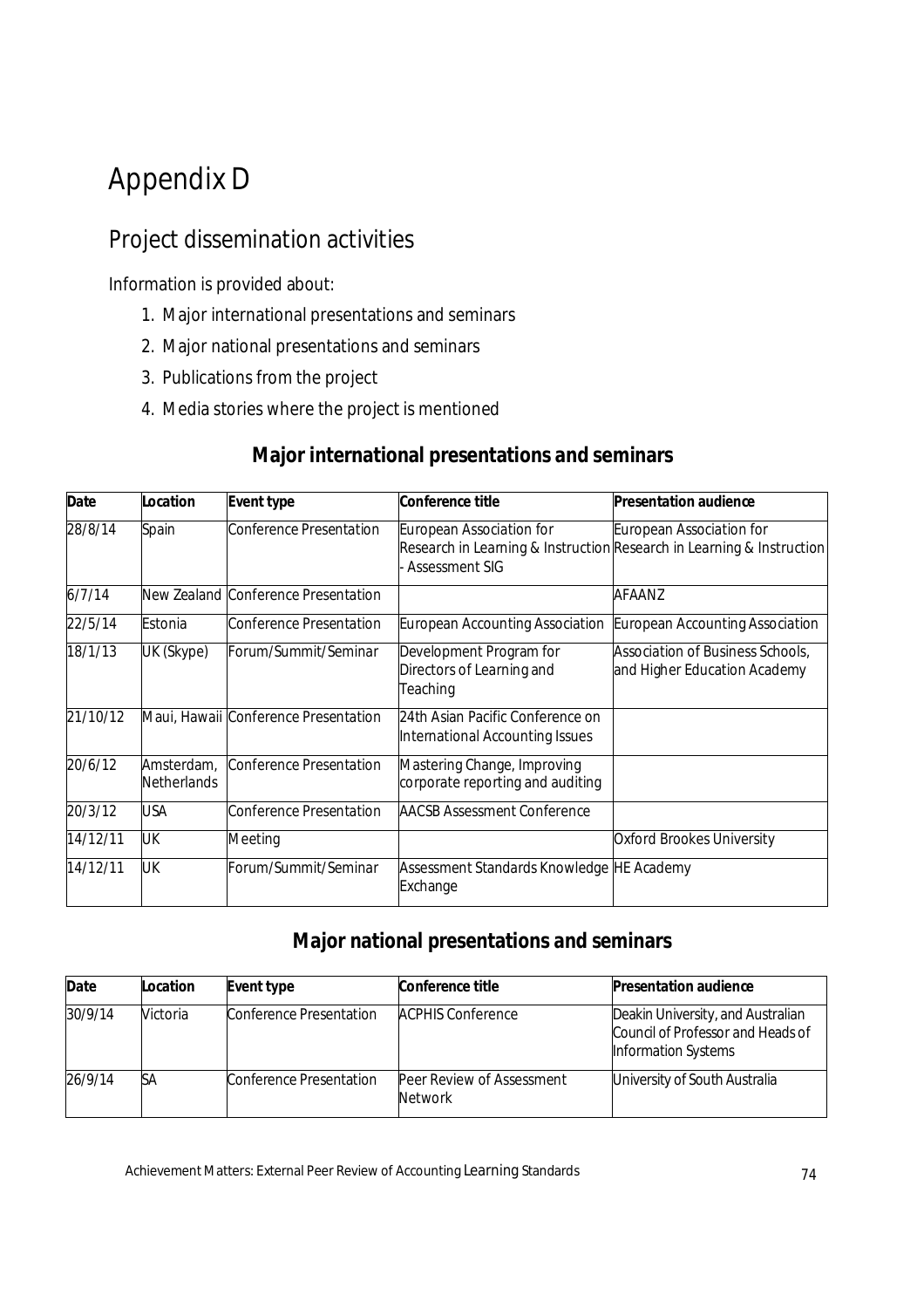| <b>Date</b> | Location   | <b>Event type</b>              | Conference title                                                                                              | <b>Presentation audience</b>                                                |
|-------------|------------|--------------------------------|---------------------------------------------------------------------------------------------------------------|-----------------------------------------------------------------------------|
| 25/9/14     | WA         | Conference Presentation        | Peer Review of Assessment<br><b>Network</b>                                                                   | Edith Cowan University                                                      |
| 18/9/14     | Queensland | <b>Conference Presentation</b> | Peer Review of Assessment<br><b>Network</b>                                                                   | Griffith University                                                         |
| 17/9/14     | <b>NSW</b> | Conference Presentation        | Peer Review of Assessment<br><b>Network</b>                                                                   | University of Western Sydney                                                |
| 16/9/14     | <b>ACT</b> | Conference Presentation        | Peer Review of Assessment<br><b>Network</b>                                                                   | <b>Australian National University</b>                                       |
| 11/7/14     | <b>NSW</b> | Conference Presentation        | THE-ICE Roundtable Series VII                                                                                 | International Centre for<br><b>Excellence Tourism Hospitality</b><br>Events |
| 10/6/14     | <b>NSW</b> | Conference Presentation        | <b>OLT Conference</b>                                                                                         | Office for Learning and Teaching                                            |
| 3/6/14      | <b>WA</b>  | Conference Presentation        | Who are the Learning Leaders of<br>Today?                                                                     | The University of Western<br>Australia                                      |
| 8/5/14      | Victoria   | Conference Presentation        | <b>MBA Directors Forum</b>                                                                                    | <b>MBA Directors Forum</b>                                                  |
| 28/2/14     | <b>ACT</b> | Forum/Summit/Seminar           | Universities Australia Conference<br>External peer review models for<br>coursework degrees                    | Universities Australia                                                      |
| 28/2/14     | <b>ACT</b> | Forum/Summit/Seminar           | Universities Australia Conference<br>- Summit of Deans Councils                                               | Summit of Deans Councils,<br>Universities Australia                         |
| 6/2/14      | SA         | Conference Presentation        | <b>ABDC Teaching &amp; Learning</b><br><b>Network</b>                                                         | <b>ABDC T&amp;L Network</b>                                                 |
| 17/1/14     | <b>NSW</b> | Forum/Summit/Seminar           | Physiology retreat                                                                                            | University of Sydney                                                        |
| 13/12/13    | <b>ACT</b> | Conference Presentation        | Closing the loop: CUBEnet and the<br>future of biomedical education                                           |                                                                             |
| 11/12/13    | <b>NSW</b> | Forum/Summit/Seminar           | <b>Accounting Frontiers Forum</b>                                                                             | <b>ICAA</b>                                                                 |
| 26/11/13    | <b>WA</b>  | <b>Conference Presentation</b> | ANZANG - Leveraging and<br>Harmonising Accreditation Efforts<br>for Multiple Quality Assurance<br>Authorities | ANZANG                                                                      |
| 18/11/13    | Victoria   | <b>Conference Presentation</b> | <b>RMIT Educators Conference</b>                                                                              | <b>RMIT</b>                                                                 |
| 12/11/13    | <b>ACT</b> | <b>Conference Presentation</b> | Higher Education Courses for the<br>Professions in the Digital Age                                            | Universities Australia                                                      |
| 7/11/13     | <b>NSW</b> | Workshop                       | <b>Assessment Retreat</b>                                                                                     | University of Sydney                                                        |
| 18/10/13    | <b>NSW</b> | <b>Conference Presentation</b> | Council of Deans of Nursing and<br>Midwifery                                                                  | Council of Deans of Nursing and<br>Midwifery                                |
| 11/9/13     | <b>NSW</b> | Conference Presentation        | Science L&T Committee                                                                                         | University of Sydney                                                        |
| 9/8/13      | Victoria   | Conference Presentation        | National Learning Outcomes<br>Standards Forum                                                                 | OLT and HESP                                                                |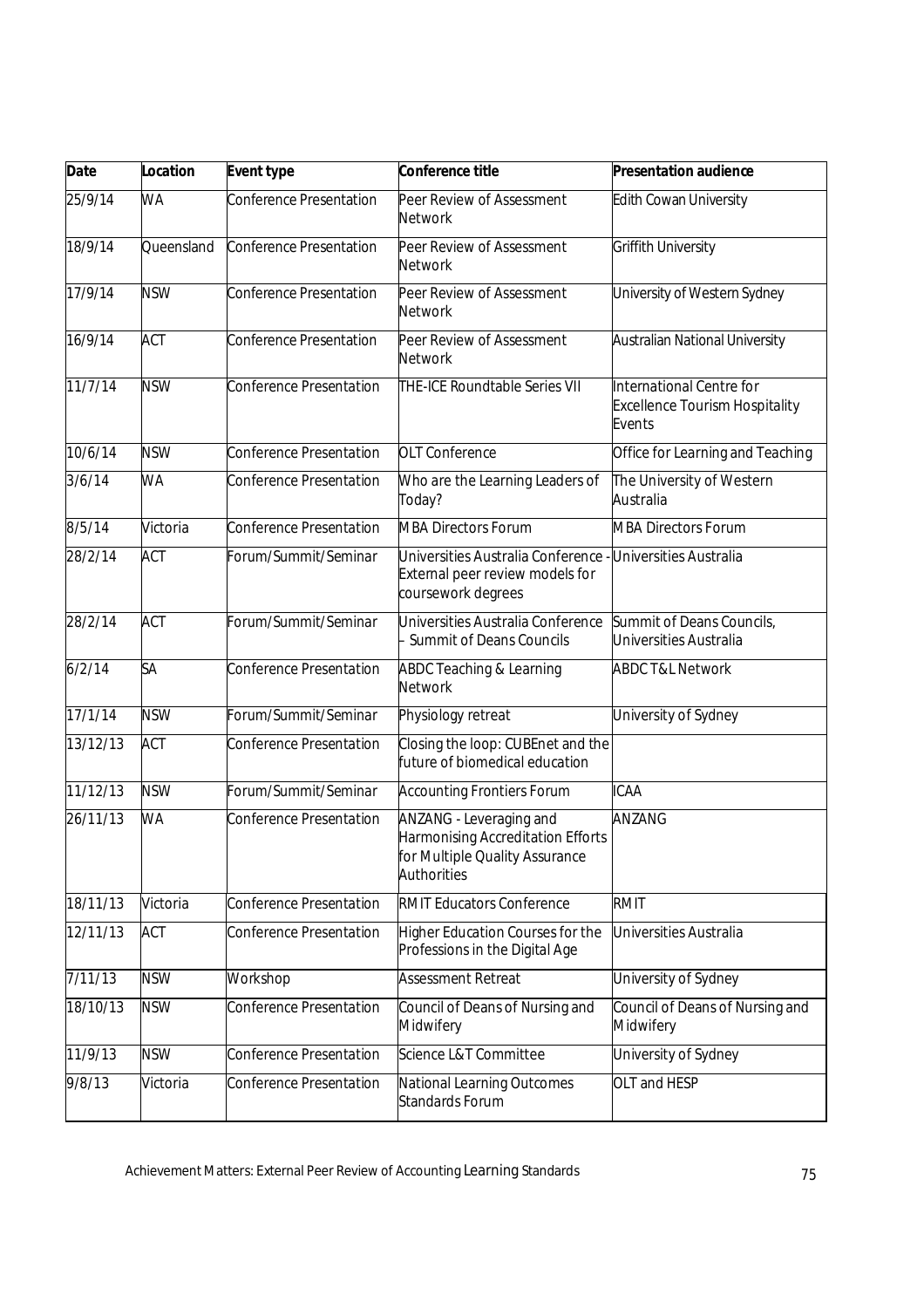| <b>Date</b> | <b>Location</b> | <b>Event type</b>              | Conference title                                                                                                                   | <b>Presentation audience</b>                                                    |
|-------------|-----------------|--------------------------------|------------------------------------------------------------------------------------------------------------------------------------|---------------------------------------------------------------------------------|
| 1/8/13      | Victoria        | <b>Conference Presentation</b> | Transforming Assessment in a<br>Digital Era                                                                                        |                                                                                 |
| 11/7/13     | <b>WA</b>       | <b>Conference Presentation</b> | Australian Business Deans Council ABDC<br><b>Teaching and Learning Network</b><br>Conference                                       |                                                                                 |
| 9/7/13      | <b>WA</b>       | <b>Conference Presentation</b> | Australian Council of Deans of<br>Information and Communication<br>Technologies Conference                                         | Australian Council of Deans of<br>Information and Communication<br>Technologies |
| 9/7/13      | <b>WA</b>       | <b>Conference Presentation</b> | <b>AFAANZ Conference</b>                                                                                                           | AFAANZ                                                                          |
| 6/7/13      | <b>WA</b>       | <b>Conference Presentation</b> | <b>Education Special Interest Group</b><br>at AFAANZ Conference                                                                    | <b>AFAANZ Education SIG</b>                                                     |
| 5/7/13      | <b>WA</b>       | <b>Conference Presentation</b> | <b>ANZCA conference</b>                                                                                                            | ANZCA                                                                           |
| 26/6/13     | <b>NSW</b>      | <b>Conference Presentation</b> | Transformative Higher Education<br>International Forum for<br>Academics                                                            | <b>CPA</b>                                                                      |
| 2/5/13      | Queensland      | <b>Conference Presentation</b> | <b>Testing Together</b>                                                                                                            | University of Queensland                                                        |
| 26/4/13     | Queensland      | Forum/Summit/Seminar           |                                                                                                                                    | QUT                                                                             |
| 19/3/13     | Victoria        | <b>Conference Presentation</b> | <b>Accounting Educators Conference</b>                                                                                             | RMIT University, and TEQSA                                                      |
| 22/2/13     | Victoria        | Forum/Summit/Seminar           | Advancing the Science Threshold<br>Learning Outcome                                                                                | <b>Australian Council of Science</b><br>Deans                                   |
| 5/2/13      | SA              | <b>Conference Presentation</b> | The Virtual University: Impact on<br><b>Accounting Education</b>                                                                   | University of South Australia, and<br>ICAA, CPA                                 |
| 31/1/13     | Queensland      | Forum/Summit/Seminar           | <b>ABDC Teaching &amp; Learning</b><br><b>Network</b>                                                                              | <b>Central Queensland University</b>                                            |
| 10/12/12    | Victoria        | <b>Conference Presentation</b> | Higher Education Research and<br>the Student Learning Experience<br>in Business Conference 2012                                    | Melbourne University                                                            |
| 6/12/12     | <b>NSW</b>      | Forum/Summit/Seminar           | ICAA Department Heads Forum                                                                                                        | <b>ICAA</b>                                                                     |
| 5/12/12     | <b>NSW</b>      | Forum/Summit/Seminar           | University of Sydney Senate                                                                                                        | University of Sydney                                                            |
| 3/12/12     | Queensland      | Forum/Summit/Seminar           | Tourism & Hospitality Education<br>Futures                                                                                         | Council for Australasian University<br>Tourism                                  |
| 25/10/12    | <b>NSW</b>      | <b>Conference Presentation</b> | Australasian Accreditation<br><b>Network</b>                                                                                       | AACSB as well as Australian and<br>NZ business schools                          |
| 24/10/12    | <b>ACT</b>      | Forum/Summit/Seminar           | Professions Australia<br><b>Accreditation Discussion Forum</b>                                                                     | AQF, TEQSA                                                                      |
| 4/10/12     | <b>NSW</b>      | Forum/Summit/Seminar           | Inter-University Collegial Peer<br>Review and Moderation in Law:<br>Implications for Monitoring and<br>Assuring Academic Standards | PR&M Project                                                                    |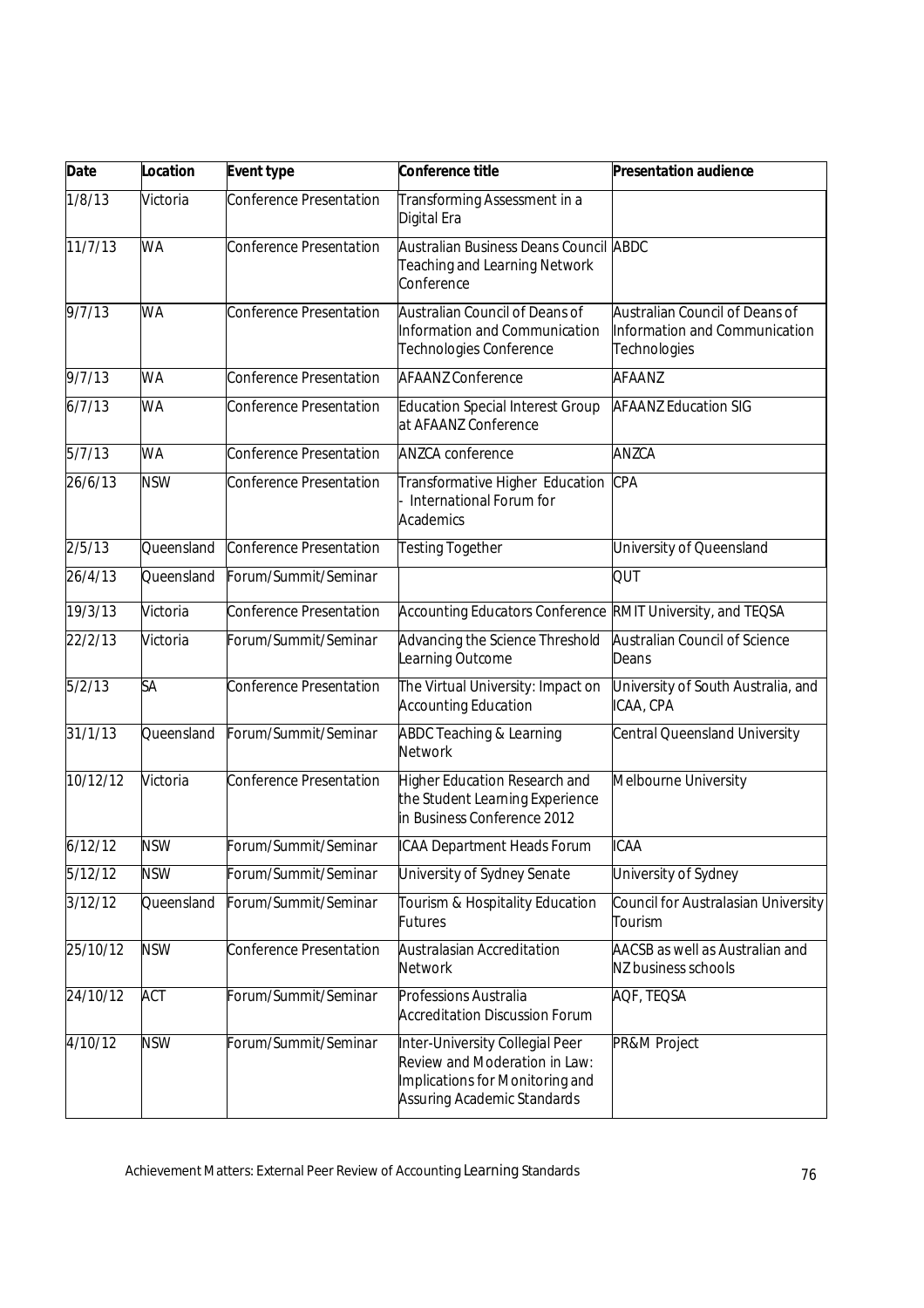| <b>Date</b> | Location   | <b>Event type</b>              | Conference title                                                                                                            | <b>Presentation audience</b>                                   |
|-------------|------------|--------------------------------|-----------------------------------------------------------------------------------------------------------------------------|----------------------------------------------------------------|
| 27/9/12     | <b>NSW</b> | Forum/Summit/Seminar           | Australian Conference on Science<br>& Mathematics Education                                                                 |                                                                |
| 25/9/12     | <b>NSW</b> | Forum/Summit/Seminar           | Strategic Advance                                                                                                           | <b>Australian Catholic University</b>                          |
| 19/9/12     | SA         | <b>Conference Presentation</b> | 7th ERGA Conference                                                                                                         | Adelaide, Flinders, UniSA                                      |
| 17/9/12     | Queensland | Forum/Summit/Seminar           | informa 3rd Annual Teaching &<br>Learning Forum                                                                             |                                                                |
| 15/6/12     | <b>ACT</b> | Forum/Summit/Seminar           | The AQF: Implications,<br>particularly for Coursework<br><b>Masters</b>                                                     | ANZAM                                                          |
| 12/6/12     | Queensland | Workshop                       | <b>SCU Workshop</b>                                                                                                         | Southern Cross University                                      |
| 31/5/12     | <b>NSW</b> | Workshop                       | <b>UWS workshop</b>                                                                                                         | University of Western Sydney                                   |
| 23/4/12     | <b>NSW</b> | <b>Conference Presentation</b> | Australian Learning and Teaching<br><b>Fellows Forum</b>                                                                    | Australian Learning & Teaching<br><b>Fellows</b>               |
| 19/4/12     | Victoria   | Workshop                       | Deakin Workshop                                                                                                             | Deakin University                                              |
| 23/2/12     | Queensland | Workshop                       | Griffith Workshop                                                                                                           | Griffith University                                            |
| 2/2/12      | <b>WA</b>  | Forum/Summit/Seminar           | <b>Teaching and Learning Forum</b>                                                                                          | Murdoch University                                             |
| 31/1/12     | SA         | Forum/Summit/Seminar           | <b>CPA Business in Boardrooms</b>                                                                                           |                                                                |
| 9/12/12     | Victoria   | Workshop                       | <b>RMIT Workshop</b>                                                                                                        | <b>RMIT University</b>                                         |
| 8/12/12     | Victoria   | Workshop                       | Monash Workshop                                                                                                             | Monash University                                              |
| 14/11/11    | <b>VIC</b> | <b>Conference Presentation</b> | <b>RMIT Educators Conference</b>                                                                                            | <b>RMIT University</b>                                         |
| 7/11/11     | <b>WA</b>  | Forum/Summit/Seminar           | Institute for Teaching and<br>Learning: Educating the<br>Professions, New Curricula, New<br>Pedagogies and New Technologies | West Australian Network for<br><b>Dissemination</b>            |
| 2/11/11     | Victoria   | <b>Conference Presentation</b> | Institute for Teaching and<br>Learning: Educating the<br>Professions, New Curricula, New<br>Pedagogies and New Technologies | Deakin University                                              |
| 2/11/11     | QLD        | Forum/Summit/Seminar           | Promoting Good Practice in<br>Assessment Symposium                                                                          | <b>Griffith University</b>                                     |
| 20/10/11    | Victoria   | <b>Conference Presentation</b> | <b>Assessing Higher Education</b><br>Performance                                                                            | LH Martin Institute                                            |
| 28/9/11     | <b>NSW</b> | Conference Presentation        | National Learning and Teaching<br>Forum                                                                                     |                                                                |
| 27/9/11     | <b>NSW</b> | <b>Conference Presentation</b> | <b>CreatEd National Forum</b>                                                                                               | Network of Associate Deans for<br>Creative Education (CreatEd) |
| 8/9/11      | <b>ACT</b> | Conference Presentation        | Quality and Standards Conference ANU                                                                                        |                                                                |
| 31/8/11     | Victoria   | Conference Presentation        | <b>RMIT Expo</b>                                                                                                            | <b>RMIT</b>                                                    |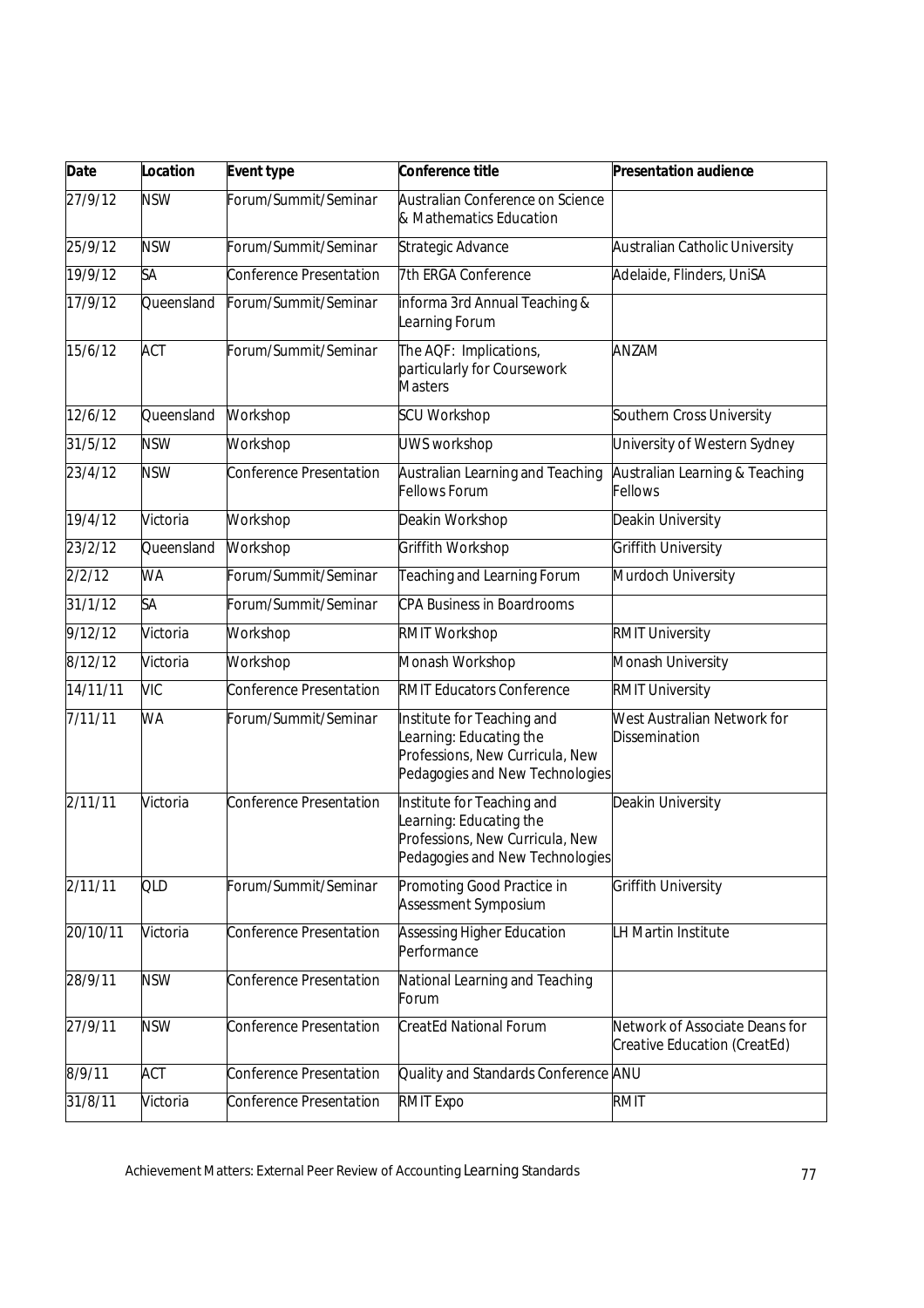| <b>Date</b> | Location   | <b>Event type</b>    | <b>Conference title</b>                               | <b>Presentation audience</b>                          |
|-------------|------------|----------------------|-------------------------------------------------------|-------------------------------------------------------|
| 12/8/11     | WA         | Forum/Summit/Seminar |                                                       | UWA                                                   |
| 11/8/11     | <b>NSW</b> | Forum/Summit/Seminar |                                                       | Academic Standards Coalition                          |
| 5/8/11      | SА         | Symposium            | UniSA - Property Economics                            | UniSA - Property Economics                            |
| 14/7/11     | Victoria   | Forum/Summit/Seminar | <b>CPA International Academics</b><br>Forum           |                                                       |
| 7/7/11      | Oueensland | Forum/Summit/Seminar | <b>ABDC Associate Deans T&amp;L</b><br><b>Network</b> | <b>ABDC Associate Deans T&amp;L</b><br><b>Network</b> |
| 4/7/11      | Oueensland | Forum/Summit/Seminar | <b>TEQSA</b>                                          |                                                       |
| 23/6/11     | <b>NSW</b> | Forum/Summit/Seminar | <b>Business Higher Education Round</b><br>Table       |                                                       |
| 14/6/11     | Victoria   | Forum/Summit/Seminar |                                                       | <b>CPA</b>                                            |

### **Academic and professional publications**

Watty, K., Freeman, M., Howieson, B., Hancock, P., Abraham, A., DeLange, P. and O'Connell, B. (2014), "Social moderation, assessment and assuring standards for accounting graduates" *Assessment and Evaluation in Higher Education,* 39(4), pp. 461-478

O'Connell, B., De Lange, P., Freeman, M., Hancock, P., Abraham, A., Howieson, B. and Watty, K. "Does calibration reduce variability in the assessment of accounting learning standards", Currently under review

### **Stories and mentions in the public media**

Rust, C. (2014), "Are UK Degree standards comparable?", *Times Higher Education.* Available at <www.timeshighereducation.co.uk/features/feature-are-uk-degree-standardscomparable/2016838.article>

Trousen, A. (2014), "Standards drawn up for tertiary degrees in finance", *The Australian*, 12 November. Available at <www.theaustralian.com.au/higher-education/standards-drawn-upfor-tertiary-degrees-in-finance/story-e6frgcjx-1227119785371>

Finger, G. and Alexander, H. (2014), "Comparing uni grades: Is a distinction always a distinction?", *The Conversation*, 2 September. Available at <theconversation.com/comparinguni-grades-is-a-distinction-always-a-distinction-30521>

Price, M., Rust, C and O'Donovan, B. (2014), "ASKe Manifesto seven years on: So what did change?", *Brookes e-Journal of Learning and Teaching*, 6(1). Available at <bejlt.brookes.ac.uk/paper/aske-manifesto-seven-years-on-so-what-did-change/>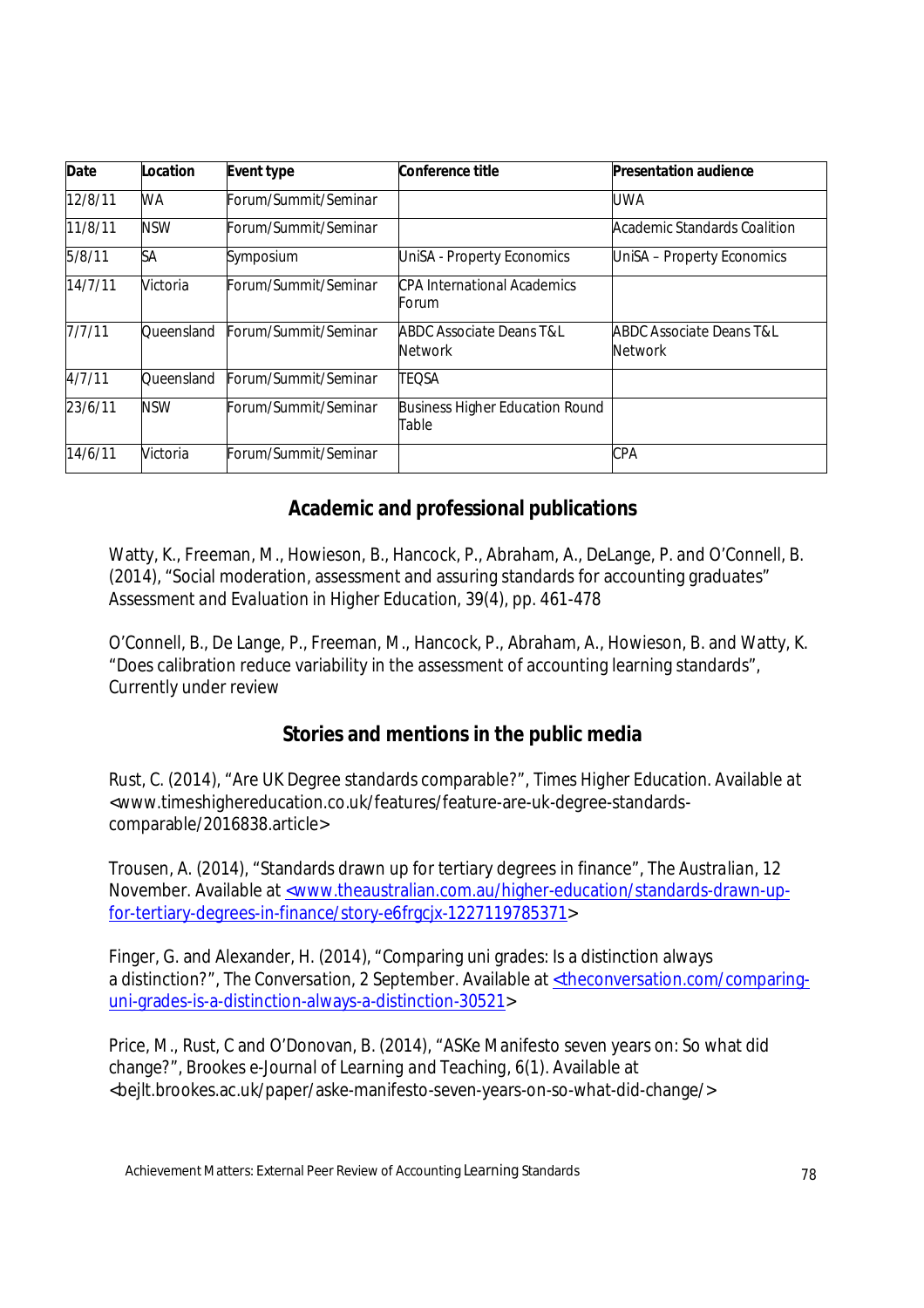Holmes, J. and Freeman, M. (2012), "The job of upholding", *Campus Review,* 28 May, available at:

<www.campusreview.com.au/pages/section/article.php?s=Faculty+Focus&ss=Business &idArticle=21749>.

Deane, E. and Krause, K. (2012) "Towards a Learning Standards Framework". Available at <www.uws.edu.au/\_\_data/assets/pdf\_file/0010/398620/Learning\_Stds\_Framewk\_Final\_Dec\_2  $012.pdf$ 

Krause, K., Barrie, S., Scott, G. (2012), "Mapping Learning and Teaching Standards in Australian Higher Education", *Teaching and Learning Standards: Issues and options paper*, February.

Appleby, G. (2012), "Pathways to a global accounting profession", *Charter*, July, Available at <charter.realviewdigital.com/?iid=64251#folio=32> July.

Guthrie, J. (2011), "Raising the bar and redefining today's accounting graduates", ICAA blog 15 August, Available at

<www.charteredaccountants.com.au/secure/myCommunity/blogs/jguthrie/educationmatters/126/raising-the-bar-and-redefining-today-s-accounting-graduates/>

Rust, C., (2012), "The student experience in the US and the UK: A depressing picture of decline?" *Higher Education in the UK and the USA since Margaret Thatcher and Ronald Reagan: Converging Models?* Université Sorbonne Nouvelle, 23 March.

Freeman, M., Howieson, B., Hancock, P., Abraham, A., O'Connell, B., De Lange, P. and Watty, K. (2011). "Preparing for the brave new world of higher education", *HERDSA News*, December, 32(3), pp. 15.